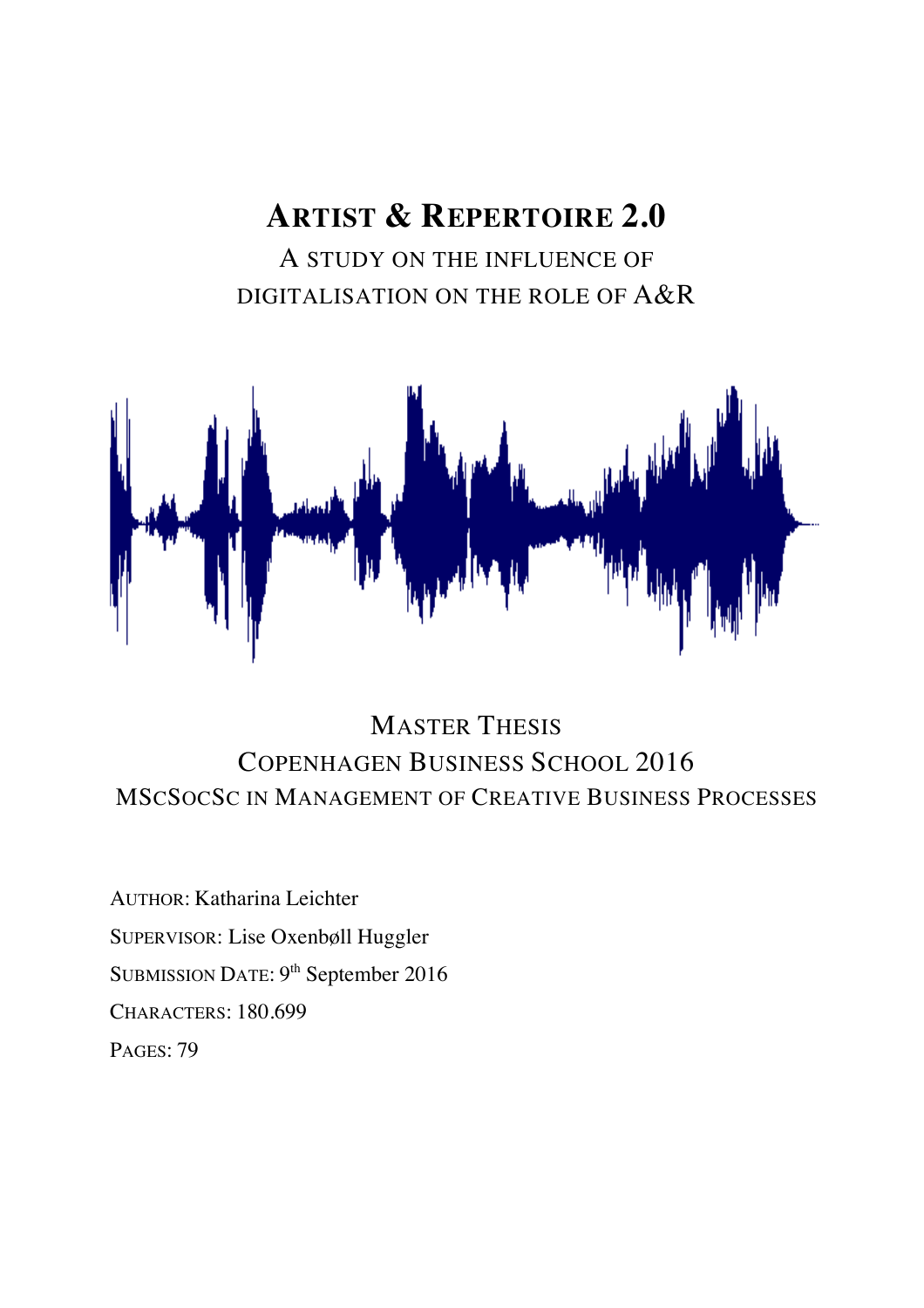### **Abstract**

The artist and repertoire (A&R) department of record labels is responsible for the selection of artists as well as the development of economically exploitable music content. The A&R department, thus, represents a core competence of the record label that mainly influences its market performance. Throughout the last two decades, disruptive technological developments tremendously changed the production, distribution and consumption of music. The digitalisation, thereby, profoundly influenced the way A&R departments are working today. Following four expert interviews with A&R mangers, this study discusses the effects of digitalisation on A&R practices. The analysis of strategic resources of A&R in a post-digitalisation era, thereby, allowed for the identification of current A&R challenges. The findings suggest that as artists nowadays make use of digital tools to produce music themselves, the A&R manager's role in the artist's creative process got reduced. Artists do not look for labels anymore primarily for the production of music, but rather sign with them in order to profit from the record label's network and expertise. Hence, an A&R manager's network is argued to pose a strategic factor to the record label that strengthens its bargaining power. Furthermore, the results propose that the digitalisation increased the strategic importance to build competitive talent acquisition competencies. A&R managers' networking abilities, thereby, are argued to support talent selection processes. In addition, A&R managers are increasingly engaging in "Data Driven A&R", that enables them to discover talent through the analysis of digital information on the Internet. However, as this information is available to anyone, data driven artist sourcing leads to an increased competition that is challenging A&R departments. Therefore, the findings emphasise the importance of tools that facilitate quick and effective decision-making. The findings further suggest that "Big Data Scouting" is challenging the long-term profitability of record labels as it promotes the short-term success of hit singles, rather than the building of artists' long-term careers. Therefore, A&R managers seem to increasingly concentrate on the acquisition of local talent in an early point of their career in order to balance this short-term trend with the securement of long-term exploitation rights.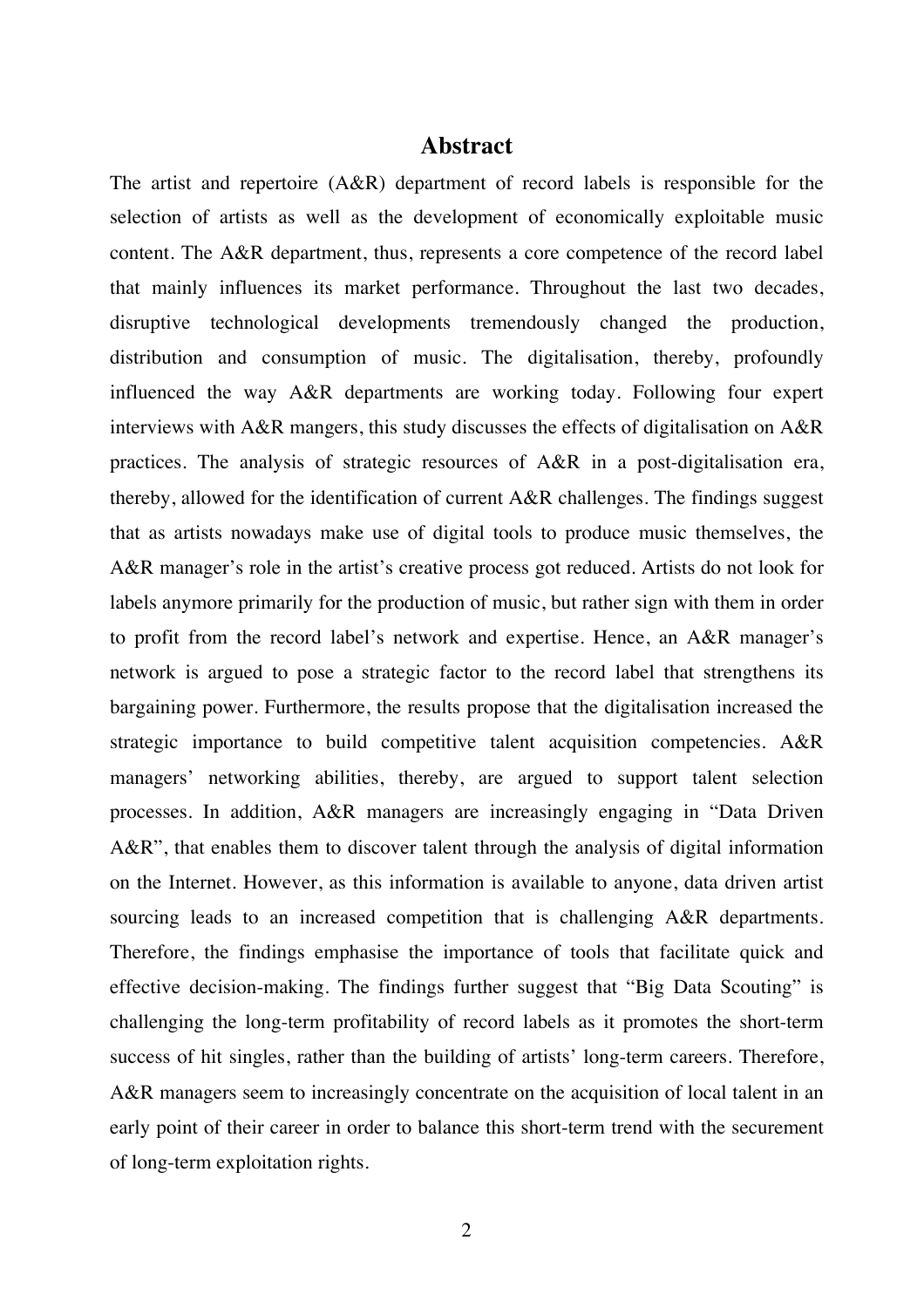| 1. |        |  |
|----|--------|--|
|    | 1.1.   |  |
| 2. |        |  |
|    | 2.1.   |  |
|    | 2.2.   |  |
|    | 2.2.1. |  |
|    | 2.2.2. |  |
|    | 2.2.3. |  |
|    | 2.2.4. |  |
|    | 2.3.   |  |
|    | 2.3.1. |  |
|    | 2.3.2. |  |
| 3. |        |  |
|    | 3.1.   |  |
|    | 3.1.1. |  |
|    | 3.2.   |  |
|    | 3.2.1. |  |
|    | 3.2.2. |  |
|    | 3.3.   |  |
|    | 3.3.1. |  |
|    | 3.3.2. |  |
|    | 3.3.3. |  |
|    | 3.3.4. |  |
|    | 3.3.5. |  |
| 4. |        |  |
|    | 4.1.   |  |
|    | 4.2.   |  |
|    | 4.3.   |  |
|    | 4.3.1. |  |
|    | 4.3.2. |  |
|    | 4.4.   |  |
| 5. |        |  |
|    | 5.1.   |  |
|    | 5.1.1. |  |
|    | 5.1.2. |  |
|    | 5.1.3. |  |
|    | 5.2.   |  |
|    | 5.3.   |  |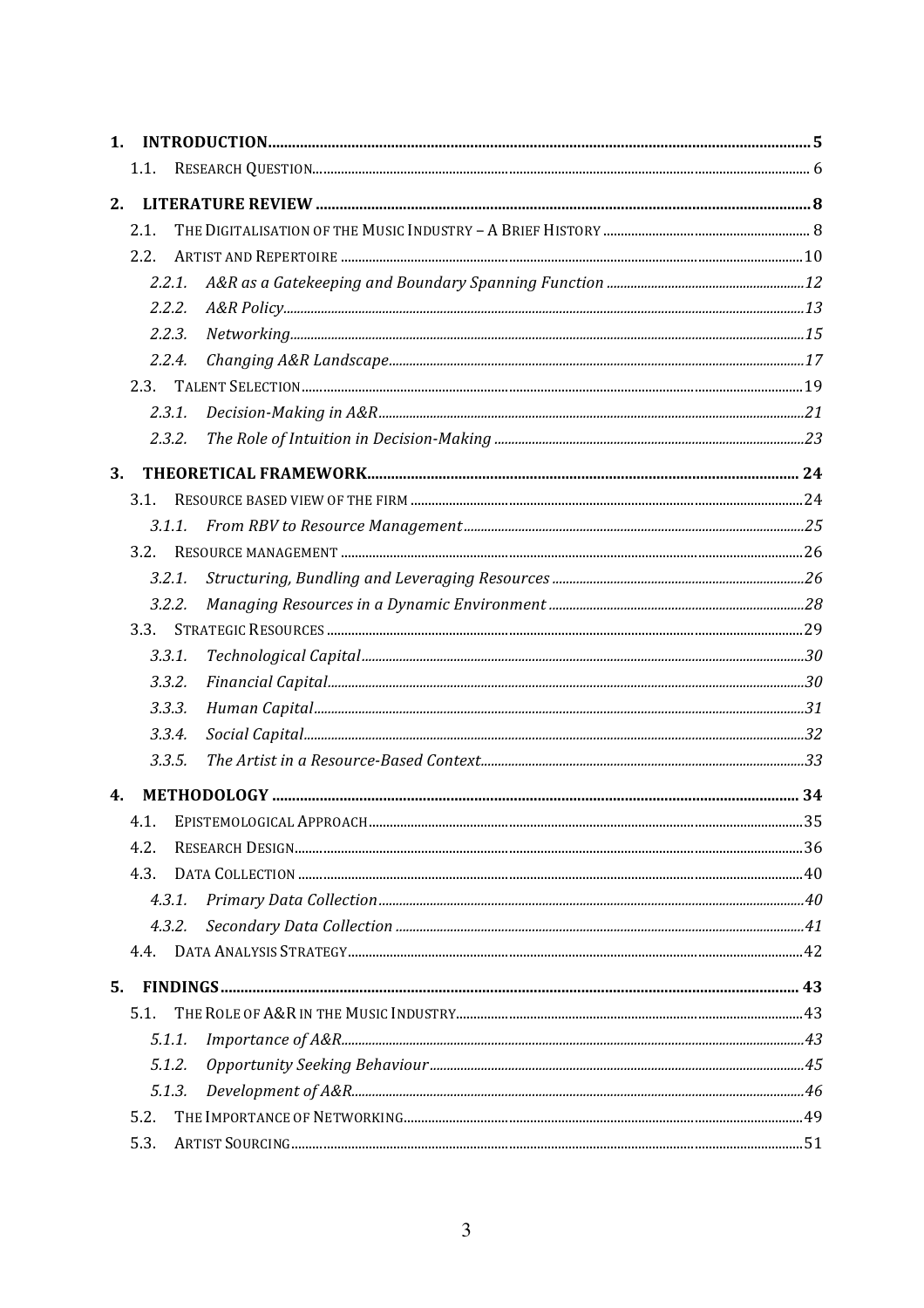| 5.3.1. |  |  |  |  |
|--------|--|--|--|--|
| 5.4.   |  |  |  |  |
| 5.4.1  |  |  |  |  |
| 5.4.2. |  |  |  |  |
|        |  |  |  |  |
| 6.     |  |  |  |  |
| 6.1.   |  |  |  |  |
| 6.1.1. |  |  |  |  |
| 6.1.2. |  |  |  |  |
| 6.1.3. |  |  |  |  |
| 6.1.4. |  |  |  |  |
| 6.1.5. |  |  |  |  |
| 6.2.   |  |  |  |  |
| 7.     |  |  |  |  |
| 7.1.   |  |  |  |  |
| 7.1.1. |  |  |  |  |
| 7.1.2. |  |  |  |  |
| 7.1.3. |  |  |  |  |
|        |  |  |  |  |
| 8.     |  |  |  |  |
| 9.     |  |  |  |  |
| 10.    |  |  |  |  |
| 10.1.  |  |  |  |  |
| 10.2.  |  |  |  |  |
| 11.    |  |  |  |  |
| 11.1.  |  |  |  |  |
| 11.2.  |  |  |  |  |
| 11.3.  |  |  |  |  |
| 11.4.  |  |  |  |  |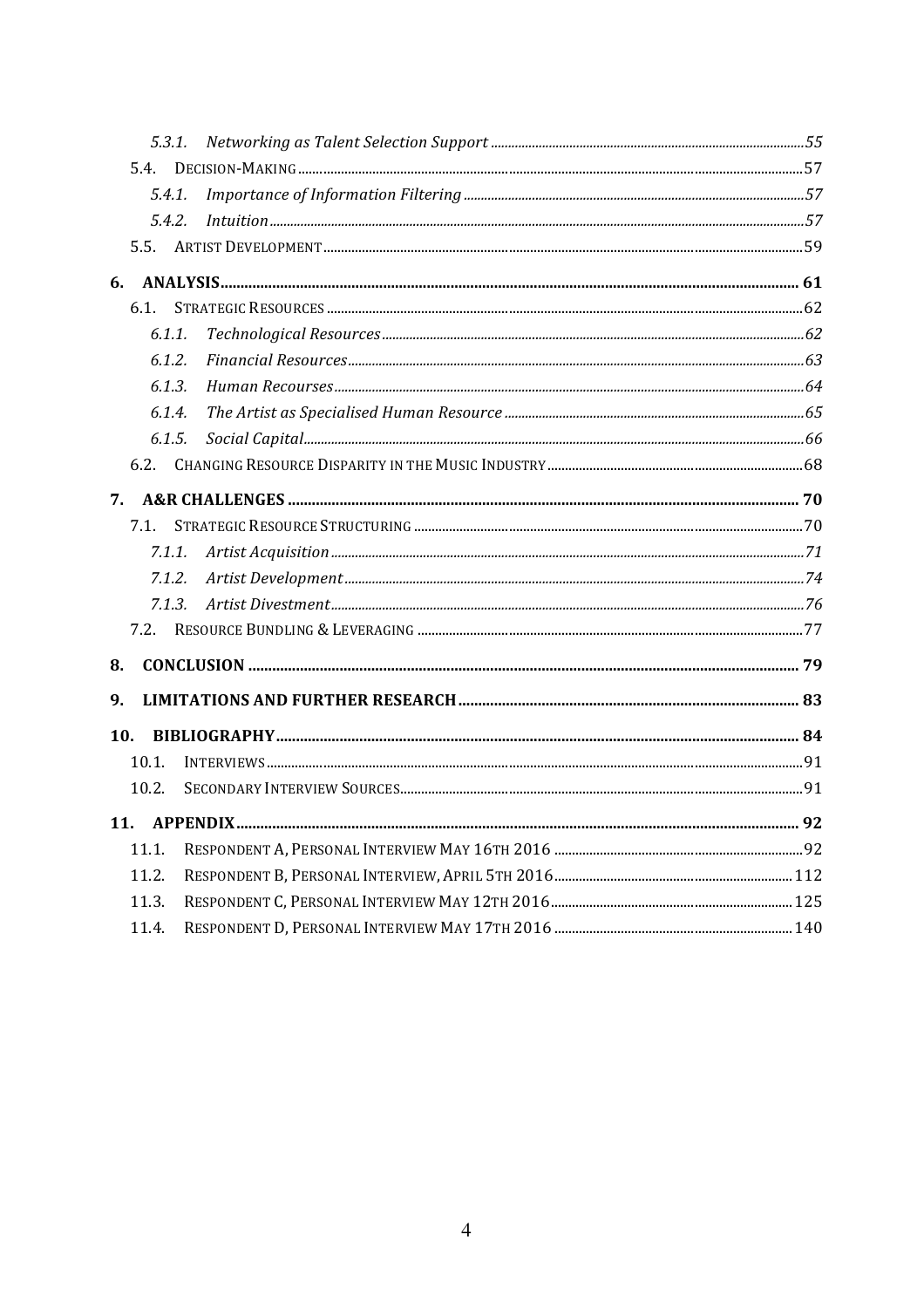### **1. Introduction**

Throughout the last two decades, the music industry has been experiencing a period of significant changes, due to the rise of a new set of technologies that tremendously influenced the industry structure. The Internet alongside innovations that enabled the digital distribution of music, thereby, changed the way music is sold, bought and consumed today (Dolata, 2011). McCourt & Burkart (2003) argue that the digitalisation<sup>1</sup> challenged the record labels' hegemony in music production and distribution. The emergence of business models that bypass record companies and link consumers directly to the artist severely threatened music companies (McCourt & Burkart, 2003). The digital change of paradigm that the music industry is facing, thereby, not only influences the distribution and consumption of music but also has a severe impact on the record label's artist & repertoire (A&R) processes (Anderton et al., 2013). The term A&R, in that, represents the two constituent pillars of A&R policy: (1) the selection of artists and their image creation and (2) the creation of music content. The output of A&R is the economically exploitable cultural product. Thus, the A&R department can be seen as creative nucleus of the record label that is at the centre of value creation (Engh, 2008).

The Internet not only facilitated the distribution of music, but also provided artists with the possibility to gain wide reaching exposure. The emergence of audio and video streaming platforms, like Youtube and Soundcloud, provided artists with the possibility to put themselves into spotlight. Rather than sending demo tapes to record labels in order to be discovered, artists today increasingly use the Internet to upload songs and videos on various platforms in order to get attention. Record labels are reacting to this market development by changing their talent sourcing strategies. The digitalisation, therefore, is believed to have a tremendous impact on A&R and its role in the music industry.

 $1$  The term "digitalisation" is often used to suggest a transformation from a pre-digital to a digital era. For this study digitalisation is defined simply as the allocation and use of digital technologies in musical practices.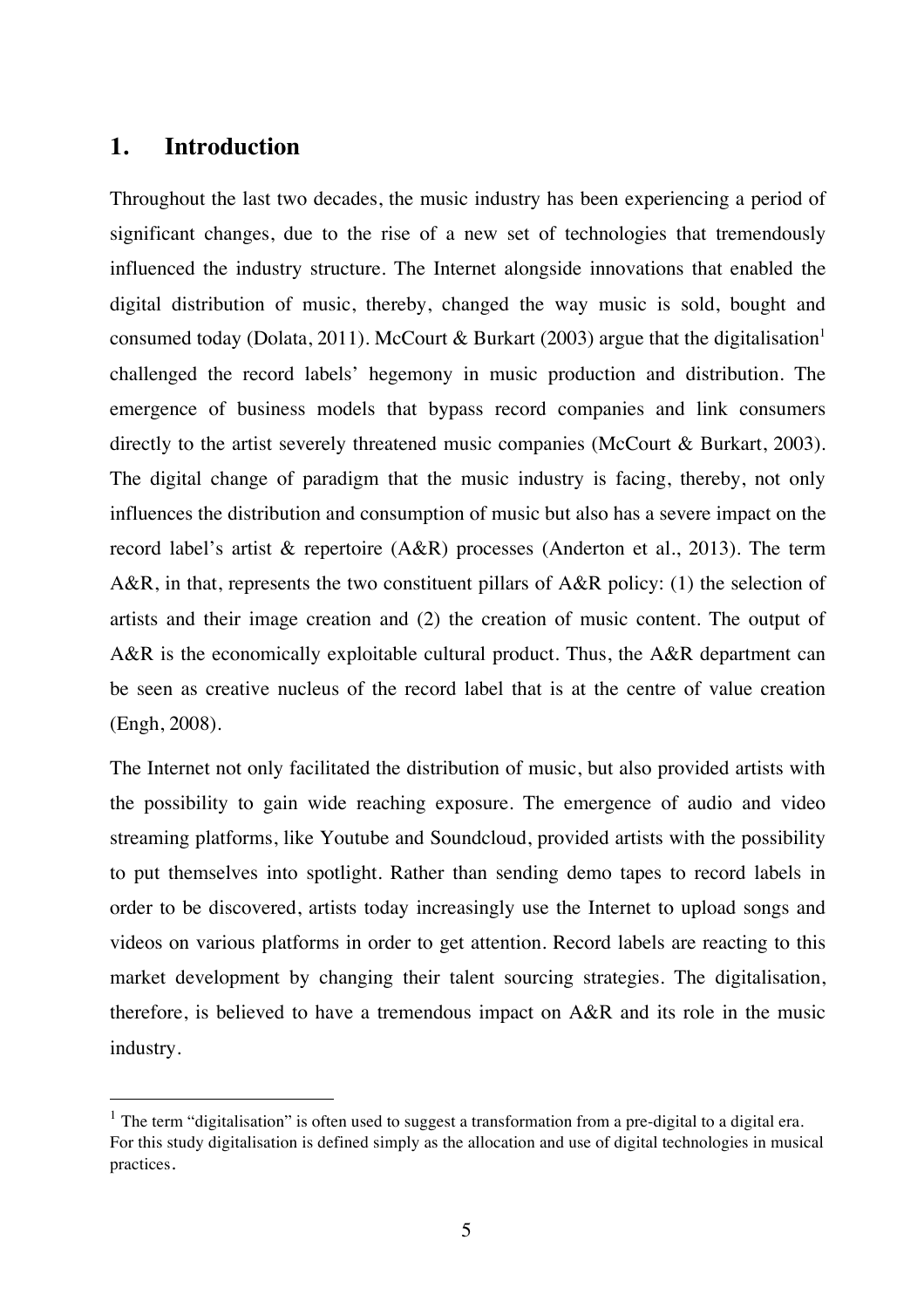#### **1.1. Research Question**

Engh (2008) agues that the record labels' focus on A&R policy as core competence is tantamount to lay the foundations for any kind of economic success. The importance of the artist for the core business of cultural enterprises is widely acknowledged in practitioner literature and academia. Yet the scientific discourse covering specifics regarding the selection and management of artists from the cultural company perspective is limited (Knittel, 2011). Knittel (2011) pointed out that artists act as content suppliers for cultural companies and, thus, play a significant role in cultural production. The artist is at the centre of every music production. Therefore, a great deal of importance can be ascribed to the recruitment and management of artists, which is traditionally carried out by the A&R department of record labels. The A&R department, thereby, incorporates a core competence of the record label that mainly influences its market performance (Tschmuck, 2003). Therefore, A&R processes pose a central management challenge to record labels. The A&R department functions as boundary spanner between the record label, the artist and the market. Hence, the A&R department has the ability to dramatically influence artist's careers and subsequently the entire music industry. Over the last decade, however, music businesses have been facing a constantly changing environment due to disruptive technological developments that left record labels at a shrinking influence on the artists' careers and therefore on the music industry itself.

The technological developments that enabled the digital distribution of music severely affected the music industry (Dolata, 2011). Anderton et al. (2013) argue that the technological changes will continue to have extensive impact on the development of several domains of the recorded music industry. The current research, however, mainly evolves around the impact digitalisation had on music distribution and, thereby, on established industry structures. Engh (2008) argues that this prevailing distribution discussion is limited and needs to be extended by a content perspective, as without attractive content that is passed to digital distribution, there is no value creation. In order to extend the limited distribution-centred discussion and address the effects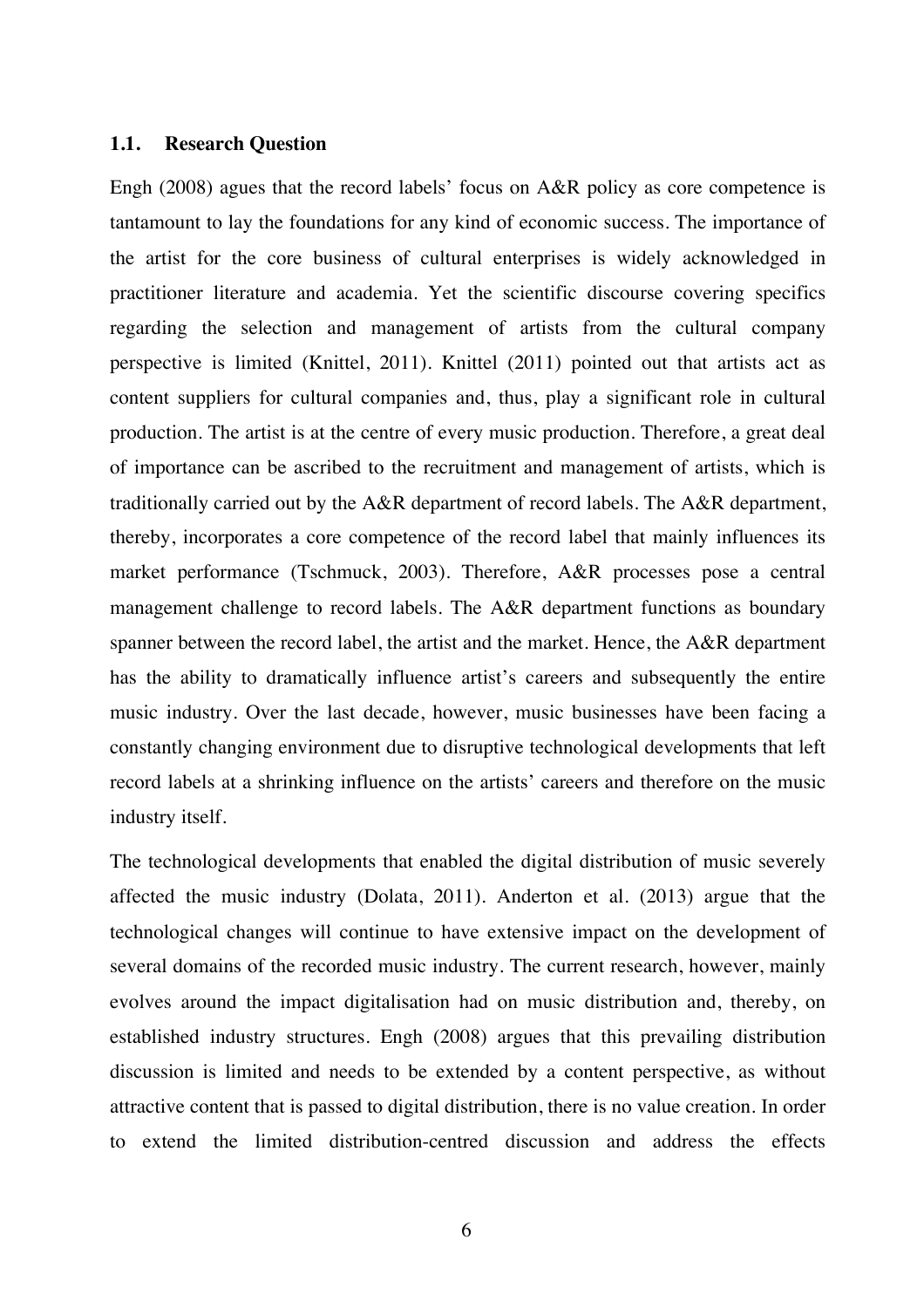digitalisation had on A&R processes, the following research question and subsequent sub-questions are proposed:

- *1) How did the digitalisation change the role of A&R in the music industry?*
	- *2) How do these changes challenge a record label's A&R processes?*
	- *3) How can record labels make use of their strategic resources in order to address these post-digitalisation A&R challenges?*

Setting off from the works of Engh (2008) and Knittel (2011) which emphasise the strategic role of A&R, the remainder of this study is structured as follows: The subsequent section (2) will provide a brief history of the effects of digitalisation on the music industry as well as a review of existent literature regarding A&R and talent selection. In section (3) the theoretical framework of the resource based view (RBV) will be introduced. It will be, thereby, highlighted that the mere possession of resources is not enough in order to create a competitive advantage. Therefore, the concept of resource management, that expands the RBV by implications on how to manage strategic resources effectively, will be introduced. In the subsequent section (4) the research design of this study will be presented. Furthermore, the data collection as well as the data analysis following a template approach will be explained. Section (5) will present the findings gained from analysing the data sets. This section provides the basis for section (6) where the findings are analysed in accordance with the existing literature. In order to evaluate how the digitalisation affected A&R practices and, thereby, the record label's value creation process, the strategic resources of record labels in a postdigitalisation era will be identified. To emphasise the artist as an essential input factor for the production of cultural goods, the artist as specialised human resource will be introduced. The subsequent section (7) will present the post-digitalisation A&R challenges resulting from the analysis and implications on how to address these challenges in order to build a competitive advantage. The concluding sections (8,9) will present the main findings and limitations of this study as well as future research implications.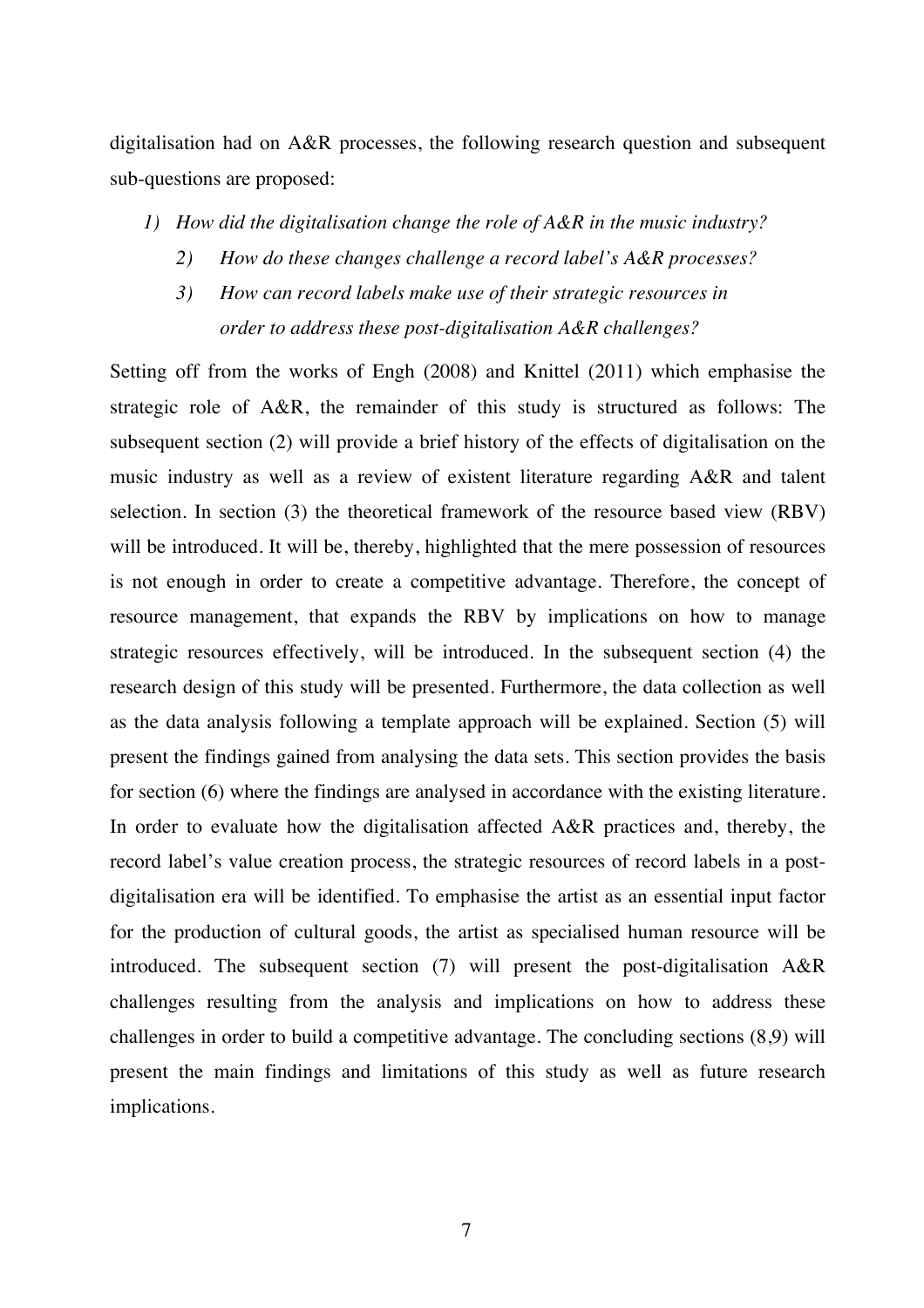### **2. Literature Review**

### **2.1. The Digitalisation of the Music Industry – A Brief History**

The traditional music industry structure was characterized by three major activities that were largely controlled by a small number of big record labels: (1) The production of the music and the song, (2) the promotion of the music including branding, community building and information dissemination, and (3) music distribution. This traditional music industry structure was established over decades and incorporated many levels of intermediaries between the artist and the consumer. To decrease the cost of distribution and promotion and to increase profits, music was traditionally sold as a collection of songs that forced consumers to buy an album in order to gain access to single songs. Throughout the 1970s, the album became the predominant distribution format, which provided record labels with large revenue streams and fostered the concentration of the music industry. With the emergence of the CD format in the 1990s, major<sup>2</sup> record labels further strengthened their position by persuading consumers to buy albums instead of singles (Anderton et al., 2013). Under this structure, a small number of big music labels exercised immense power by controlling music production as well as distribution and marketing channels. Furthermore, their power over the music industry's infrastructure led artists to accept long-term contracts that bound them to the labels for basically their whole career (Dolata, 2011; Sen, 2010).

In 1997, the "Big Five" Universal Music Group, EMI Music, Warner Music Group, Sony Music Entertainment and the Bertelsmann Group held more than 80 per cent of the music industry's market share and, thereby, had almost entire control over the music industry's value chain. Since the turn of the millennium, however, the music industry was characterized by a period of significant technological changes. The emergence of the Internet, data compression and the overall digitalisation of processes led to a technology-driven restructuration of established industry structures (Dolata, 2011). The digitalisation enabled the convergence of industry domains like music production,

 $2$  For this study the term "major" follows the definition of Gander et al. (2007:614) and refers to "large generalist firms [that] have high market shares" in the recorded music industry.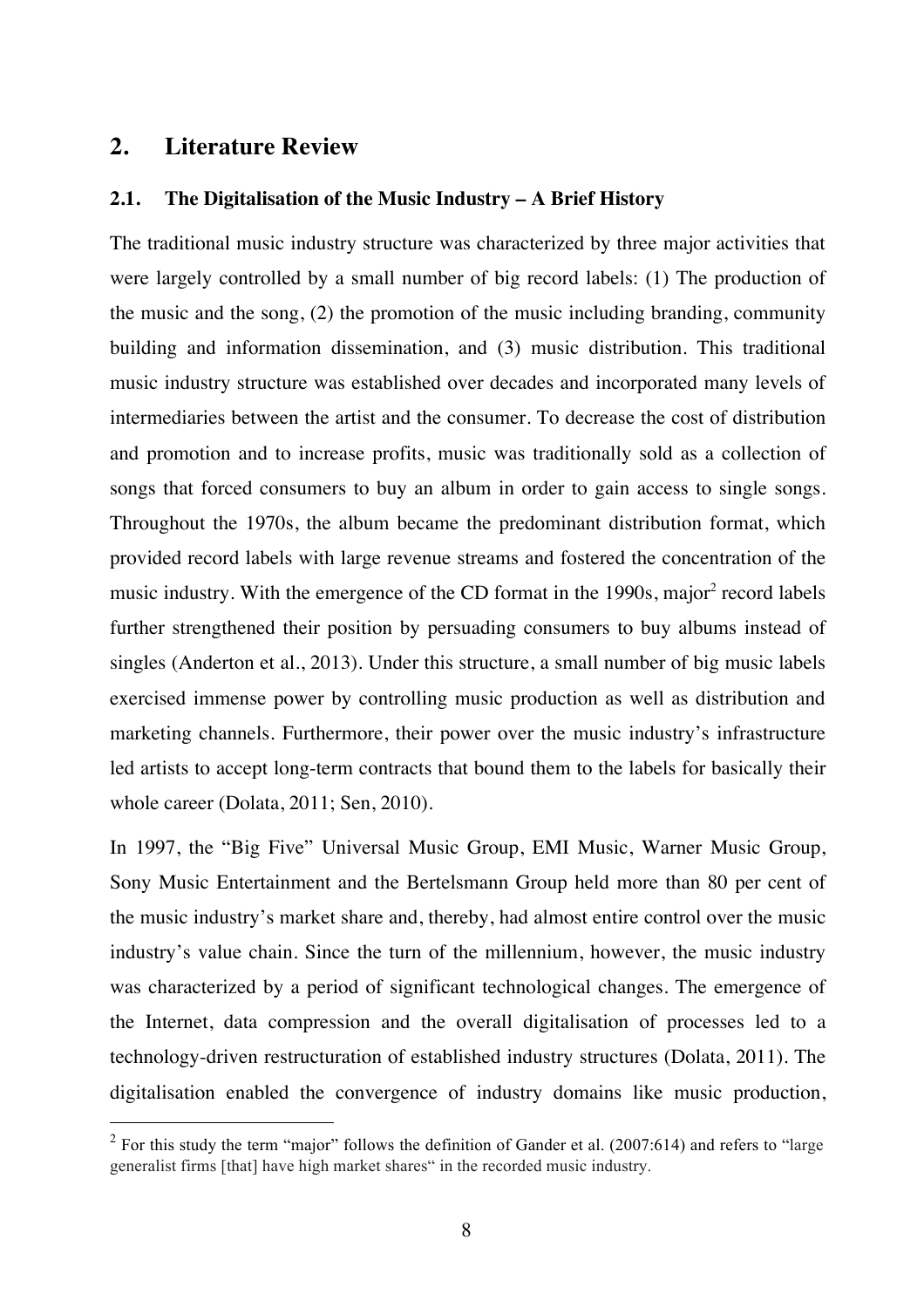distribution and promotion that were previously strictly separated and almost exclusively controlled by record labels (Sen, 2010). The emergence of the mp3 format as well as the rapid development of peer-to-peer music sharing networks all of a sudden rendered established manufacturing and distribution methods obsolete (Wueller, 2013). The mp3 file compression allowed users of peer-to-peer networks to copy music without hardly any loss in quality. The introduction of this technology, thus, offered a substitution to the labels' until then music duplication monopoly (Moyon & Lecocq, 2010). Furthermore the mp3 format proposed the "the possibility of a business model that links artists directly to consumers bypassing the record companies completely." (Garofalo, 1999 in McCourt & Burkart, 2003: 336). By selling physical records as one inseparable unit that comprised a certain number of songs, record labels were able to maximise profits (Dolata, 2011). The advent of digital technologies and the Internet disrupted the music industry, transforming business models, consumer behaviour and over all the competition structure (Moyon & Lecocq, 2010) The emergences of online music platforms diminished the album-pushing-strategy as consumers were all of a sudden able to individually buy songs from various albums or pay a certain fee to a streaming platform provider for unlimited access to a large pool of individual songs (Wueller, 2013). The incumbent record labels initially reacted with containment strategies and blockades to the new technological changes that threatened the longsuccessful structuration of the music industry. In an attempt to maintain control over the industry's value chain, the Big Five engaged in the development of their own digital music services. These services, however, failed to gain acceptance by the consumer (Dolata, 2011). In the course of the music industry transition, record labels were either able to adapt to the changes caused by the emerging technologies or they simply went out of market (Sen, 2010). Only after the pressure to change was inevitable, record labels formed strategic alliances with leading digital distribution partners and initiated repositioning strategies (Dolata, 2011). Anderton et al. (2013:6) argue that due to the high economic pressure resulting from the digitalisation, established record labels started to focus on short-term profits of "hit singles" rather than the building of artists' careers through album sales. Thereby, record labels were blamed to neglect the long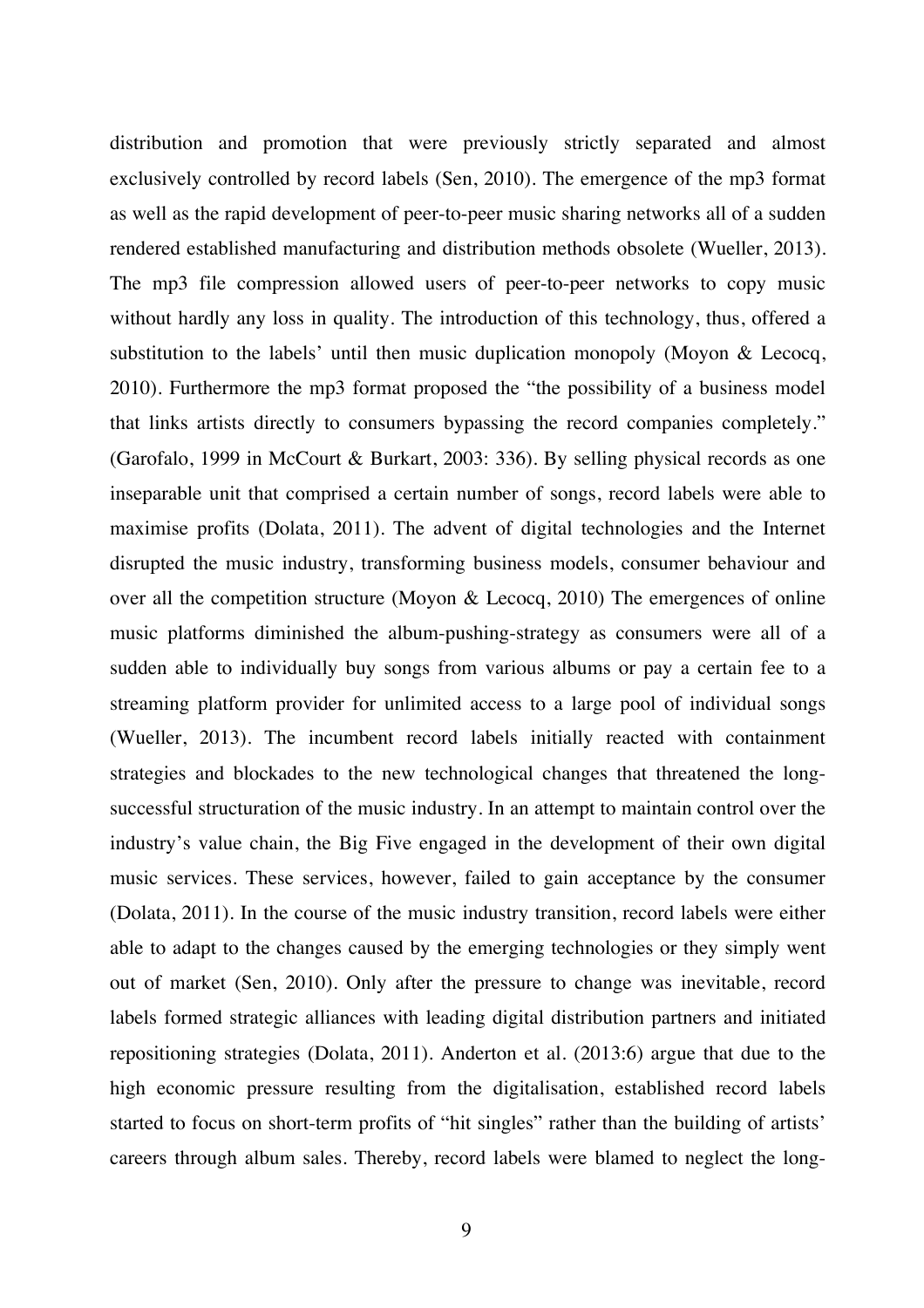term development of artists and rather concentrate on the promotion of artificial, nonsustainable artist careers in order to meet short-term profitability goals (Engh, 2008). Through this practice, Engh (2008) argues, the attractiveness and the quality of the produced content deteriorated which pressured the record labels' market standing even more. Therefore, record labels realised the need to build A&R policy once more as a core competence in order to create commercially successful music content that secures the labels competitiveness in the music market (Engh, 2008).

### **2.2. Artist and Repertoire**

The term "Artist and Repertoire" (A&R) was coined at the early twentieth century, at a time when the role separation of song writing and performing was common practice. Then the A&R department's task was to find suitable singers for songs and applicable songwriters for popular singers (Anderton et al., 2013). Even though the digitalisation brought a lot of changes to established record labels, the role of the A&R manager is still about the same basic elements. The A&R department is responsible for signing, working with, and managing recording artists and their creative in- and output (Grierson & Kimpel, 2009). Engh (2008) argues that despite the digitalisation and the changing distribution practice as a consequence thereof, the core business of the music industry of seeking artists and developing them to become stars, did not change. A&R is based on these creative core competences.

A record company is based on three central pillars: (1) A&R, (2) marketing and promotion as well as (3) production and distribution (Schulze, 1996). The A&R department, thus, can be seen as creative nucleus of the record label that acts as a trend scout and discovers new artists as well as music genres. The A&R department is supposed to bind the artists to the label and to organise the creative process as well as to monitor this process and to intervene if necessary. The A&R department usually has an A&R director with ancillary A&R teams that are structured according to genres. A big record label has an A&R team for every genre, that is specialised in the scene and that has a feel for the market and its newcomers (Engh, 2008).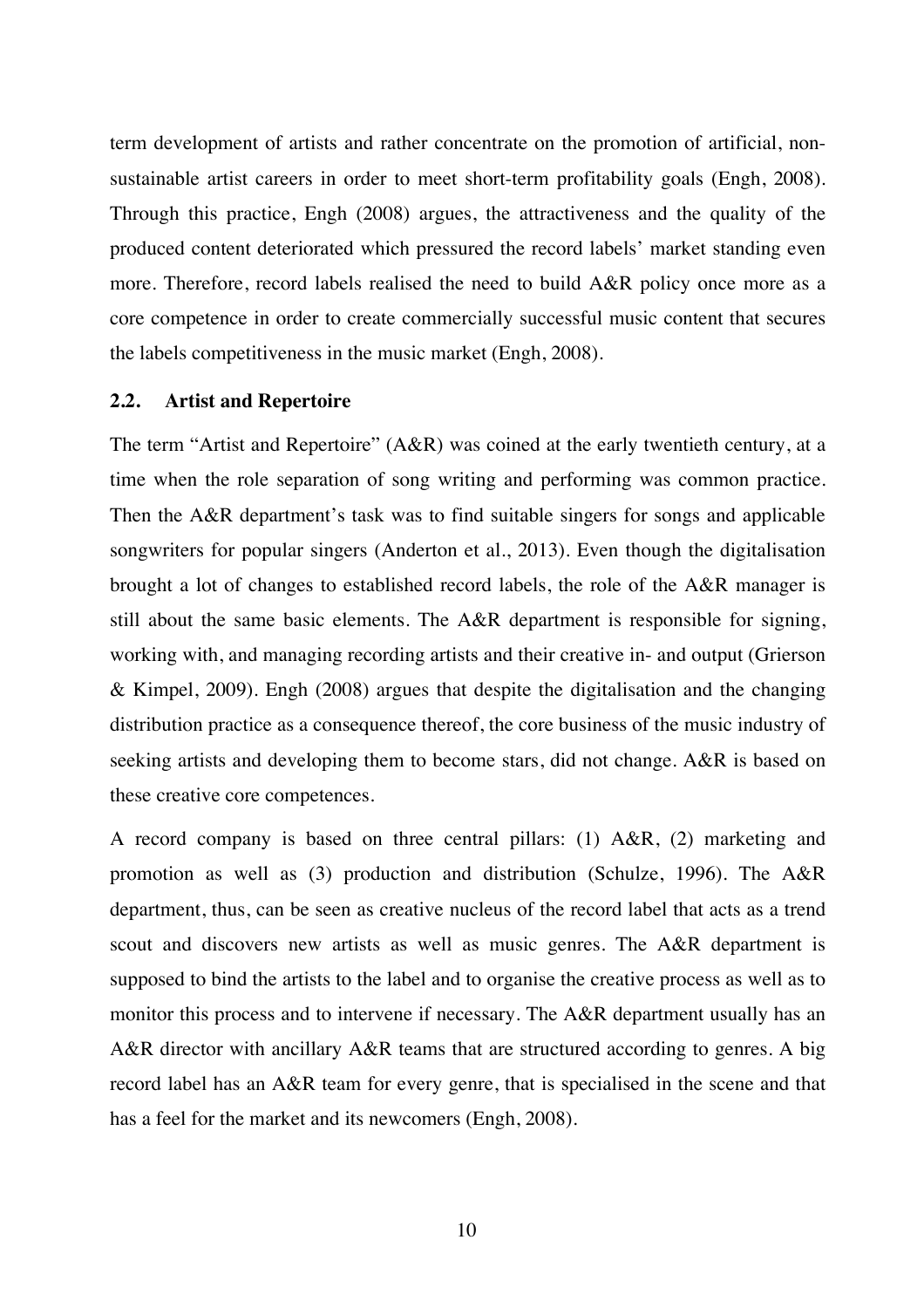Depending on the artists the A&R team is working with, the job to be done varies. When working with big established stars, the A&R capacity involves finding the material and producers that best fit the artist and his/her repertoire. By signing an autonomous band that is writing everything on their own, the A&R tasks are very different. In that case, A&R managers may present ideas for potential partners, but a lot of times these artists already have or know producers and other partners they want to work with (Grierson & Kimpel, 2009). Therefore, when working with artists that autonomously organise their creative process, the A&R manager's area of competence is restricted to an administrative and advisory function that ensures the artists' timely delivery of economically exploitable music content that can be marketed to the consumer. Major record companies, moreover, differentiate between local and international repertoire. While international repertoire is already developed by partnering sub-section of the parent company and reaches the label as end product with finalised music, CD artwork and music video and "only" has to be marketed, local repertoire needs to be developed through intense A&R work. Thereby, the A&R manager has greater creative leeway and has a certain impact on the creative process of the artist (Engh 2008). In any case, it is the A&R manager's responsibility to present the finished product to the record label (Grierson & Kimpel, 2009). The production process of music content is called A&R policy, whereby the multipliable master copy with auditive content as well as the linked artist image constitutes the output of the A&R process (Engh, 2008).

A core task of A&R is listening to demo tapes from potential talents. Today these demo tapes are mostly in digital form and usually represent a "pre-production" phase that requires an experienced A&R manager to discover the creative potential behind the "raw material". The listening to demo tapes, moreover, requires a market driven interpretation that also includes the artist image. The A&R manager needs to evaluate, if a certain music style is successful in the market and what target groups can be addressed with it. Furthermore, an assessment of the image concept of the artist and its fit to the prevailing market needs to be carried out. This clearly shows that the competences of an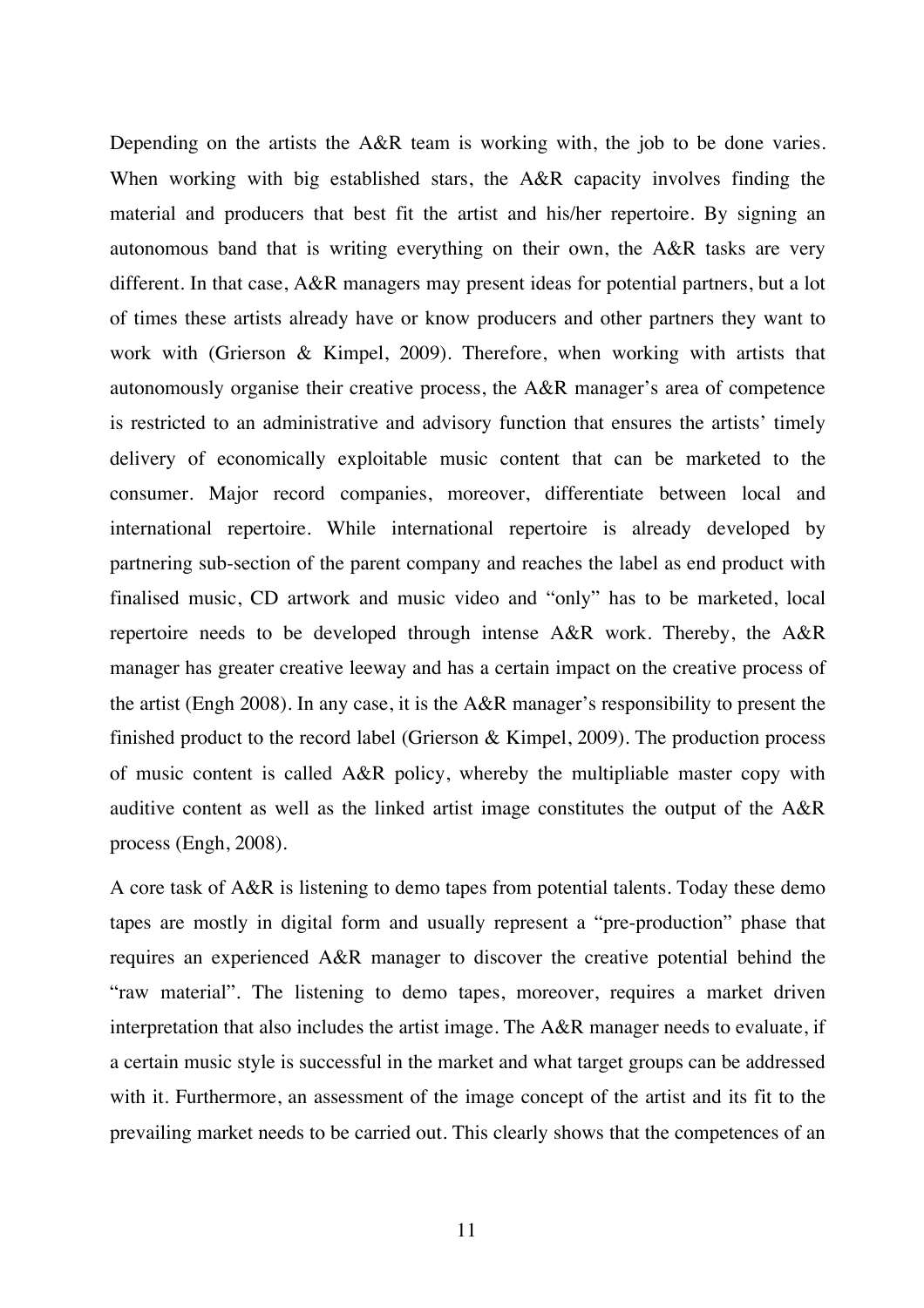A&R manager also comprise marketing aspects like questions regarding artist positioning, artist image as well as target group considerations. Even though the A&R policy pre-eminently involves the finding of artists and content development, the above mentioned marketing instruments are part of the expanded A&R function and are usually implemented together with the product manager (Engh 2008). It is the primary obligation of every A&R manager to work with the artists the label has already signed. When signing an artist, the record label assigns certain resources to the artist that are needed in order to produce or finalise tracks, market them and build the artist's career. The A&R manager, in that, has made an emotional and financial commitment to the artist and, therefore, he is obliged to do everything possible to ensure the artist will be successful. This A&R responsibility is paramount to the label and its executives. If the wrong artist is signed and the songs do not reach public approval, jobs are at stake (Grierson & Kimpel, 2009). The A&R policy of a music label enables the realisation of revenues through track sales, concerts or merchandise and, therefore, constitutes a central factor in the industry's value chain (Engh, 2008).

### 2.2.1. A&R as a Gatekeeping and Boundary Spanning Function

Culture industries are characterised as organisations through which cultural objects flow (Caves, 2000). Before reaching consumers, every artist needs to pass a system of organisational filters that narrow down the large number of candidates before they enter the consumption stage (Hirsch, 1972). Thereby, these "gatekeepers" judge the artists' talent potential (Caves, 2000). Gould & Fernandez (1989:92) argue that "gatekeeping occurs when an actor selectively grants outsiders access to members of his or her own group." Foster et al. (2011) highlight the importance of gatekeepers for cultural industries as they perform the critical function of connecting artists with audiences. This position requires the A&R person to make entrepreneurial decisions regarding which artists to allow into the roster of the record label (Stratton, 1982). The production and distribution of popular culture require a complex network that offers organisational relationships that provide facilitation and regulation for the innovation process. Each artist has to be discovered, nurtured and brought to the attention of the public by the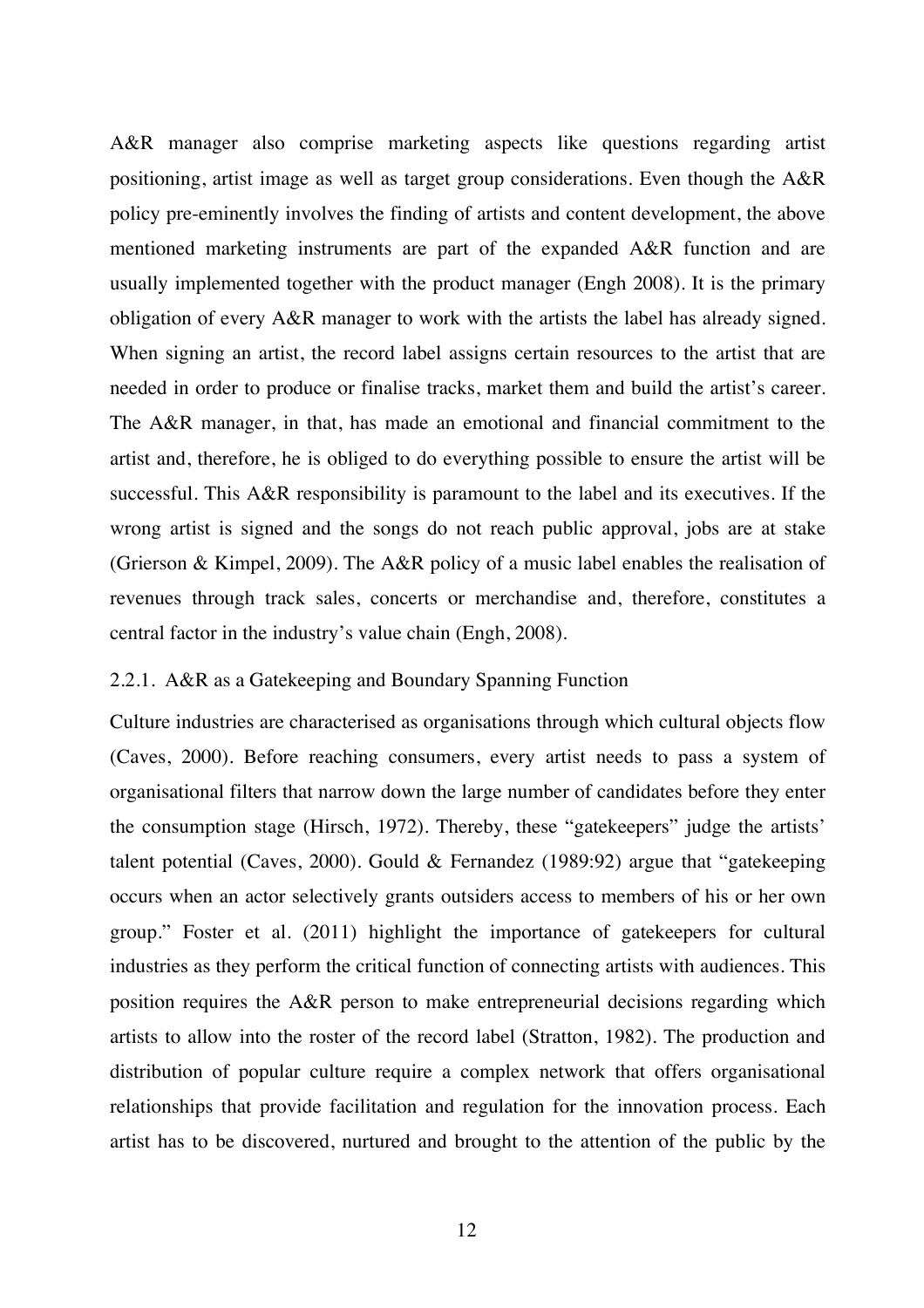organisation in order to successfully link the artist with the predetermined target audience. In this regard, the decisions taken by the organisation have a great influence on the access the artist and the audience have to one another (Hirsch, 1972). The A&R department, thereby, filters out the oversupply of artists that aspire to enter the music market. According to Hirsch (1972) organisational filters determine what creative products potentially reach audiences and, therefore, play a critical role in cultural production. A&R managers, thus, influence product diversity within the music market (Foster et al., 2011).

The A&R person needs to discover and seek out artists, discriminate between them and negotiate a deal with the artists in order to sign them and place them in the company's economic structure (Stratton, 1982). Hence, A&R departments function as boundaryspanning contact points that link the cultural organisation to the artist community. The A&R department is responsible for the production of marketable creations within budgetary limits. The inability to successfully locate and market new artists leads to the failure of the record company. Therefore, A&R personnel carry a great value for the cultural organisation. As cultural industries are characterised by uncertainty and a lack of a bestseller formula, managers are forced to trust the judgment of its A&R employees. As only a small share of the output reaches hit status, the A&R department performs under a lot of pressure. This market uncertainty is caused by changes in consumer taste and patronage (Hirsch, 1972).

### 2.2.2. A&R Policy

The main goal of the music industry is to find artists, to develop them and to place them with hit records in the top of the charts. Engh (2008) divides this main goal in A&Rpositioning goals, -process goals as well as -control goals. A&R positioning goals depict the positioning of the artist in the subjective perception of the recipient. Thereby, the A&R manager has to determine the image position of the artist as well as repertoire oriented decisions regarding song selection and sound composition. This also implies differing A&R development goals that entail in how far the artist shall be established as superstar or if short-lived hit reactions are aimed at. A&R process goals describe the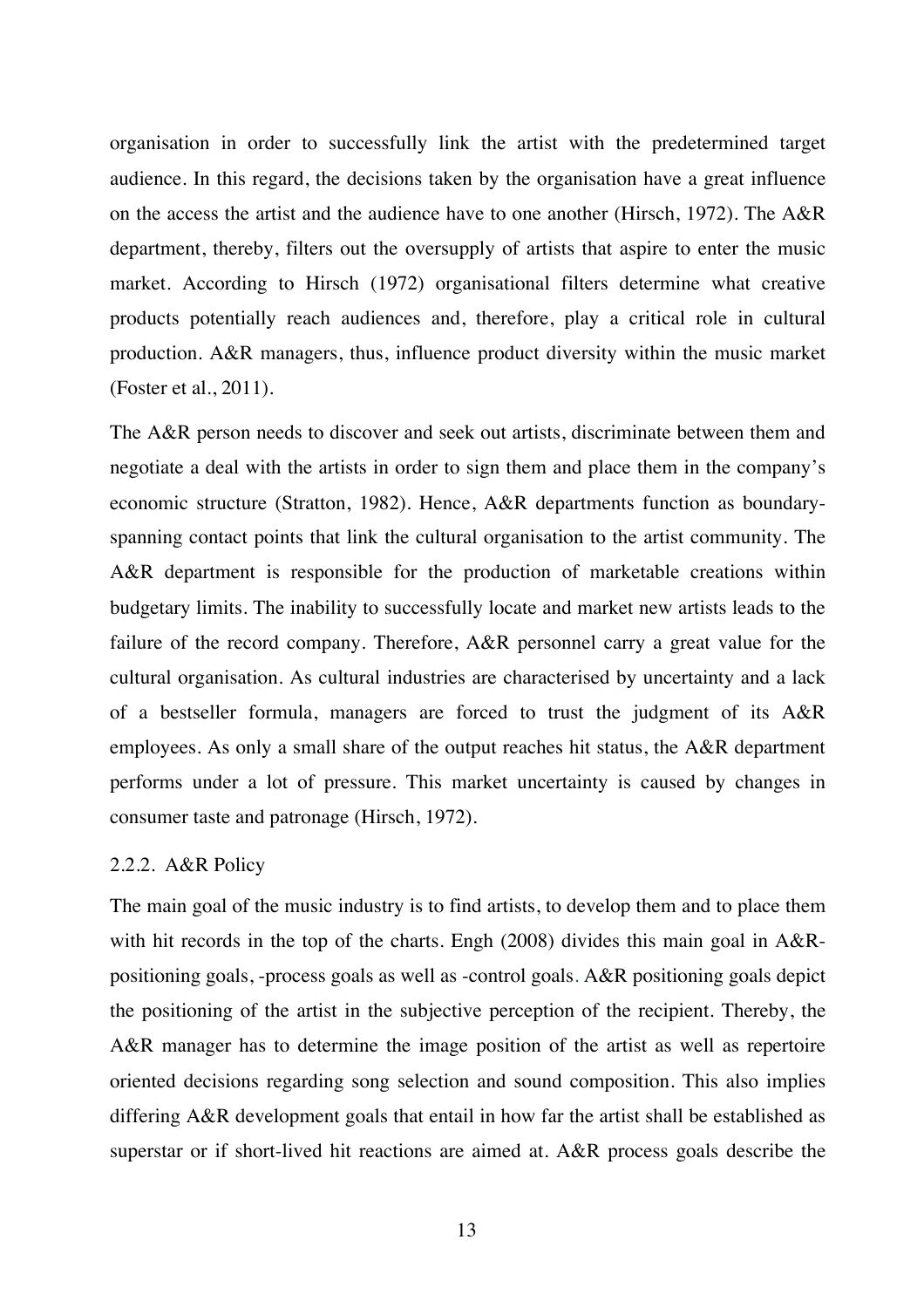creative role of the music label in the A&R operation and determine if the process is synthetic or organic. In the case of synthetic process goals the artist image as well as the auditive music content are conceived and implemented by the music label. Hereby, the music label has an active role in the generation of music content and sub goals for the image and music creation need to be set. In the case of organic process goals the creative role of the music label is strongly reduced and concentrates solely on the selection of organically grown music styles and artists. The A&R process goals, thereby, influence A&R control goals, which define the legal role of the music label and in how far music content can be controlled and directed (Engh, 2008).

In an environment that is characterised by low capital investment and uncertain demand, overproduction is a rational and common organisational response. It is more efficient to produce many flops for each hit than to support fewer artists and pre-test each on a large scale to gain media coverage and sales. Thus, the number of annual records far exceeds consumer demand and coverage capacity for these products (Hirsch, 1972). Usually a synthetic A&R policy is working with artist agreements, that give the music label greater creative leeway than distribution deals. Artist agreements enable the record label to work with an artist from scratch and monitor the artist's whole development. In the case of distribution deals, the artist or the artist management respectively implement the entire creative process independently and provide the label with a finalised master copy as end product. The type of agreement and the A&R policy have economic implications for the music label. While artist agreements grant the label lower licensing costs and the development of long haul rights, distribution deals are characterised by higher licensing costs and the regression of rights to the content provider after the expiration of the licensing period (Engh, 2008).

If the A&R department's policy pursues an active approach and functions as a content provider, music content is developed and produced in their own studios. If the A&R policy follows a passive approach, the department purchases licences for "end products" and exploits those licences for a predetermined period. In the 1990s, this approach was particularly used by major labels that outsourced A&R activities to separate creative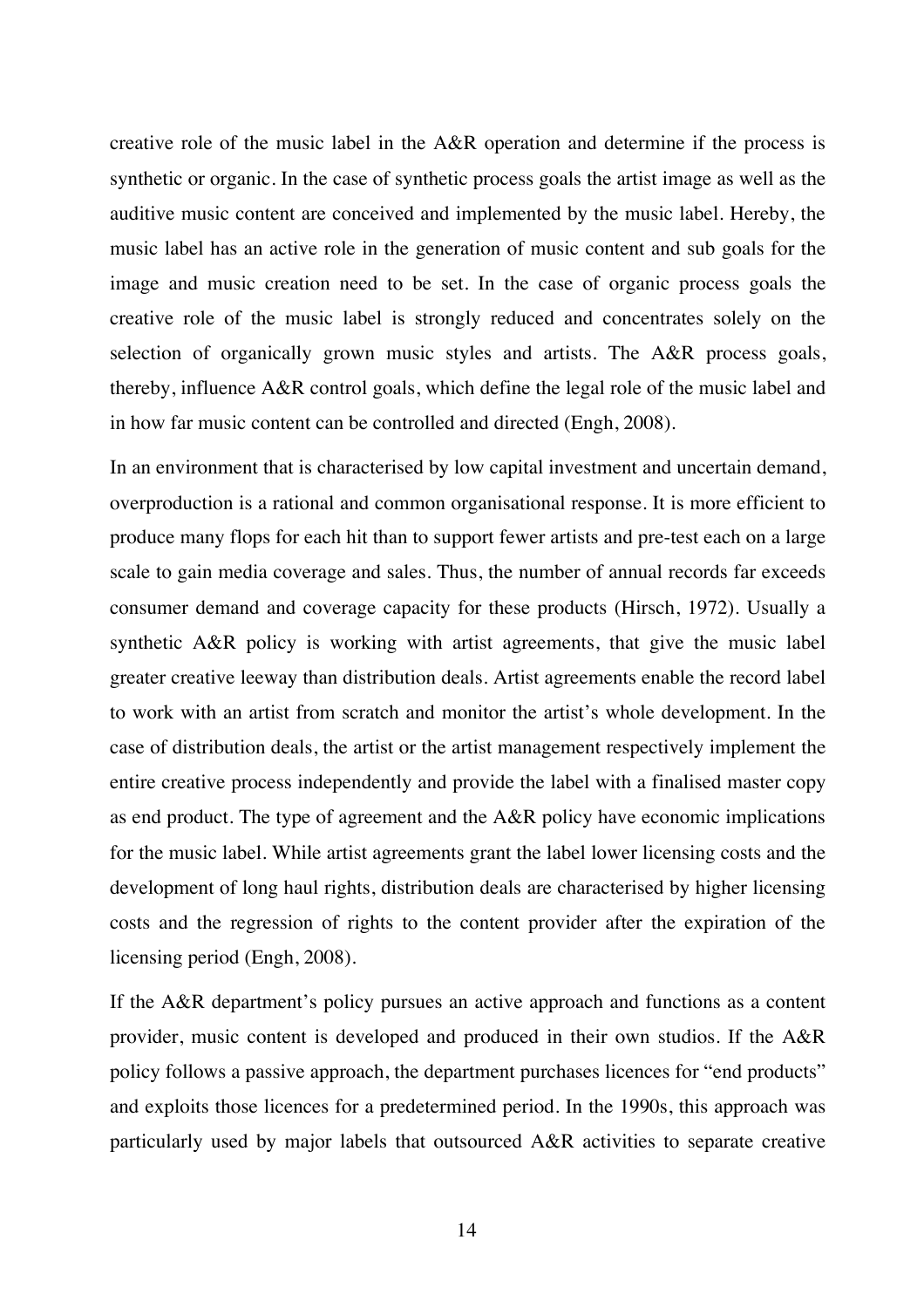cells that were able to act faster, more cost effective and radiated higher credibility towards the artists. Those creative cells were bound to the music label as different forms of strategic alliances and, thereby, continuously provided the labels with new content (Lopes, 1992). By pursuing a holistic approach, the A&R department engages in the development, production and the valorisation of music content. The main advantage of this approach for the music label is that licensing rights can be permanently secured through artist agreements and a rights catalogue can be built. At the same time the label controls the artist development as well as the A&R process and the commercialisation. In the course of the digital revolution, the importance of long-term exploitation rights is growing. As a result, record labels are increasingly engaging in holistic A&R approaches once more in order to strategically occupy content and channel dimensions (Engh, 2008). By linking available input with established and wide reaching distribution network better than others, the record company is able to gain competitive advantage (Hirsch, 1972).

#### 2.2.3. Networking

A&R managers have to have "good ears" and a high social competence as the central tool of A&R is the network of artists, producers, songwriter, talent scouts, music publishers, artist agencies as well as opinion leaders in the music scene. A&R managers spend most of their time nurturing and expanding this network (Engh, 2008). As already mentioned, A&R managers manage the interface between the artist and the record label and oversee the transformation process from artistic creations to marketable products. In order to manage search and selection processes, gatekeepers make use of their social networks to navigate in a market characterised by demand uncertainty, excess supply and rapidly shifting consumer demand (Foster et. al, 2011). Networks have a tremendous influence on the way a sector interacts and knowledge is passed around. Networks provide its members with information, contacts, and opportunities through the sharing of knowledge, experience and social capital. Furthermore, networks provide the grounds for testing and validating cultural capital. Thus, the milieus A&R representatives engage in serve as a kind of test market where ideas, sounds and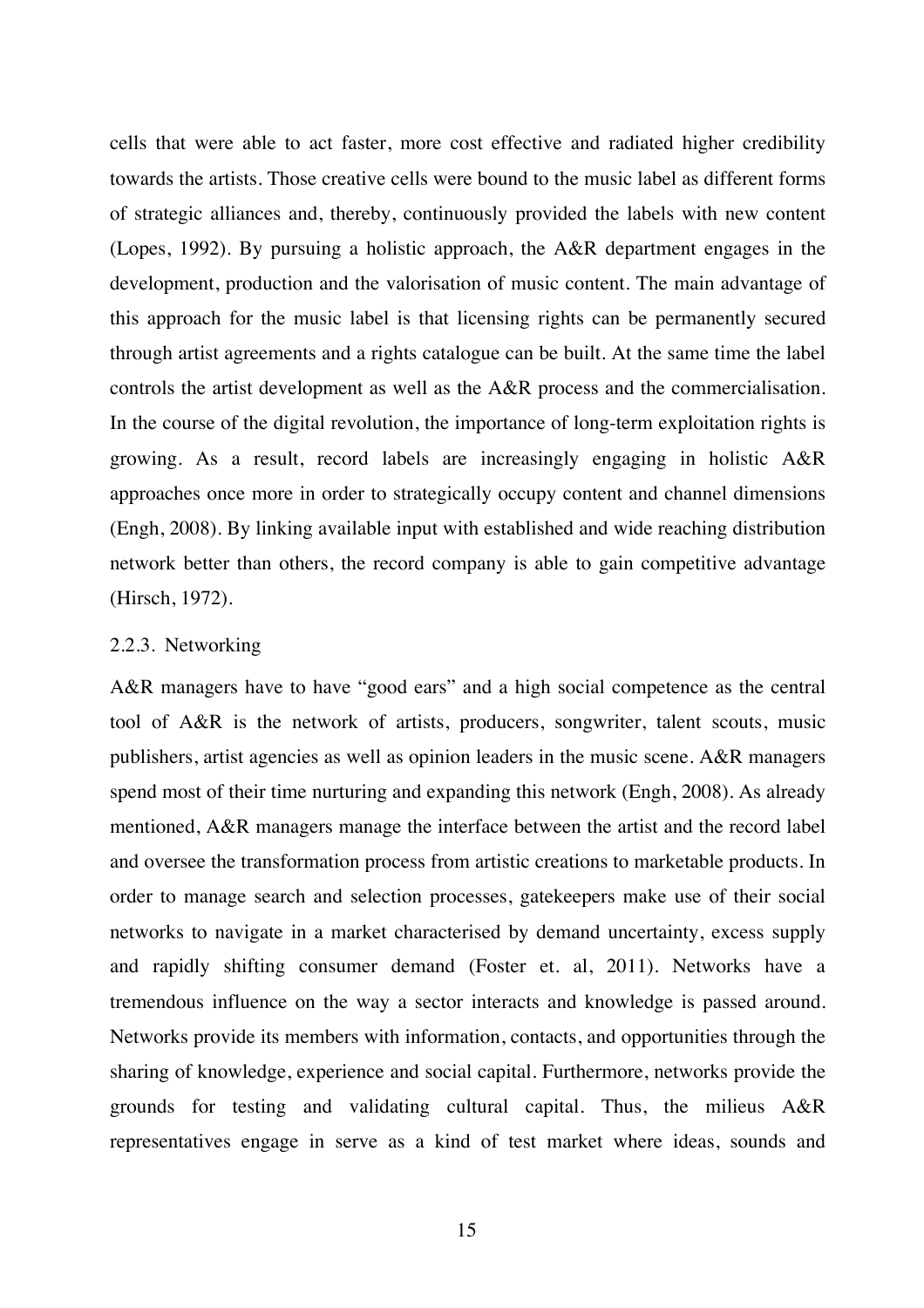"products" are evaluated and given credibility (Brown et al., 2000). Social networks are essential in cultural production as they decrease uncertainty regarding the selection of partners and help gatekeepers to discover new genres and emerging artists. A&R managers use these networks to share information and to identify as well as diffuse emerging cultural trends (Foster et. al, 2011). The knowledge required to seek out talent from a pool of unlimited potential candidates is a function carried by the individual within a social group and network of contacts. The access to this highly socialised environment, in which information about newcomers and music trends is gained and transferred, is limited by ideological and behavioural barriers, like vocabulary and nonmembership to mainstream groups (Gander et al., 2007).

Albini (1993) argues that A&R representatives are typically young and have some kind of scene credibility. A&R scouts need to be hip in the current musical scene and be able to provide a trustable face to prospective bands. The role of trust is critical in the early years of an artist's career, as they have little or no experience with royalty payments and signing-on bonuses (Gander et al., 2007). Artists will intuitively trust someone who is appearing as a fellow peer and who speaks a common young language (Albini, 1993). This subjective rhetoric entails that the A&R person is able to identify, to a certain degree, with the creative concerns of the artist. This similitude between the A&R person and the artist is used by the record company to demonstrate that someone in the rational capitalist company understands the artist (Stratton, 1982). A company working in a cultural industry that demands mass commercial success to subsist needs to show the artist, that it is conscious of his/her artistic side. The idea that someone in the record company needs to be able to relate to the artist, proposes that the economic aspect of the deal has to be complemented by an emotional aspect. Individuals on both sides of the contract need to build a relationship that fosters trust (Stratton, 1982). Therefore, A&R departments engage staff that have extensive contact networks, know the scene and its trends, as talent scouts. These talent scouts gain in-depth knowledge by actively participating in social media, browsing video streaming platforms and music sharing platforms, reading blogs and trade magazines, attending concerts and club nights and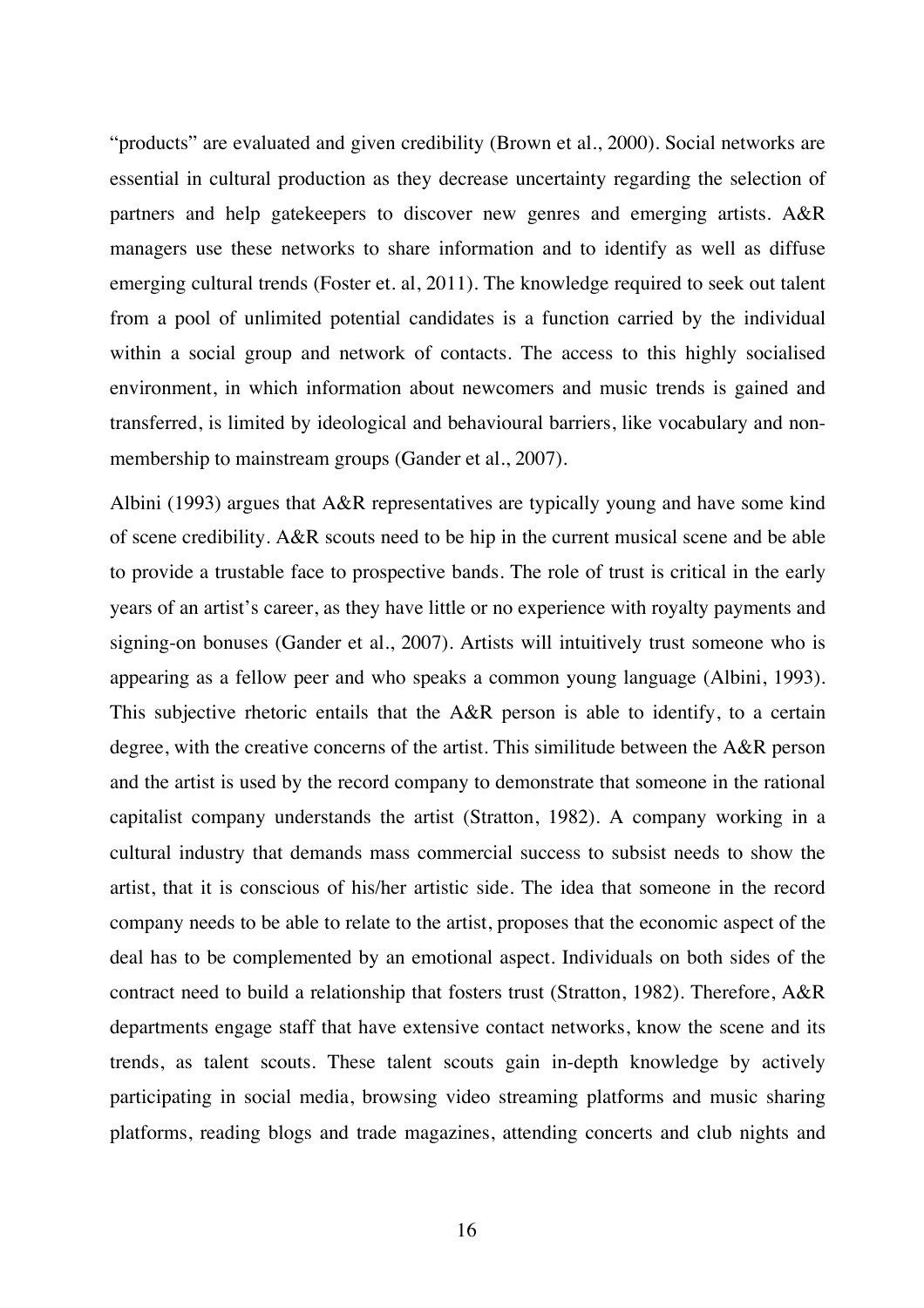talking to promoters and musicians. These talent scouts are valuable for the record companies to not only seek potential artists, but as well to convince those new artist that the record label is suitable for their specific music direction and interests (Anderton et al., 2013).

### 2.2.4. Changing A&R Landscape

Falling revenues in the beginning of the 21st century, due to the digitalisation, led to a change in A&R strategies in most companies and a cut back on the amount of new artists to be signed per year. Anderton et al. (2003) argue that instead of finding and nurturing new talent, it became more cost-effective to search for artists that are already developed, as these artists already have a unique sound, songs and a strong image. Consequently, a lot of traditional A&R functions have been taken over by production and management companies as well as smaller independent<sup>3</sup> labels, while the traditional A&R roles within the major record labels have been reduced (Anderton et al., 2013).

Anderton et al. (2013:8) argue that despite the role of a "talent spotter", the A&R department invest a lot of resources in developing signed artists, including aspects of production, marketing and promotion. The main cost drivers for the labels are the type and amount of artists and releases as well as the quality of the portfolio management. Throughout the glory years of the music industry before the turn of the millennium, the labels increasingly tried to push business success by boosting input. In that way, the record labels tried to release high amounts of acts each year that led to the production of many "One-Hit-Wonders". Consequently, many labels accumulated artist portfolios over the years that were not profitable over the long run. The traditional benchmark of 1:10 regarding success to flops, thereby, deteriorated even further. The development of sustainably successful artists was neglected, which led to a greater bargaining power of established stars (Jakob, 2009). Seifert & Hadida (2006) further argue that as a response to the digitalisation and the changing business environment, record labels started

 $3$  The term "independent" for this study follows the definition of Anderton et al. (2013:9) and refers to "companies that sign artists and release music independently of the financial and business structures of the majors (including promotion, pressing, and finance)."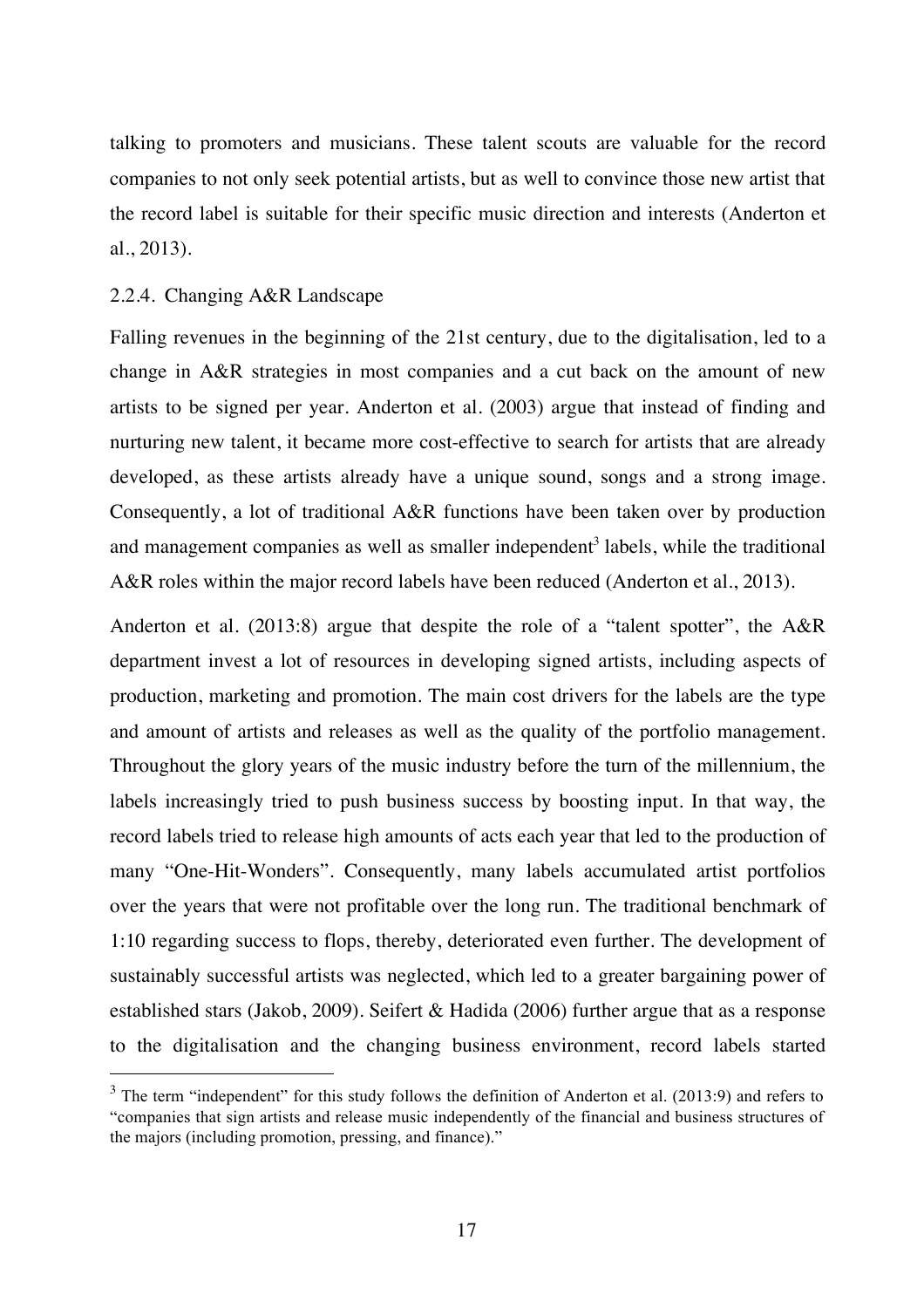focussing on strategies that concentrate on the selection and development of local acts instead of investing in "One-Hit-Wonders". Record labels, thereby, try to carefully establish artists in the market step by step to reduce mismatches between their roster of artists and consumer taste. Furthermore, record labels hope to decrease potential losses caused by this incongruity (Jakob, 2009). Seifert & Hadida (2006) argue that investing in local artists as strategic human resources is vital for a record label to generate sustainable success and long-term profitability. They further propose that this transformation entails a new understanding of the talent selection gradually shifting from short- to long-term. To increase profitability, record labels further started reducing overhead costs and reassessing their portfolios as a first step. Furthermore, instruments were established to monitor and optimise these artist portfolios (Jakob, 2009).

Engh (2008) argues that the A&R policy is creating the value for the digital distribution and provides the basis for any value creation. Without attractive music content digital platforms or other revenue models are not successful either. Therefore, the distributioncentred discussion that has followed the digitalisation era has to be expanded by a content perspective. The change of paradigm through digitalisation bears many challenges as well as chances for music marketing and A&R activities that need to be addressed by record labels. Due to the digitalisation of the music market the A&R policy as well as the securing of licence rights became once more the focus of new strategy concepts (Engh, 2008). Jakob (2009) further argues that record labels started focussing increasingly on better rights management to gain competitive advantage by securing extensive rights that can be systematically exploited (Jakob, 2009). In 2013, the recording music industry invested 4.3 billion dollars in A&R and marketing and experienced a steep increase in digital revenues (IFPI, 2015). Engh (2008) argues while the times of the CD are gone, A&R has to nourish the development of scalable superstars as core competency of the music industry to create attractive commercially successful music content. For global superstars, proceeds from ancillary rights like live entertainment, merchandising or endorsement rights, gained increasing importance (Engh, 2008).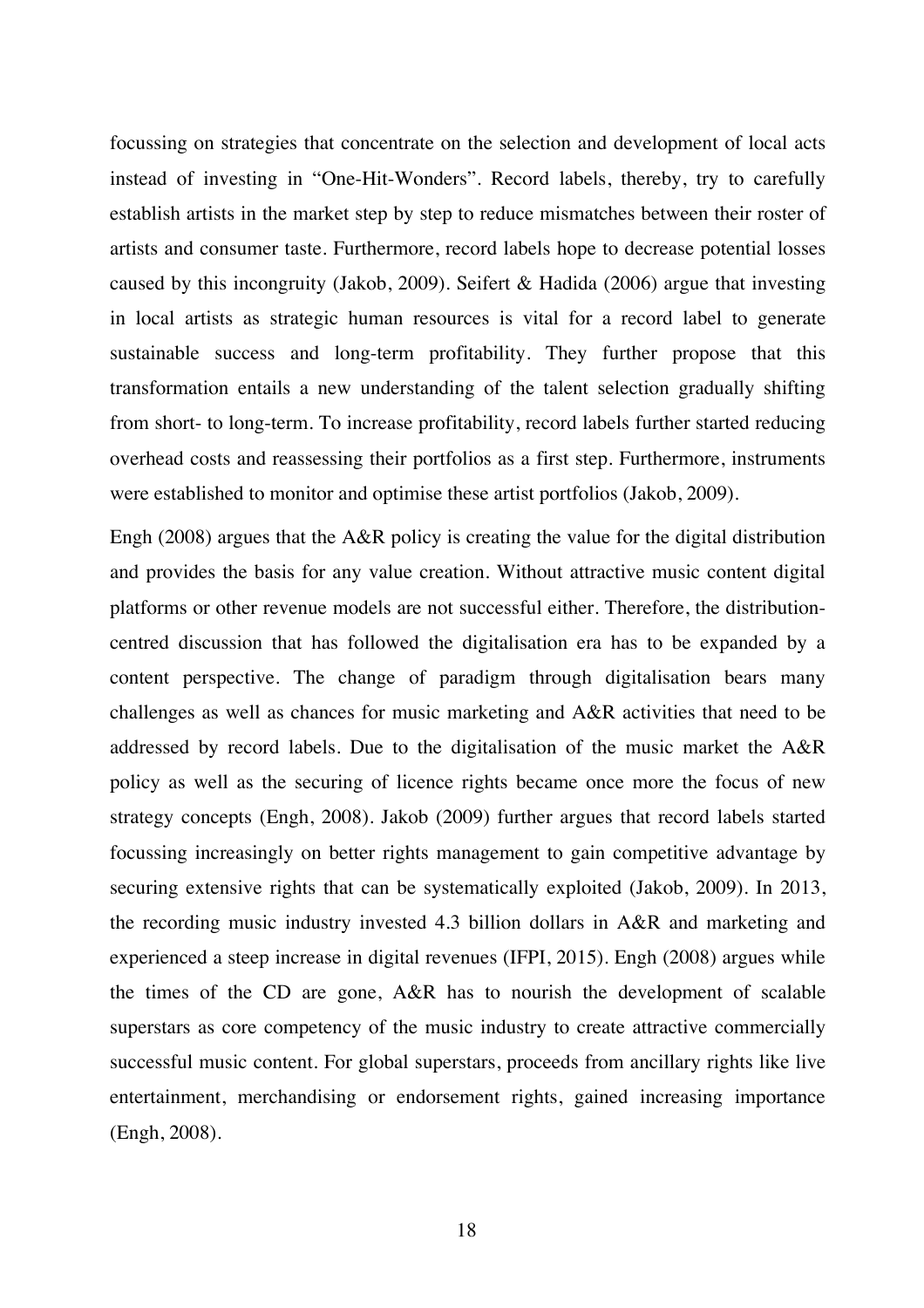#### **2.3. Talent Selection**

The record company invests entrepreneurial capital at its input boundaries in order to select artists. By linking individual artists with producer organisations, the artist gains access to a wide reaching customer base and mass media gatekeepers. As the recorded industry is characterised by rapid turnovers and the "nobody knows" factor (Caves, 2000:57), new artists are sought constantly (Hirsch, 1972). The music business is dependent on the "right" talent. The selection and investment into these talents has a direct and immediate impact on the record label's performance. The artistic talent a label signs, provides the music company with a face to the market and incentivises consumers to buy a record or a ticket for a concert (Seifert & Hadida, 2006). The market share of labels within the recorded music market is largely determined by the firm's ability to introduce releases of new and established artists to the market. This "product differentiation innovation" requires an attentive talent selection strategy (Ordanini, 2006:184). On average, less than 10 per cent of the artists signed at a major record label break-even. The industry is characterised by high upfront investments in the search, discovery and development of talent and low as well as highly concentrated returns on investment (Seifert & Hadida, 2006). As on average only one out of ten releases is profitable, a few albums released need to make up for the failure of most other releases with disproportionate success. Record labels only generate a few top selling "hits" per year that serve as revenue generators. Therefore, music companies have a huge incentive to improve the search for new artists, and, yet this process is largely guided by unstructured decisions (Ordanini, 2006). Seifert & Hadida (2006:791) argue that there is a "talent-selection paradox", as only little is invested in streamlining the artist selection process, even though very few talents are accountable for most of the revenues in the industry. They further criticise that there are no pre-set organisational selection patterns to help streamlining and improving the effectiveness of the talent selection process. As new artists bring a lower success rate, some labels try to concentrate on a few "star" artists that allow the firm to address larger audiences at less cost (Ordanini, 2006).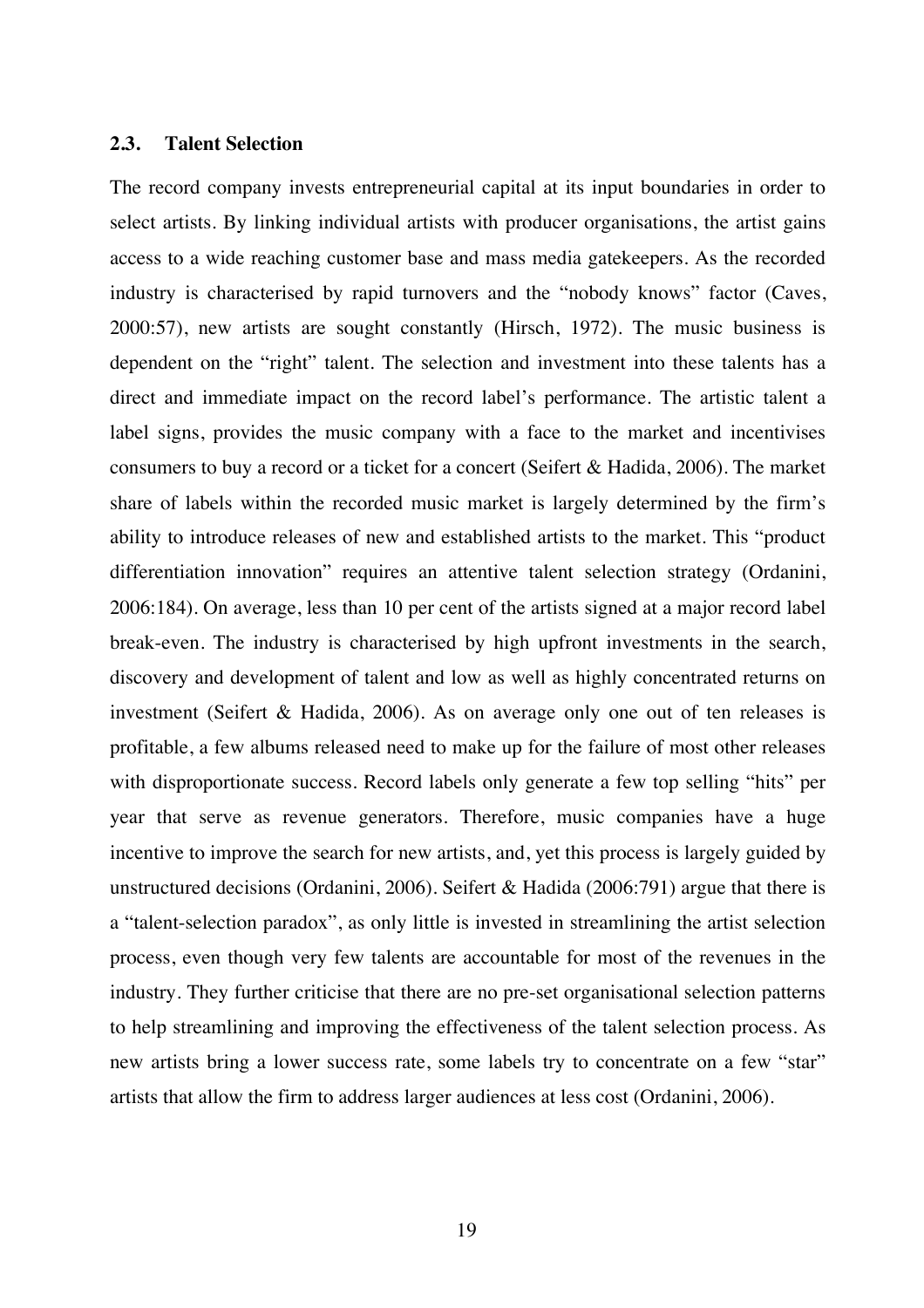Ordanini (2006) argues that there are two main artist selection approaches in the recording industry: the agency and the direct model. By directly choosing artist from the supply market, record labels employ a direct approach. When record companies choose their artists out of a pool of artist that was already pre-selected by an independent label, Ordanini (2006) talks about an agency approach. Since major labels' goal is to address the larger undifferentiated audience, their A&R departments' selection capabilities concentrate on anticipating trends and fashions rather than on the artistic content or musical background. Major labels often employ a differentiation strategy that results in a de-specialised roster that does not allow the label to dedicate much time to the single artist. Ordanini (2006) argues that small independent labels possess more innovation capability, but lack the financial resources to exploit these capabilities. Therefore, they act as innovation sensors in the supply market that nurture creativity and bridge potential innovation to gatekeepers in bigger organisations that develop the innovations and drive the pre-selected artistic offering to the mass market. Large and small firms, thereby, cooperate in the innovation process and take over specialised roles of innovation originators and innovation developers. By making use of this agency delegation of innovation, however, major record labels risk losing creative competences that might threaten their market performance in the long run (Ordanini, 2006).

The selection model has a great impact on the sustainability of an artist's success. The selection policy a label adopts, thereby, illustrates the company's innovation philosophy. While promotion and advertising foremost sustain the success of single releases, the investment in a sustainable selection policy impacts the artist's whole career. A&R departments have to build a roster of artists that balances shorter but faster successes with durable but slower performances. In order to improve the short-term and long-term financial equilibrium, record labels need to understand the functioning of selection processes (Ordanini, 2006). By linking the record label's objectives, strategy and culture to its A&R manager's expertise and knowledge, firms are able to build artist selection as a core capability (Seifert & Hadida, 2006). A firm's capability to select the "right" artists is crucial for its long-term survival in the creative industries. Artistic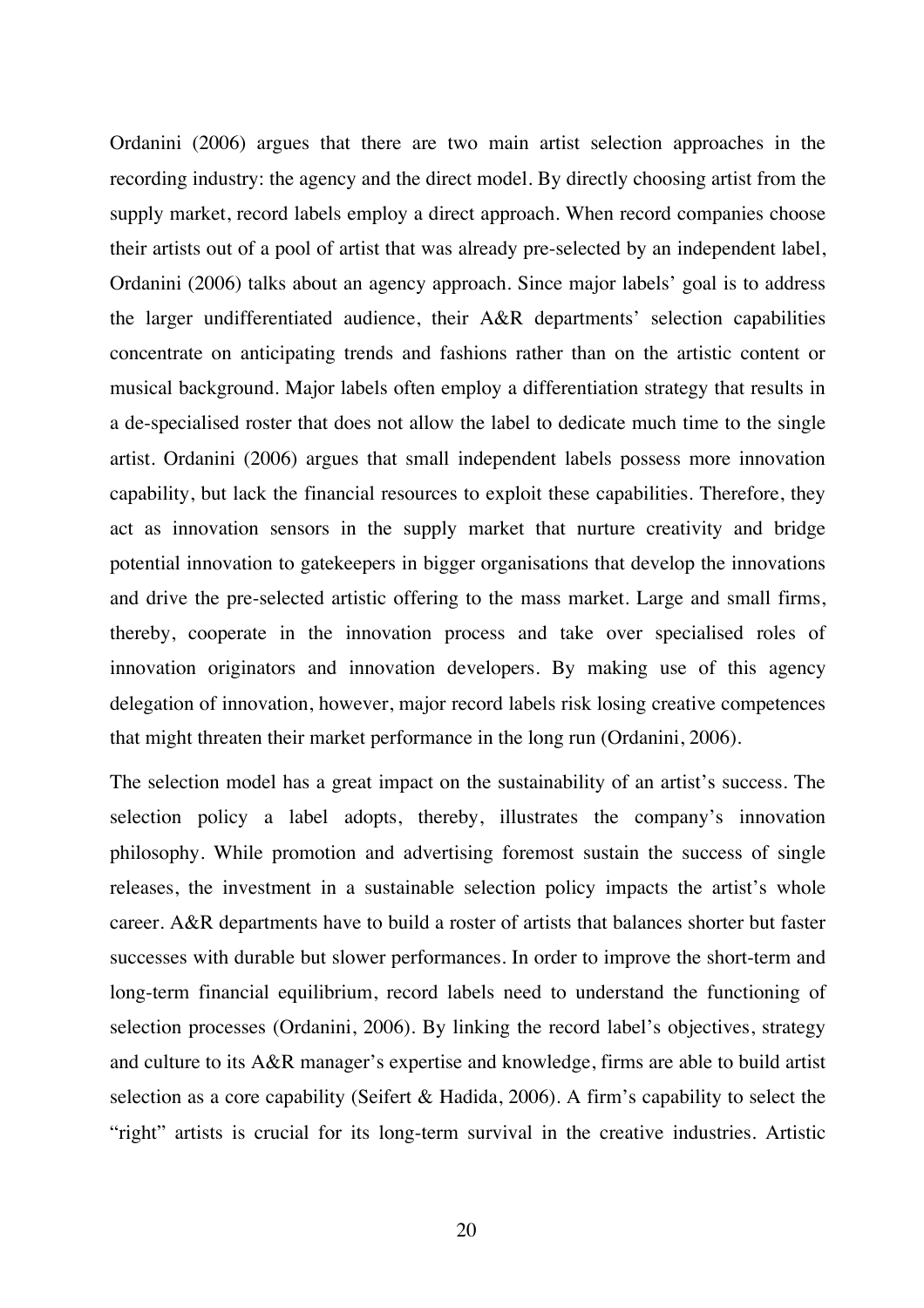creativity poses a resource to the label that it can neither create nor fully control. The record label's task is to select the resource and push it on the market (Ordanini, 2006). Mauws (2000) argues that cultural industries' core competence lies in gatekeeping and not in distribution systems and manufacturing capabilities. The ability to select a set of offerings from a pool of seemingly unlimited supply options that the record labels are confronted with, is found to be most crucial. Seifert  $\&$  Hadida (2006) highlight the resource-based view in order to describe a record label's ability to determine and select promising talent. The resource-based view suggests that a company's competitive advantage is dependent on the unique combination of the organisation's resources, capabilities and competencies. Competencies combine a company's human and technological expertise and therefore provide the basis for problem-solving heuristics that can be deployed to use resources efficiently (Seifert & Hadida, 2006).

### 2.3.1. Decision-Making in A&R

Decision-making is key to a company's strategic planning process. Strategic decisions intend to form and exploit a fit between a firm's external and internal environment (Seifert & Hadida, 2006). Bourgeois & Eisenhardt (1988:816) define industries that are characterised by a high level of change and continuous dynamism as "high velocity industries". The music industry is largely influenced by disruptive technologies and characterised by a continual change dynamism, which is manifested in the rapidly changing artist positioning in billboard charts. The development of selection know-how is tantamount to musical value creation, as the quality of the input has a direct influence on the output quality. Consequently, artist selection has an impact on all subsequent activities of musical value creation (Seifert & Hadida, 2006). From an organisational perspective it is, thus, of question what criteria are used to select one candidate over available alternatives (Hirsch, 1972).

Seifert & Hadida (2006) propose three types of artist valuations to facilitate the talent selection process. The performance-based approach suggests an evaluation according to past performance data, like sales figures, number of awards, etc., for a given artist. The second approach is theory-driven and proposes an assessment based on scientific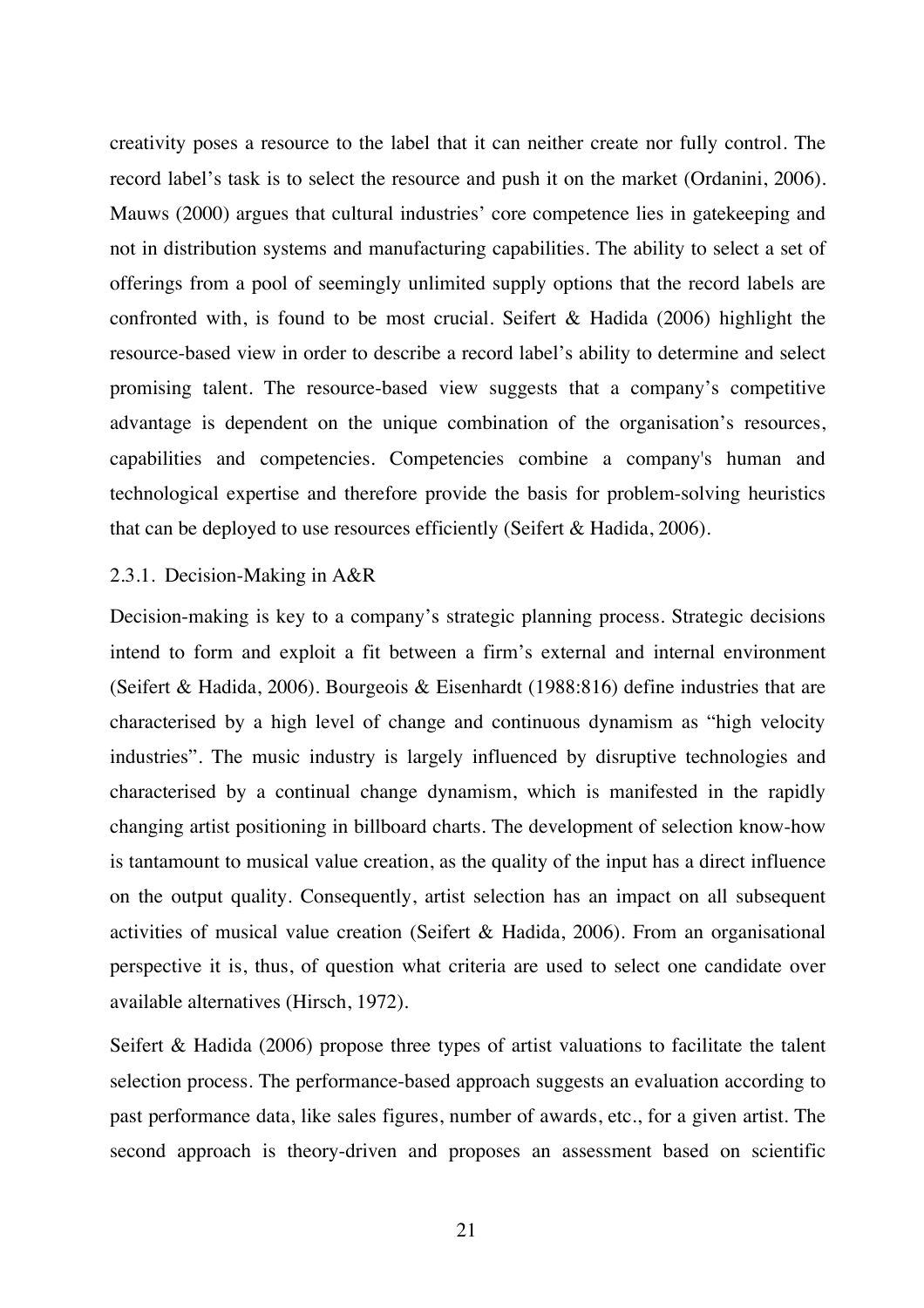indicators like voice breadth or pitch perception. This approach is based on transdisciplinary research that focuses on predicting an artist's talent potential. Seifert & Hadida (2006) highlight, however, that this approach is not explicitly deployed by music managers. The third approach concerns artist valuation on the basis of intuition, which plays an important role concerning artist selection. Music managers often describe a "gut feeling" that the artist is star material. A&R managers largely rely on past experience to make intuitive judgements when it comes to artist selection. Hence, experience is especially important in the decision-making process, as A&R managers typically have been working in different positions within the industry for a long time (Vogel, 2004). However, the experience to select artists does not wheel out degrees of uncertainty in the decision-making process. Seifert & Hadida (2006) argue that selecting the "right" artist requires the record label to deploy rational analyses, experience and collective intuition in the strategic decision making process.

To cope with the uncertainty of "nobody knows" markets (Caves, 2000:57) A&R managers look at each other and observe signals from one another that influences their decision making (Godart & Mears, 2009). Godart & Mears (2009) argue that when exercising individual choices, people may think they are acting independently, when in fact their decisions are socially responsive and dependent on other people's choices. They further propose that, social influences have a great impact on personal choices, even in the absence of commercial or organisational influence. Social networks provide access to network specific meaning that shape their member's taste. In that, taste is a construct of socially influenced choices made in the social context of surrounding individuals. People working in cultural markets interact and work with like-minded people. This immersion in social networks that shape locally specific conventions and tastes are tantamount to cultural production (Godart & Mears, 2009).

Mauws (2000) argues that the success of cultural products is seldomly determined by their intrinsic quality. Aesthetic judgements are subordinate to institutionalised practices of the industry within the cultural product is produced. In order to choose from a set of available offerings, decision makers, therefore, need to base their decisions on things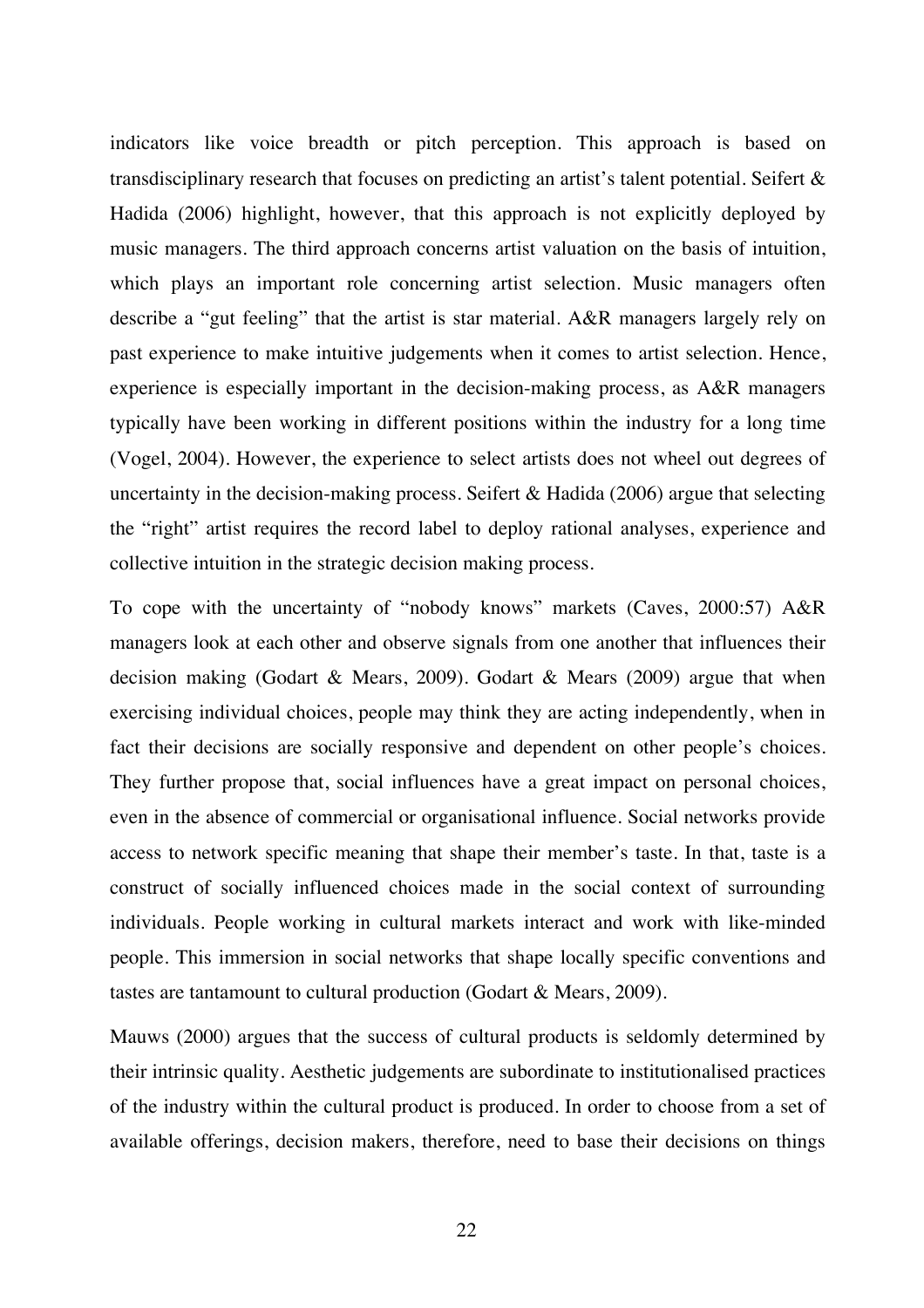other than aesthetic judgements. Dean & Sharfman (1996) argue that a formalised, structured approach can improve the effectiveness of the strategic decision-making process. These "intelligent" talent selection systems provide a framework of preestablished steps for taking strategic decisions and outline a "comprehensive decision process" (Fredrickson & Mitchell, 1984; in Seifert & Hadida, 2006:791). In the context of high uncertainty markets, other scholars emphasize the influence of velocity and collective intuition on decision-making processes (Leonard und Sensiper, 1998; Eisenhardt, 1989; Seifert & Hadida, 2006). Klein & Weick (2000) argue that training and experience help decision makers to improve decision-making processes and to increase efficiency by combining intuition and rational analysis.

### 2.3.2. The Role of Intuition in Decision-Making

The A&R person is vital to the continuing economic success of the record company and, therefore, needs to be able to make use of intuition in order to find promising artists (Stratton, 1982). Engh (2008) argues that an A&R manager takes decisions mostly intuitively and works in a very pragmatic way. The music industry is fast paced and characterised by rapid changes in consumer taste. In these industries, decision makers need to make fast decisions in order to be competitive. Thereby, information needs to be gathered and shared through intensive interaction among networks. The tacit knowledge of A&R managers that is accumulated through experience needs to be institutionalised by transforming this knowledge in collective intuition among managers. Creating common strategies and goals is essential in order to successfully strategise. Collective intuition forms part of a firm's knowledge pool and is vital regarding the company's ability to innovate (Seifert & Hadida, 2006). Miller & Ireland (2005) define an intuitive decision or "gut feeling" as producing a judgment by subconsciously combining information stored in memories. Even though this gut feeling might be flawed and lead to the "wrong" choice, it can prove a valuable exploration tool and provide new insights through experimentation.

Intuition is not a process of random guessing nor is it an opposed concept to rationality. Intuition corresponds to conclusions and thoughts that are a product of subconscious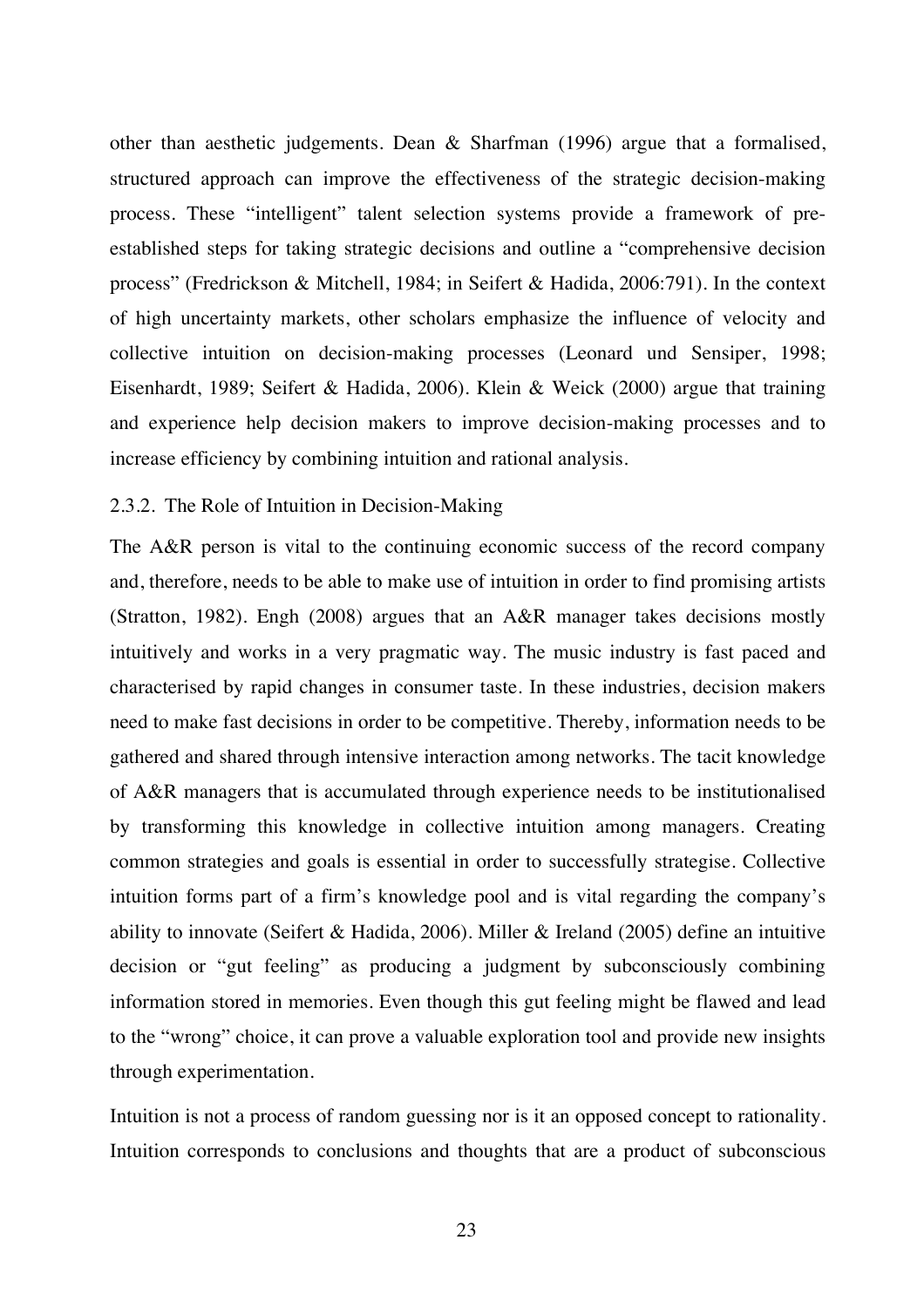mental processes. This subconscious synthesis of information is based on previous experiences and produce a choice or judgement that feels right. Miller & Ireland (2005) call an intuitive process a holistic hunch that, if used properly, can prove very valuable for a firm's exploration process. Organisational success critically depends on exploration. For companies that operate in an environment that is characterised by frequent changes, a substantial level of exploration is required to sustain competitiveness. Godart & Mears (2009) argue personal taste or "gut feelings" as a basis for decision often serve as the only rhetoric available for creative producers to justify their choices. Many people's professional identities in creative industries hinge on the ineffability of the skill to make these "gut decisions" as there is no other rationale.

Companies that compete in fast-cycle markets need to nurture effective exploration in order to remain viable. Miller & Ireland (2005) argue that decision-making based on intuition can prove very important in this field, but it must be managed carefully. In markets where "nobody knows" (Caves, 2000:57), executives have to develop an organisational culture that supports risk taking and accepts failure in order to motivate hunch-driven experiments. Thereby individuals should not make ignorant choices, disregarding available data or given facts, but they are motivated to accept an incomplete information scenario and act effectively anyways (Miller & Ireland, 2005).

### **3. Theoretical Framework**

### **3.1. Resource based view of the firm**

Wernerfelt (1984:172) describe a resource as "anything which could be thought of as a strength or weakness of a given firm". Amit & Schoemaker (1993) further define a resource as an input in the company's production process. The resource based view (RBV) proposes that "competition among product market positions held by firms can also be understood as competition among resource positions held by firms" (Barney & Arikan, 2001:131). According to the RBV a firm's performance differences across the industry depend on the variance of the firm's resources and capabilities (Hitt et al.,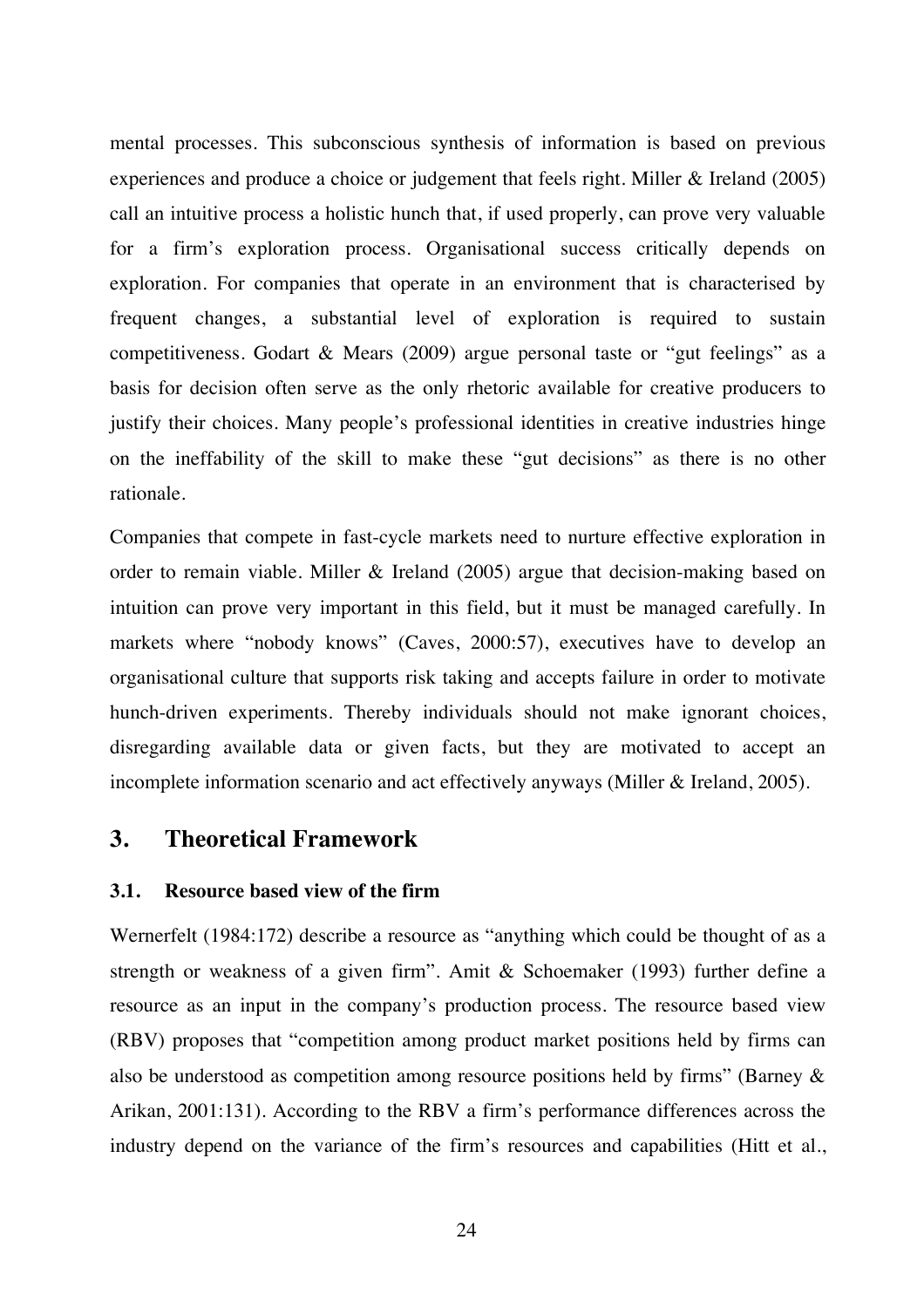2001). The RBV of the firm highlights the need for effective acquisition and utilisation of resources in order to achieve competitive advantage. A resource, thereby, constitutes an asset or input (tangible or intangible) to production, that is owned, controlled or semi-permanently accessible to the company (Helfat & Peteraf, 2003).

The resource-based view suggests the development of a competitive advantage is contingent upon the firm's resources (Penrose, 1959; Wernerfelt, 1984). Barney (1991) further built upon this perspective and identified, based on the assumption of heterogeneous and idiosyncratic character of resources, four necessary characteristics. In order for resources to drive a sustained competitive advantage that cannot be easily traded away by competitors, resources must be valuable, rare, difficult to imitate and imperfectly substitutable (Barney, 1991). The link between performance and resources suggested by the RBV has been largely supported by scholars (Sirmon & Hitt, 2003). However, RBV has also been criticised due to the absence of management implications (Priem & Butler, 2001; Barney & Arikan, 2001). Barney & Arikan (2001:174) argue that "it is almost as if once a firm is aware of valuable, rare, costly to imitate and nonsubstitutable resources it controls, that the actions it should take to exploit these resources will be self evident". Even though resource portfolio is vital in terms of performance, a firm's resources also have to be effectively integrated and deployed in order to gain a competitive advantage (Sirmon & Hitt, 2003).

### 3.1.1. From RBV to Resource Management

Priem & Butler (2001) argue that the RBV focuses too much on generic attributes of revenue generating resources and, thereby, neglects how these resources are actually deployed to create a competitive advantage. Hansen et al. (2004:1280) "conclude that what a firm does with its resources is at least as important as which resources it possesses." The mere possession of resources does not guarantee for competitive advantage. Resources must be managed effectively in order for a firm to exploit their full value. According to Sirmon et al. (2007) resources have to be structured, bundled, and leveraged to develop competitive advantage. While each of these processes and subsequent sub-processes are essential, it is tantamount to synchronise them effectively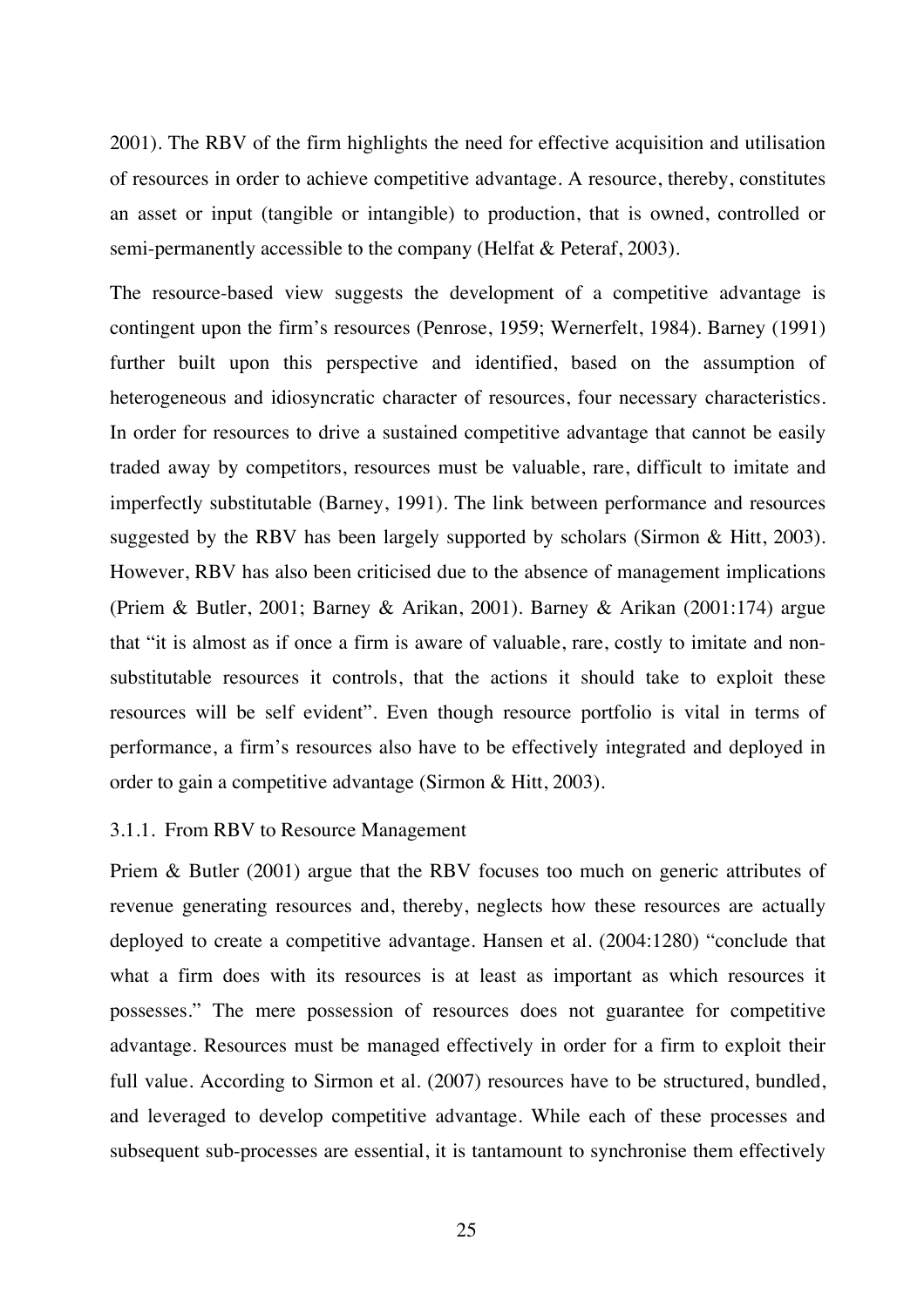in order to create value and develop competitive advantage. By engaging in structuring, bundling and leveraging practices, managers try to effectively utilise the company's resources to be able to successfully compete within the market (Sirmon et al., 2007). Sirmon et al. (2011) argue that the role of managers regarding resource-related actions or processes they initiate and supervise is the most undeveloped element in the RBV.

In order for firms to exploit opportunities and achieve competitive advantage as well as obtain growth and create value, firms need to select and structure technological, financial, social and human resources (Ireland et al., 2003). This development in the RBV of the firm "has demonstrated the need for firms to be able to orchestrate or better coordinate their resources" (Wright et al., 2012:912). Sirmon & Hitt (2009) argue that the manager's resource management ability has an impact on the firm's outcomes and that these management abilities are dependent on the quality of the focal resources. The technological, financial, human and social/network resources as central to the development of a firm's competitive advantage are well acknowledged in the resourcebased literature (Barney et al., 2001). A firm's success is dependent on not only possessing the relevant resources but also the knowledge of how to generate sustainable returns by structuring, bundling and leveraging these resources (Wright et al., 2012).

### **3.2. Resource management**

### 3.2.1. Structuring, Bundling and Leveraging Resources

In order to structure a resource portfolio firms need to acquire, accumulate and divest resources. The uncertainty of a firm's environment creates ambiguity regarding the resources a firm needs to develop and sustain a competitive advantage. Furthermore, this ambiguity motivates firms to acquire a repertoire of resources, specifically intangible resources, to support a firm's flexibility. A certain set of slack resources is required in order to be able to adapt current capabilities or to develop new ones when environmental changes occur (Sirmon et al., 2007). Resource structuration is a steady process that is necessary for firms to create and market new products. Managers need to import and generate new resources or reconfigure existing ones in order to extend and change the firm's resource portfolio (Karim & Mitchell, 2000). Resources can be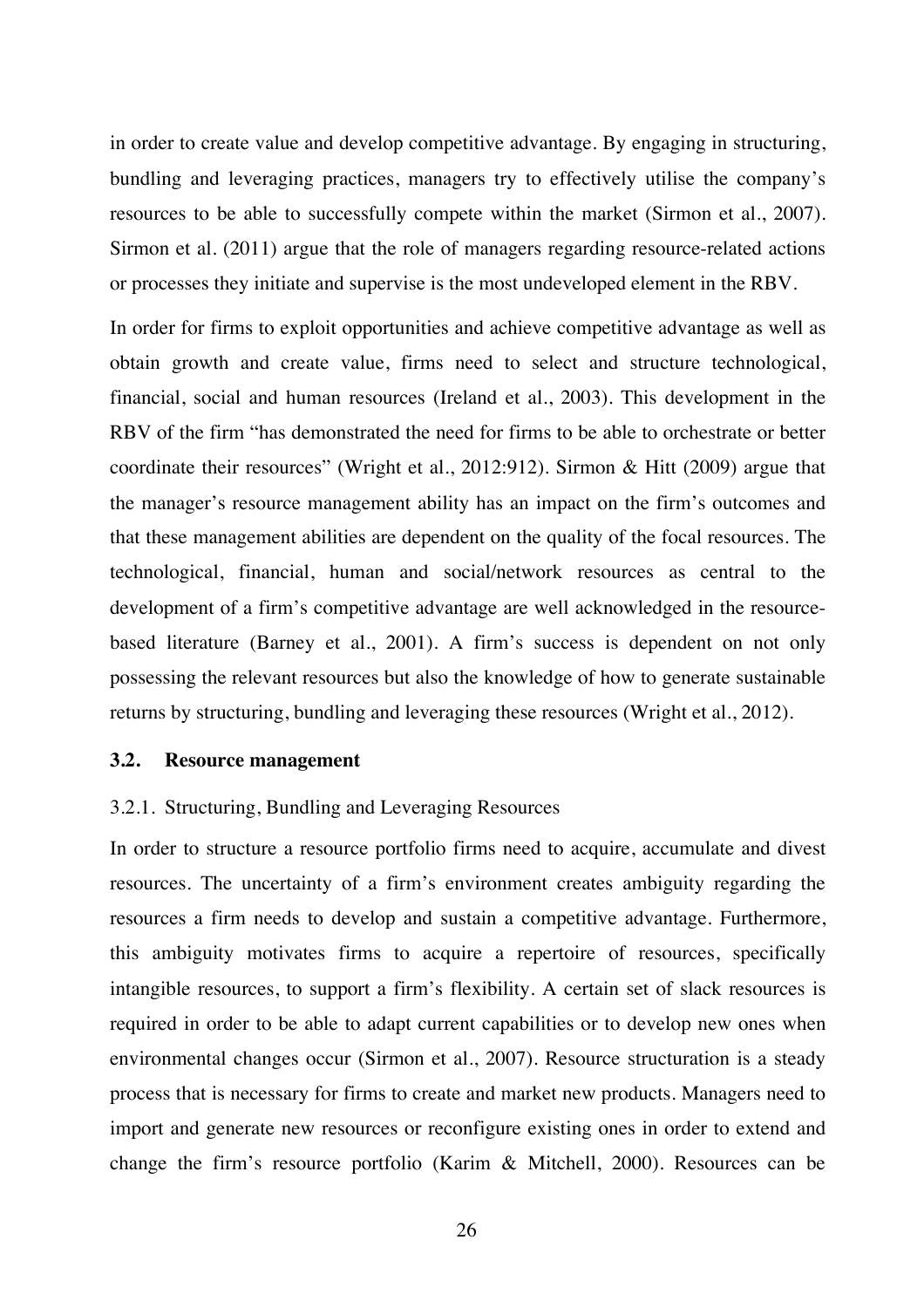acquired at the market or created inside the firm, both of which bear inherent limitations. Sirmon & Hitt (2003:348) argue that regardless of the acquisition origin "additional resources are sought that can be integrated to create resource bundles that are valuable, rare, difficult to imitate, and non-substitutable, and that can be leveraged by a strategy." Ireland et al. (2003:978) argue that "accumulating resources is concerned with developing resources in the firm's resource portfolio". Accumulating is necessary, as a firm cannot obtain all its required resources on strategic factor markets. Internal development of resources is critical for a firm's learning and development process. Firms need to be able to develop resources in order to respond to changes in the industry's environment (Sirmon & Hitt, 2003).

Managers must continuously monitor their firm's resources by vigilantly evaluating their current resource portfolio. In order to be able to effectively evaluate the current resources, a sufficient amount of time needs to be allocated to the evaluation process to enable the manager to gain sufficient knowledge about the resources in the resource pool. This process requires the integration of resources from various departments of the organisation (Sirmon & Hitt, 2003). A firm's strategy should acknowledge the importance of this evaluation process and provide parameters for the assessment (Sirmon et al., 2007). Mosakowski (2002) argues that the accumulation of resources can have negative effects on a company's capability to achieve or maintain a competitive advantage and may lead to a firm's inertia and inflexibility. In other words, under certain conditions, resources can reduce a company's value. Even though resource accumulation is essential, it has to be balanced with the shedding of resources in order to prevent potential value reductions. The process of shedding resources is essential, especially for resource-constrained firms. Sustaining and leveraging inferior resources bear opportunity costs that reduce rather than build value. However, shedding resources can prove to be very difficult. This difficulty can even increase and lead to inertia, especially in situations where the resource in question once contributed substantially to the firm's prior success. However, shedding inferior resources positively affects the development of valuable resource bundles. It was demonstrated in the past, that firms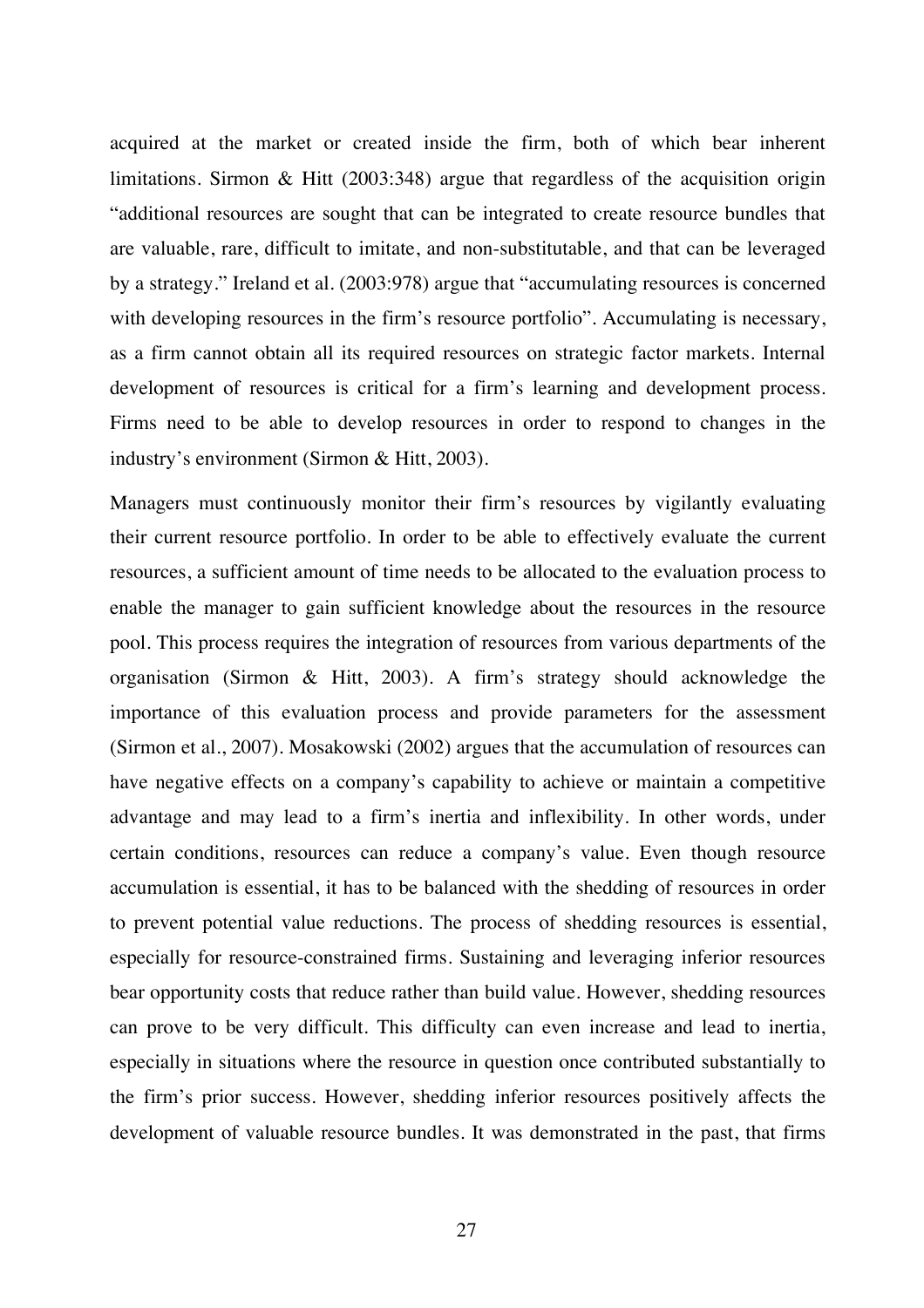with seemingly lesser resources were able to win competitive battles with firms that had substantially more resources. In order to be successful, a firm needs to bundle and leverage its resources in order to develop and sustain a competitive advantage (Sirmon & Hitt, 2003).

Bundling involves organising the resources in a way to create capabilities that facilitate opportunity recognition and exploitation in order to achieve competitive advantage (Ireland et al., 2003). Thereby, a firm engages in the integration of existing and/or newly acquired resources that were unrelated earlier to create bundles of strategic resources and, thus, wholly new capabilities (Combs et al., 2011). Morrow et al. (2007:272) argue that "value creation occurs as firms exceed their competitors' ability to provide solutions to customers' needs (e.g. competitive advantage), while simultaneously maintaining or improving their long-term profit margins, thereby creating wealth for owners". Hence, value creation can result from the recombination of existing resources and capabilities or by the acquisition of or access to new external resources that are bundled with current resources in order to build new capabilities. Leveraging, then, requires actions that coordinate and deploy these strategic resources (Combs et al., 2011).

Sirmon & Hitt (2009) argue that resource investments that are not aligned with industry norms have a negative effect on a company's performance unless the deviation is matched with a suitable leveraging strategy. In case the resource investment deviation is synchronised with an appropriate leveraging strategy, a greater investment can lead to a higher performance. The effective leveraging of human resources creates dynamic capabilities that help a firm to renew, enhance or adapt its prevailing capabilities to cater to a continuously changing environment and new consumer needs (Tripsas, 1997).

3.2.2. Managing Resources in a Dynamic Environment

A dynamic industry environment can wear away the value of resources if they are not protected or upgraded over time (Bettis & Hitt, 1995). Therefore, resources need to be continuously updated by managers, which requires the careful selection, evaluation as well as shedding of resources. What is more, learning is required to be able to revitalise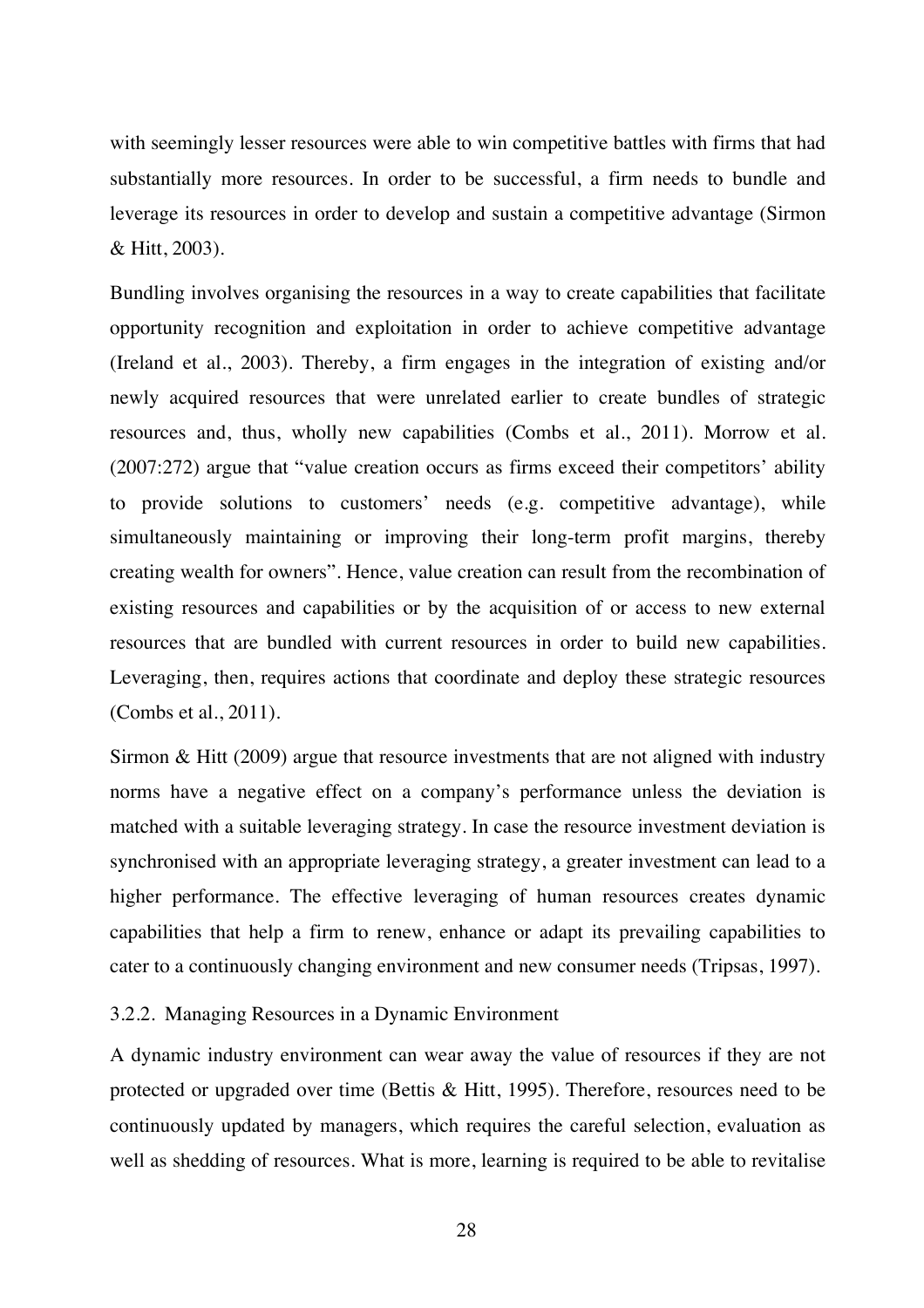or build new resources. Environmental changes and exogenous factors may render some resources obsolete or affect their market value (Priem & Butler, 2001; Sirmon & Hitt, 2003). Learning is important for the adaptation to changes in a company's competitive environment and the ability to produce inventions. Consequently, learning and innovating is tantamount in a highly dynamic and uncertain landscape (Hamel, 2000).

When managers overemphasise their commitment to resources the firm already possesses, resources can turn into core rigidities and harm the firm's flexibility. Firms must engage in opportunity- and advantage-seeking behaviours, in order to identify potential value generating opportunities. However, firms not only need to be able to engage in exploration, they also need to be able to exploit opportunities (Ireland et al., 2003). Sirmon et al. (2010:1402), therefore, argue that "firms should not remain static after achieving success; they should continue to develop their capabilities, thereby adding to their competitive advantage and resulting performance." Understanding the influences of a dynamic environment on the durability of competitive advantage is vital for firms as current competitive advantage can be quickly lost in a dynamic marketplace (Sirmon et al., 2010).

Achieving a balance between exploration and exploitation, however, is challenging as firms have a finite set of resources, meaning that resource allocation bears some tradeoffs. A firm's organisational structure, therefore, has to be able to cater to the twin need of exploiting the prevailing competitive advantage and exploring new opportunities (Hitt et al., 2011). According to Chattopadhyay et al. (2001) firms rather respond to threats in the environment than to emerging opportunities. Changes in the market can quickly result in the devaluation of resources of a firm, while increasing the value of another company's resources. Morrow et al. (2007) argue that difficult-to-imitate strategic management actions that deploy existing resources in new ways are crucial for the organisational recovery of firms facing a performance crisis.

### **3.3. Strategic Resources**

Sirmon & Hitt (2003) argue that technological, financial, human and social capital are the most critical resources regarding effective resource management. Ireland et al.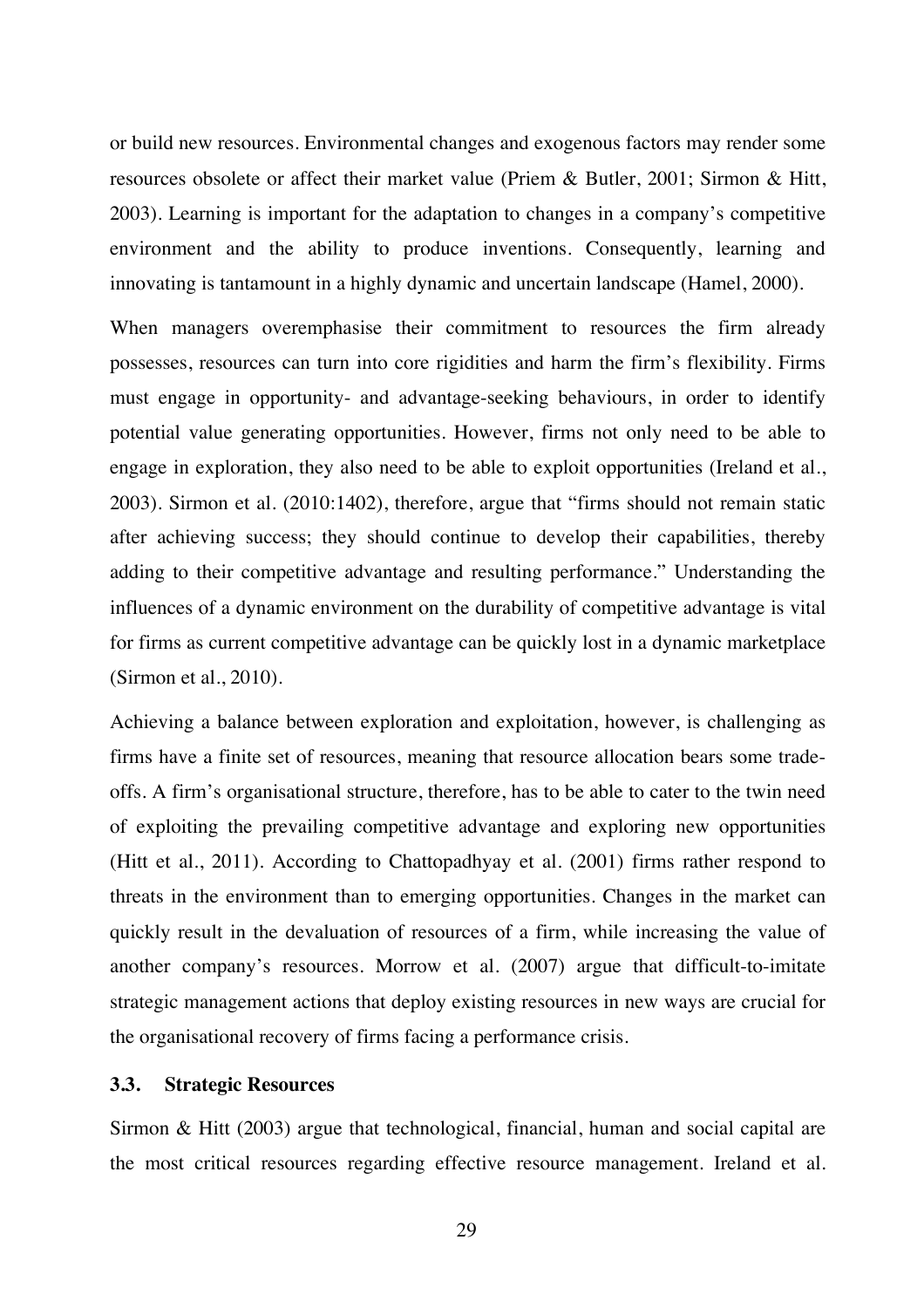(2003:973) argue that "resources are managed strategically when their deployment facilitates the simultaneous and integrated use of opportunity- and advantage-seeking behaviours." In other words, firms are managing their resources strategically when they structure their resource portfolio and bundle those financial, technological, human and social capital resources to develop capabilities which are then further leveraged to create wealth (Sirmon & Hitt, 2003).

### 3.3.1. Technological Capital

According to Ndofor et al. (2011) technological resources comprise the company's repository of technological competencies and knowledge which include the firm's ability to develop new processes and products. Technological resources are vital not only for the company's performance but also influence its long-term viability (Miller, 2004). Following the RVB logic, technological resources provide the company with the potential to positively influence firm performance through the unique characteristics they possess. Technological resources are valuable and frequently difficult to replicate. Firms have to develop such technological resources internally. Even though technological resources are not rare as such, path dependencies in their development may lead to rare unique attributes of these resources (Ndofor et al., 2011). Ndofor et al. (2011) argue that by effectively leveraging its technological resources, firms are able to set themselves apart from rivals with superior performance. Technological resources are essential to effectively initiate competitive actions. Furthermore, technological resources are essential to the firm's potential to innovate (Ndofor et al., 2011). Sirmon et al. (2011) argue that companies gain competitive advantage through their technological resources by accumulating and transforming knowledge into competencies that are deployed through competitive strategies.

### 3.3.2. Financial Capital

Financial capital comprises all monetary resources companies can employ to acquire or accumulate further vital tangible and intangible resources. As competitors can easily duplicate financial capital or substitute it by other resources, financial capital alone is insufficient for sustainable competitive advantage. In order for a firm to effectively use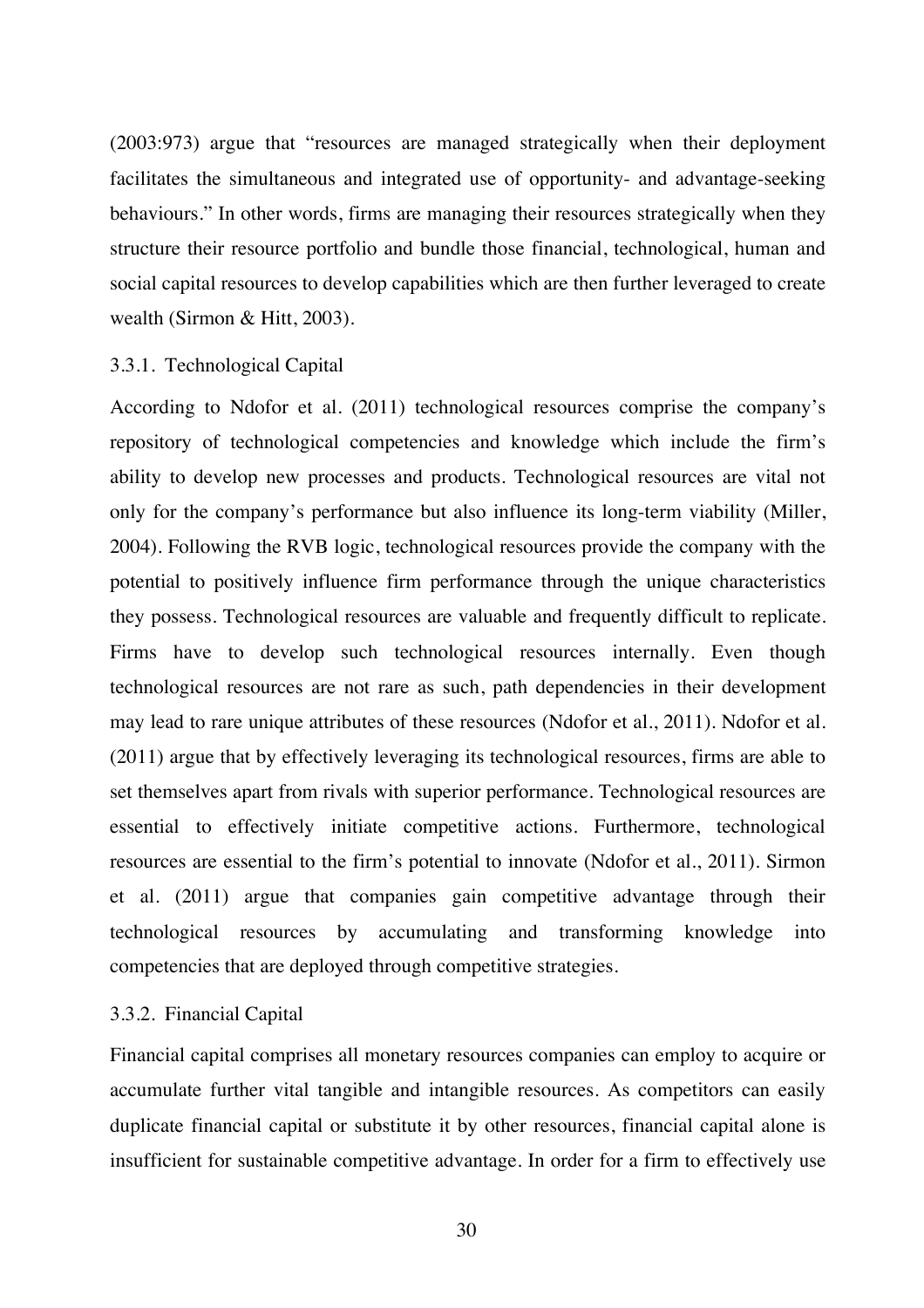its financial capital and create value, it needs human and social capital. Human capital comprises the skills and knowledge of a company's entire workforce and is, therefore, critical to organisational success (Ireland et al., 2003).

#### 3.3.3. Human Capital

The configuration and leveraging of resources demands considerable firm-specific experience. This tacit knowledge is commonly embedded in the firm's human capital (Sirmon & Hitt, 2003). Therefore, human capital is a critical factor to most firms (Pfeffer, 1994). Coff (1997:374) argues that "human assets are often hard to imitate due to scarcity, specialisation, and tacit knowledge." Human capital is a specialised form of strategic asset that potentially generates economic rent for the firm. However, it is also a resource under limited organisational control. Human assets, therefore, propose major management challenges to a firm. Firm-specific human capital includes tacit knowledge and skills which are especially pertinent to a given firm (Coff, 1997). Human capital is tantamount to both opportunity- and advantage-seeking behaviours. Tacit knowledge is, thereby, especially important in the recognition and evaluation of entrepreneurial opportunities as well as the knowledge of how to exploit these opportunities (Hitt et al., 2001). Dess & Lumpkin (2001:26) describe human capital as the "individual capabilities, knowledge, skill, and experience of the company's employees and managers, as they are relevant to the task at hand, as well as the capacity to add to this reservoir of knowledge, skills, and experience through individual learning". Human capital involves the obtained knowledge, skills and capability set of a person that enables unique and novel actions (Sirmon & Hitt, 2003). Ireland et al. (2003:975) argue that, "managerial tacit knowledge is necessary to bundle the most appropriate resources to create capabilities and to design effective leveraging strategies that produce a competitive advantage and exploit identified opportunities."

Hitt et al. (2001:13) argue that "human capital moderates the relationship between strategy and firm performance, thereby supporting a resource-strategy contingency fit." Most knowledge of an organisation lies in its human capital. Therefore, organisations create value through the "selection, development and use of human capital" (Hitt et al.,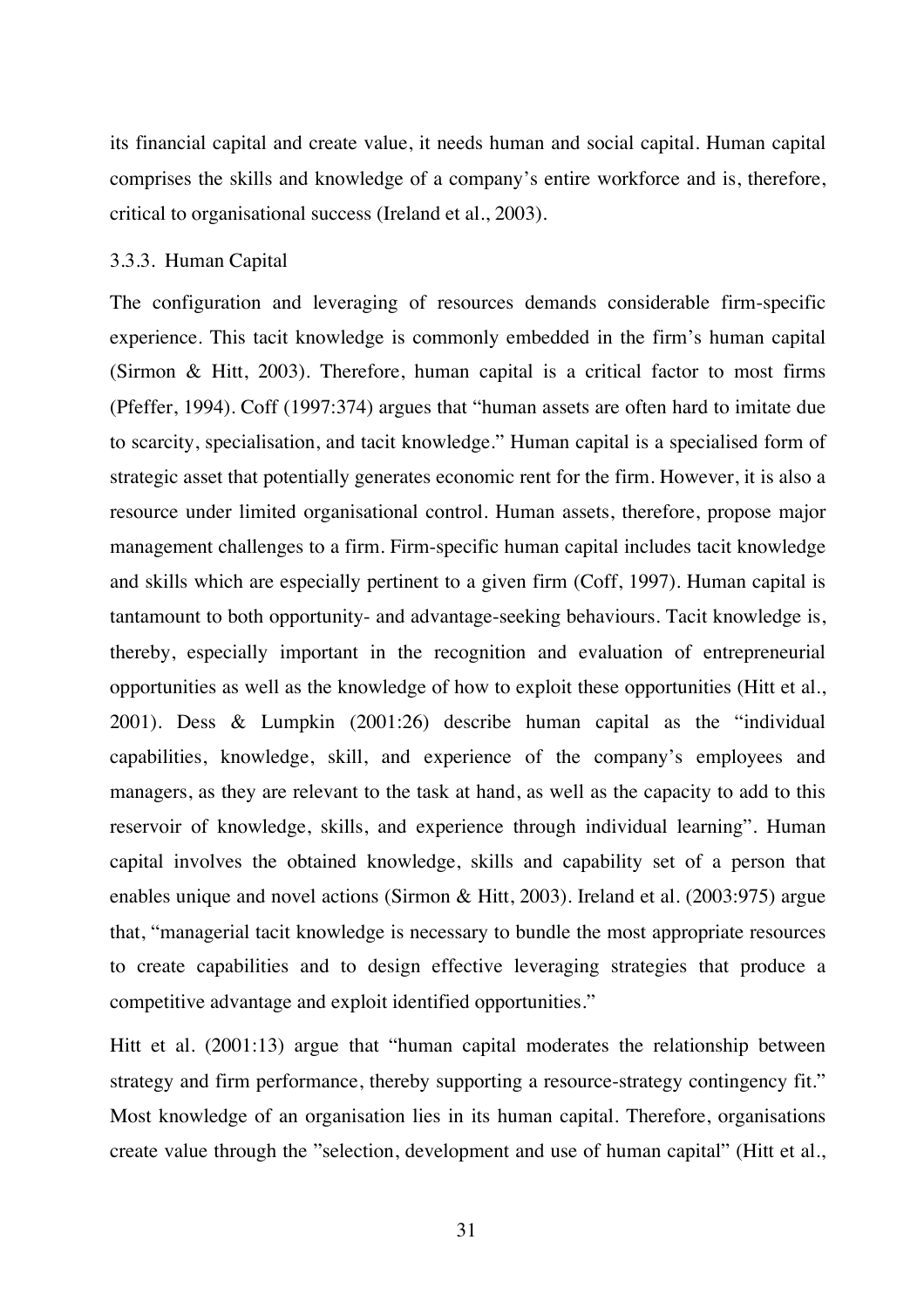2001:14) Coff (1997) argues, however, that human assets alone are insufficient to create a sustainable advantage. Human capital is strengthened by a firm's social capital that proves to be very important for a number of organisational activities (Adler & Kwon, 2002).

### 3.3.4. Social Capital

While human capital describes individual attributes, social capital focuses on the linkage between individuals or between whole organisations (Sirmon & Hitt, 2003). Nahapiet & Ghoshal (1998:243) describes social capital as the "sum of the actual and potential resources embedded within, available through, and derived from the network."

According to Sirmon & Hitt (2003) social capital comprises structural, cognitive and relational elements. While the structural dimension refers to network ties and configuration, the cognitive dimension refers to a shared language and common narratives. The relational dimension is concerned with trust, norms and obligations. In order to build social capital, time and trust are required (Hitt et al., 2001). A firm's ability to acquire resources is affected by its social capital. A company's relationship with suppliers, for example, has an impact on its access to important external resources. The social capital a firm possesses influences its legitimacy towards the firm's constituencies which is especially important regarding smaller and entrepreneurial companies. Consequently, social capital assists the process of collaboration between firms (Lounsbury & Glynn, 2001; Dyer & Singh, 1998).

Social capital comprises internal social capital (relationships between individuals) and external social capital (relationships between individuals and organisations). These relationships facilitate a firm's ability to gain access to resources and assimilate knowledge. External social capital, thereby, links members inside the focal firm with external partners and promotes interaction to pursue organisational interests (Hitt et al., 2003). Ireland et al. (2003:976) argue that "parties are willing to contribute valuable resources to the other party(ies) in the relationship because they expect that the value will be returned in future transactions." Alliances between firms are a common approach to access complementary resources (Sirmon & Hitt, 2003). Thereby, alliances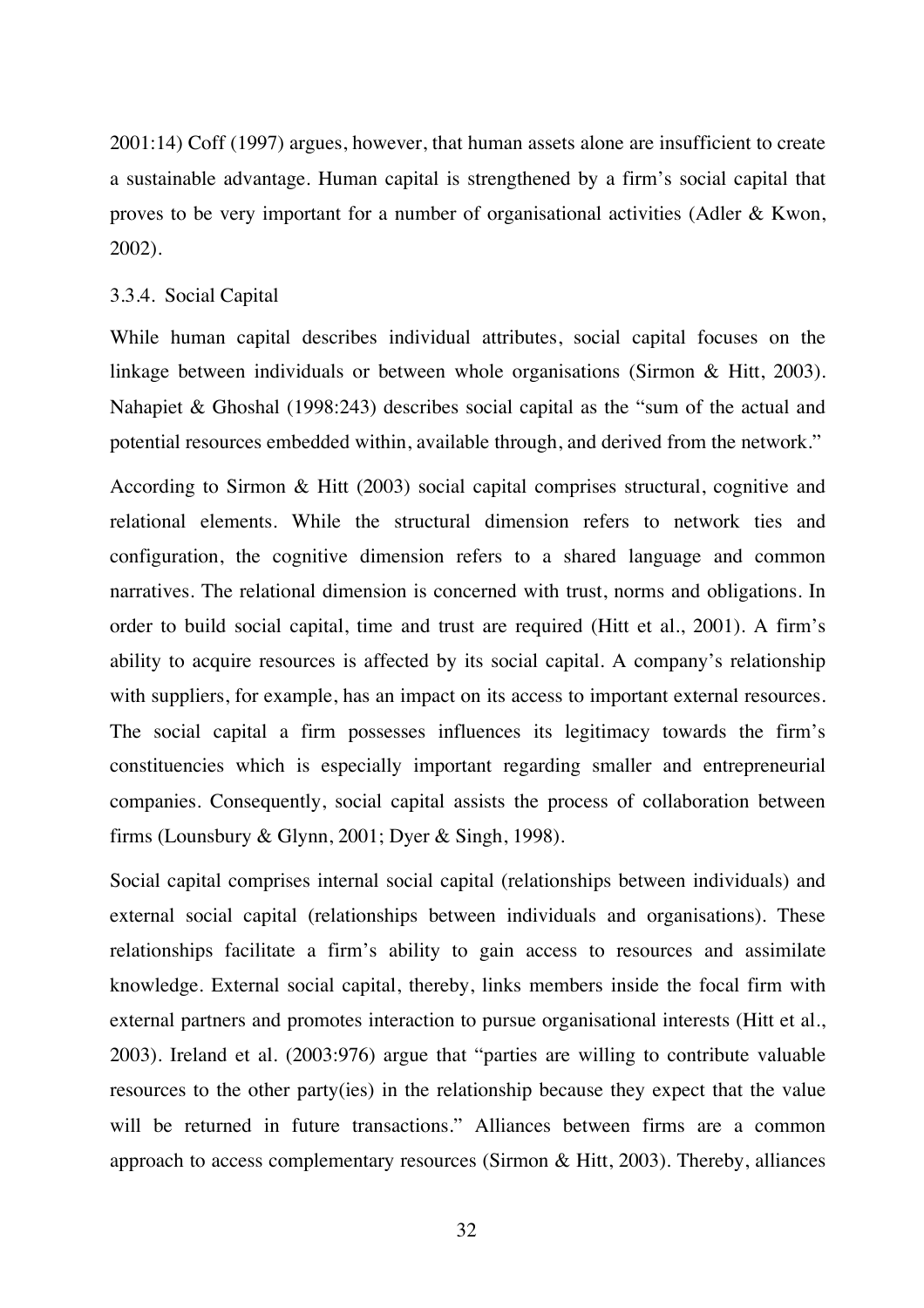yield opportunities for the partners to share knowledge and to learn. Furthermore, alliances provide the partners with access to resources such as technology, markets, information and managerial capabilities (Hitt et al., 2000). Managers need to cultivate the necessary relationships that allow for and facilitate knowledge transfer. In order to build those relationships, trust has to be developed. Those trustful relationships established over time represent social capital to the parties involved. Thus, social capital provides the grounds for the transfer of vital tacit knowledge (Sirmon & Hitt, 2003).

Coff (1997:378) refers to boundary-spanning networks as "external social complexity", which supplies the firm with information, supports innovation and facilitates the adaption to dynamic changes in the environment. As people become more cosmopolitan through networks, it helps them to recognise outside opportunities in a timely manner. Members of a wider social network that provides them with privileged access to hard to obtain and critical industry knowledge can benefit a firm (Gander et al., 2007). Firms can leverage their partner's knowledge of specific markets and clients to move into new geographic markets and offer new services. Specifically configured project teams, thereby, can capture potential synergies and market opportunities. The tacit knowledge, experience and social capital of their partners can prove helpful in a firm's implementation of strategy (Hitt et al., 2001). Additionally a firm's performance may be enhanced by sharing investments, minimising transaction costs and increasing organisational learning (Morrow et al., 2007). By bundling integrated relationships and specialised knowledge, a firm is able to create largely inimitable value due to the unique social capital as well as social complexity involved (Hitt et al., 2001).

### 3.3.5. The Artist in a Resource-Based Context

Knittel (2011) defines an artist as creative personality or creative individual that performs creative actions. In order to produce cultural goods, artists have to possess certain abilities. In a musical context the artist is a music creator that becomes visible as interpreter of the music content. Thereby, the creative process and the functions of the composer, songwriter and interpret can be performed by one individual person or by several closely cooperating units (Engh, 2008). Clemons et al. (2002:20) introduce the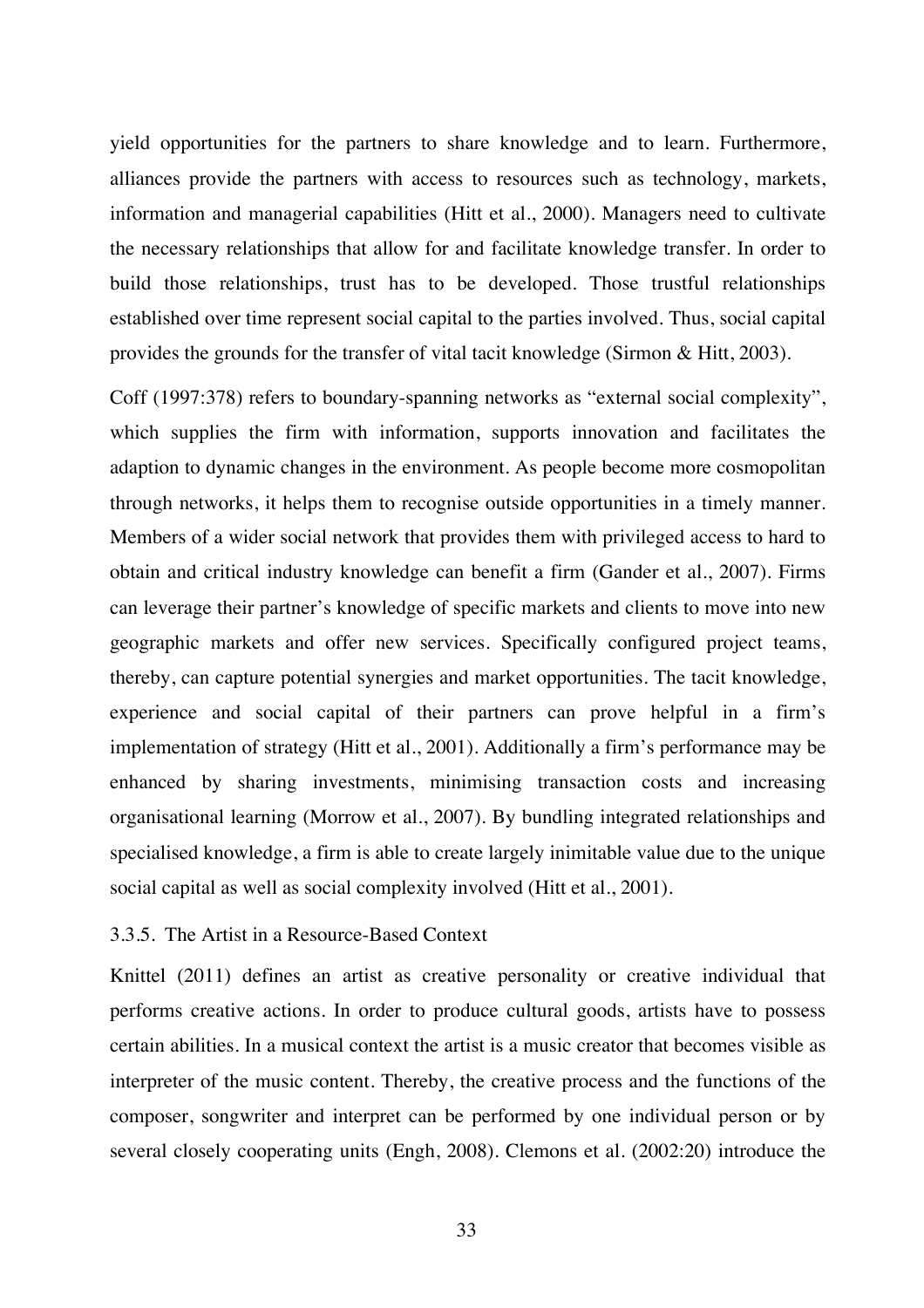concept of the artist as a "captive customer" of labels that buys production and promotion services in exchange for offering the firms copyrights to their intellectual property and accepting royalty payments as reimbursement. Schroeder (2010), however, argues that artists can be discussed within a branding context as  $-$  just like brands  $$ artists are affected by market forces, economic cycles, substitution effects and career management issues. Engh (2008) further argues that an artist serves as core brand to an entertainment product. He, thereby, illustrated a model that suggests the exploitation of the brand "artist" through recordings, concerts and merchandise. Following these scholars, Knittel (2011) argues that artists can be discussed in a brand perspective, however, criticises the transfer of the term "brand" to the artist as a person and questions the controllability of the artist in a branding perspective.

Knittel (2011), therefore, illustrates the role of the artist for the cultural firm from a resource-based perspective. By discussing the artist in a human resource context, that emphasises the capabilities of an artist and, thereby, their human resource character, this viewpoint prioritises the production process of the cultural goods. Artists as content creators play a substantial role for the core business to the cultural firm. By proving that artists represent scarce, non-imitable and non-substitutable (Barney, 1991) resources to the company and contribute rent-generating capabilities, Knittel (2011) justifies the role of the artist as strategic resource. Aris & Bughin (2005:14) support this argument by stating that "identifying the high-potential creatives and binding them to the company is still regarded as the make-or-break factor for a company's success."

### **4. Methodology**

In the following paragraph the chosen research approach will be presented. Following the underlying research philosophy and the research design applied, the justification and possible limits of the particular research method will be discussed. This part describes the interpretation and evaluation of the ascertained findings as well as how the methodology is applied to answer the research question. By choosing a research philosophy, the researcher needs to determine how knowledge should be established.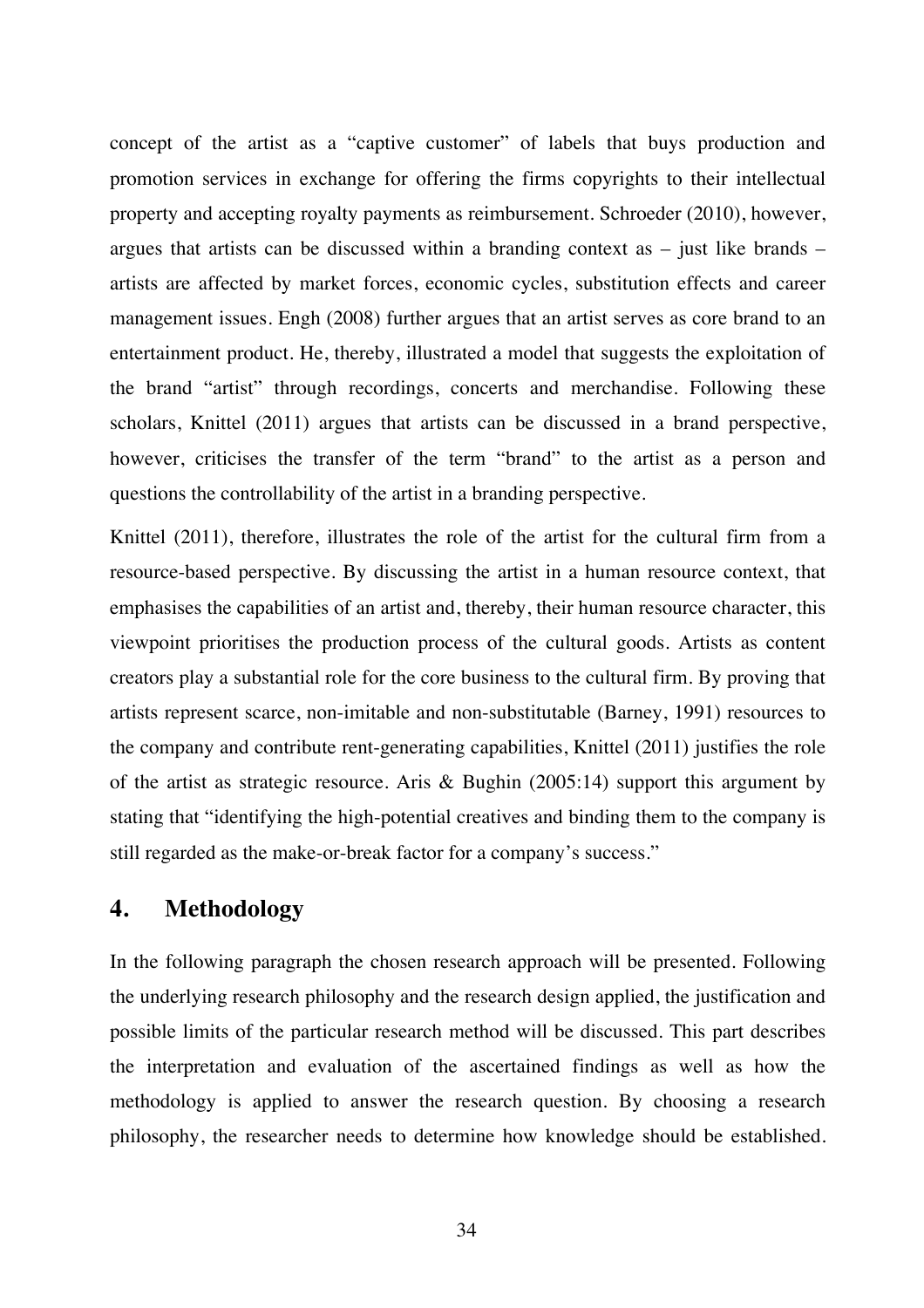The perspective chosen, therefore, has methodological consequences regarding the practical implementation of the study (Saunders et al., 2012).

### **4.1. Epistemological Approach**

The philosophy of science concerns the theoretical perspective of the study. While ontology is concerned with the nature of being, epistemology is regarded as the theory of knowledge (Justesen & Mik-Meyer, 2012). Epistemology describes the researcher's conception regarding the nature and construction of knowledge (Ginzburg & Davin, 1980). In other words, epistemology relates to the questions of what constitutes acceptable knowledge. By defining an epistemological stance, the researcher's view on how to obtain valid knowledge is constituted.

The interpretivist perspective argues that rich insights are lost if the complexity of the world is reduced to a set of law-like generalisations (Saunders et al., 2012). The interpretative philosophy understands the social world as a construct of people that apply subjective meaning to it. Thereby, knowledge and theories are developed through observing and interpreting social constructions (Blumberg et al., 2011). Interpretivism attempts to explain differences between humans in their role as social actors. The term "social actors" hereby includes the embedded logic of actors playing a part in human life that is subject to their interpretation of this role. In line with this argument, people also make sense of the social role of others according to the meaning they have given to these roles (Saunders et al., 2012).

Part of the interpretivism heritage lies in the intellectual tradition of phenomenology. Phenomenology is concerned with the way "humans make sense of the world around us" (Saunders et al., 2012:137). By continually interpreting the social world and the actions of and interactions with other individuals, people adjust their own meaning and actions (Saunders et al., 2012). The phenomenological stance is based on the assumption that the reality is a construct of subjective experiences and that there is no reality outside subjective interpretations (Justesen & Mik-Meyer, 2012). It is crucial to the interpretivist perspective to understand the social world from the research subject's point of view (Saunders et al., 2012). The interpretative approach seeks to understand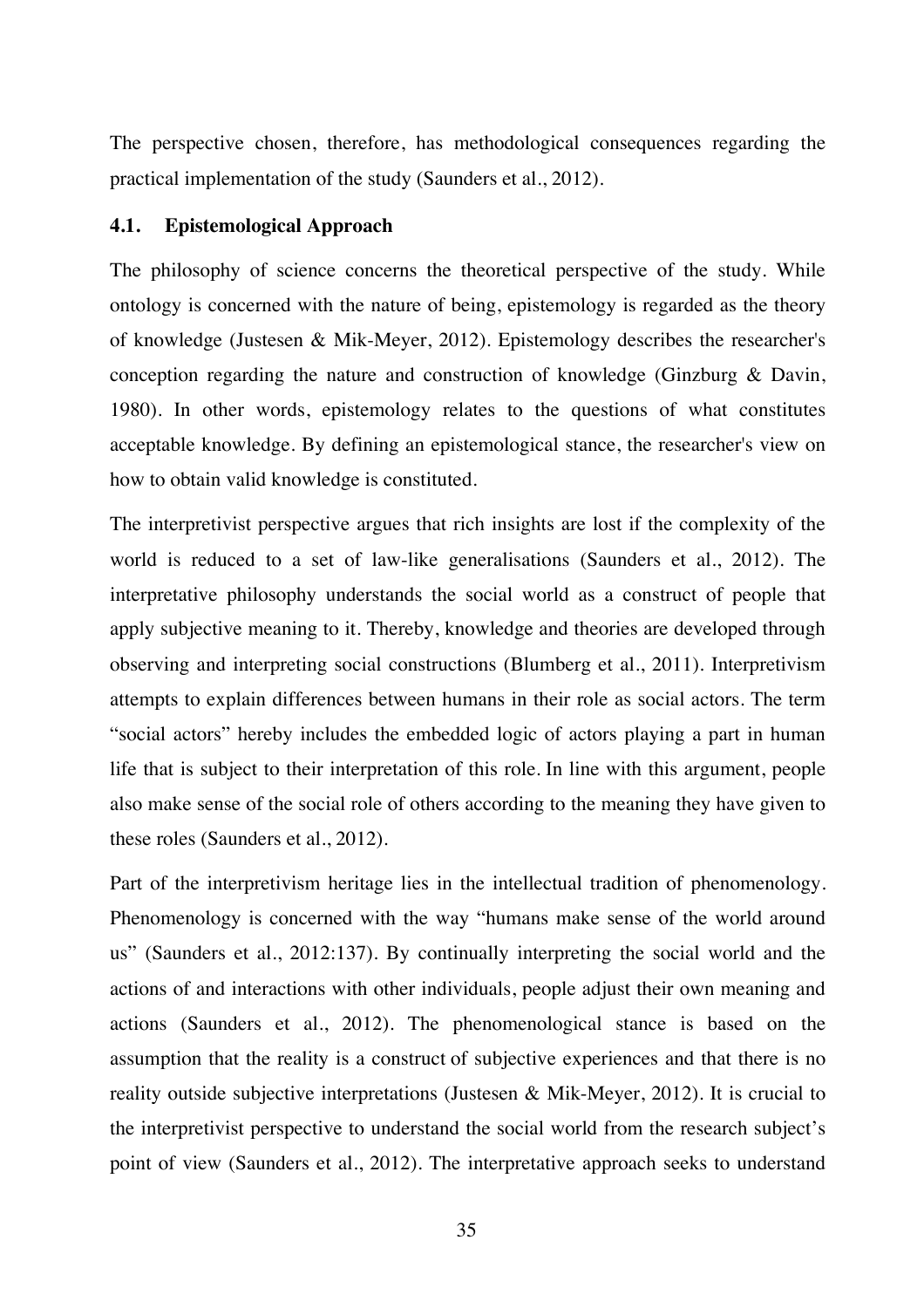the underlying rationale and reasoning of the research participants which is usually achieved by conducting interviews (O'Donoghue, 2007). Saunders et al. (2012) argue that the interpretative perspective is particularly applicable regarding business and management research, especially in fields such as marketing and human resource management. They argue that business situations are complex and unique and "a function of a particular set of circumstances and individuals coming together at a specific time" (Saunders et al., 2012:137). In order to arrive at conclusions, the interpretivist perspective uses an inductive research approach. Following this approach, data is collected and a theory developed on the basis of the data analysis (Saunders et al., 2012). Eisenhardt & Graebner (2007) argue that inductive theory building provides a link between rich qualitative insights and mainstream deductive research.

For the purpose of this study, an interpretivist perspective was chosen, since qualitative interviews were used to gather data about the influence of the digitalisation on the work of A&R managers. Specifically, data on subjective preferences, opinions and experiences was collected and interpreted in order to arrive at conclusions.

### **4.2. Research Design**

The collection of qualitative data focuses on gaining a subjective understanding regarding the research subjects within a particular context. Qualitative interviews are particularly applicable when gaining deep insights into an industry or business is aimed at. Furthermore, a qualitative research approach allows the research to develop throughout the data collection (Cassell, 2015).

Interviewing is a widely applied approach, when systematic social inquiry is aimed at (Gubrium & Holstein, 2001). By applying an exploratory design, it is the goal to understand a specific market phenomenon and to provide insights into the field under investigation. The samples for this kind of data collection are commonly small. An exploratory research design is particularly suitable for research concerning highly sensitive as well as in-depth information that is obtained from experts. In order to gain intuitive responses, the interviews are conducted with the help of semi-structured or unstructured interviews (Malhotra & Birks, 2005).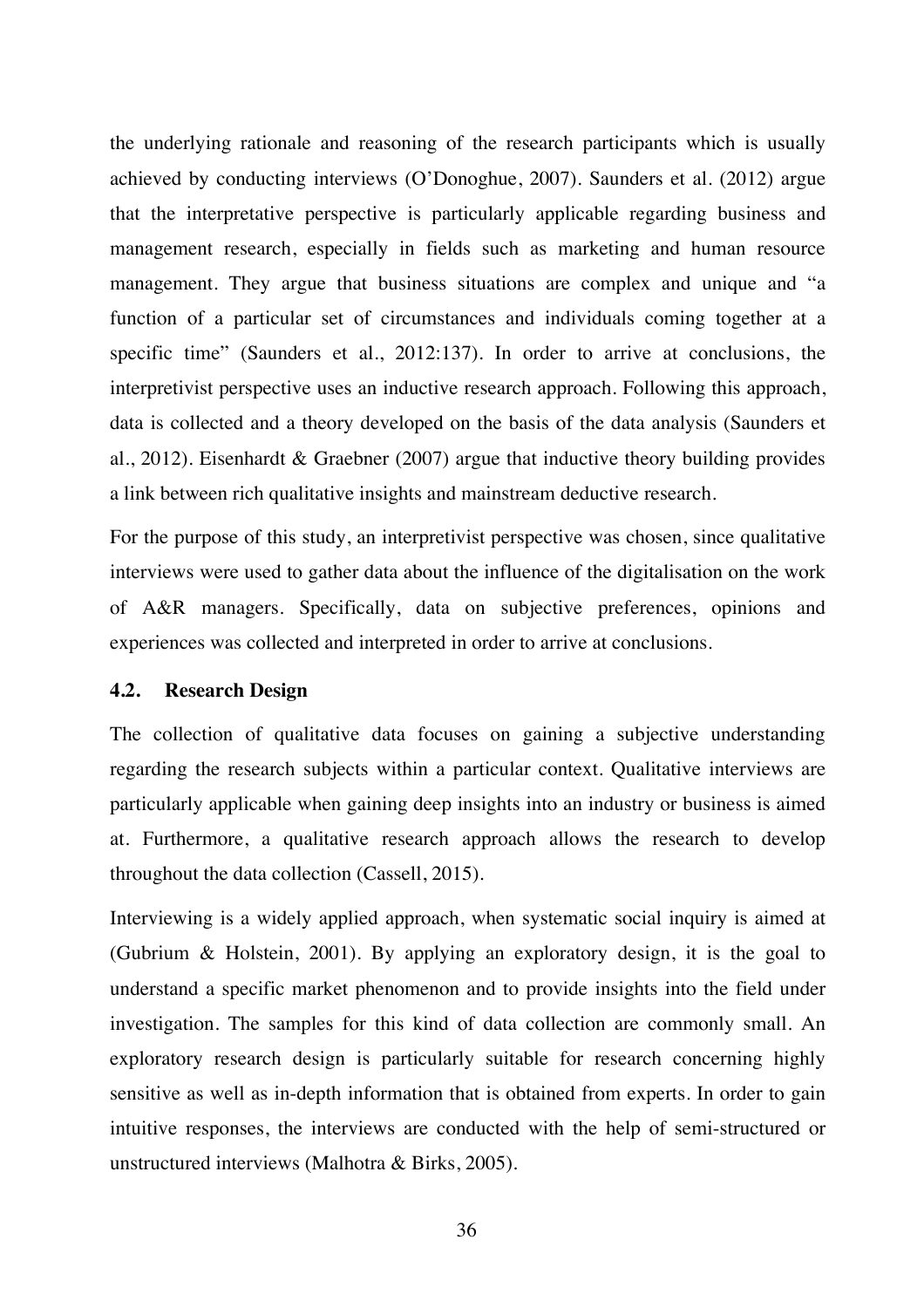In order to gain in-depth knowledge and a better understanding of the work of A&R managers in the face of changing market phenomena, expert interviews were carried out. An individual is regarded as expert when it is assumed that this person has knowledge that is not necessarily unique and possessed by only that person, but which is not yet accessible in the field under study. Expert knowledge is, thus, distinguished from everyday or common sense knowledge. An expert interview is designed to discover this advantage of knowledge. The selection of experts is based on the researcher's definition of potential experts within their field of action (Bogner et al., 2009). Hence, expert knowledge is characterised by its potential to become dominant in a particular functional and organisational context within a certain field of practice. In other words, expert knowledge may have a relevant impact on other actors' actions and conditions within that field (Bogner & Menz, 2002). The expert interview focuses on the knowledge concerned with action and experience that stems from practice and which can be spontaneously communicated. Thereby, the expert interview aims at gaining access to exclusive knowledge and systematic information held by the expert that is not yet available to the researcher. From this methodological perspective, experts are perceived as informants that provide information concerning the subject under investigation (Bogner et al., 2009). Bogner et al. (2009) argue that this type of interview can be used to generate theories by communicatively disclosing and analytically reconstructing the subjective dimensions of the expert knowledge at hand.

The interviews for this study were conducted in person and via Skype. Three of the interviews were conducted through face-to-face Skype conversations, as the participants were located in Munich, Berlin and New York. One interview was carried out in person at the company premises of Universal Denmark. Both scenarios provided a rather casual interview setting that allowed for a nonchalant dialogue following a semi-structured interview guide that provided room for a rather free discussion within a given framework. Semi-structured interviews, thus, encourage both the researcher and the interviewee to spontaneous conversational elements (Saunders et al., 2012). Semistructured interview designs list a number of prepared questions that are sufficiently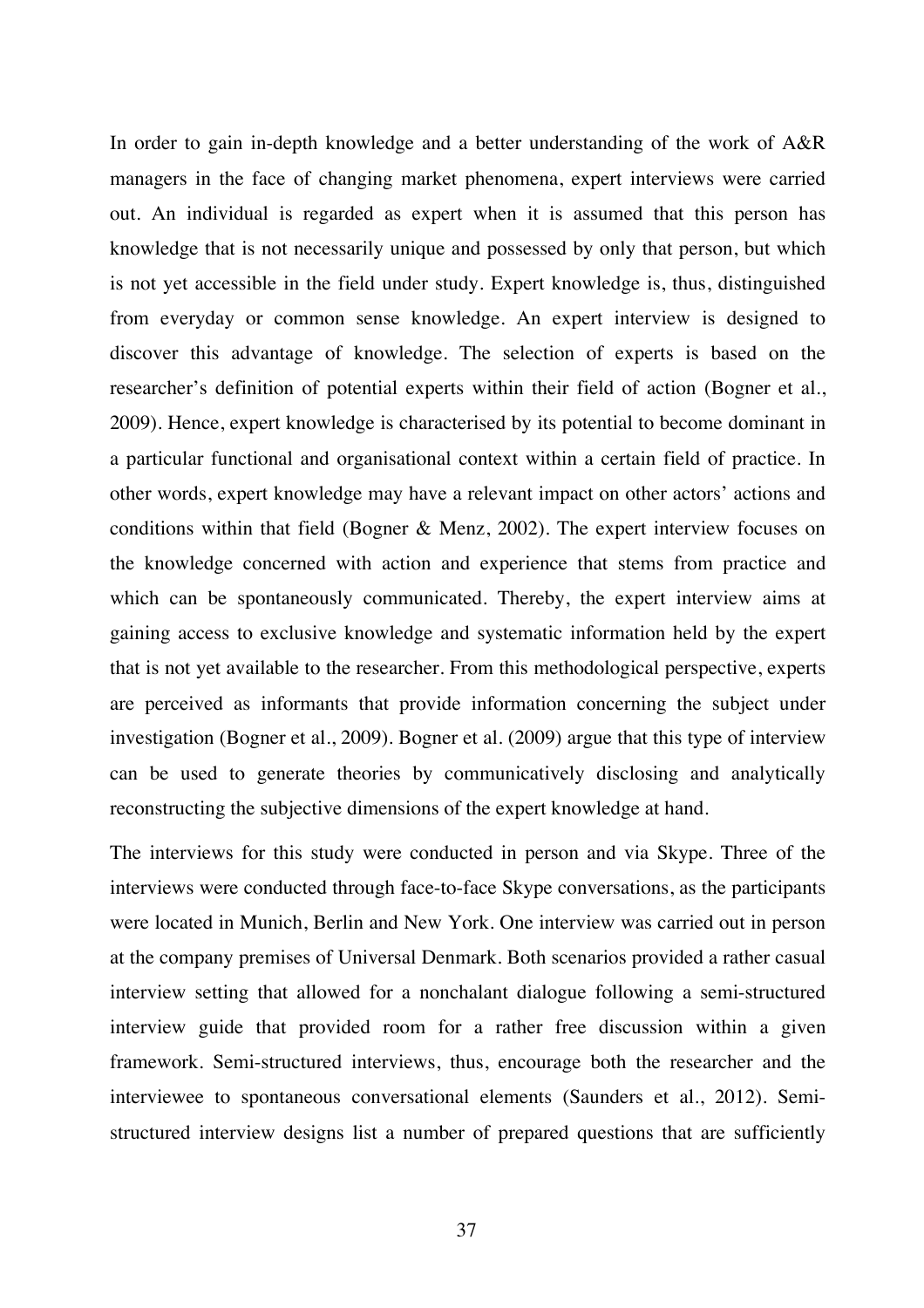open and allow the interview to go in differing directions. As the interviewee's answers cannot be anticipated, subsequent questions cannot be planned in advance and, therefore, have to be carefully and strategically improvised (Wengraf, 2001).

This active conception of the interview, regards the interviewee as a vessel of knowledge, waiting to be tapped. Hence, the interviewee's interpretative capabilities must be stimulated, activated and cultivated in a formally and systematically provided occasion. In this setting the active interviewer does not steer the respondents towards preferred answers, but rather they communicate with the respondent in a way that brings alternate considerations into play. Thereby, the interviewer may further explore aspects of the shared experiences that were incompletely articulated and encourage respondents to further elaborate on the topics at hand. By employing an active interviewing approach, the production of meaning is spontaneous, yet structured (Gubrium  $\&$ Holstein, 2001).

Conducting interviews require a special form of interaction between the researcher and the interviewee. Through these interactions empirical data is generated and narratives are produced. The conversations between the researcher and the interviewee are constructed in situ and, thus, bear some potential sources of error, bias and misunderstanding that need to be controlled. In order to reveal the underlying sentiments an interview setting was required that allowed for the co-construction of knowledge in course of the dialogue (Gubrium & Holstein, 2001). According to Pool (1957) interview settings are influenced by the social milieu in which the interaction takes place; meaning that this socially influenced situation has an impact on the kind and amount of information a person decides to share. This information, thus, is rather influenced by the social construct than the underlying truth. As people act in particular situations and produce meaning in relation to other people, interview settings are no neutral situations but can be regarded as socially influenced (Jerolmack & Kahn, 2014). Bogner et al. (2009:204) argue that interviewees ascribe "certain meanings to the questions asked and respond based on those subjective interpretations." Hence, when interviewing managers, the expert interview has to be performed in a discursive,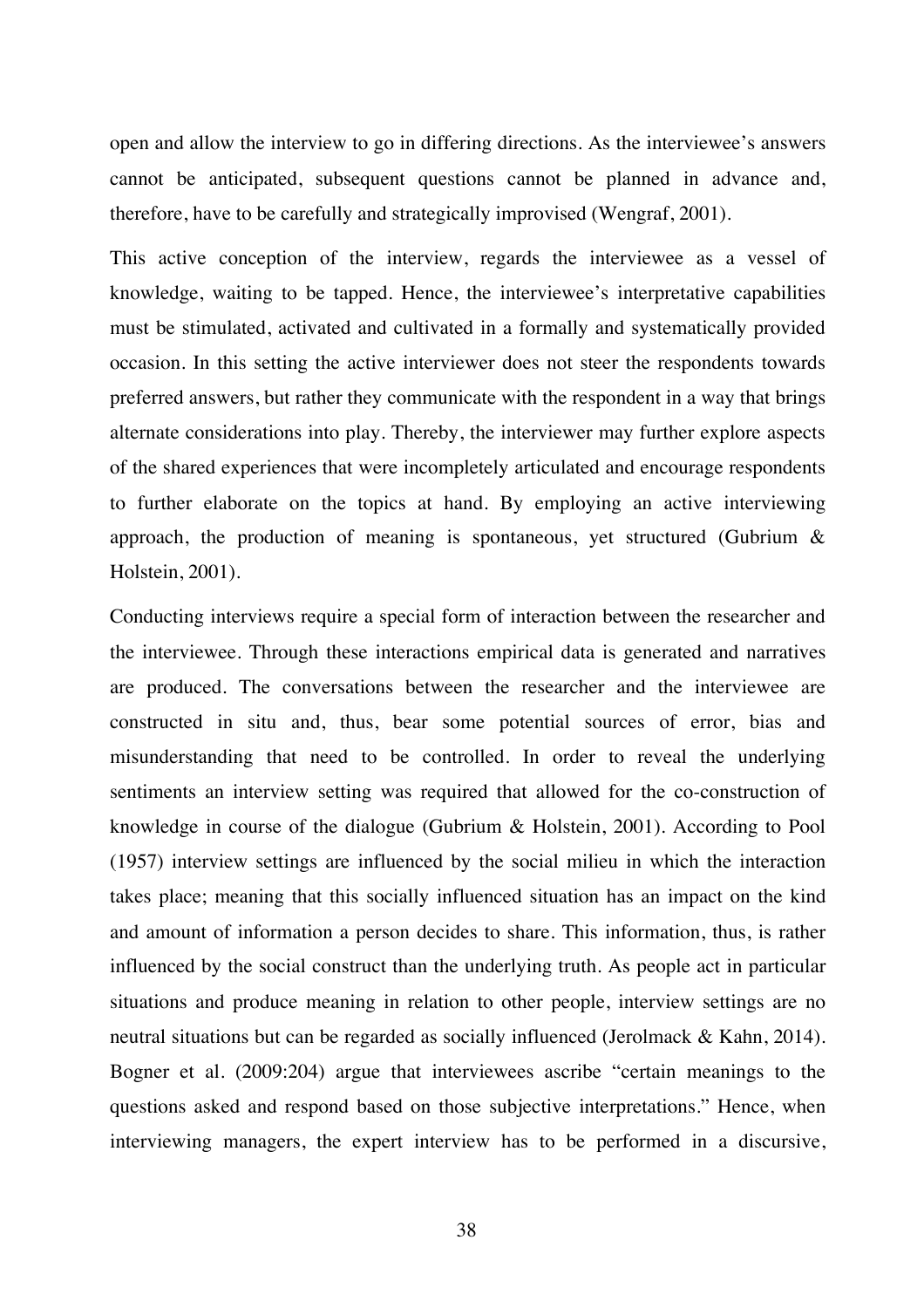argumentative manner. The interviewer, thereby, regularly presents opposing views to the interviewees in order to encourage them to develop structures of relevance and shape their positions. Through this discursive, argumentative mode of interviewing, the researcher aims at establishing a conversation atmosphere that goes beyond the initial artificial interview situation. Thereby, it is tried to mitigate the risk of interviewees adjusting their responses in order to act in line with social desirability that may be conveyed by the researcher (Bogner et al., 2009).

Following Bogner et al. (2009) the interviews were conducted a discursive manner in order to encourage the respondents to give explanations beyond the initial answers. By letting the A&R managers engage in a rather free talk about predetermined aspects, underlying phenomena that were not initially anticipated were recognised. By following a semi-structured guide, the interview provided room for impulsive elements from both the researcher and the respondent, and furthermore allowed the interviewee to partly navigate the conversation. In that way, prevalent aspects could be identified.

#### **2.3.** Sampling Criteria

In order to select interview participants, non-probability sampling, specifically purposive sampling, was applied. This method of sampling is based on a non-random selection of samples and relies on the subjective judgement of the researcher. Purposive sampling is also known as judgemental sampling and it is often used when the selection of a small number of particularly informative samples is aimed at (Neuman, 2005). Hence, purposive samples do not aspire to make generalisations, as it is the case with quantitative research. Hence, purposive samples cannot be considered statistically representative regarding the total population (Saunders et al., 2012).

As a first step a sampling frame was developed by establishing criteria for the selection of research subjects. This selection followed the requirement that the interviewees have to be able to answer, at least partly, the research question and, therefore, need to meet a certain set of characteristics. A purposive sampling design is aimed at understanding the experiences of selected individuals and to develop theories and concepts based on this understanding. In order to arrive at results, "information rich" cases, that is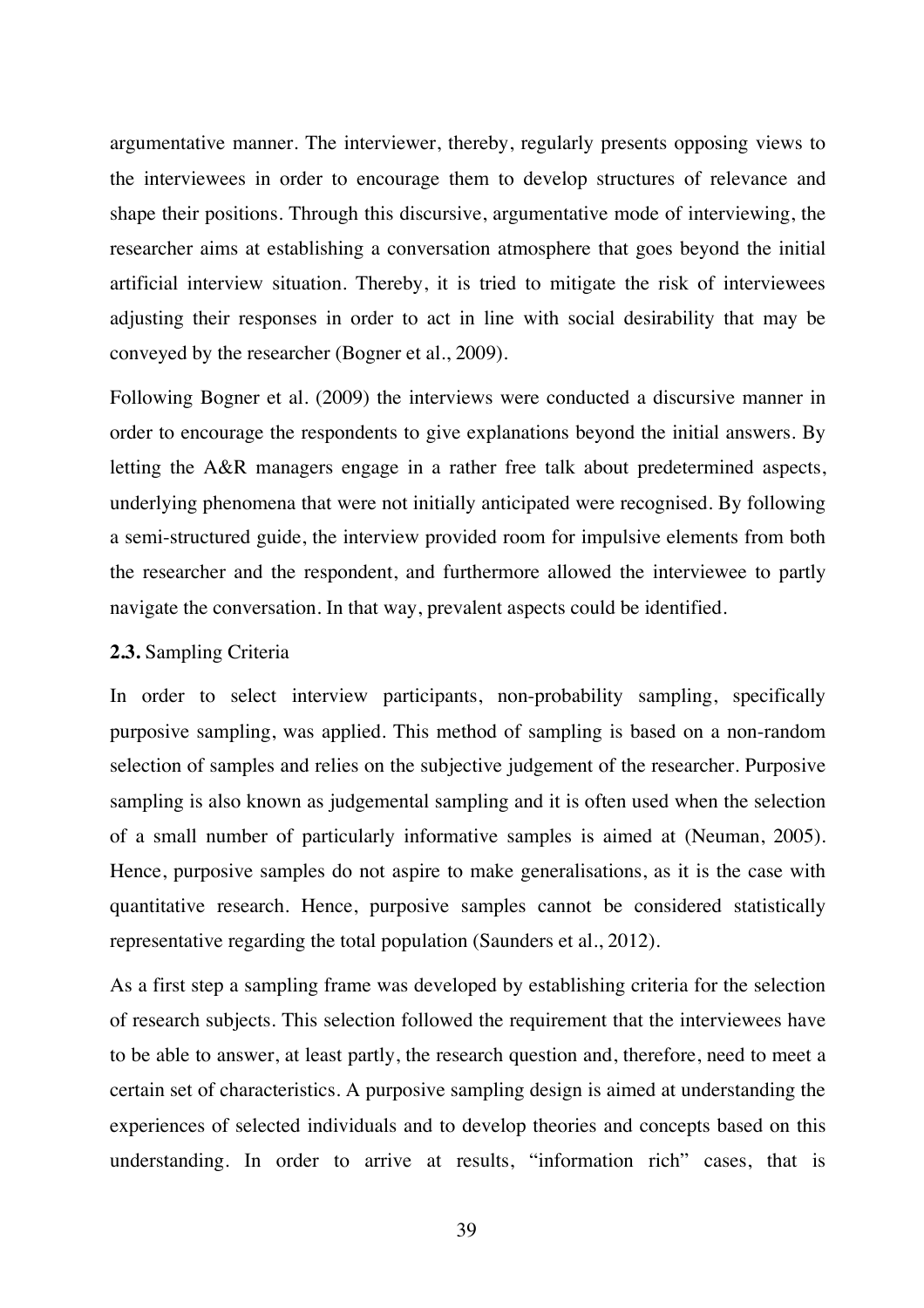organisations or individuals that provide a high level of insight into the field of study, have to be selected (Devers & Frankel, 2000:264).

In order to gather information regarding the change of A&R and the resulting implications for the work of record labels, four A&R managers were selected for the sample. By choosing similar participants that all share the same occupation a greater depth was enabled that rendered minor differences more apparent. However, the sample was not fully homogeneous in all regards. As half of the sample held the position of an A&R manager in a major record label, namely Universal Music Denmark and Sony Music Germany, and the other half in an independent label, namely Affine Records and Listen Collective, the two parts of the sample represented some diverse characteristics (Saunders et al., 2012). This composition of the sample was especially important as the work of A&R, the perception of its main responsibilities and experiences may differ depending on the kind of label. However, the core tasks of A&R share many similarities across the industry. Hence, the goal of deliberately selecting "Major" and "Independent" A&R managers for the sample was to gain a better understanding and indepth knowledge of the field of study in its entirety. Patton (2002) argues that a small heterogeneous sample is especially interesting as any patterns that emerge are of value and may represent key characteristics and document uniqueness.

#### **4.3. Data Collection**

The data for this study was collected through the use of primary and secondary sources.

## 4.3.1. Primary Data Collection

In order to obtain primary data, semi-structured interviews were conducted following a rough interview guide. Semi-structured interviews are often referred to as qualitative research interviews (King, 2004). They are non-standardised, meaning that the interviews do not comprise an identical set of questions. However, a list of predefined questions was prepared in order to make sure that some key themes would be covered. Depending on the course of the conversation and the given specific organisational context, the order and use of questions varied and some questions have been omitted.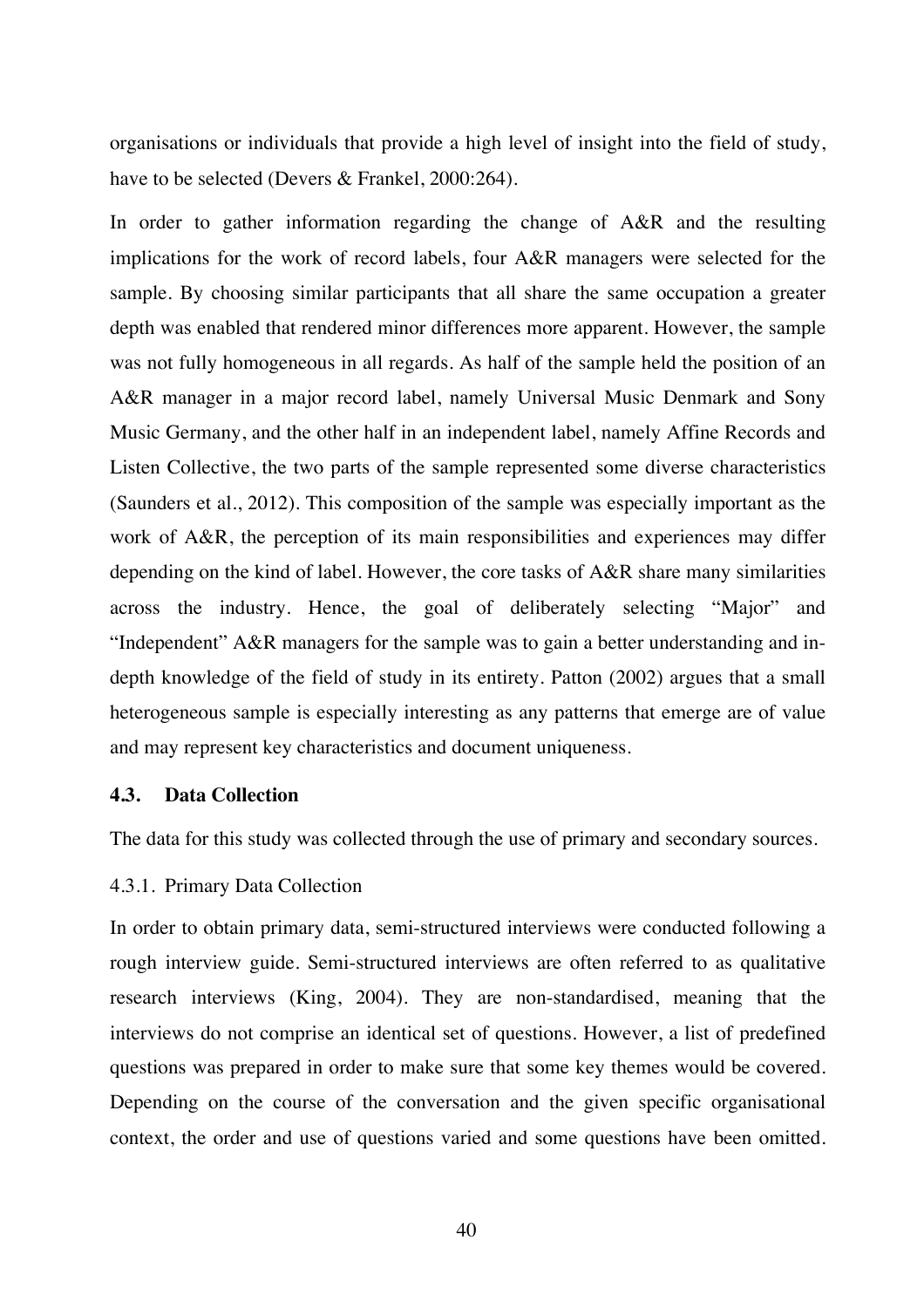Furthermore some additional questions were required in some occasions in order to gain a deeper insight and react to firm particularities. The exploratory nature of the interviews provided important background information, new insights into prevailing phenomena and an understanding concerning the given context. In order to cater to the chosen interpretivist epistemological stance, gaining an understanding of the meanings that respondents ascribe to certain phenomena is tantamount. Semi-structured interviews give the participants the opportunity to think aloud and discuss topics they may have never thought about before. Thereby, the interview can also be guided into another direction by the interviewee and reveal previously unconsidered spheres for the researcher that can give significant depth to the obtained data (Saunders et al., 2012).

The conducted interviews lasted between 40 and 55 minutes. All of the interviews were recorded and transcribed in order to allow for a thorough data analysis. The interview guide consisted of five main parts: (1) introduction, (2) artist sourcing, (3) artist selection, (4) changes in A&R and (5) resource management. The first part served as introduction phase where the study was introduced and the respondents depicted their role in the music label as well as their daily operations. Then questions concerning the way A&R managers look for talent followed. The subsequent part included questions regarding the decision-making and talent selection processes that A&R managers apply. The section concerning the changes in A&R aimed at insights into the A&R manager's subjective perception of the development of A&R within the last years due to the digitalisation. This was followed by the last main topic that involved questions regarding the management of resources within the labels under given organisational and market constraints.

#### 4.3.2. Secondary Data Collection

In order to gain a deeper understanding of the research matter and to further develop the research design, secondary data was considered. To finalise the interview guide, the music labels' websites and further published material concerning their A&R work were analysed. Thereby, the goal was to identify additional knowledge that would support further interpretations and conclusions (Bulmer et al., 2009). Furthermore, five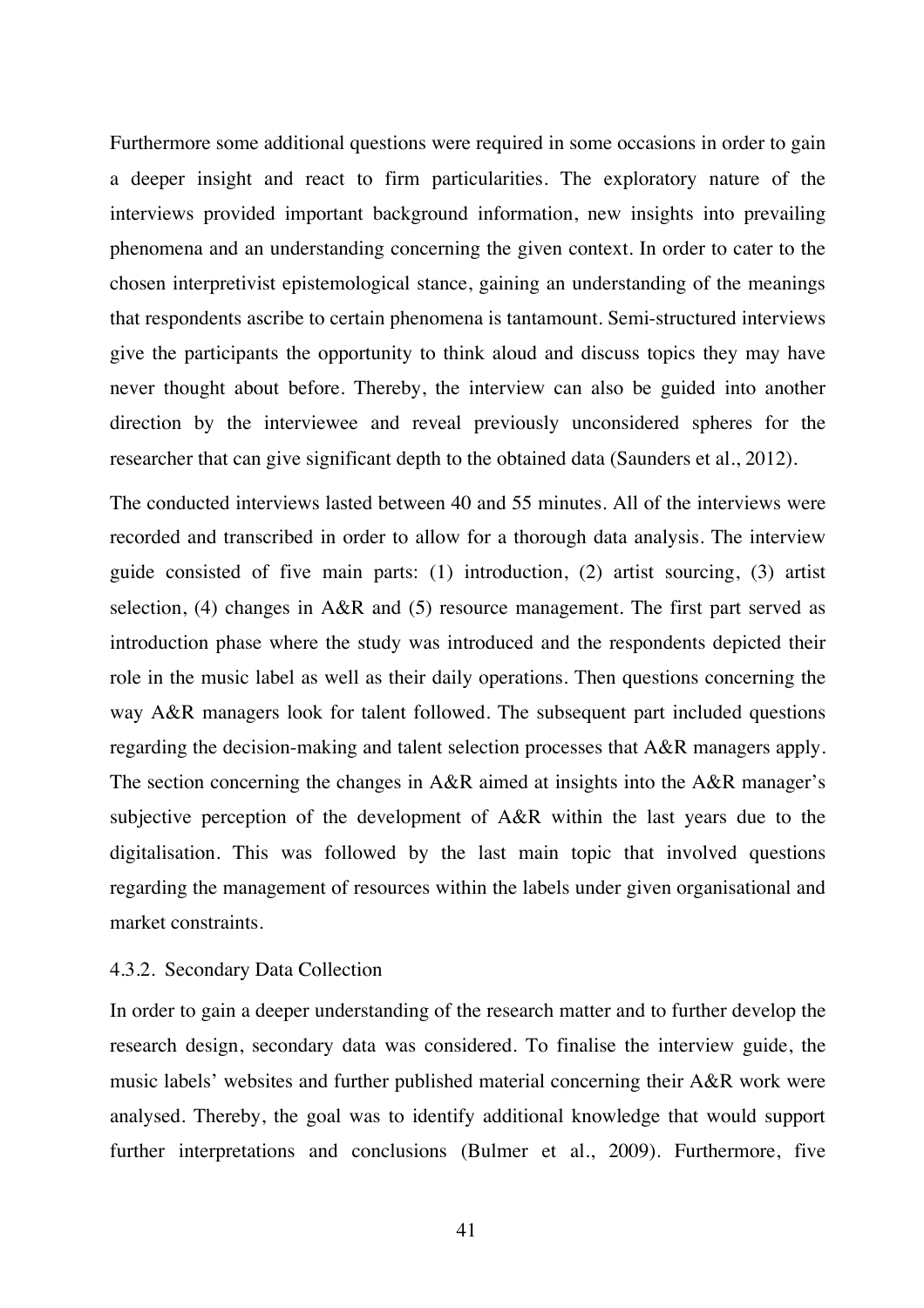secondary data interviews with A&R managers were analysed. These interviews were conducted in the period between 2012 and 2016 and retrieved from music blogs and online music magazines. The secondary data gathered enriched the primary data collection and provided further insights and valuable information.

#### **4.4. Data Analysis Strategy**

Kvale (1996) argues that data analysis occurs both during and after the collection of data, especially when an inductive approach was chosen. Thereby, the relative flexibility of the semi-structured interviews allowed for the re-categorisation of existing data and the emergence of themes, relationships and patterns throughout the data collection process (Strauss & Corbin, 2008).

After the data collection process was completed, the interviews were audio-recorded and subsequently transcribed. Thereby, the interviews were reproduced as a wordprocessed document using the actual words of the respondents. In order to analyse the qualitative data, a template analysis was used. A template represents a list of codes that was developed according to the themes that emerged throughout data collection (King, 2004). According to Miles et al. (2013) a code is a construct generated by the researcher that supports pattern detection, categorisation and theory building. Hence, coding is a valuable tool for the analysis of qualitative data sets as it facilitates the researcher's interpretation of the data.

As a starting point a template of codes was predetermined that was later amended and revised throughout the process of data analysis. Thereby, categories were developed and attached to units of data. Through the coding of the collected data, themes could be explored and patterns as well as relationships explored. In order to facilitate the analytical process, the template approach allows codes to be structured hierarchically. The template consisted of three coding levels, whereby lower-level codes indicated greater depth of the prevailing higher-order theme. The initial conceptual framework was continually revised throughout the analytical procedure in order to cater to the inductive nature of this analysis approach. The data collected was filled in a template according to the generated three level codes. Finally, emergent issues that arose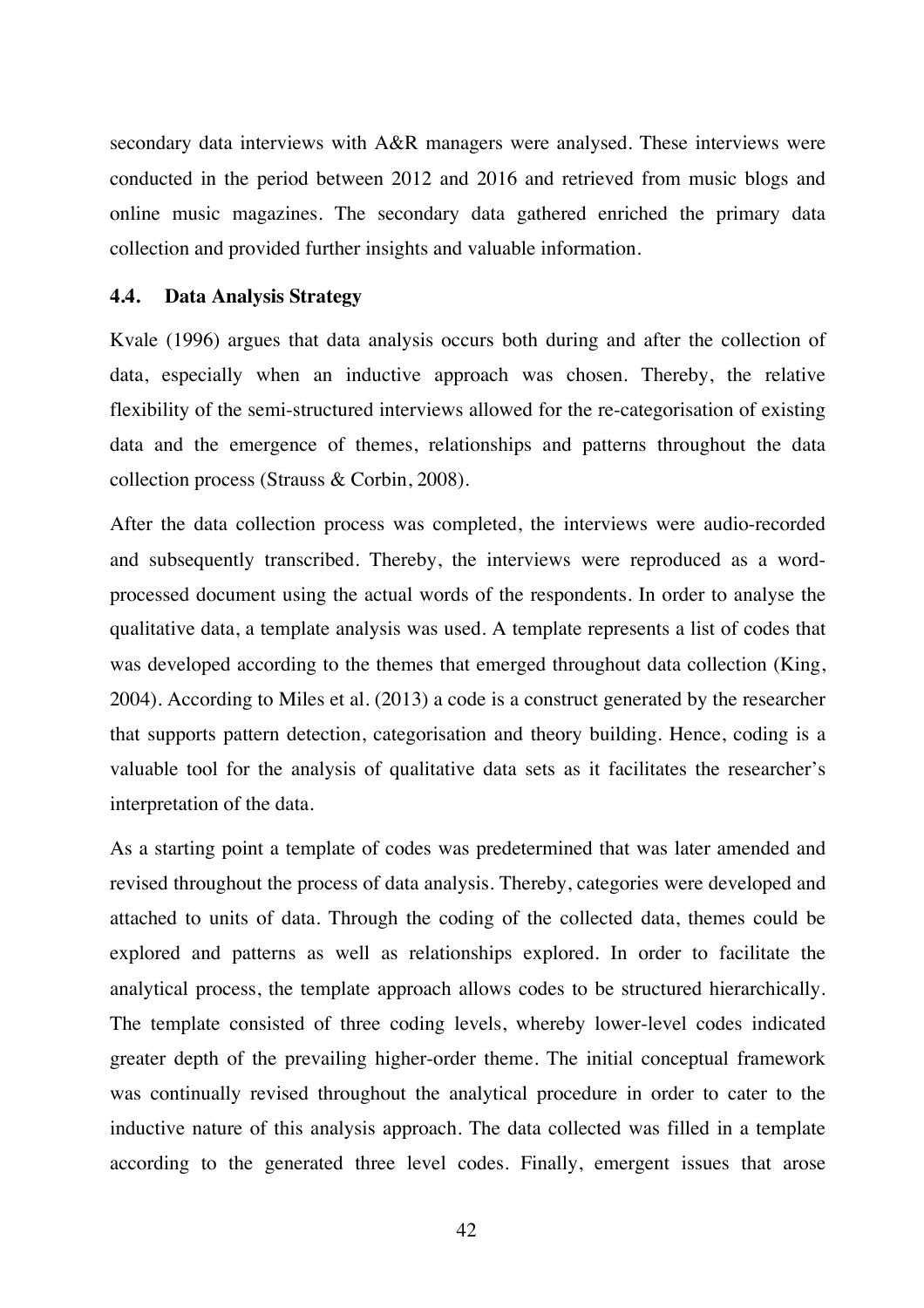throughout the analysis of the established template tool allowed for the identification of key themes and relationships in the obtained data (King, 2004; Saunders et al., 2012).

# **5. Findings**

As mentioned before, the primary data was collected by conducting four expert interviews with A&R managers. The supporting secondary data, was collected by retrieving previous interviews with A&R managers from music blogs as well as online music magazines. The following part represents the findings gained from the template analysis of both the primary and the secondary data.

## **5.1. The Role of A&R in the Music Industry**

The distribution-centred discussion that was induced by the digitalisation tremendously influenced and reconstructed the entire music industry. Engh (2008) argues that the distribution-centred discussion is limited and needs to be expanded by a content-based view, as without attractive content that is passed to digital distribution, there is no value creation. Thereby, the vital role of A&R for the music business is emphasised.

## 5.1.1. Importance of A&R

The findings suggest that today the digital distribution of music does not pose a major challenge to labels anymore as record labels have cooperation partners that handle the digital distribution and guarantee that the label's artists are available "on every video streaming platforms, every audio streaming platforms and all download portals, however big or small they are." (Respondent A, personal communication, May 16, 2016) Respondent B (personal communication, April 5, 2016) further emphasised that the discussion is gradually shifting away from availability: "our main focus nowadays isn't to make the music available [...] It is not about availability, it's about breaking artists and that's what we do."

Respondent A (personal communication, May 16, 2016) pointed out that artists do not look for labels anymore primarily for the production of the music, but rather sign with labels in order to profit from the extensive network and high level of expertise of the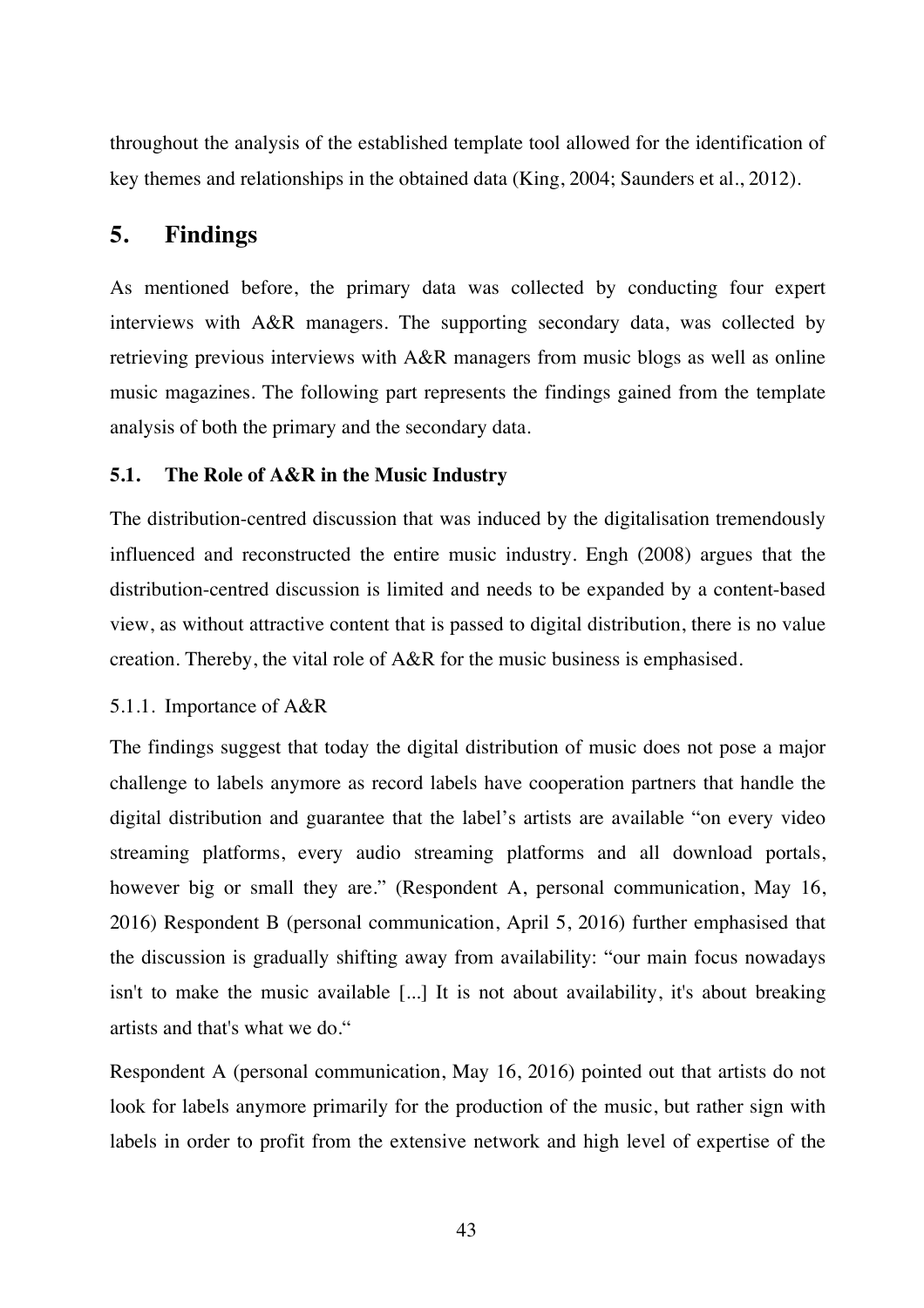record label within the industry: "Actually the only difference between producing the music on your own or working with a label lies in using the expertise of the firm. Obviously it is also a bit of a financial consideration, but not only" (Respondent A, personal communication, May 16, 2016). According to Respondent D (personal communication, May 17, 2016) labels can provide the artists with market knowledge and a valuable market perspective that "the artists a lot of times cannot see themselves to that extent as they obviously lack the outside perspective on their product." Respondent B (personal communication, April 5, 2016) reported that he makes use of his industry expertise and network in order to help the artists "shaping the song up to be consumer ready, radio ready." According to the interviews, the A&R manager's network, thereby, provides the label with bargaining power when it comes to negotiations with artists. Respondent B (personal communication, April 5, 2016) states that he offers artists the opportunity to get in contact with his network in order to motivate the artists to sign with the record label. However, the digitalisation and technological developments rendered artists with a totally new set of tools that enabled them to produce and distribute music without the help of record labels (Respondent A, personal communication, May 16, 2016). Eric McLellan (2015), A&R director at Sire Records, points out that artists who are able to build a social following independently and market themselves successfully, have enormous leverage towards a label. As Repondent B (personal communication, April 5, 2016) said:

*"It is very different. With the songs that are really popping off, we can't go in and sign them, because why should the people sign [...] they made so much work themselves and what do they need Universal for? It's for the marketing and for the push that we can give them through Social Media, through Dexter, through Spotify, through all these things. So usually with things that are already buzzing big time, we go and give them a distribution deal."* 

Respondent C (personal communication, May 12, 2016) further elaborates on the importance of the label's infrastructure when artists aim at reaching a larger audience and operate on a larger scale. Andreas Kappel (2012), A&R director and general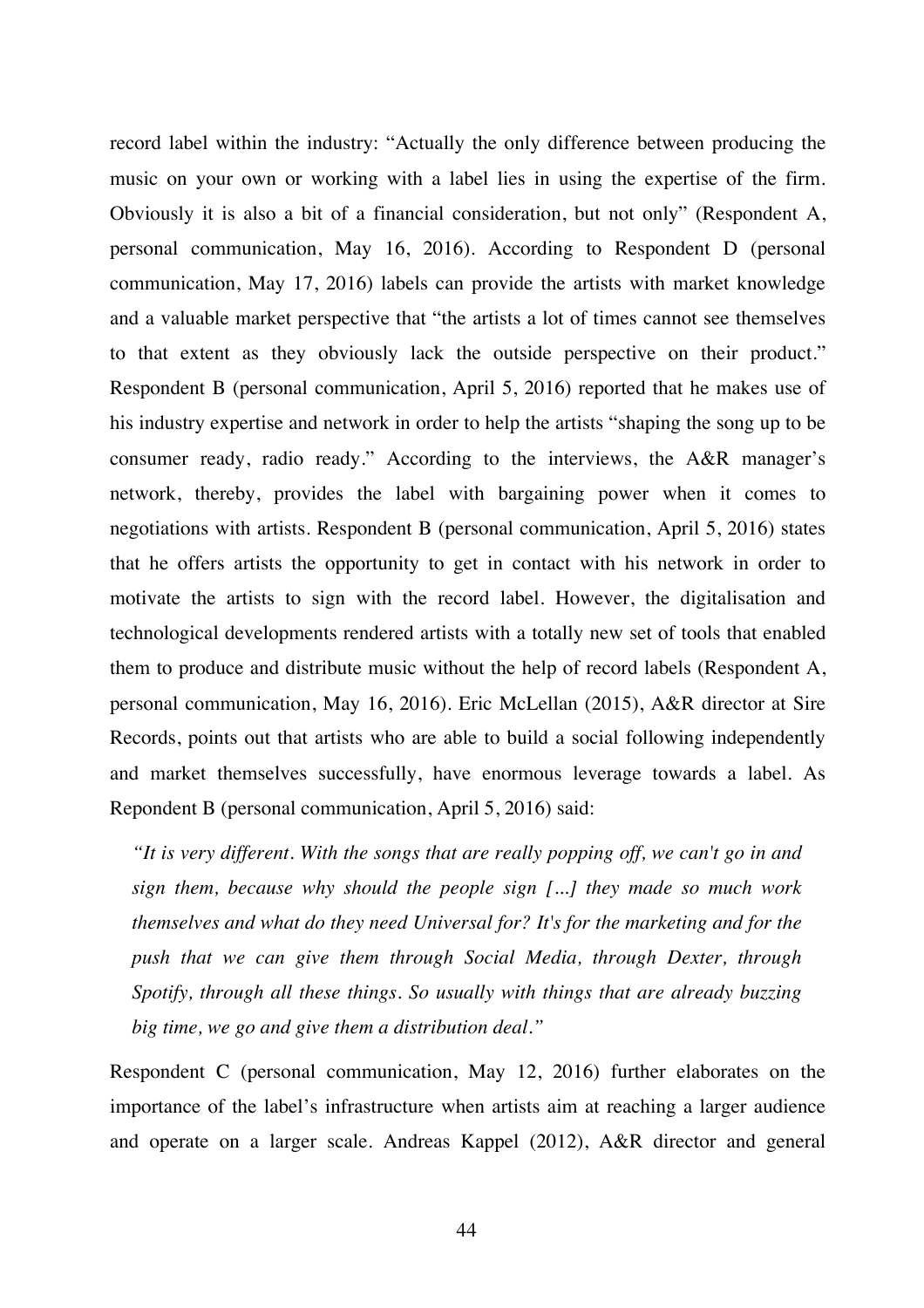manager at Columbia/Sony Music Germany, further points out that the Internet is a perfect platform for artists to make themselves known. However, it becomes increasingly difficult to stand out of the crowd. He further argues, that artists can easily become famous within a couple of days on Youtube, but they can loose this fame as fast as they achieved it. Acccording to Kappel (2012) artists need professional support in order to extend and prolong the success at some point.

Furthermore, Kappel (2012) emphasises the importance of the A&R department's gatekeeping role and argues that even though it became very easy for artists to market themselves, the overflow of content on the Internet and social media needs to be filtered. Even though Youtube, Facebook and other platforms are vital for the introduction of new acts, these platforms need to be filled with content that was already communicated before the consumer actively searches for these acts. According to Kappel (2012), it is tantamount not to overwhelm the consumers with too much information. He claims that the content needs to stay genuinely interesting in order to achieve long-term success rather than short-term attention.

#### 5.1.2. Opportunity Seeking Behaviour

The advent of the digitalisation changed the way record labels work today. In order to stay competitive, record labels were forced to react to the market changes. Thereby, especially the major record labels had to abandon their strategy of exploitation and concentrate resources on market exploration. Respondent B (personal communication, April 5, 2016) claimed that specific resources are allocated to the label's digital team that monitors developments regarding digital distribution and makes sure the label does not miss out on any digital trends. Thereby, the digital team supports the A&R department:

*"They keep us posted with what's there and what's new. And also it's not my key thing to just to be the first to use whatever knew new App for music. We have people that do that for us. I got to focus on just finding artists and make sure that they are available on any thinkable platform there is." (Respondent B, personal communication, April 5, 2016)*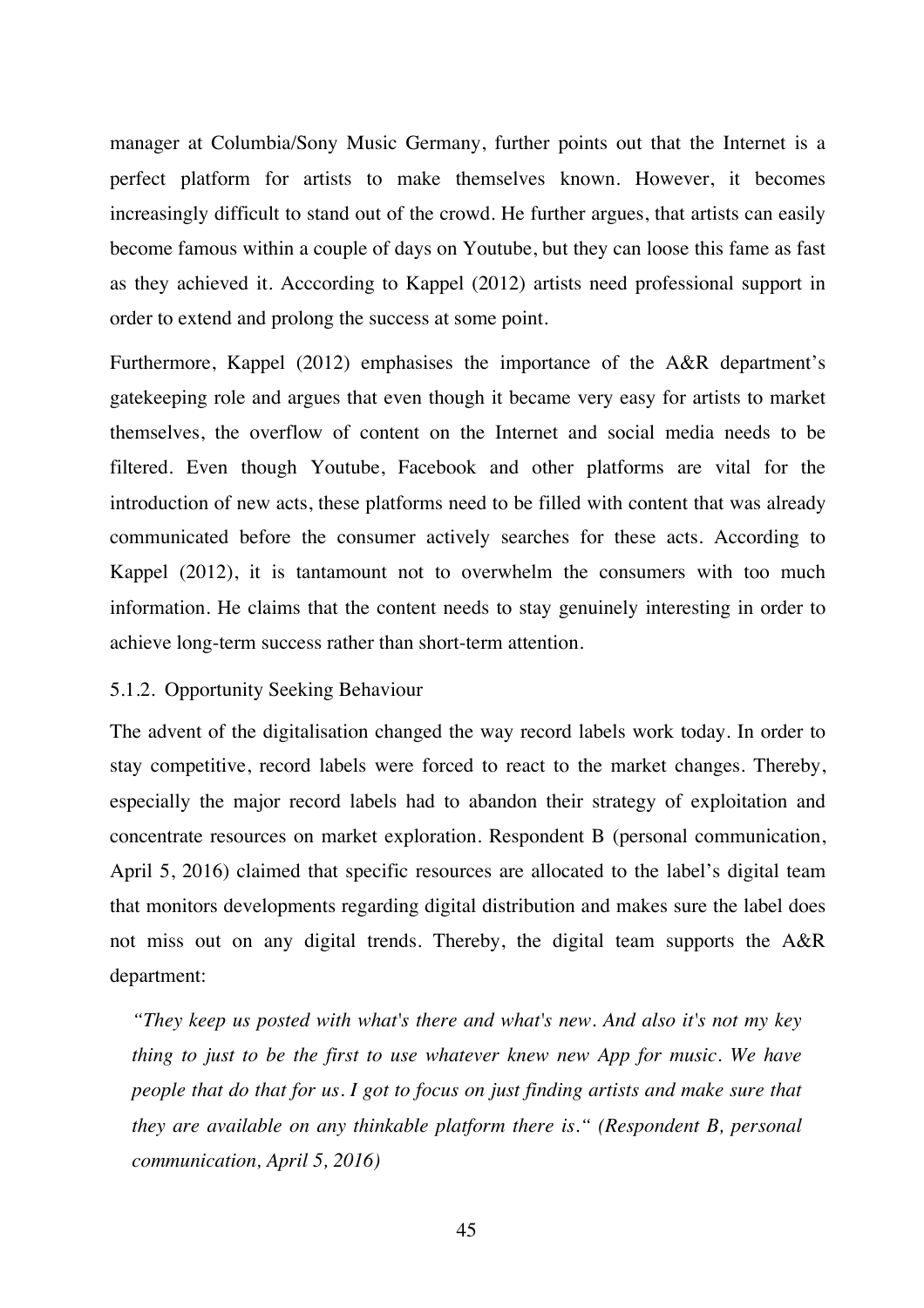Respondent C (personal communication, May 12, 2016) further argued that record labels make use of their personal and professional network to support the recognition of digital trends trough the internal exchange of information with partners and their artists. He pointed out that "if there is something new evolving, that someone else is missing or just does not realise right away, we are just in a constant communication where we just say: Okay, you have to check that out!" (Respondent C, personal communication, May 12, 2016) Respondent A (personal communication, May 16, 2016) further argued that it is important for A&R managers to keep an eye on the market and take certain market developments into account in the decision-making process in order to stay competitive:

*"I have to set my wits to everything that is released. That is extremely important. […] I need to know what is released by the competition, what is released by us, what is released by the Indies. What is successful among that? What is not? For what reasons? […] If I would stop to listen to music as A&R or stop to grapple with it, I think, then I couldn't do the job anymore. Also because everything is changing so fast."* 

#### 5.1.3. Development of A&R

The advent of digitalisation challenged the industry structures and, thereby, urged record companies to change their A&R strategy. Respondent B (personal communication, April 5, 2016) pointed out that the music that reaches the A&R departments today, is much more finished than it used to be. As artists make use of the available digital tools to produce the music themselves, A&R manager's role in the artist's creative process got reduced:

*"I think it changed a lot that back in the days the A&R [managers] were much more kind of producers going into the studio every night. Nowadays we are much more just looking for people […] I think that changed and I think that the products we work with are much more finished now." (Respondent B, personal communication, April 5, 2016)*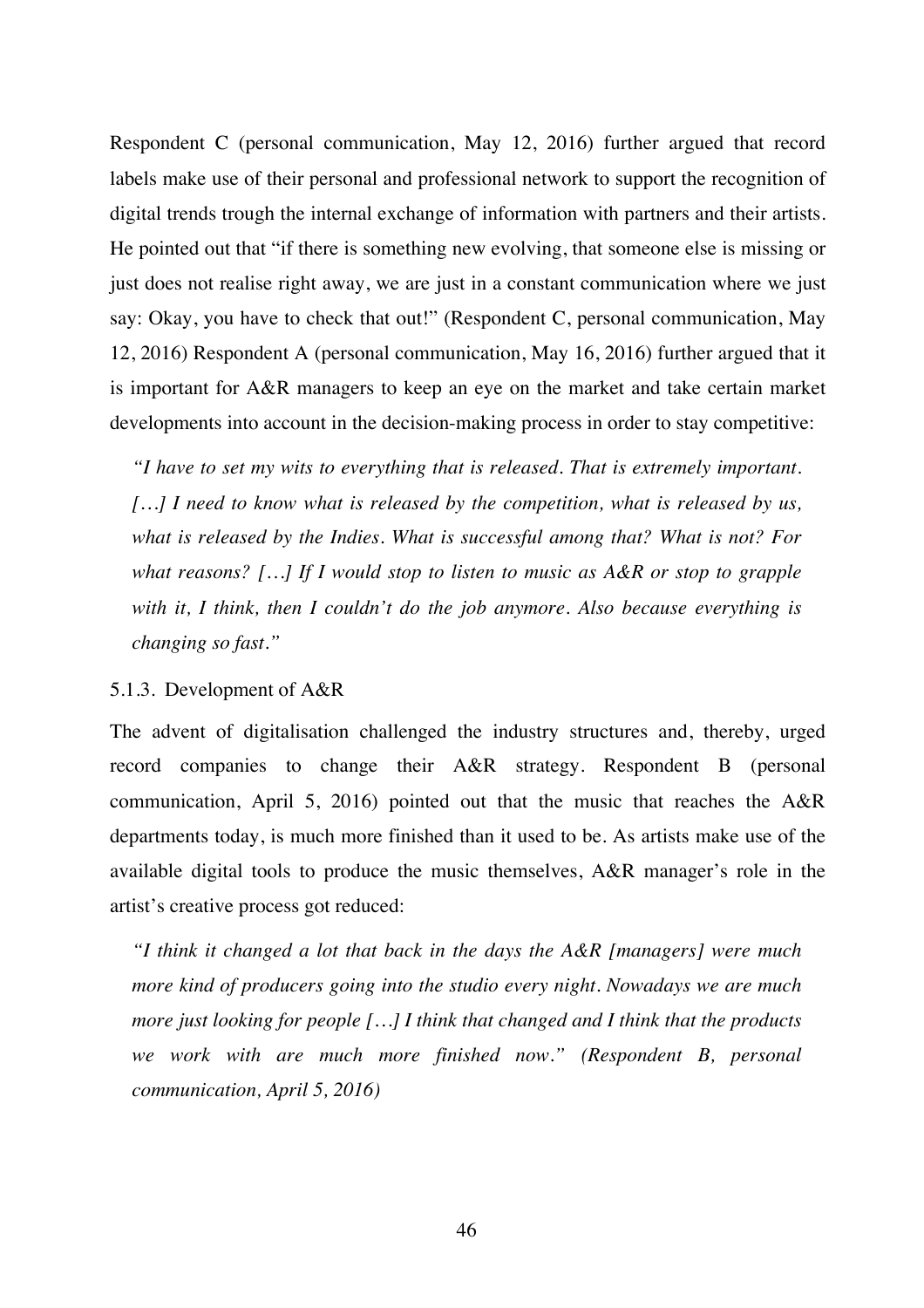McLellan (2015) further argues that while many of the traditional A&R elements remain at the core of the label, the advent of digitalisation made resources easily obtainable on the Internet and, thus, provided artists with inexpensive tools to record themselves and put their music online. Therefore, many artists already have a distinct sound and clear direction of their music before signing with a record label. The early engagement of the artists with the audience increased the importance of authenticity. Artists need to project an authentic self to the fans in order be successful. Respondent D (personal communication, May 17, 2016) argued that

*"it would be apparent [to consumers] if there are any gaps. Therefore it is very important to us […] The authenticity [of an artist] is a basic prerequisite as we do not provide the artist with a concept stating this is how you have to sound, this is how you have to appear. But rather this comes from the artists themselves."*

The artist's authenticity is, thereby, vital in order to synchronise the artist's whole communication with the audience. This is especially important for the artist's social media presence. Andreas Weitkämpfer (2012), A&R director at Frontline/Warner Music Group Germany, argues that social networks gain increasing importance, as fan communities do not only attend live concerts, but also want to take part in the artist's day to day live via various online platforms. A&R managers, therefore, use these platforms for marketing purposes and take the feedback of these online fan communities very seriously. Respondent D (personal communication, May 17, 2016) pointed out that he supports artists with the streamlining of social media activities:

*"In the beginning we always do a kind of workshop for the artist and work on posting schedules, that we create for the releases of the artist. For most artists this is a very annoying part of the business and, therefore, we try to take some work off their shoulders."*

Furthermore, the artist's authenticity is tantamount for live performance, which gained increasing importance due to low proceeds from record sales resulting from the digitalisation. Respondent C (personal communication, May 12, 2016) pointed out that "if [the artist] for example only rarely plays live or hardly has any DJ gigs and does not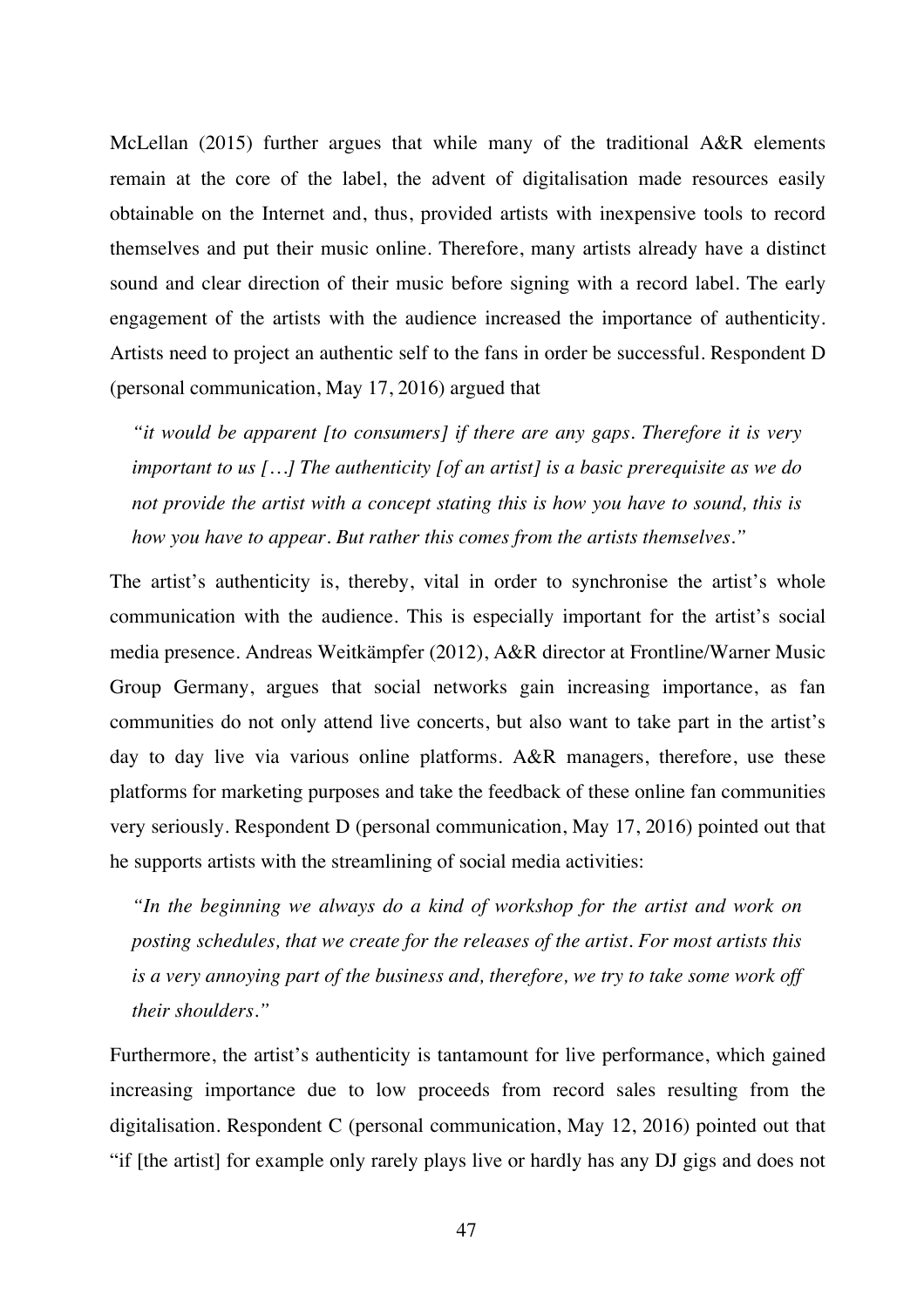show any ambition to do so, it will be very hard to keep the artist's career running with the releases only" (Respondent C, personal communication, May 12, 2016). As proceeds from recording sales are not enough to maintain the artist's career, it became vital that the artist develops a good live performance. Respondent D (personal communication, May 17, 2016) argued that

*"I think it is much more important today than in the past to consider what can work in the live entertainment area. […] For us it is clear that the artist has to perform live perfectly. Ingenious song material is not enough anymore. Therefore, I would say, a bit more openness, a bit more farsightedness is required [in A&R practice]."*

According to Weitkämpfer (2012) record labels had to rethink their value chain due to the changing environment of the music industry. As a result, record labels started to consider multiple revenue streams, from recordings to live entertainment and merchandise when signing an artist. This also led to the increasing number of 360 deals with artists that allow the label to have a share in all revenue streams. Thereby, the record labels receive a percentage of all the artist's proceeds in different domains and not just from record sales. Respondent D (personal communication, May 17, 2016) argued that

*"Back in the days the industry was clearly divided in separate domains: the live-, recoding- and publishing sector. I think that today, this is not the case anymore. As a modern A&R (manager) you definitely have to be able to see the bigger picture."*

Respondent D (personal communication, May 17, 2016) pointed out that this consolidation of different domains in the music industry also led to the trend of record labels hiring A&R manages from the live entertainment field or booking agencies, as record labels started to recognise the need to set strategic foot in these areas that cannot be held separate anymore. Both, Respondent C (personal communication, May 12, 2016) and Respondent D (personal communication, May 17, 2016) argued that the booking for live concerts is a main factor in the A&R managers' work routines.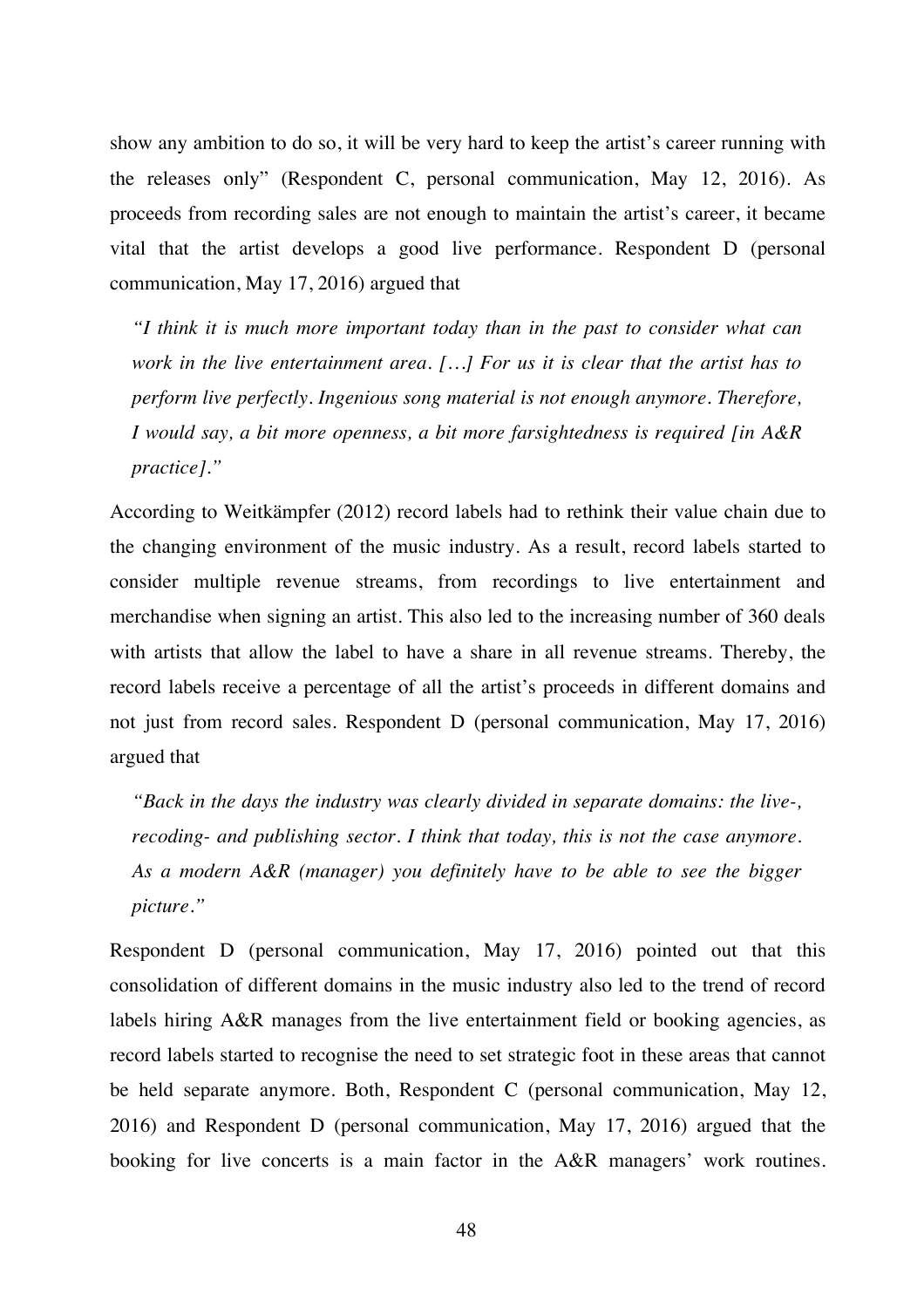Respondent B (*personal communication, April 5, 2016)* further argued that the role of A&R became more diverse.

*"I am a bit all round A&R kind of. My job description is to find and figure out new ways to find new artists […] and develop new artists for the Danish market. And I also do some, what we call product management. When we sign an artist I also do a lot of stuff like finding video directors. It is not just the music [anymore]." (Respondent B, personal communication, April 5, 2016)*

#### **5.2. The Importance of Networking**

All the respondents have started their careers in the music business years ago either as musicians or DJs themselves and, thereby, built up valuable networks in the industry before becoming A&R managers.

*"I've been doing this for a lot of years and that's why I got my start in this. Because I was a DJ and knew some people. A lot of times, the DJ doesn't just do music, but he is the centre. [...] He knows everybody. That's pretty much how it was for me. A DJ knows a lot of places and I knew a lot of guys like producers and other DJs and I knew all the artists, those on the Hip Hop scene in Copenhagen." (Respondent B, personal communication, April 5, 2016)*

McLellan (2015) argues that today A&R is much more an abbreviation of "Artist & Relationship" than "Artist & Repertoire". A&R managers continually meet with people in various industry domains like producers, mastering engineers, press people, booking agents, DJs etc., with the goal to build a network of potential allies that can partner up with the artists. Respondent A (personal communication, May 16, 2016) pointed out that he is constantly working on expanding his network. The network of an A&R manager is vital to a record label as it supports the company's bargaining power in negotiations with artists and can constitute an essential competitive advantage: "I think one of our main advantages or competitive advantages is our perfect network in Vienna and our extended network internationally, that grew extensively over the last years" (Respondent C, personal communication, May 12, 2016). The network of A&R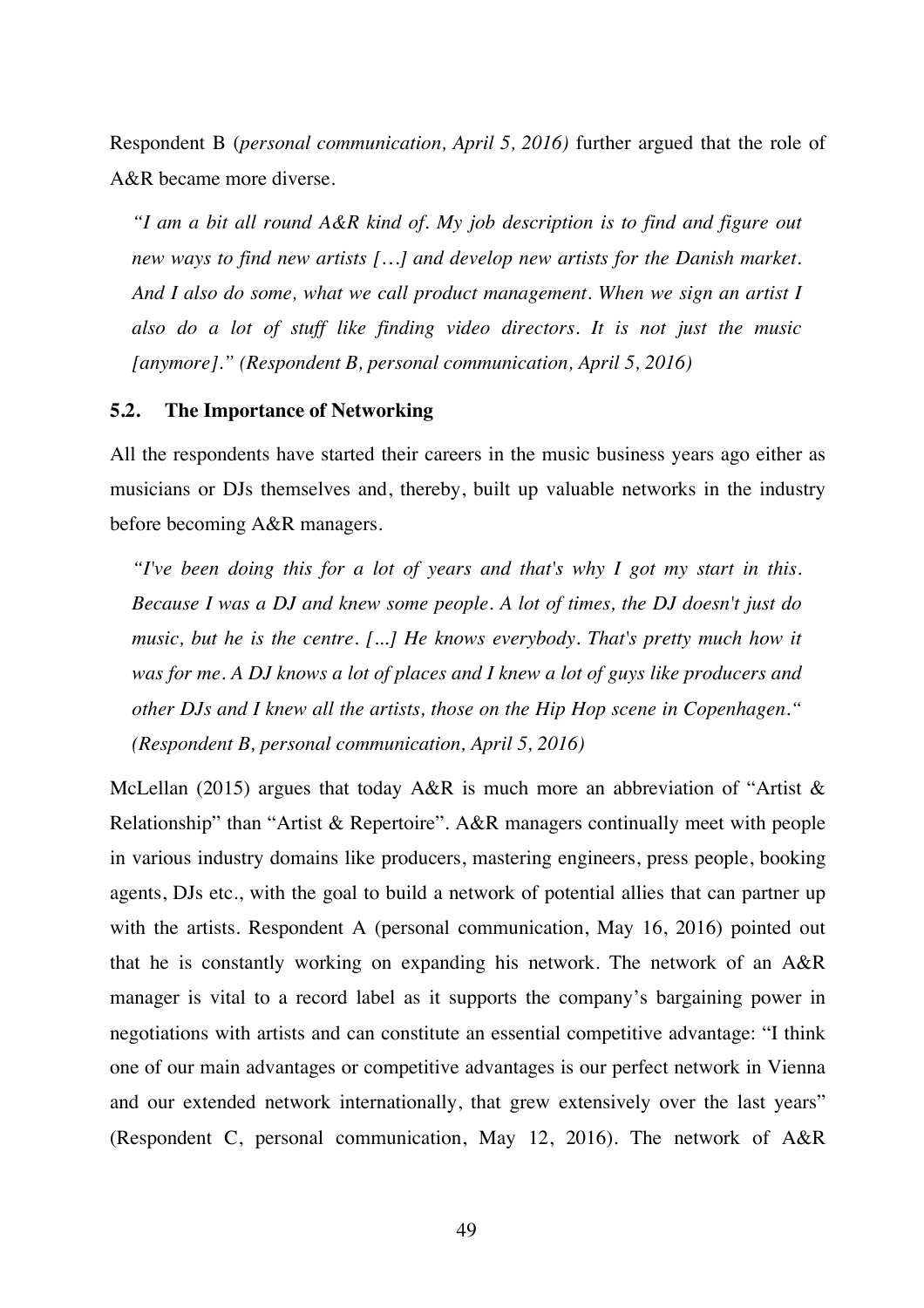managers is important as artists that sign with a label expect to profit from the label's network. A&R managers need to be able to help artists in their search for producers, mixers and other vital players of the music industry and establish a contact. Respondent A (personal communication, May 16, 2016) pointed out that

*"this means it is extremely important for me to know these people and to be able to recommend them, so the artists can work with them. That includes knowing video directors or a photographer […] or just getting another [professional] opinion from someone."*

Furthermore, the network facilitates the recognition of new musical trends, emerging talent and digital distribution tools. Respondent D (personal communication, May 17, 2016) pointed out that he uses his personal and professional network in order to make sure not to miss out on any developments in the industry. Respondent A (personal communication, May 16, 2016) argued that he sees his network as a source of inspiration and consults with producers for valuable external expert opinion and recommendations:

*"For example I have producers with whom I talk regularly, which is the most important source of inspiration for me. They have a totally different view on the music scene and do not consider the marketing perspective to the extent that I have to from my company's point of view. Therefore, this is extremely important to me. Not just the recommendations I get, but also about what is going on outside [the firm]."*

Weitkämpfer (2012) argues that the A&R manager's network of songwriters, publishers, producers, booking agents and diverse contacts in live entertainment are vital for a record label and play an important role in the long-term development of an artist's career. Despite all changes in the music industry within the last decade, having an extensive professional network is still an inevitable tool of A&R mangers that cannot be substituted by digital tools. Online platforms, however, facilitate the communication within the network and support active talent sourcing processes.

50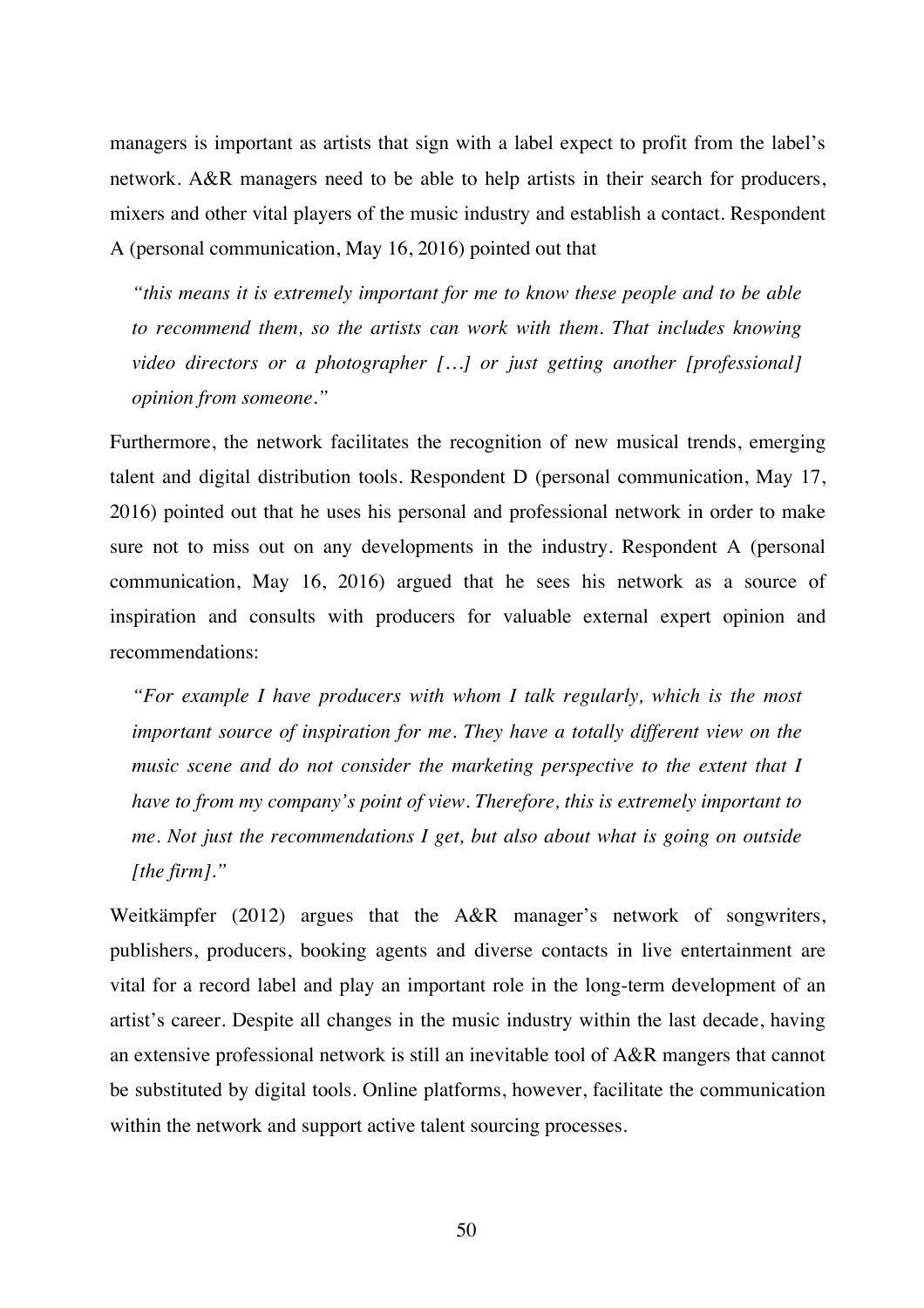#### **5.3. Artist Sourcing**

While in the past record labels would receive high amounts of physical demo tapes from potential artists each day and go to concerts in order to discover talent, A&R mangers today make extensive use of the Internet to find new artists. The Internet provides record labels with vital Information that was not easily accessible or did not even exist before. Respondent B (personal communication, April 5, 2016) pointed out that

*"[...]people still send us physical CDs and people send us e-mails with "just check out this link" and, you know, people still contact us in order to get our attention, but I'd say that it has changed a lot the last couple of years. Especially because a lot of the artists that we sign, they are maybe already on Spotify, [...] they already have a video. [...] the song is available. So we go and say: Okay, we really like that track that we found on Youtube! [...] we see that the track is kind of buzzing right now on the Internet."* 

Thereby, A&R managers gain access to essential information concerning the artist that facilitates the search for new talent. By monitoring what songs and artists are hyped on the Internet, A&R managers are able to discover talent that is already kind of preapproved by the consumer. Respondent C (personal communication, May 12, 2016) pointed out that the digitalisation makes it very easy for young talent these days to display themselves:

*"[…] there are excellent possibilities at the moment for young artists to put themselves into the spotlight through the digitalisation and to build up a following before one is even discovered by an A&R [manager]. And the A&R manager will react to that [following]." (Respondent C, personal communication, May 12, 2016)*

However, as it became easier for artists to gain exposure through the Internet, the competition between the artists grew. Respondent C (personal communication, May 12, 2016) argued that the potential talents online "are an awful lot and there is an extremely high competition obviously, as everyone can expose him or herself. But [...] every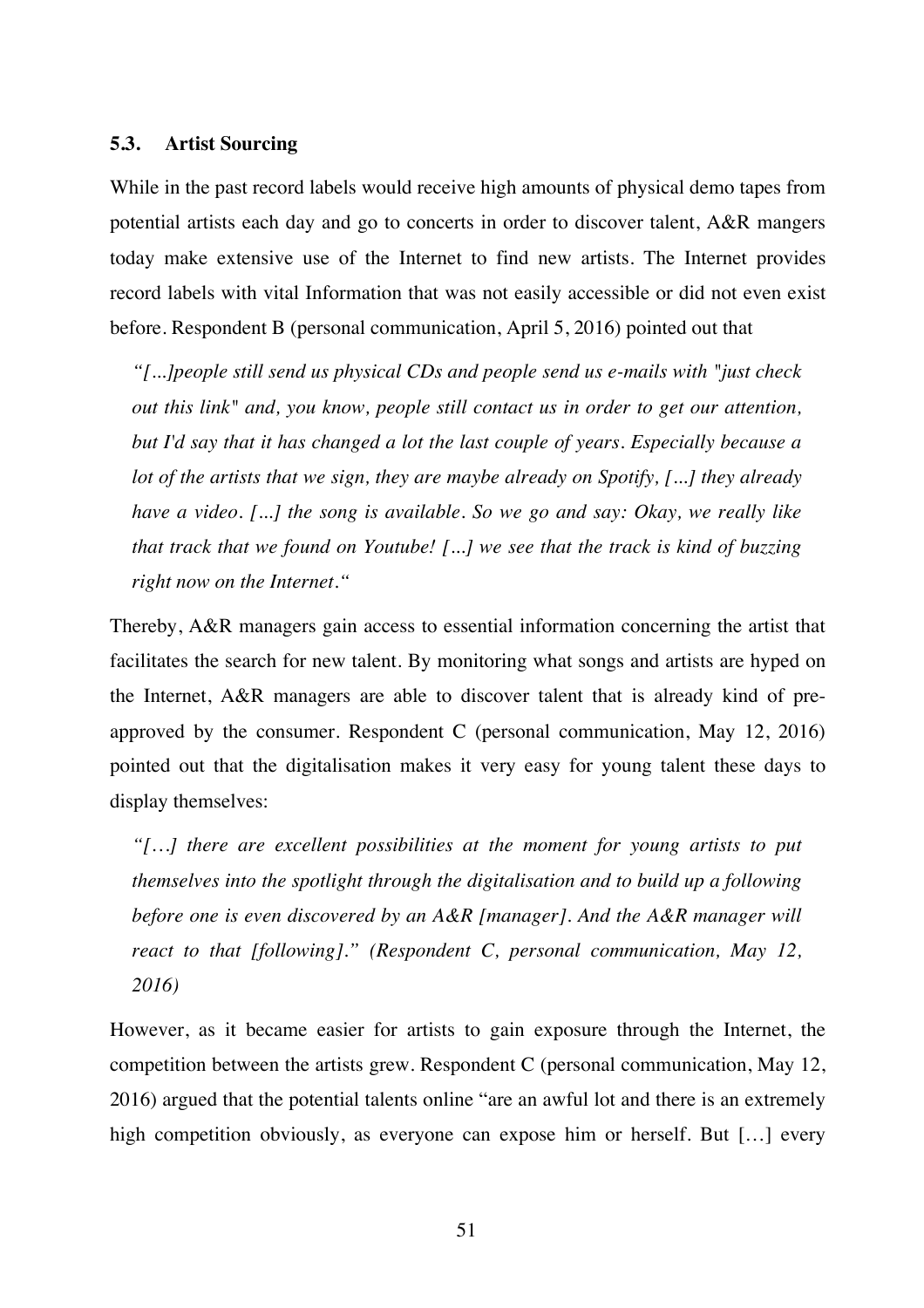A&R takes the Internet very seriously." According to Respondent B (personal communication, April 5, 2016) a lot more A&R work is happening at the desk today. As opposed to past practice, he argued, A&R managers do not really go out to concerts anymore in order to scout bands:

*"The thing that we're going out and see a band like: Oh they can play! Let's sign them! I have never done that [...] So with us or with me it always starts with the hit song. And then we figure out a way we can get them to play. So live and streaming is just two different worlds." (Respondent B, personal communication, April 5, 2016)*

Respondent B (personal communication, April 5, 2016) further argued that this way of working is what he calls "data driven A&R." A&R managers react to digital information on the Internet, like followings, likes and clicks etc. in order to find talent. Respondent A (personal communication, May 16, 2016) further argued that "Big Data Scouting" is the future of A&R. However, Respondent A (personal communication, May 16, 2016) argued that the artist scouting strategy of record labels is dependent on the market the label is in. Therefore, differing artist sourcing approaches prove successful in different markets:

*"I think, to be honest, the biggest difference at the moment has been the markets. Especially in the artist development area, that is when we talk about developing an artist over a long period and not just work on one track of them, then it is simply still a different business for us due to the strong physical market." (Respondent A, personal communication, May 16, 2016)*

He further argued, however, that streaming is slowly but gradually becoming the dominant distribution instrument in the industry, and therefore, "Big Data A&R-ing" is gaining increasing importance:

*"I think that is relatively foreseeable when you look at countries like for example the Scandinavian countries. There the market already changed a lot and that is quasi our future. We are now at about 35% streaming in the overall [German]*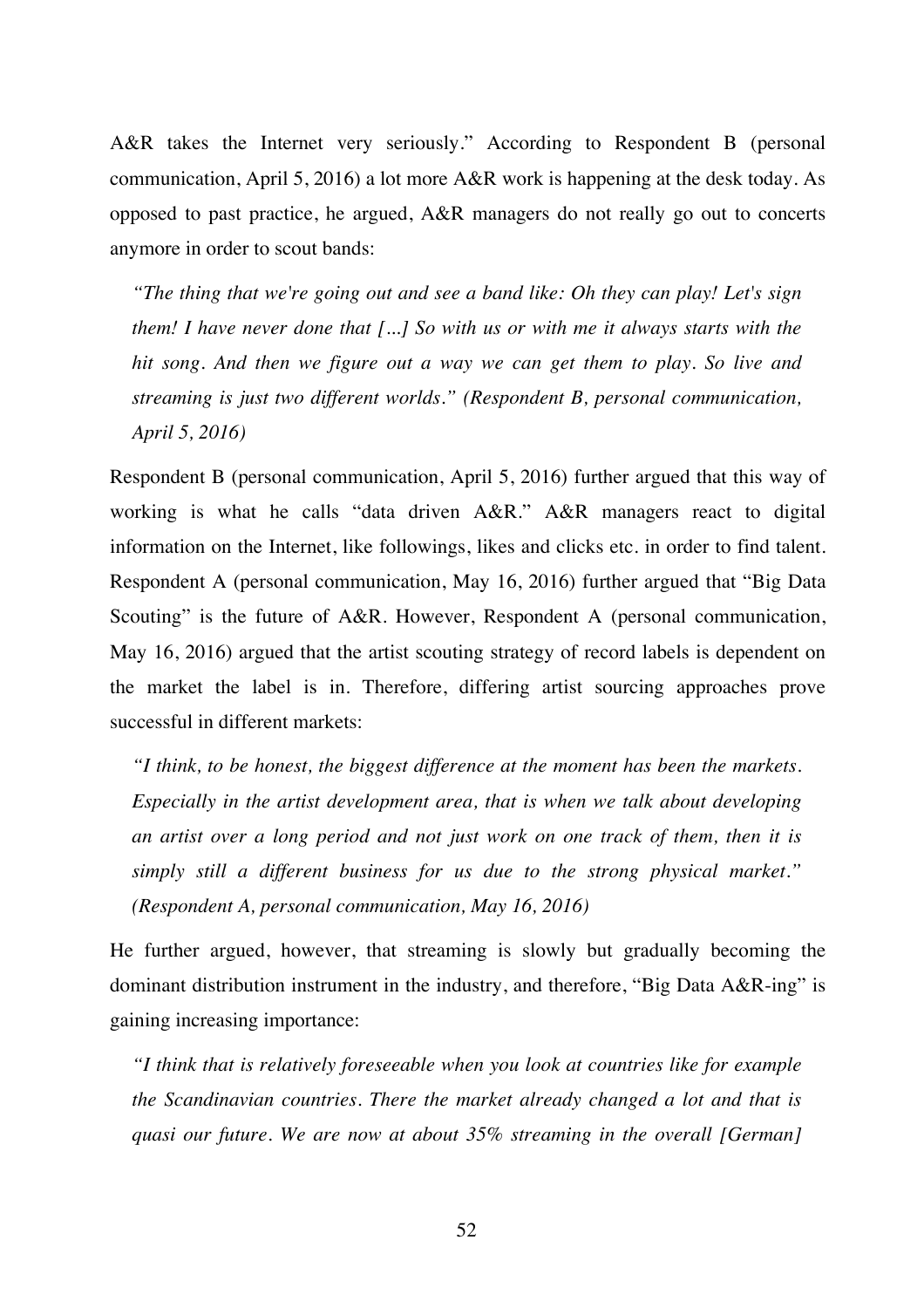*market what concerns recording, I reckon. And I don't know, but in Sweden it is 90% or 80%. There you can see relatively well how it will change. That means, I think we can learn a bit from our colleagues there. With others words, Big Data A&R-ing […] is obviously something clearly evident." (Respondent A, personal communication, May 16, 2016)*

Respondent C (personal communication, May 12, 2016) further argued that today some A&R managers solely focus on various online portals in order to look for talent:

*"I think that a lot changed here. I know from a couple of examples internationally, that some A&R [managers] spend half of their day on Soundcloud for example to*  look for new talent. Those are mid-sized to large labels, but also in the *independent domain. And they practically follow a lot of hypes." (Respondent C, personal communication, May 12, 2016)*

Respondent A (personal communication, May 16, 2016) however, argued that even though Soundclould can be potentially interesting for finding new unsigned talent, curators are needed in order to "pre-filter" the oversupply on these platforms. Therefore he puts a lot of emphasis on "[music] blogs that feature early music" and, thereby, facilitate the search. Respondent A (personal communication, May 16, 2016) further pointed out that when he searches for artists actively on the Internet he uses Youtube, where he concentrates on Youtube channels, that are curated and usually focus on a certain music genre, rather than on individual members. Respondent B also argued that Youtube is an important platform when it comes to finding new talent:

*"Youtube is definitely a key player, because if you're 17 years old, doing cool music: Would you send us a demo tape? Or would you just [...] do a video? You do a video and you upload it. And then somebody who's cool will think you're cool and will share your video. And then I see it and I get in contact with you if we like it and we think it's something that we could work with." (Respondent B, personal communication, April 5, 2016)*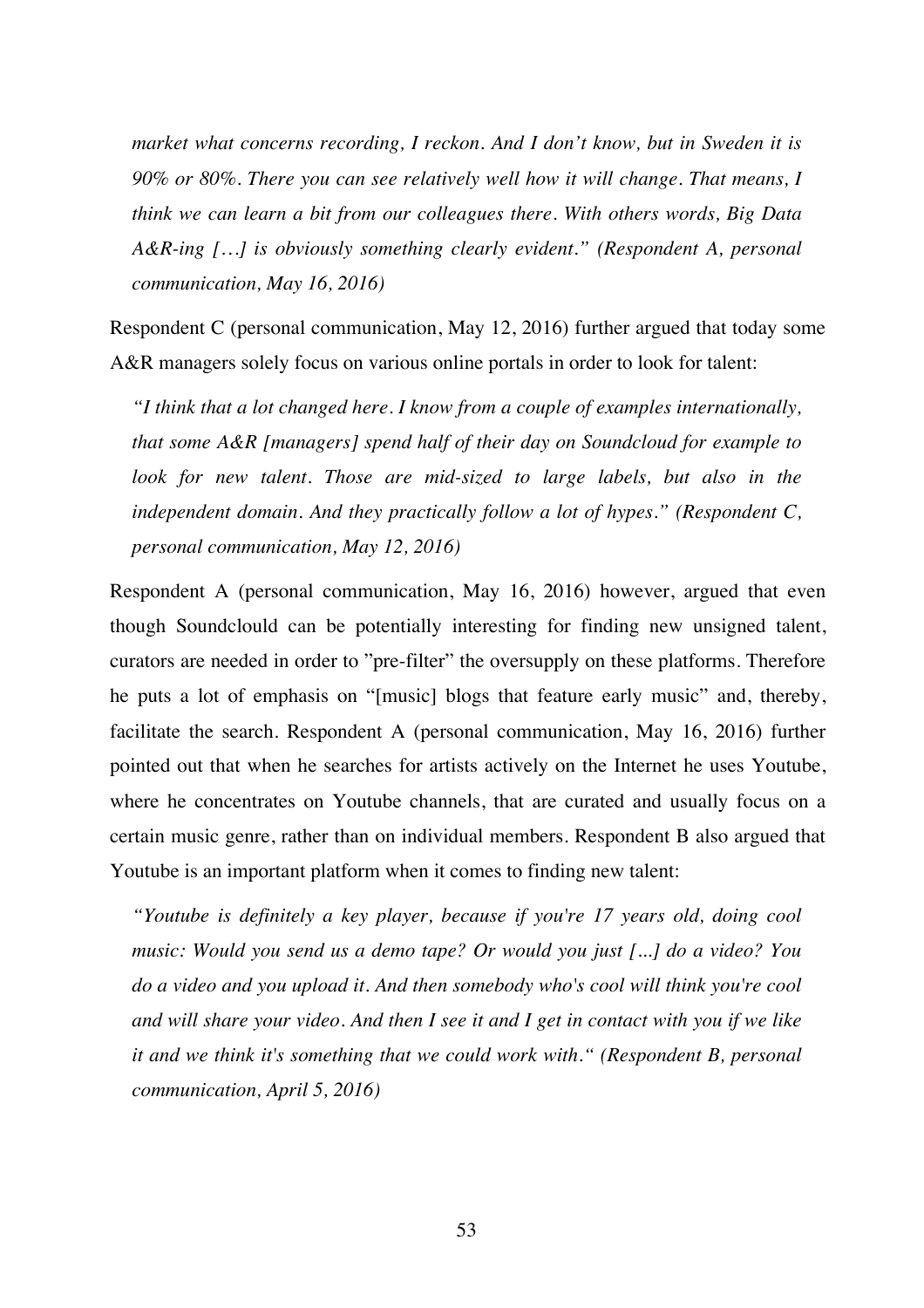Respondent B (personal communication, April 5, 2016) pointed out that he uses the label owned platform called Spinnup that enables artists to upload themselves in order to get discovered. Thereby, the label gains first-hand access to an extensive pool of new potential talent. However, as the number of uploads is high and the quality of the submissions very different, Respondent B outsources the talent search to loosely connected talent scouts that carry out a pre-selection:

*"[...]we have some scouts, who are loosely connected to Universal and they sit and they listen to everything that's uplaoded to Spinnup and then if they find something that's interesting then they go and put me on the show and say: Hey you gotta listen to this! So it's kind of a way to get distribution, get discovered. And it's pretty new, but I think it's gonna be [huge][...] It's some good stuff coming up and it's a great way for us to keep in check with what's going on out there." (Respondent B, personal communication, April 5, 2016)*

For Respondent A (personal communication, May 16, 2016) Spinnup represents the manifestation of changed A&R processes. The platform provides the label not only with a totally new possibility to discover talent, but also with information that supports decision-making.

*"That is a new form of A&R-ing […] In contrast to a [physical] demo mailbox, where you just send things to, you can upload it on your own and they [the A&R managers] get the results. And then you can just see on basis of the statistics, if it makes sense to work with them." (Respondent A, personal communication, May 16, 2016)*

Scouting artists on the Internet makes it easier for A&R managers to access certain information and monitor the market. However, this information is available to anyone, therefore, the competition for artists became more fast-paced:

*"And often it starts online these days. And sometimes it's very cool and sometimes it's really frustrating, because when a good track that people just made a video of and they released it on Youtube and then [...] every other A&R can listen to it and*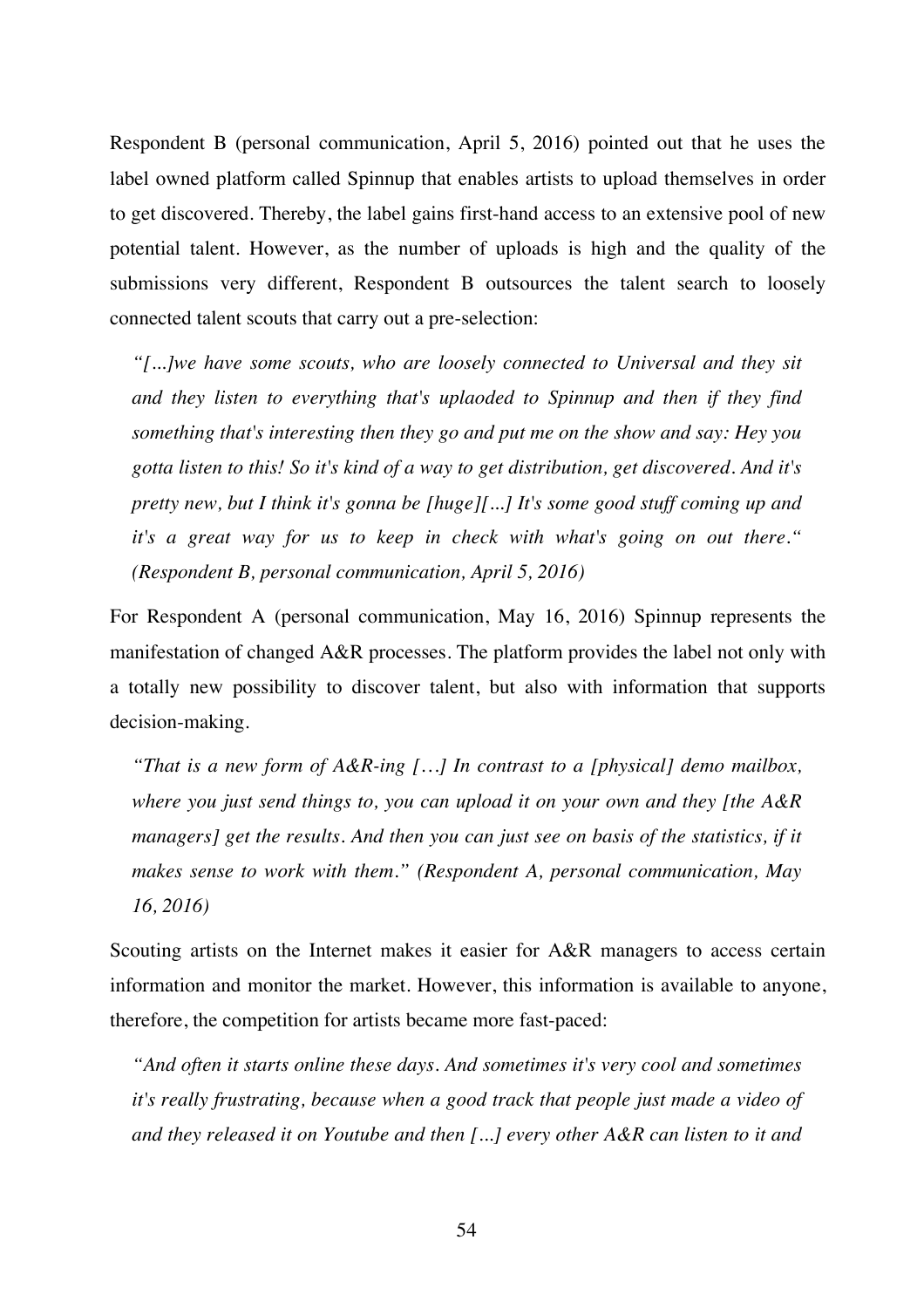*say: Here is a good song! And then it's like: Okay this new act is going for Universal, he's going for Sony, he's going for EMI, he's going for Warner. That's really crappy. We often have this situations where all labels chase an artist, because it's all for grabs. Anybody can figure it out." (Respondent B, personal communication, April 5, 2016)*

The Internet facilitates talent sourcing especially for independent labels as it made it easier for these labels to find artists before Majors get a hold of them. Independents are often in a weaker bargaining position than major labels. Therefore independent labels try to find talent in a very early stage of their career. Respondent D (personal communication, May 17, 2016) argued

*"Especially because we are not necessarily in a position, when we for example discover an artist at a showcase festival […] Most of the times, if there is a excellent concert, the subsidiaries of the Majors or the major labels themselves already lign up and we basically cannot do anything anymore. Which means we try to discover the people before someone else discovers them and for that the Internet is basically our main medium."*

#### 5.3.1. Networking as Talent Selection Support

## *5.3.1.1. Online*

Respondent A (personal communication, May 16, 2016) pointed out that one has to differentiate between active and passive scouting. On the one hand, he mainly uses the Internet in order to actively look for artists; on the other hand he follows up the recommendations that he gets from his network. A&R managers use social media channels in order to facilitate information exchange within their personal and professional network. Respondent B (personal communication, April 5, 2016) argued that Facebook and Twitter, thereby, serve as key players:

*"That's part of my job. It's not like today I want to find something. It's more like I go to Facebook and then: Oh! And they share it as well! Let's go check it out! [...] I have a huge network with other artists and other producers in town, a lot of*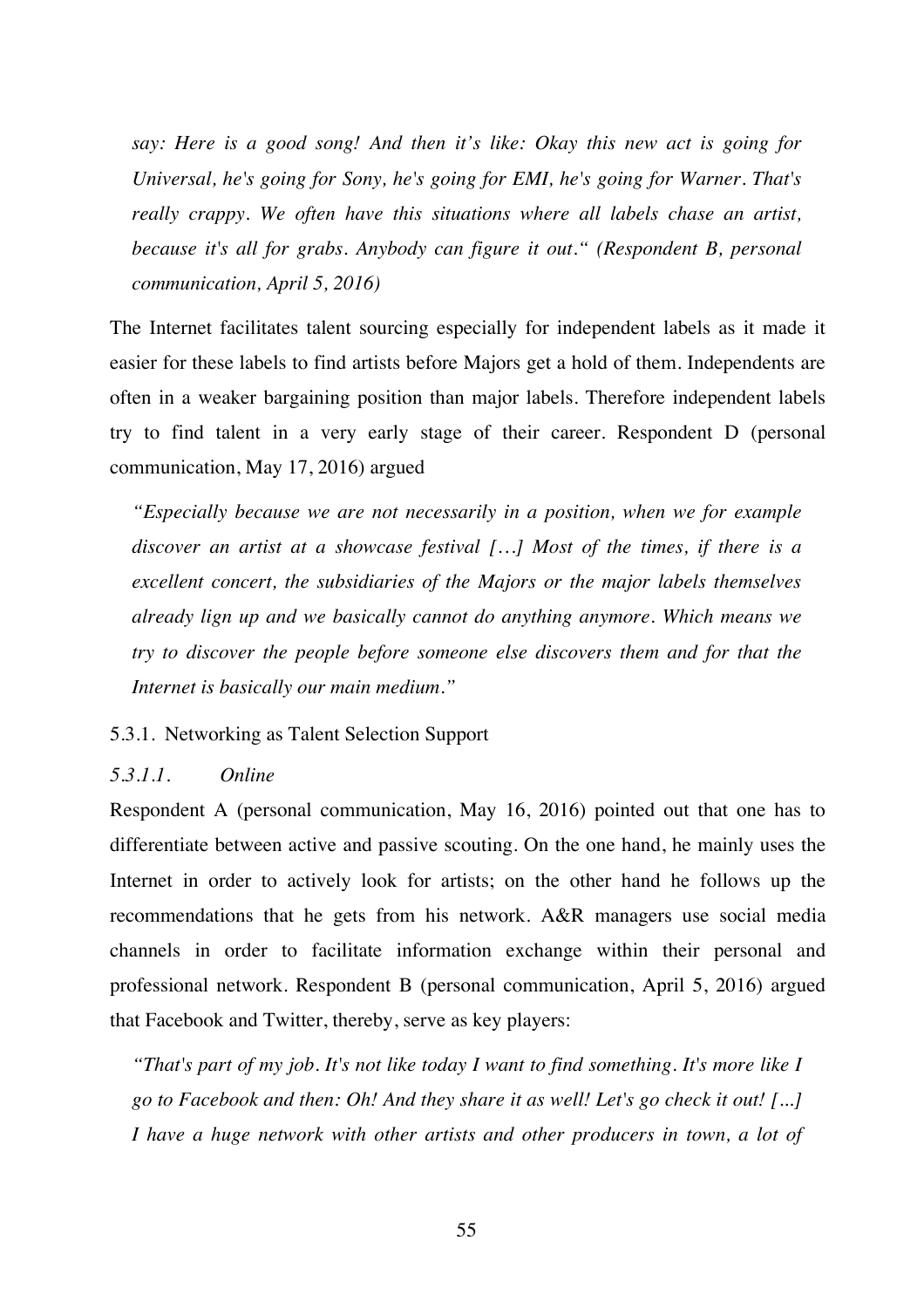*management. I just like to keep up with what are they sharing on their social media, what they are sharing on Twitter. If some new guy from Nørrebro comes up and he posts a video, then I won't get the video in my feed, but then somebody I know in my network will share it. And [...] I am going to contact them. That's one of the things we do and it gets more common [...] these days that we do it that way."*

Respondent D (personal communication, May 17, 2016) further pointed out that he uses the social media pages of agencies or labels abroad as starting point to look for talent. Thereby, he said, Facebook is his main search medium. He further pointed out that "[…] the digitalisation or the Internet in general pose an enormous facilitation in order to structure the daily routine of the A&R department and to stay up to date." (Respondent D, personal communication, May 17, 2016)

### 5.3.1.2. *Offline*

Despite the use of the Internet labels make use of personal and professional network in order to look for talent. Respondent A (personal communication, May 16, 2016) argued that his network is the most important source of potential talent. Thus, he is passively looking for talent through information exchange with the member of his network:

*"The most important and most qualitative recommendations definitely derive from your network, from the people with whom you exchange information regularly. […] Starting with producers, booking agents etc. sometimes even the artists themselves. […] What people basically bring to your attention, that is most of the time the highest quality."(Respondent A, personal communication, May 16, 2016)*

He further argued that the network of an A&R manager would continue to be the most important source for new talent. "There are certain things that won't change that fast. Basically you will always get these […] qualitative recommendations from your network." (Respondent A, personal communication, May 16, 2016) Furthermore, Respondent D (personal communication, May 17, 2016) emphasised the importance of the professional network associated with booking agencies as well as festival organisers in order to discover talent.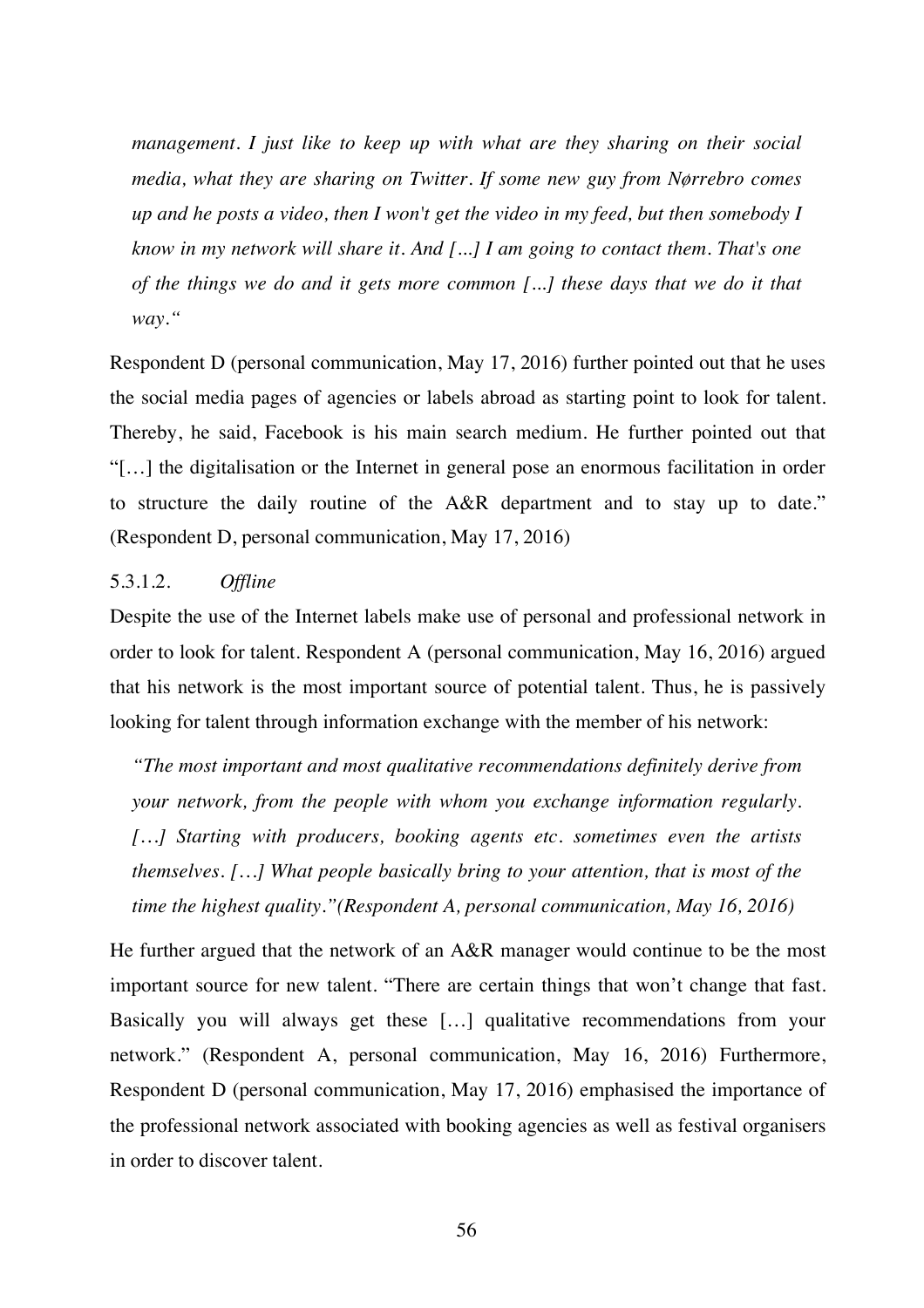*"It is often the case that the contact is basically established through your own partners and we, thereby, discover talent. […] This is actually most of the times in the booking realm. But we also have an open ear for various festival organisers for festivals that often strike a chord and are sometimes relatively early to discover artists." (Respondent D, personal communication, May 17, 2016)*

#### **5.4. Decision-Making**

#### 5.4.1. Importance of Information Filtering

As it got easier for artists to produce music and gain exposure on the Internet, A&R managers had to adapt to these industry changes. Respondent A (personal communication, May 16, 2016) argued that it is not only important to have access to this digital information but also know how to work with the data gained. In order to make quick decisions, A&R managers need to be able to effectively filter the information.

*"[…] it is just that everyone can produce music their own music. […] And then also put it online and market themselves to a certain extent. […] As A&R you have to take advantage of that. But the thing is that there are so incredibly many. That needs to be filtered somehow. Obviously everyone is working on tools and possibilities to improve this [filtering]. […] In a way so you can take qualitative decisions much faster and better as A&R manager. I think this is definitely something that will continue to define us over the next 10 years." (Respondent A, personal communication, May 16, 2016)*

Respondent C (personal communication, May 12, 2016) pointed out that "it is important that one can filter quickly" as the easy access to an enormous pool of information can lead to inertia due to the high amount of options.

## 5.4.2. Intuition

All respondents argued that intuition forms a big part of their decision-making process. Even though digital data can tremendously support decision-making in the A&R department, the positive information gained about an artist is no guarantee for success.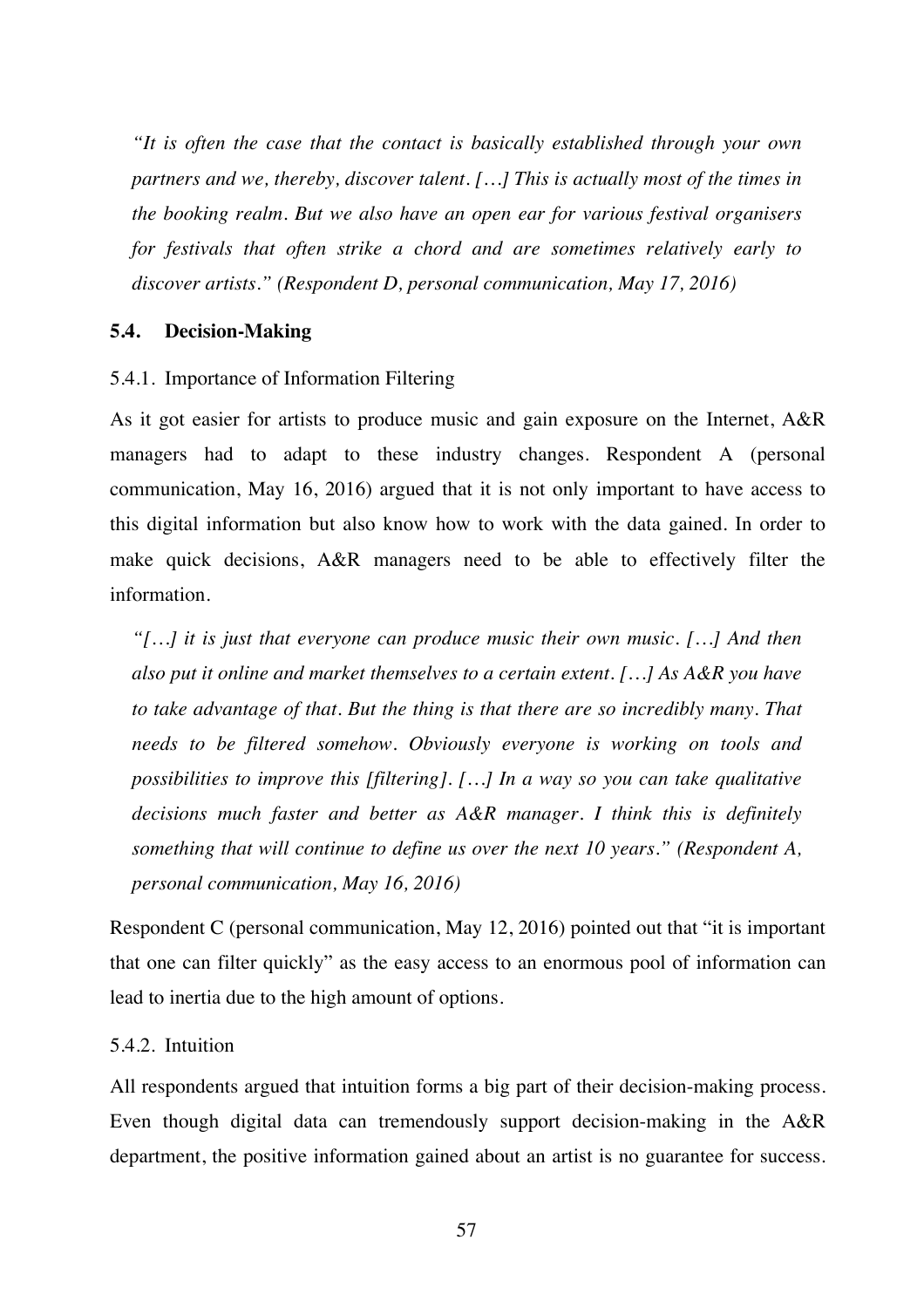After all it is A&R managers that filter the "supply" of artists and they often have to decide intuitively, if the whole market will share the current online hype. Respondent B (personal communication, April 5, 2016) argued

*"I know I'm going to sign an artist when I wake up in the middle of the night or when I am in the morning like: Oh, I have that song in my brain. And it goes on for days, then I am like: Okay, if I have that feeling than somebody else will also going get that feeling. [...] So, it's very intuitive I think. A stomach feeling. [...] I have trained that a bit I think."* 

Respondent C (personal communication, May 12, 2016) further pointed out that "there is a lot of gut feeling involved." Even though A&R managers are able to train their ability to detect talent through accumulated experiences, it remains unclear if the new talent meets consumer demand. When talking about the talent selection process of a recently signed artist Respondent C (personal communication, May 12, 2016) pointed out " […] it was definitely a gut feeling, but you could definitely hear that there was a lot of talent involved. It was still unclear though what direction this would go […]." Respondent A (personal communication, May 16, 2016) further argued that intuition is also an important decision-making tool when it comes to the personality of the artist. With the wide-ranging exposure of the artists nowadays through the Internet and especially social media, the perceived personality of the artist is tantamount. According to Respondent B (personal communication, April 5, 2016), consumer do not just buy the music, they buy the whole package.

Due to the uncertainty of the music market, the decision-making process in the course of talent selection is marked by incertitude. Respondent B (personal communication, April 5, 2016) argued that it is part of the business that your intuition fails you and false choices are made:

*"But it's also like, we also do failures. [...] I really love being around music, but it's very draining, when you have something that you really believe in and then nobody [cares] [...] every time I have something that really works, then we have*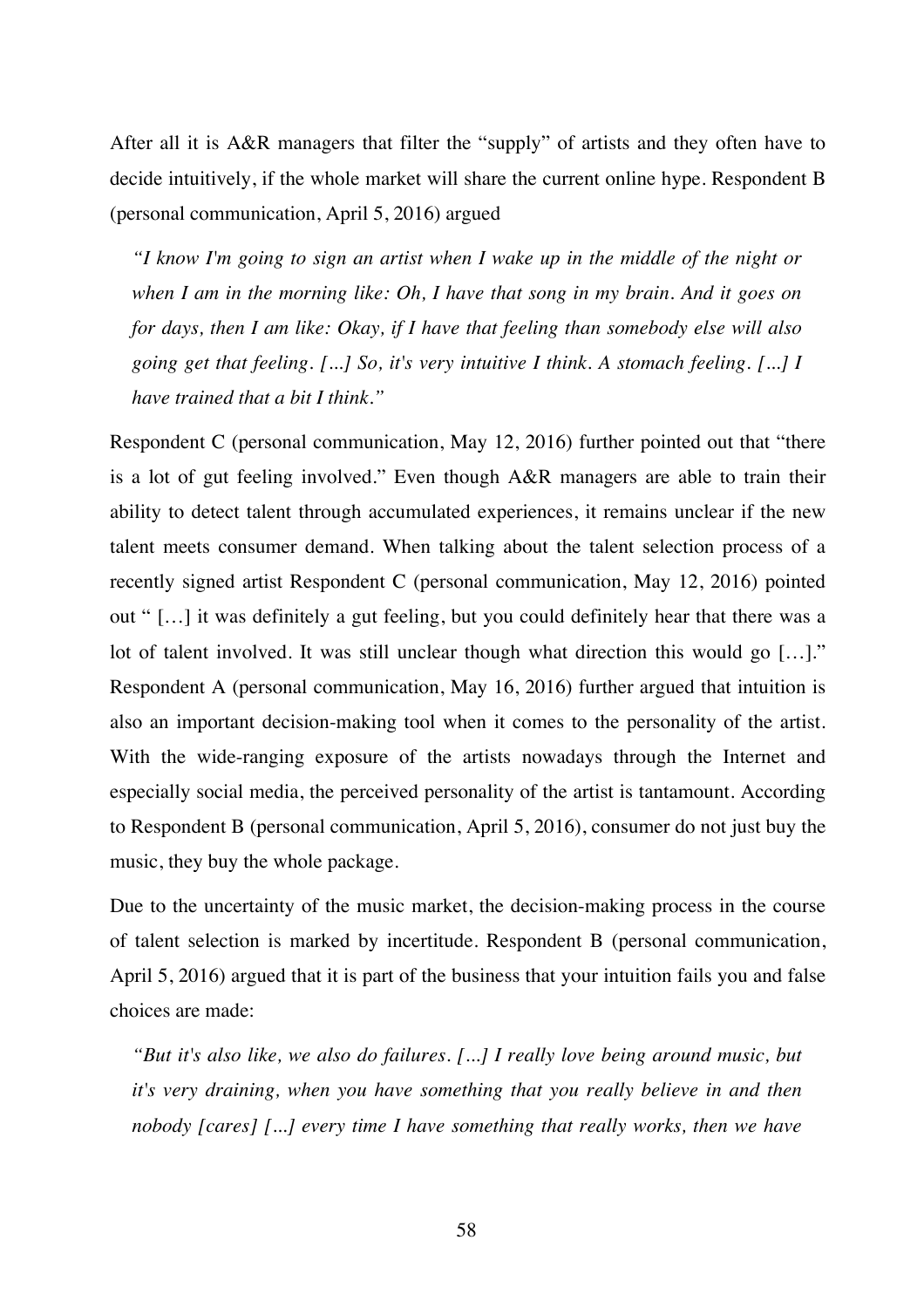*two things that don't work. But it's the name of the game, unfortunately." (Respondent B, personal communication, April 5, 2016)*

### **5.5. Artist Development**

All respondents pointed out that they are concentrating on the development of long-term relationships with local artists. In order not to miss out on local talent, big music corporations implemented local subsidiaries. These local divisions are closer to the market and enable the labels to identify local potential and provide them with local market specific know-how. Respondent B (personal communication, April 5, 2016) argued that

*"[…] in every country in the world, Universal also has a kind of local department which focuses mainly on local music, because every time you have the charts in a given country there will always be some local artists who are kind of big on the charts. To be sure that we don't miss out on that part of the sale and streaming environment."*

Respondent D (personal communication, May 17, 2016) pointed out that especially local talent that has a lot potential but no clear direction yet needs to be developed: "This is when we actually completely develop and implement whole processes before we de facto release the first album one or two years later." According to Weitkämpfer (2012) labels often collaborate with an artist from an early career stage in order to build a long-term relationship. This can prove beneficial to both the artist and the label as a relationship of trust is developed that signals the intended longevity of the relationship to both sides. Respondent D (personal communication, May 17, 2016) argues that it is tantamount for A&R managers

*"to be able to see potential at an early stage. Maybe even earlier than back in the days, because I think, today you need to develop artists over a longer period of time in order to achieve long-term success. This is obviously not the case if your goal is not long-term success but fast success. I cannot tell anything about how*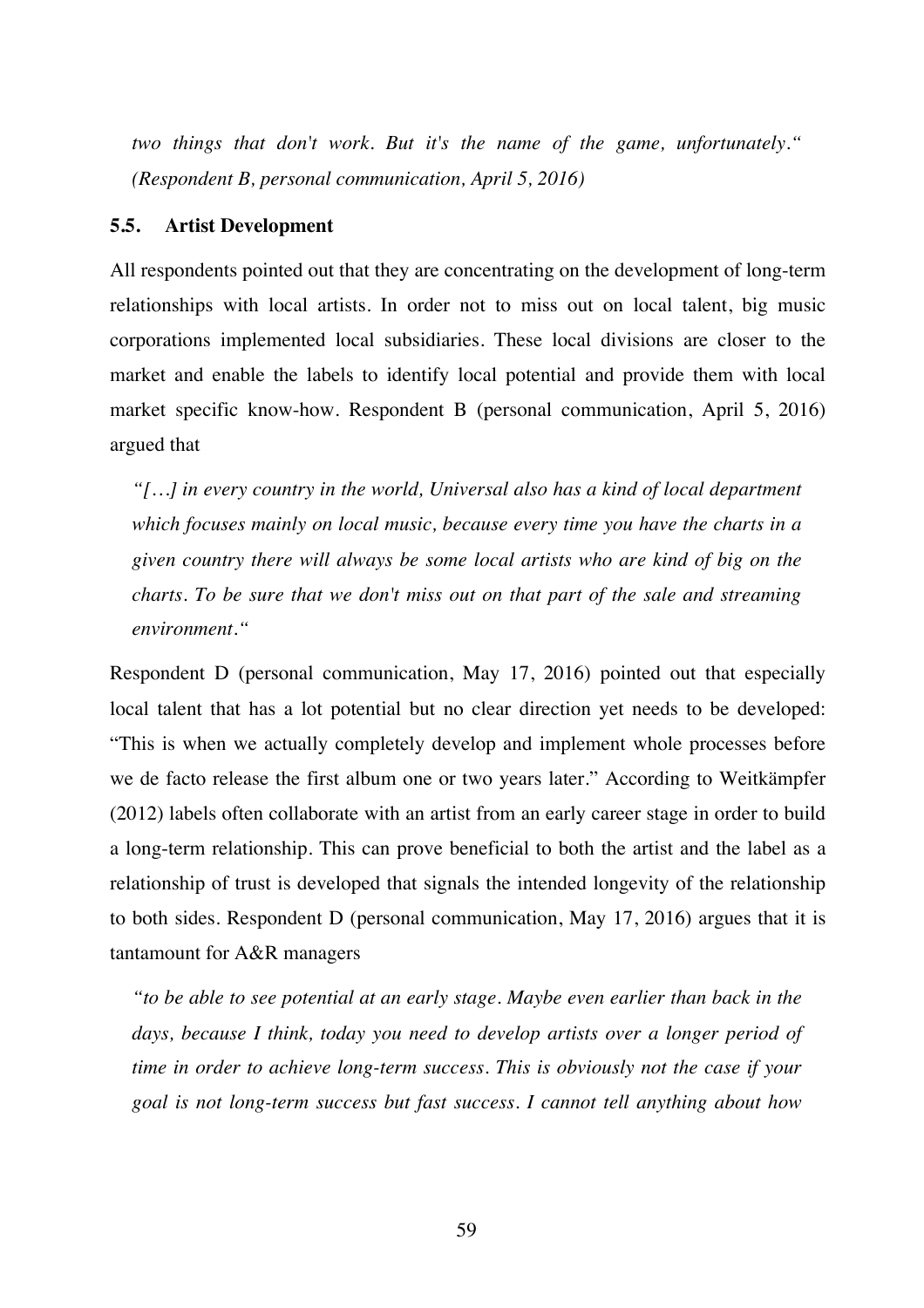*colleagues in major labels work, but for us, in an ideal situation, it is all about developing the artist in order to have yearly releases on a high level."*

However, according to Kappel (2012) the music business became faster, which requires artists to gain immediate success with their first single or album in order to have a chance in growing a fan base and achieve adequate media coverage. He further claims that labels cannot afford to gradually develop an artist over two or three albums until commercial success is achieved. As it became much harder for record labels to earn money, A&R managers need to evaluate constantly when a new act will be paying off costs and operate profitably.

Morris (2016), however, argues that the digitalisation, after posing a major challenge to record labels, rendered the music labels with lucrative opportunities as the cost of distributing music became much lower. Therefore, he argues, margins are higher today. Respondent D (personal communication, May 17, 2016) pointed out that it could prove beneficial for an artist not to achieve big scale success right at the beginning of the career as it offers the possibility to build up a fan base step by step, that lasts for a much longer time. Opposed to Kappel's (2012) argument, Respondent D (personal communication, May 17, 2016) remarked artists do not have to have immediate success with the first single or album release, as the production of music became cheaper and the technological advancement rendered A&R with a new set of possibilities to promote artists.

*"I think today, this is a totally different story. […] today the production is much cheaper than it was before [the digitalisation]. Therefore, it became possible to do more record releases than in the past, which rendered record labels with a new set of possibilities to develop the artist over a longer period. There are no long pauses between two album releases anymore. […] you can work with different formats and, for example, introduce an EP in between. Also the music video format, that is much cheaper to produce nowadays, provides completely new opportunities to bridge certain gaps." (Respondent D, personal communication, May 17, 2016)*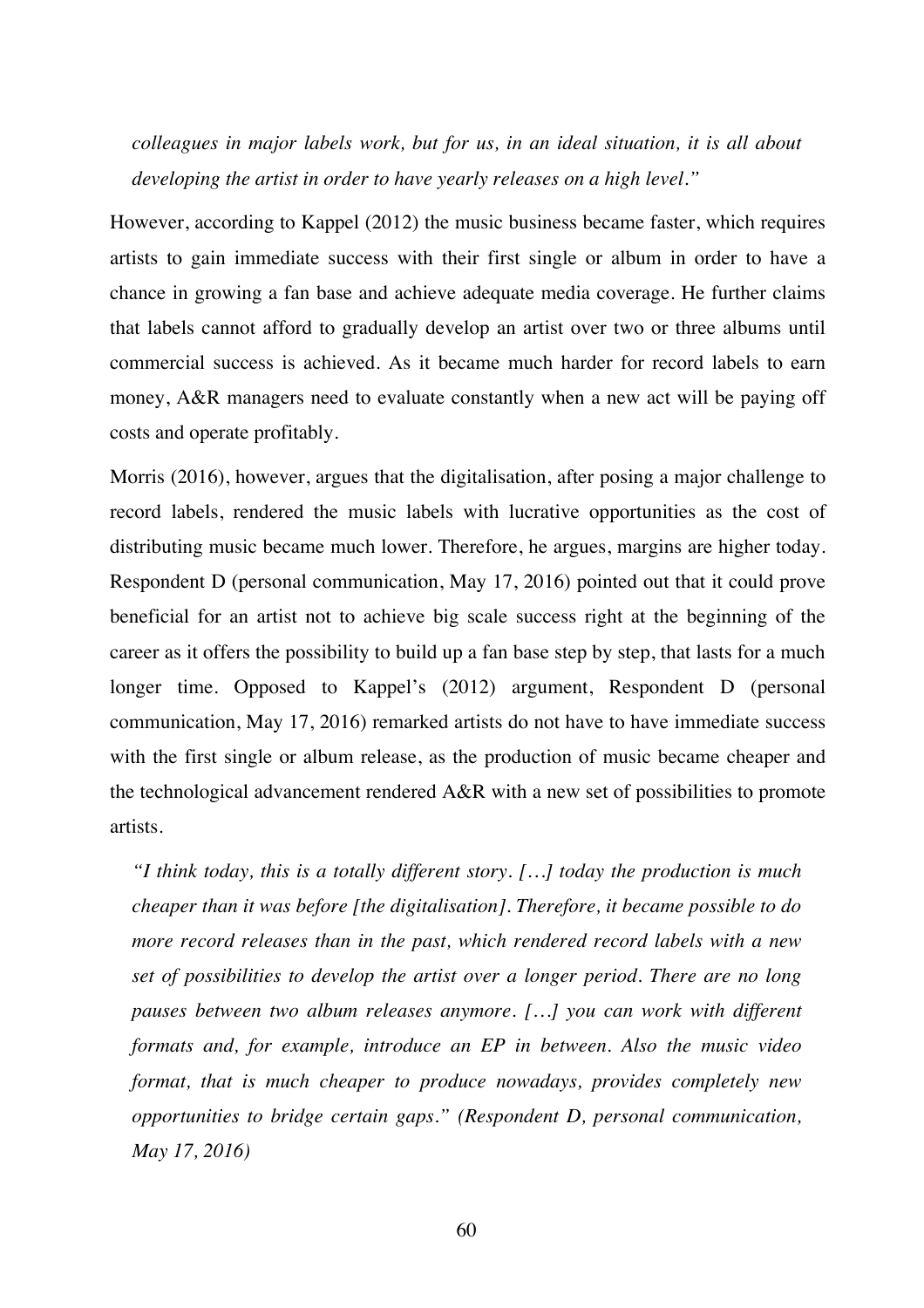According to Peter Hart (2016), A&R manager at Universal Music Sweden, the digital revolution, after fiercely challenging the established structures in the music industry actually had a tremendously positive effect for labels and consumers alike. Through the Internet it became much easier to distribute music, promote artists and release singles. However, this also led to a much faster and more competitive environment. Respondent D (personal communication, May 17, 2016) argued that

*"Of course consumers have an incredible amount of opportunities to listen to music and there is an incredibly big pool to pick from. This, obviously, also means that a lot of people remain much shorter with a certain artist than in the past. While you would be listening to, I don't know, 10-15 albums in a year in the past […] it is probably 10 times more today, if not more."*

The way music is distributed, thereby, has a tremendous influence on A&R processes. According to John Ehman (2016), vice president of A&R at Interscope Records, streaming emphasises the importance of the single rather than the depth of the album. Respondent B (personal communication, April 5, 2016) emphasised that streaming will become the dominant music distribution method. The music industry worldwide is, thereby, orienting towards Scandinavia in terms of distribution, due to the Scandinavian markets' ability to leverage on the consumers' willingness to pay for premium streaming services.

## **6. Analysis**

The following section aims at identifying the strategic resources of record labels in a post-digitalisation era from a content-based perspective. This analysis will provide the basis for the discussion how record labels can meet the post-digitalisation A&R challenges and, thereby, gain competitive advantage in a dynamic industry environment.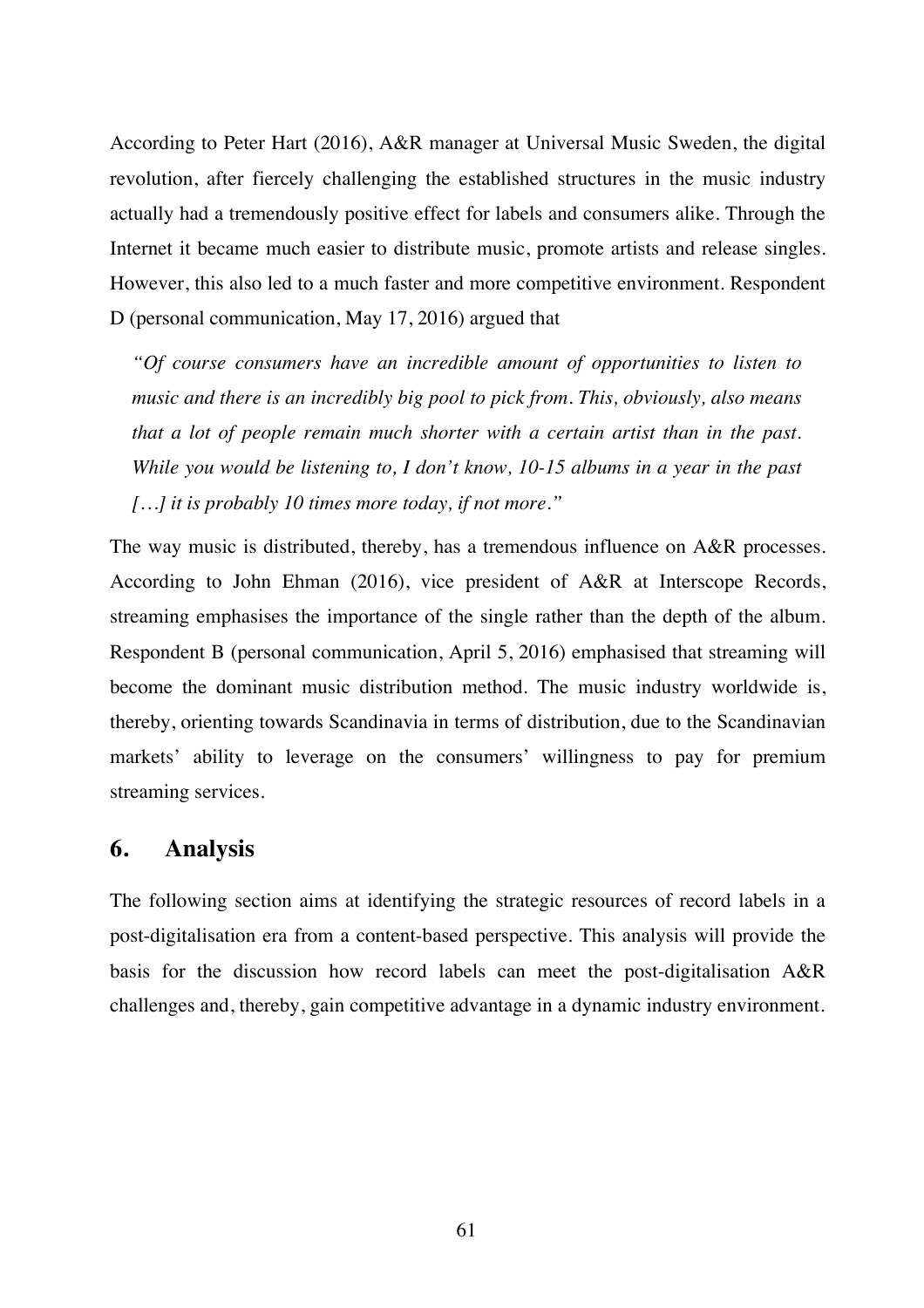#### **6.1. Strategic Resources**

#### 6.1.1. Technological Resources

The advent of digitalisation and alternative distribution concepts rendered technological resources of incumbent record labels obsolete. Barney (1991) argues that a firm can only sustain its competitive advantage if there are no easily accessible substitutes for the firm's rare, valuable and costly to imitate resources. The technological changes of the digitalisation era destroyed traditional industry boundaries, leading to low entry barriers for competition coming from outside the focal industry. According to Tripsas & Gavetti (2000) new technology that dismantles a firm's existing assets and demands the adoption to a new value chain likely causes incumbent firms to fail. Due to the sudden change in business dynamics caused by new market entrants, the traditional business model and the way value was created in the in the music industry over a long period of time was destroyed. In order to stand against the threat of digital distribution, record labels had to re-evaluate their value proposition (Lam & Tan, 2000). Early attempts to imitate the new technologies in order to keep control over the industry's value chain failed due to the disregard of consumer needs (Dolata, 2011). Therefore, record labels realised the need to neglect the competitive advantage strategy that built on the nonexisting concept of competitive and technological stability (Barney, 1991). The failed efforts to organise digital music distribution under their own umbrella, record labels had to form alliances with digital distribution platforms in order to stay competitive. However, the findings suggest that today competitive advantage is merely established over distribution advantages. As technological advancements not only facilitated market entrance for rivalling firms but also rendered artists with a totally new set of tools to produce and distribute music themselves, the focus gradually moved away from availability. As Respondent B (personal communication, April 5, 2016) pointed out "our main focus nowadays isn't to make the music available [...] It is not about availability, it's about breaking artists […]." As the technological knowledge and competencies regarding the production and distribution of music became substitutable and easy to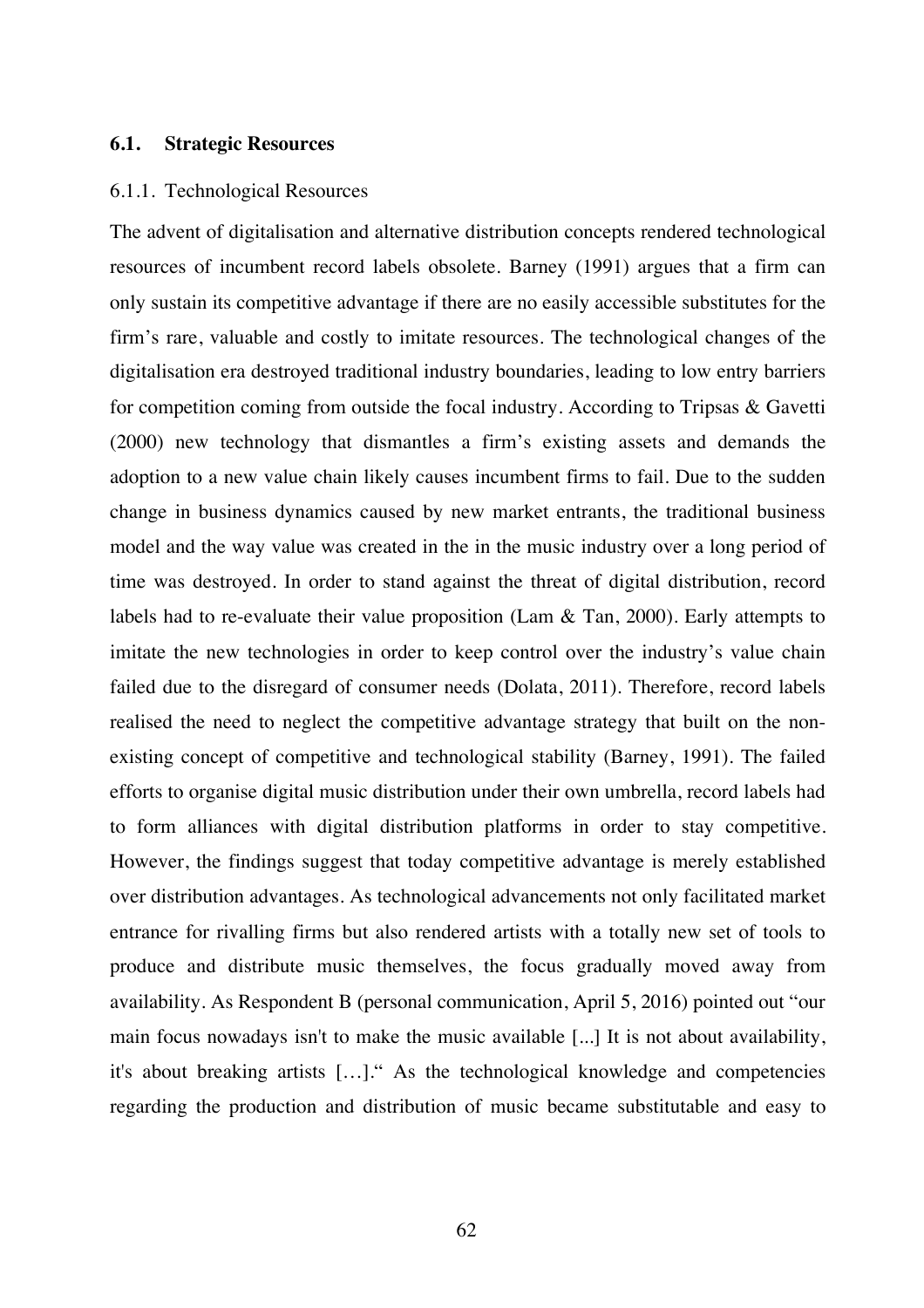imitate, the technological resources of record labels once core to the competitive strategy, were no longer a source for competitive advantage (Ndofor et al., 2011).

In order to stay competitive and to avoid missing out on any future developments, record labels realised the need to engage in opportunity seeking behaviour. The findings suggest that record labels have certain resources assigned to digital teams that monitor and evaluate digital market developments. Within the last years, however, it seems that the strategy focus was slowly shifting away from distribution again. According to the findings, record labels started to focus on the improvement of A&R processes in order to achieve competitive advantage. Consequently, record labels started to increasingly work on tools that provide the company with a favoured position in the talent selection process and facilitate quick and effective decision-making. Label-owned online artist platforms, like Spinnup for example, give record labels the opportunity to achieve competitive advantage through the strategic application of technological competencies in the artist selection process. The use of online data and statistics in the talent selection process is, thereby, profoundly influencing A&R processes. The findings suggest that firms allocate a lot of resources to this new digital form of artist sourcing. Furthermore, the results indicate that the investment in such technological resources is tantamount in order to improve the filtering of digital data and, thereby, enhance decision-making processes.

#### 6.1.2. Financial Resources

Before the digitalisation, artists were looking for labels to fund and execute the production and distribution of their music. The findings suggest that as the production and distribution of music became much cheaper due to the digitalisation, the financial resources a record label is able to offer, decreased in importance. Respondent A pointed out that "actually the only difference between producing the music on your own or working with a label lies in using the expertise of the firm. Obviously it is also a bit of a financial consideration, but not only." (Respondent A, personal communication, May 16, 2016) Therefore, it seems, the cheaper production costs levelled the playing field between major labels and independent labels, as financial capital no longer guarantees a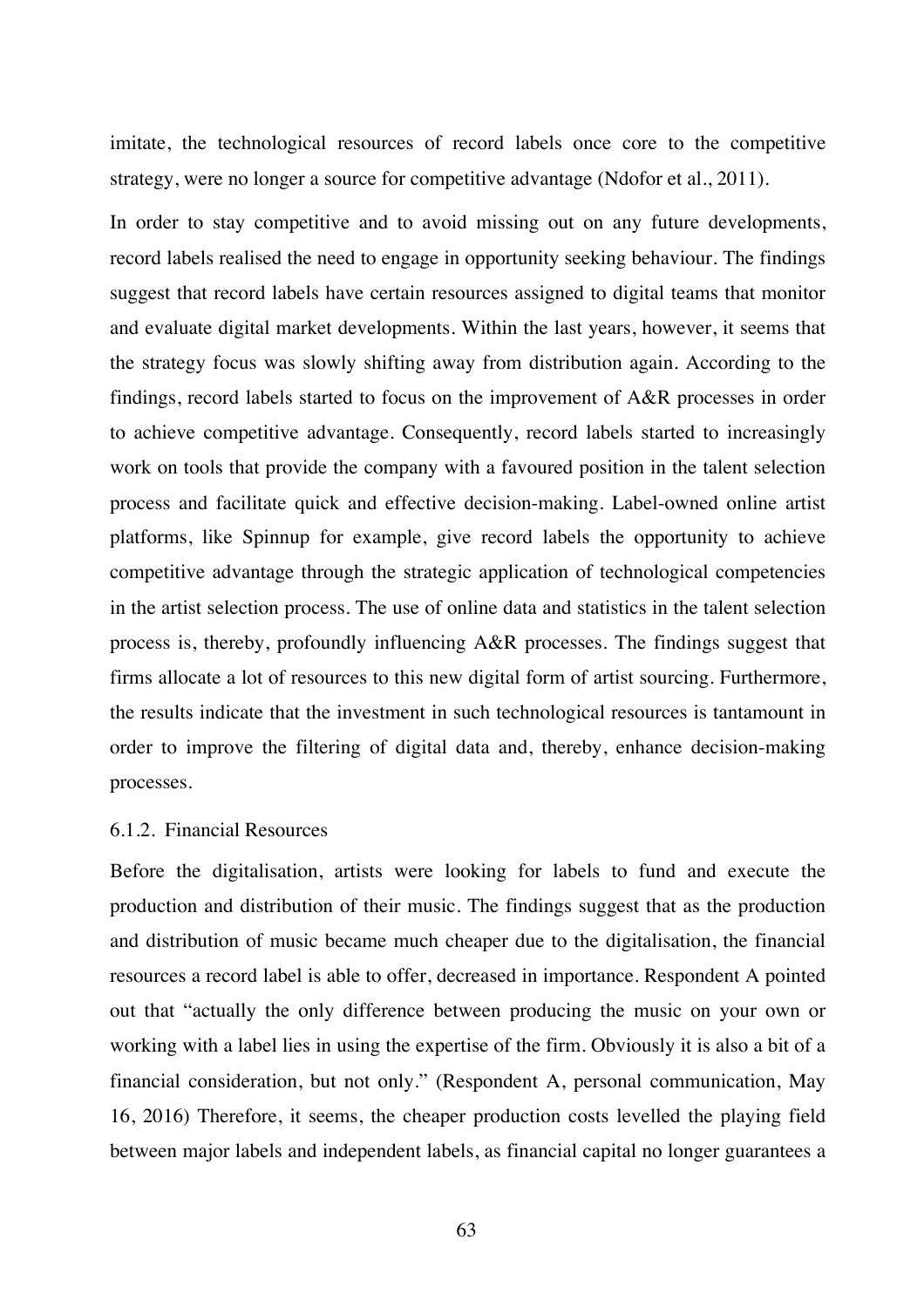competitive advantage. However, financial resources can be employed by firms to acquire and accumulate vital tangible or intangible resources and develop strategically important technological resources. Furthermore, Ireland et al. (2003) argue that financial capital supports investments and opportunity seeking behaviour. However, they further argue that financial capital alone is insufficient to create a sustainable competitive advantage. In order to effectively use the given financial resources to create value, human and social capital is needed by the record label (Ireland et al., 2003).

#### 6.1.3. Human Recourses

Human capital that is scarce, specialised and embodies tacit knowledge, is a hard-to imitate strategic factor and, therefore, critical to a company's success. Firm specific human resources comprise specialised knowledge and skills that support the company's value creation process (Coff, 1997). In record labels, A&R work staff embody especially important human capital as the A&R department is responsible for the production of marketable creations and, thus, represents the value creation nucleus of record labels. The A&R manager needs to discover artists, select and discriminate between them and negotiate a deal with the artists in order to place them in the firm's economic structure (Stratton, 1982). It is tantamount for cultural organisations to place competent personnel at its boundary-spanning positions that continuously and effectively monitor market developments (Hirsch, 1972). Hirsch (1972) argues that the inability to successfully discover talent and market the talent leads to the failure of the record company.

Respondent A (personal communication, May 16, 2016) emphasised the importance of a diverse A&R team that provides the record label with differing personality traits, skills and experience in order to cater to different music genres and artists. According to Dess & Lumpkin (2001:26) human capital comprises the "individual capabilities, knowledge, skill, and experience of the company's employees and managers." The findings suggest that the experience and industry know-how of A&R managers are crucial to the record label. The accumulated experience of A&R managers, thereby, poses valuable tacit knowledge to the firm and facilitates decision-making in the talent selection process.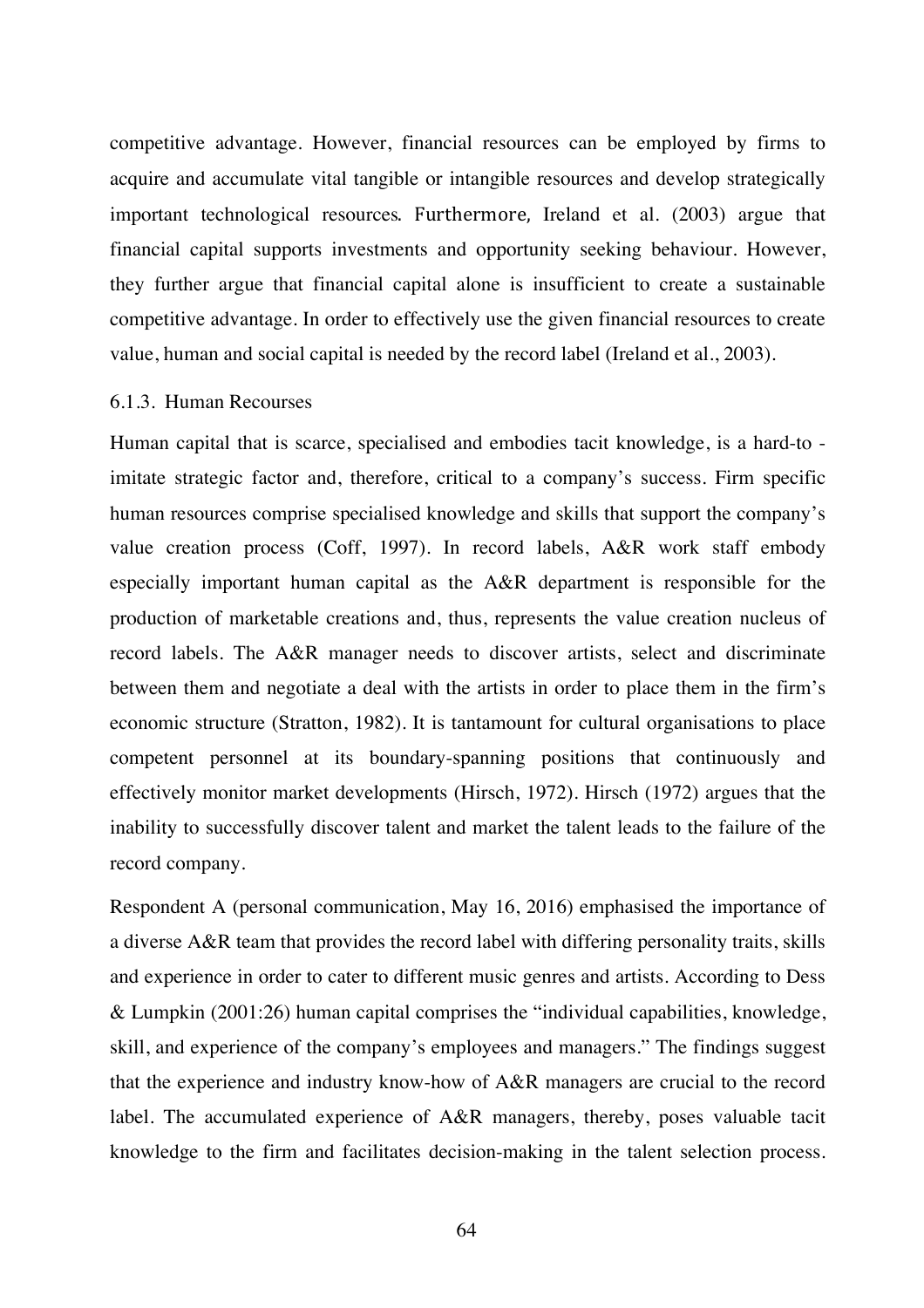According to the findings, this expertise poses a strategic factor to record labels as artists do not look for labels anymore primarily for the production of the music, but rather sign with labels in order to profit from the record label's high level of industry expertise. Furthermore, Dess & Lumpkin (2001:26) argue that "the capacity to add to this reservoir of knowledge, skills, and experience through individual learning" is tantamount to achieve competitive advantage. The structural changes accompanying the digitalisation required A&R mangers to adjust to the market developments. While some skills and competences of A&R mangers were rendered obsolete, the learning of new capabilities, for example the use of digital tools in the talent selection process, became important to stay competitive.

#### 6.1.4. The Artist as Specialised Human Resource

An artist represents a scarce, non-imitable and non-substitutable resource to the company and, thereby, contributes rent-generating capabilities (Barney, 1991; Knittel, 2011). Therefore, it is argued that the artist represents a specialised form of strategic asset that is essential for the firm's competitive advantage.

Ordanini (2006) argues that an artist's artistic creativity poses a resource to the label that it cannot create itself. The digitalisation led to technological advancements that facilitated the production and the distribution of music. The findings suggest that artists nowadays are able to produce their music "at home" and easily distribute the music online. Furthermore, the Internet provides the artists with various online platforms from social media to streaming websites that facilitate the artists' exposure. According to the findings, this market development leads to an increasing competition for artists and a reduction in labels' bargaining power.

The findings suggest that it became increasingly difficult to tie artist to the label. Artists are able to market themselves online and build a social media following that provides leverage towards the record company. This leads to the closing of an increasing number of distribution contracts that only provide the record label with the ability to exploit the licence rights on a short-term basis. Knittel (2011) argues that binding the artist to the firm as well as securing the artist's rent generating behaviour pose central management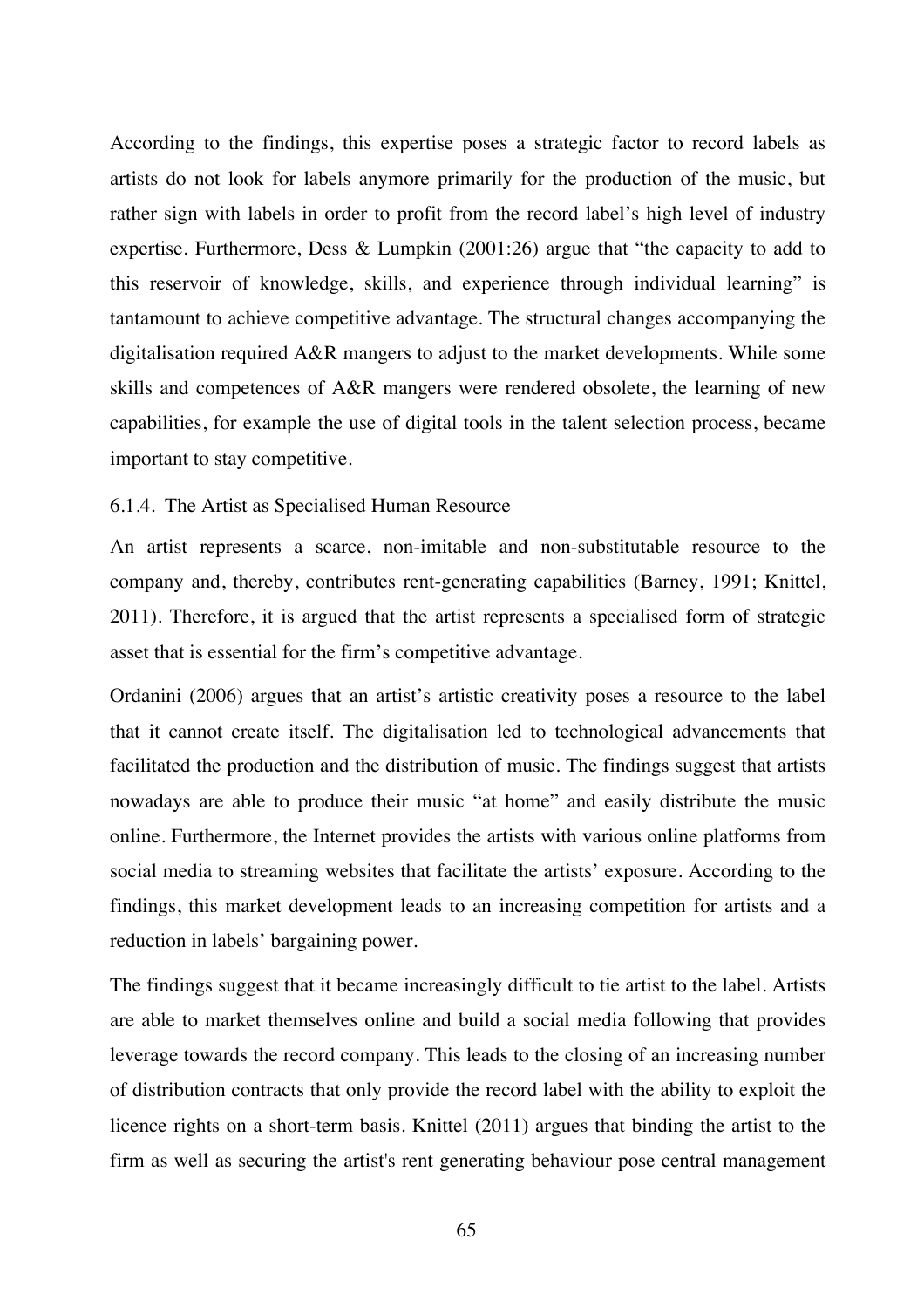challenges to the labels. Coff (1997) further argues that artists as creative human resource can only generate sustainable competitive advantage, when the management recognises the associated management challenges and succeeds in adequately addressing these challenges.

#### 6.1.5. Social Capital

The digitalisation destroyed the prevailing industry structure and deferred the value chain established by incumbent record labels. As music production was facilitated by the technological developments and the costs of production became much cheaper, record labels were urged to redefine their strategy. Certain technological resources of record labels, that provided the firms with competitive advantage in the past, were rendered obsolete. The advent of digital music distribution took away the record label's profit margins and put the record labels in a hazardous market situation. Therefore, record labels started to form alliances with digital distribution partner in order to stay in the market. Sirmon & Hitt (2003) argue that alliances between firms are a common approach to access complementary resources. By forming alliances with digital distribution partners, like iTunes and Spotify, record labels gained access to technological resources and knowledge that they were not able to develop themselves. Hitt et al. (2001) argue that social capital provides the firm with potential and actual access to technological resources, industry information and complementary resources. As record labels slowly adjusted to the new market developments and co-operations were successfully established, the focus gradually went away from distribution. The findings suggest that making music available is not a label's main focus today. Rather than availability, a record label nowadays focuses on being the first to discover an artist and to release new music. This argument is in line with Engh (2008) who argues that the prevailing distribution-centred discussion that dominated the industry's strategy considerations throughout the last decade needs to be expanded by a content-based view, as without attractive content that is passed to digital distribution, there is no value creation.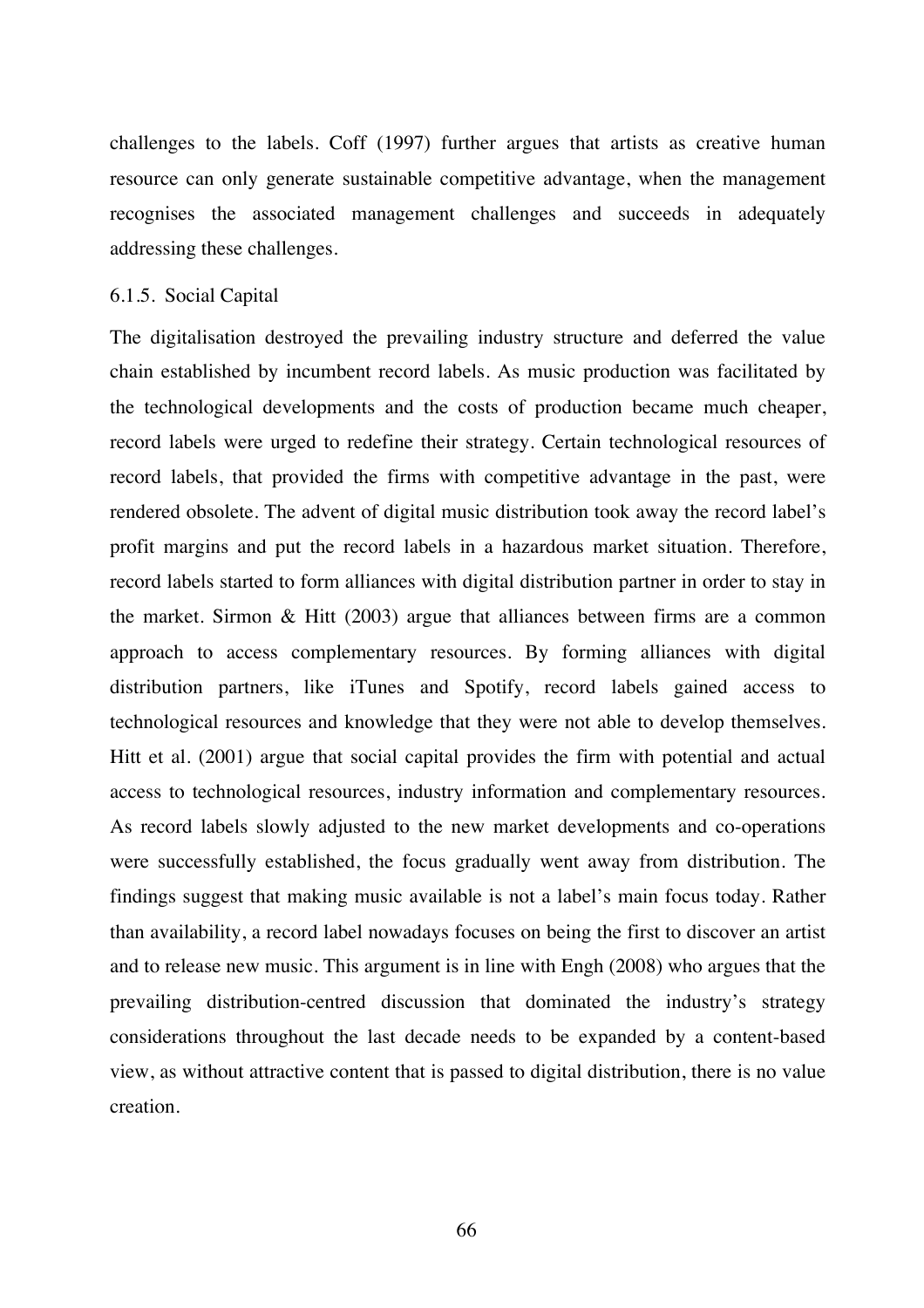Furthermore, the findings suggest that artists do not look for labels anymore primarily for the production of the music, but rather sign with labels in order to profit from its extensive network and high level of industry expertise. Therefore, an A&R manager's extensive network of industry relevant people represents valuable social capital to the record label. Sirmon & Hitt (2003) argue that in order to build social capital cognitive as well as relational elements need to be considered. The cognitive dimension refers to a shared language and common narratives, while the relational dimension is concerned with trust, obligations and norms (Hitt et al., 2001). Social capital, therefore, is not build easily. The findings suggest that A&R managers spend years in the music industry in order to gain scene credibility. Thereby, A&R managers continually meet with people in various domains like producers, mastering engineers, press people, booking agents, DJs, etc. with the goal to build a network of potential allies that can partner up with their artists. The findings suggest that the network of A&R managers is vital to record labels as it supports the companies bargaining power in negotiations with artists and can constitute an essential competitive advantage. The social capital that A&R mangers possess, thus, represents a valuable, non-imitable, non-substitutable (Barney, 1991) resource that is vital for the label's value creation process.

Furthermore, the findings suggest that A&R manager's network plays a substantial part in the talent selection process and would continue to be the most important source for new talent. The results propose that despite the competence destroying changes in the music industry within the last decade, the extensive professional network of A&R managers remained an important asset to the record label that cannot be substituted by digital tools. Online platforms, however, support the communication within the network and support active talent search processes. A&R managers use social media platforms to facilitate the information exchange with their network. Thereby, the network facilitates the A&R manger's access to important information, like trending artists or music genres. The results suggest that it gets more and more common to discover artists through social media channels. A&R managers continually monitor what their network of artists, artist managers and producers share on social media. Therefore, the findings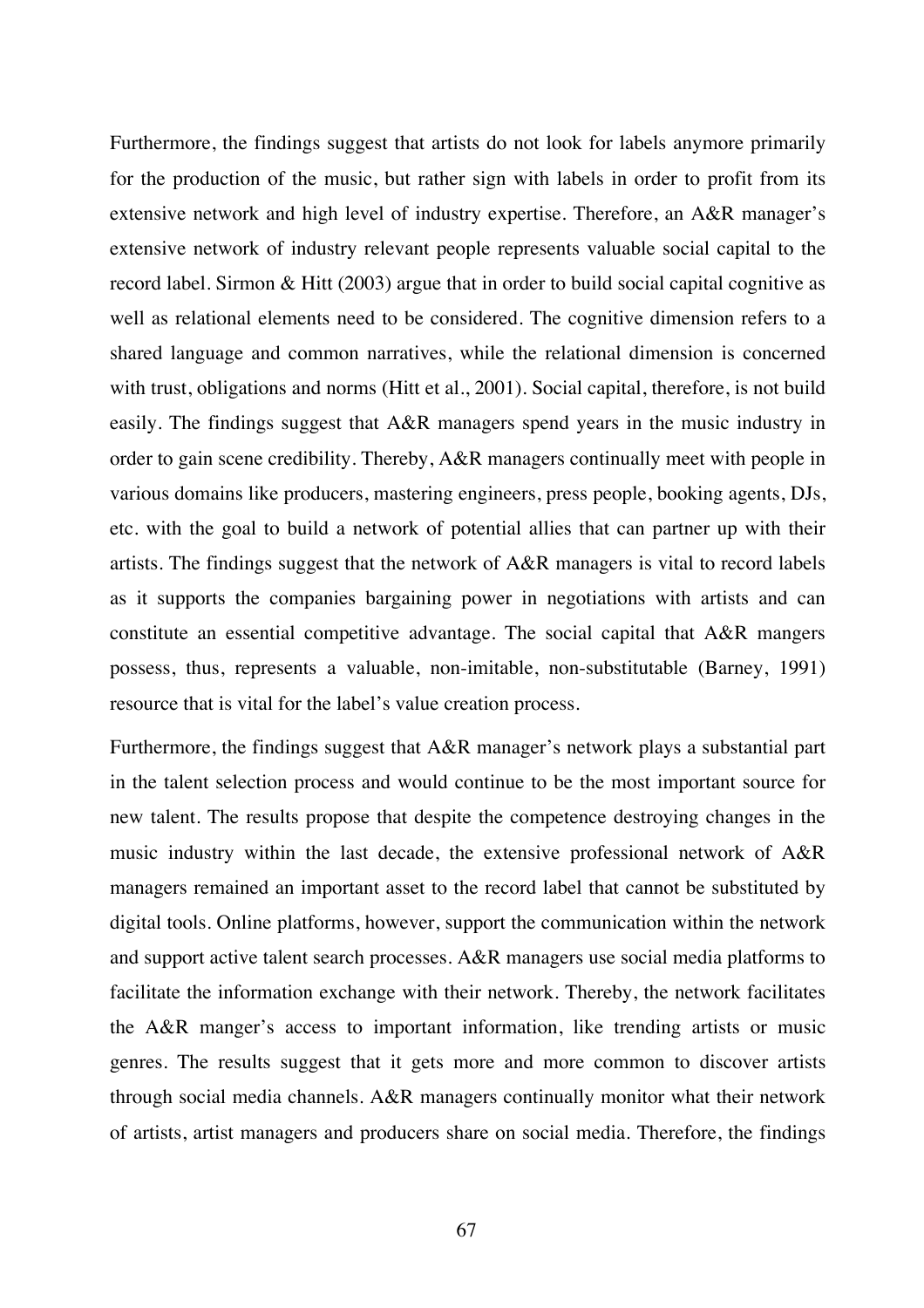propose that it is important to have an extensive online network to avoid missing out on new talent.

Furthermore, Hitt et al. (2003) argue that a company's established relationships provide firms with a network that allows the company to assimilate vital industry knowledge. The findings suggest that record labels also make use of their personal and professional network to support the recognition of digital trends trough the internal exchange of information with their partners. This is in line with Coff (1997) who argues that boundary-spanning networks supply firms with information, help it innovate and respond to dynamic changes in the environment. Thereby, social capital helps companies to recognise outside opportunities in a timely manner. As live performance gained increasing importance in the profit generation of record labels, the findings also emphasised the strategic importance of the A&R manager's network of booking agents and festival organisers in order to stay competitive.

The findings further suggest that record labels increasingly focus on developing local talent, which led to the implementation of local subsidiaries by international music corporations. These local divisions are closer to the market and provide the labels with local market specific know-how and enable them to identify local potential. The major label and sub-divisions, thereby, share network, knowledge and infrastructure. This is in line with Hitt et al. (2001) who argue that firms can leverage their partner's knowledge of specific markets in order to move into new geographic markets. Thereby, the tacit knowledge, experience and social capital of their partners support the implementation of the firm's strategy (Hitt et al., 2001).

## **6.2. Changing Resource Disparity in the Music Industry**

Gander et al. (2007) argue that independent labels and major labels concentrate on differing sets of distinct resources. While independent labels focus their resources on the creative effort to seek out and develop the artists and their music, major labels make use of their financial, distributional and promotional resources in order to exploit the creative output (Gander et al., 2007). Ordanini (2006) further argues that independent labels possess more innovation capability than major labels, but lack the financial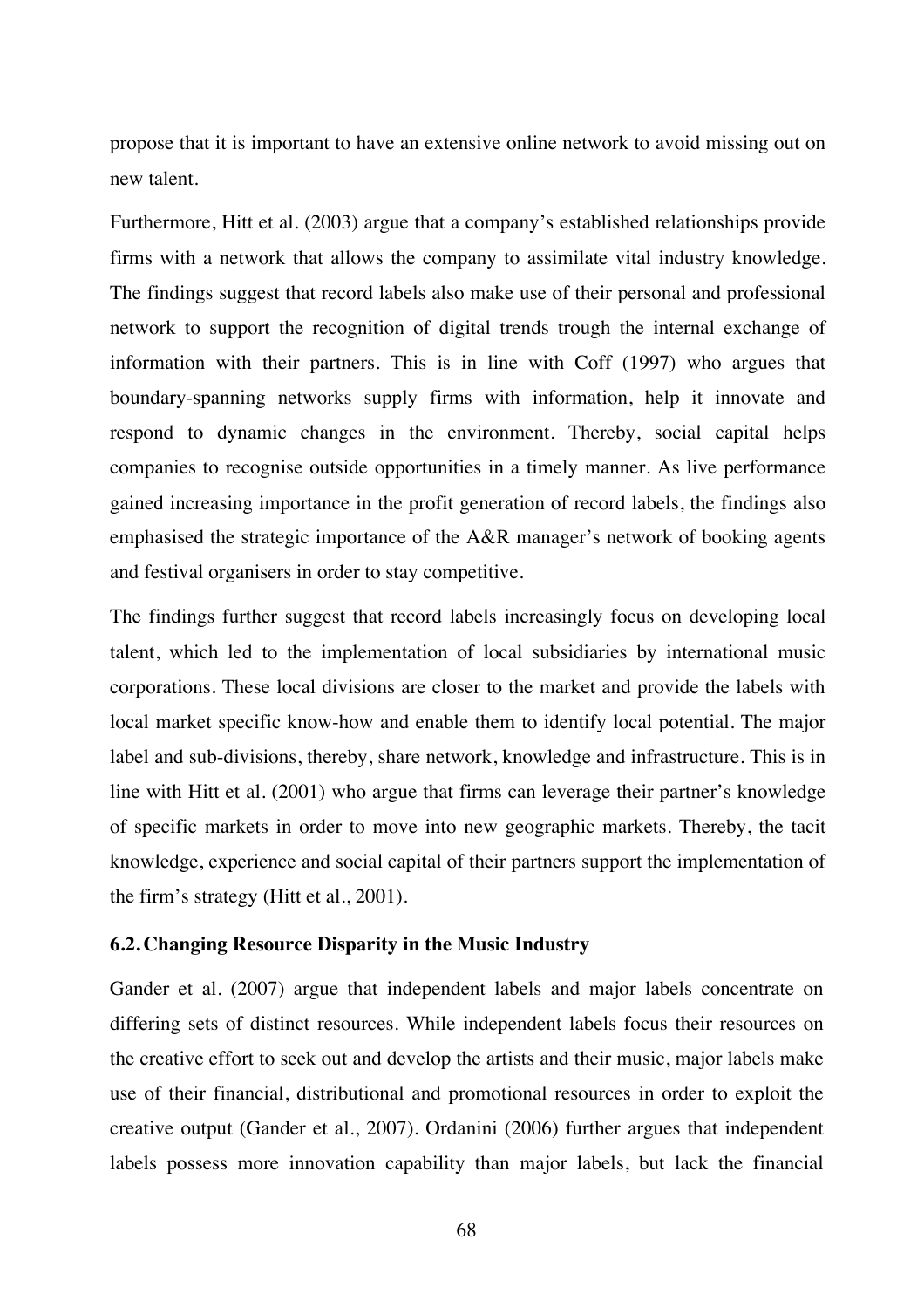resources to exploit these capabilities. The findings suggest, however, that A&R mangers at both independent and major labels are increasingly focussing on A&R processes once more to strategically occupy content dimensions. Thus, record labels are engaging in the building of artist selection as a core capability, due to the increasing strategic importance of talent acquisition abilities. Furthermore, as established earlier, cheaper production and distribution seem to have reduced the financial gap between major labels and independent labels, as financial capital no longer provides a significant potential for competitive advantage. The findings further suggest that the Internet and other technological advancements facilitated talent sourcing especially for independent labels as it made it easier for these labels to find artists before Majors get a hold of them. As major labels usually dispose of a larger infrastructure, independent labels are often in a weaker bargaining position when it comes to signing new talent. By being the first to discover a new talent, however, independent labels are in a much better position to close a contract. From an A&R perspective, therefore, the findings seem to render the differences between independent and major labels, that Ordanini (2006) and Gander et al. (2007) established, less significant in a post-digitalisation era.

However, as financial resources can be employed by firms to acquire and develop strategically important technological resources (Ireland et al., 2003), it might be harder for independent labels to engage in the building of technological tools that provide the company with a favoured position in the talent selection process. Furthermore, in terms of artist development, the differentiation between independent and major label still seems to have some significance. Even though the findings propose that artists do not have to have immediate success with the first single or album release due to cheaper music production and distribution as well as technological advancements that rendered A&R with a new set of possibilities to promote artists, Kappel (2012) argues that major labels cannot afford to gradually develop an artist over two or three albums until commercial success is achieved. As major labels have a certain cost structure that has to be retained, they have to act much more rational than smaller independent labels that do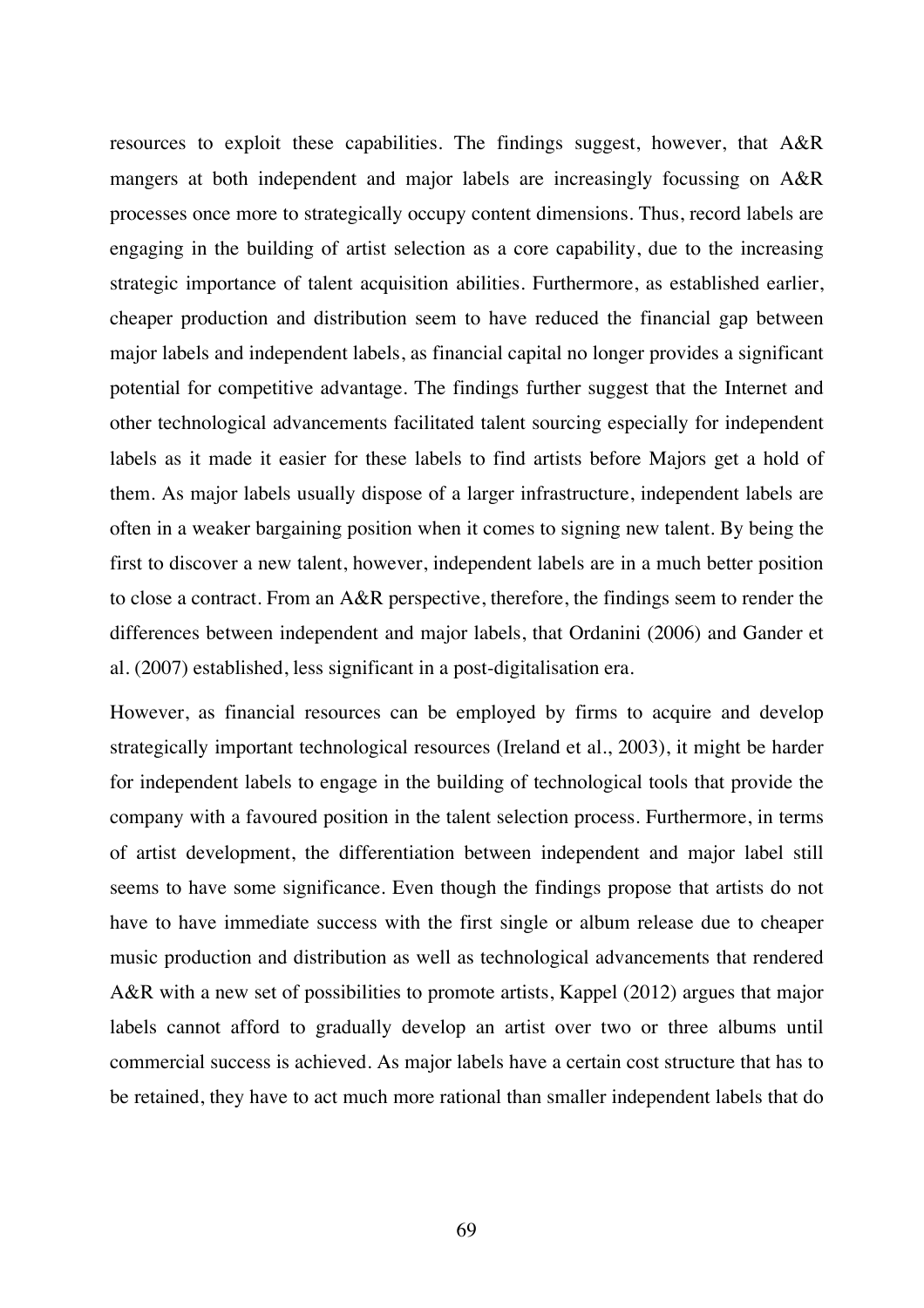no have to operate under such strict conditions and, therefore, can afford to act less cost effective.

# **7. A&R Challenges**

Based on the strategic resource analysis, the following section addresses the resource management challenges of record labels based on the changes that occurred through the digitalisation. Following a content-based perspective, the A&R challenges for record labels in order to build a competitive advantage in a post-digitalisation era will be highlighted.

## **7.1. Strategic Resource Structuring**

Hitt et al. (2001) argue that a firm's ability to acquire resources is affected by its social capital. A company's external relationships, thus, have an impact on its access to important external resources (Lounsbury & Glynn, 2001; Dyer & Singh, 1998). Therefore, A&R managers that dispose of an extensive professional network pose valuable human resources to record labels. The network of producers, mastering engineers, press people, booking agents, DJs etc. represents vital social capital that provides labels with access to resources that are essential for the value creation process. Tripsas (1997) argues that the effective leveraging of human resources creates dynamic capabilities that help a firm to renew, enhance or adapt its prevailing capabilities to cater to a continuously changing environment and new consumer needs.

The digitalisation required labels to adapt to the competence destroying changes. Alliances with digital distribution providers secured access to critical technological resources. The Internet not only facilitated the distribution of music, but also provided artists with the possibility to display themselves online and gain wide reaching exposure. The findings suggest that due to this market development, record labels are facing a much larger pool of potential talent. The findings emphasise the need for an effective talent selection process that facilitates decision-making and, thereby, enables the record labels to achieve a competitive advantage. The results suggest that the acquisition and development of qualified technology affine talent scouts that know how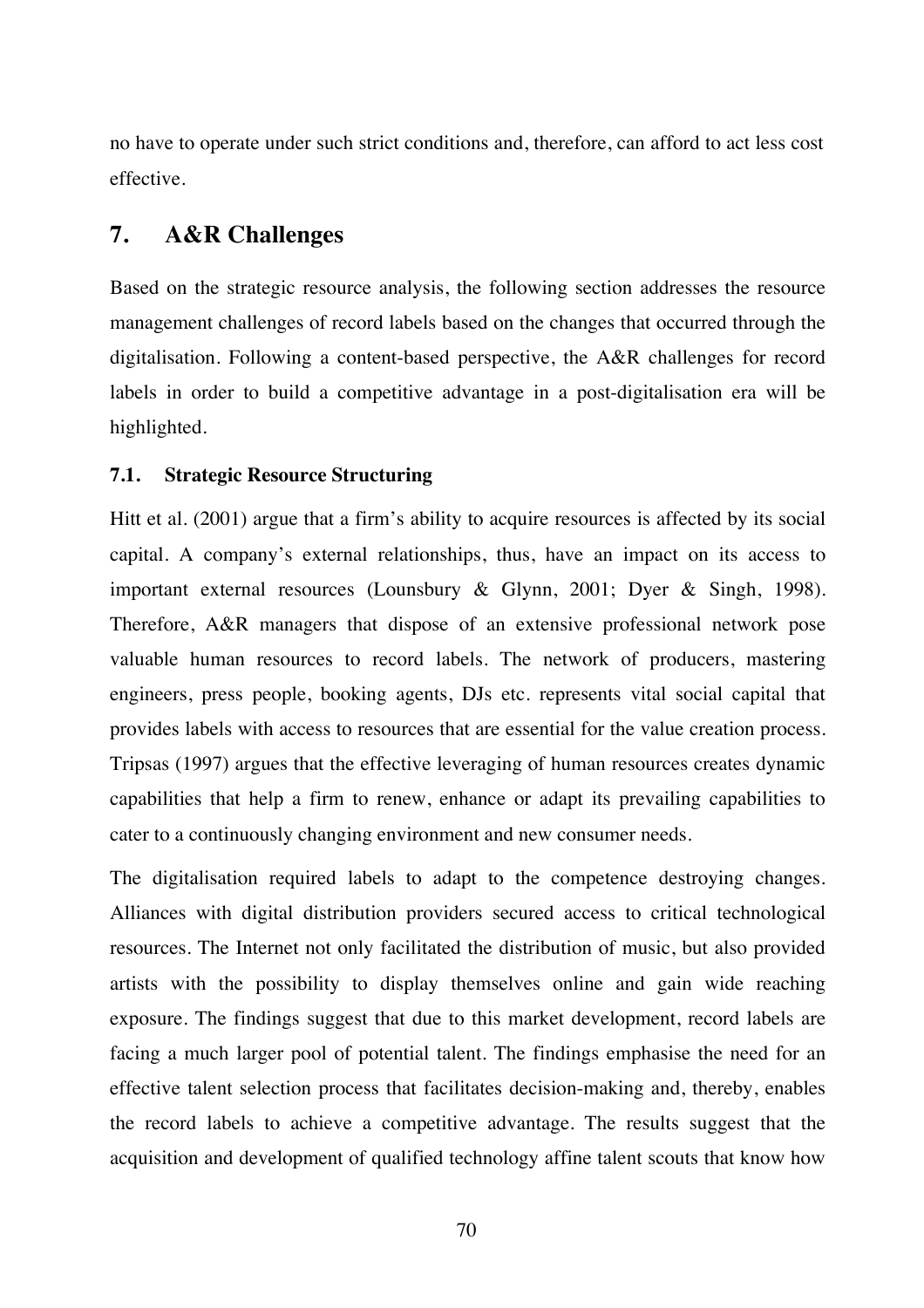to navigate on online platforms and effectively look for talent became essential to record labels. Furthermore, the findings indicate that the acquisition and development of digital tools that facilitate the analysis and filtering of information in the talent selection process are sought after.

#### 7.1.1. Artist Acquisition

Karim & Mitchell (2000) argue that managers need to import and generate new resources in order to extend and change a firm's resource portfolio. According to the findings, the Internet and the digitalisation of music tremendously changed the music industry structure and, thereby, not only influenced the distribution and promotion of music (Dolata, 2011; Anderton et al., 2013), but also the way A&R managers look for new talent today. The findings further suggest that record labels do not engage in an agency delegation (Ordanini, 2006) of the talent selection process by completely outsourcing the talent acquisition, but rather emphasise the need to build artist selection as a core capability. This direct approach to artist selection is in line with Engh's (2008) argument that record labels are increasingly engaging in A&R processes once more to strategically occupy content and channel dimensions due to the increasing strategic importance of talent acquisition ability. Thereby, Ordanini (2006) argues, record labels try to avoid losing creative competences that are vital for their market performance in the long run. Hitt et al. (2001:14) further argue that companies create value through the "selection, development and use of human capital." Therefore, it is crucial for a record label's long-term success to select the "right" artists. The A&R department's task is to select these "right" artists and use as well as develop their capabilities to produce a successful product. As Ordanini (2006) argues, the market share of labels within the recorded music market is largely determined by the firm's ability to introduce releases of new artists to the market. Furthermore Seifert & Hadida (2006) emphasise that the development of selection know-how is important for musical value creation, as the quality of the input has a direct influence on the output quality.

The findings suggest that the Internet provides record labels with access to vital information concerning the artist that was not easily accessible or did not even exist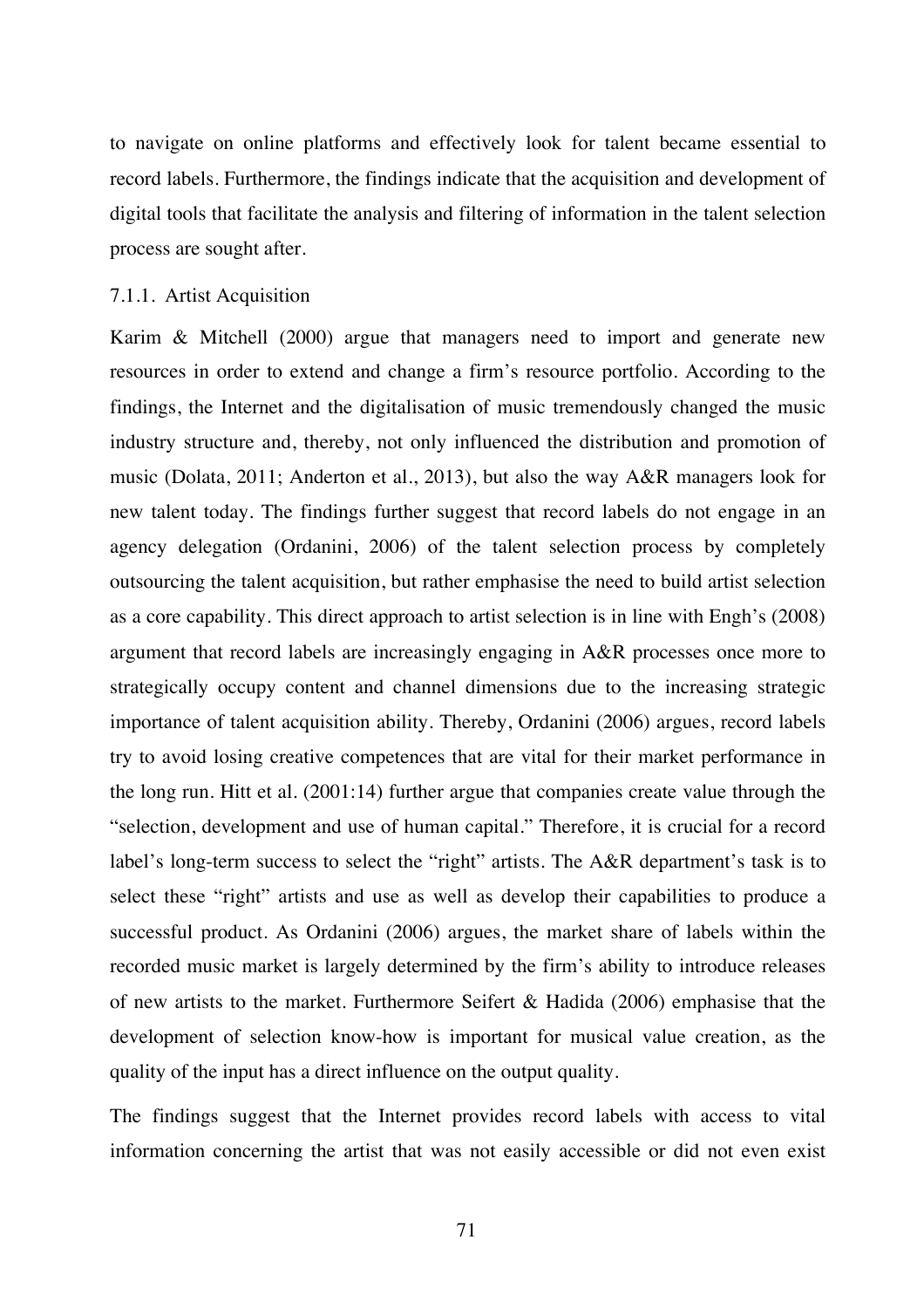before. By monitoring digitalised information and statistics that reveal what songs and artists are hyped on the Internet, A&R managers are able to discover talent that is already kind of pre-approved by the consumer. Respondent B (personal communication, April 5, 2016) termed this new way of artist scouting "data driven A&R", meaning that A&R managers react to digital information on the Internet, like followings, likes and clicks etc. in order to find talent. However, the artist sourcing approaches that A&R managers are applying seem to be dependent on the market. Respondent B, who is navigating in a market where online streaming is the main mode of music distribution, mainly concentrates on audio and video streaming platforms in order to find new talent. Respondent A, who caters to a market, which is to large extent still characterised by physical music distribution criticised the sole use of these tools as they emphasise the hit single rather than the artist's long term development. This argument is in line with Ehman (2016) who argues that online music streaming has an enormous impact on the music industry as it emphasises the importance of the single rather than the depth of the album. However, as streaming is gradually becoming the dominant distribution method, the findings suggest that "Big Data Scouting" (Respondent A, personal communication, May 16, 2016) is the foreseeable future. Furthermore, the Internet and the digitalisation provide the A&R department with enormous facilitation regarding structuring the daily routines and staying up to date with market developments. According to the findings, record labels are investing in tools that facilitate and improve the talent selection process and help A&R managers to take better decisions much faster. This might be seen as a counter movement to what Seifert & Hadida (2006:791) termed the "talentselection paradox", which criticises that only little is invested in streamlining the artist selection process, even though very few talents are accountable for most of the label's revenue.

As it became easier for artists to gain exposure through the Internet, the findings suggest that the competition for talent became much faster, which increased the importance of quick decision-making in order to stay competitive. As everyone has access to the information online, the A&R manager's ability to effectively take talent selection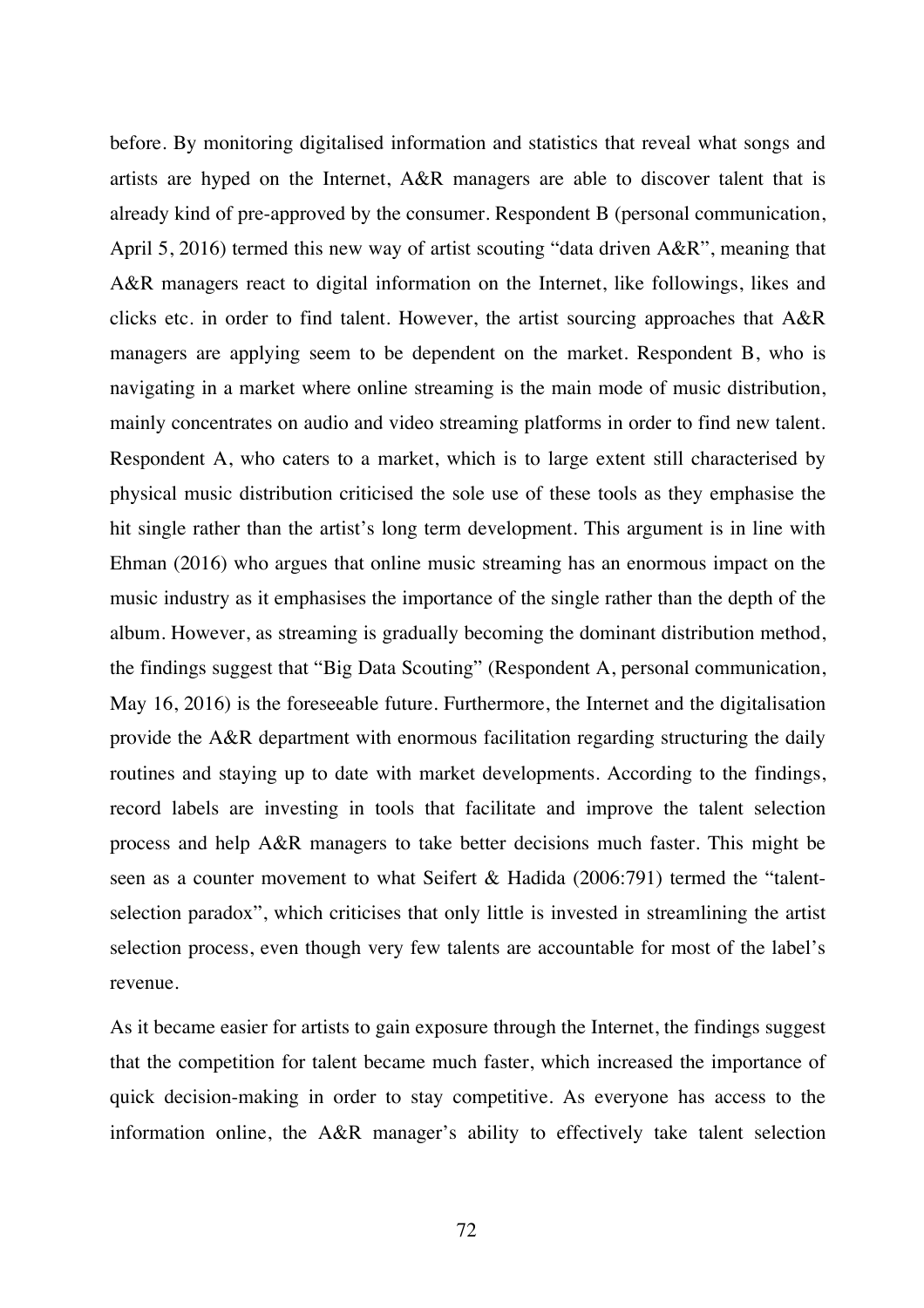decisions can pose a valuable resource to the record label. As Seifert & Hadida (2006) argue, the selection of the "right" artists has a direct and immediate impact on the record label's performance. The findings propose that it is not only important to have access to this digital information but also know how to work with the data gained. In order to make quick decisions, A&R managers need to be able to effectively filter the information. The findings emphasise the importance of the A&R managers ability to filter the information obtained as the easy access to an enormous pool of data can lead to inertia due to the high amount of options. Mauws (2000) argues that the ability to select a set of offerings from a pool of seemingly unlimited supply options that the record labels are confronted with is crucial for a firm's success.

Intuition plays an important role in this filtering and decision-making process. Even though digital data can tremendously support decision-making in the A&R department, the positive information gained about an artist is no guarantee for the artist's success. The findings suggest that A&R managers have to make intuitive decisions after analysing the information gained, an ability that can be trained through accumulated experience. This argument is in line with Klein & Weick (2000) who argue that training and experience help decision makers to improve decision-making processes and to increase efficiency by combining intuition and rational analysis. Even though digital information can support decision-making, it is no guarantee that the whole market will share the current online hype. The findings suggest that team consensus in the record label is very important in order to decide what talent to sign. Seifert & Hadida (2006) argue that collective intuition forms part of a firm's knowledge pool and is vital regarding the company's ability to innovate. The selection of the "right" artist requires the record label to deploy rational analyses, experience and collective intuition in the strategic decision-making process (Seifert & Hadida, 2006). This form of tacit knowledge accumulated through experience poses valuable, scarce and hard to imitate human capital to record labels (Barney, 1991).

Furthermore, the findings propose that A&R managers make extensive use of their network in order to look for new talent. Even though digital data is changing the talent

73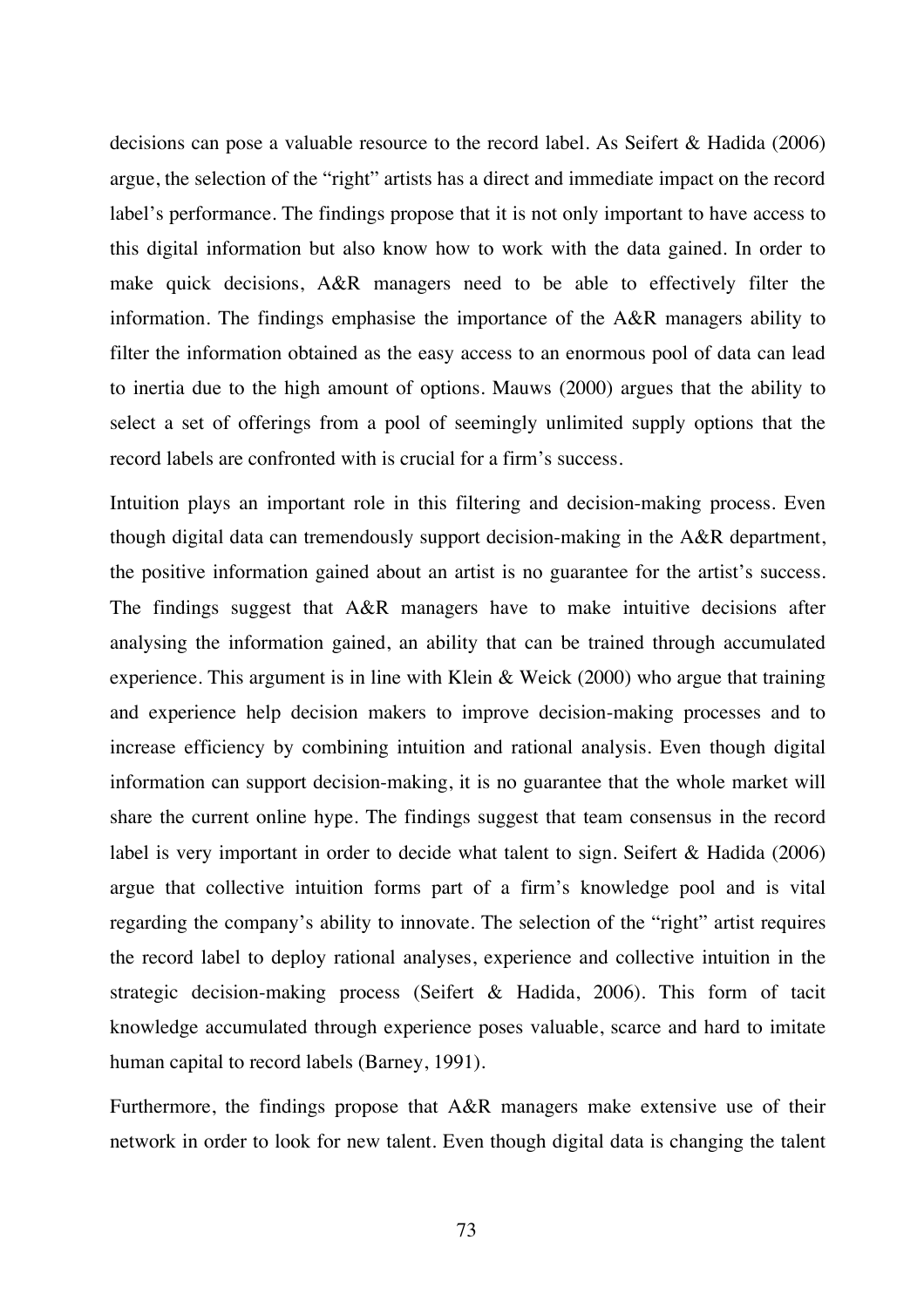selection process, the recommendations from the A&R manager's network still seem to be an important decision-making support in the talent selection process and the most important source for new talent. This is line with Gander et al. (2007) who argue that networks can help firms recognise outside opportunities and provide them with critical industry knowledge. The inclusion in a network enables the gatekeeper to recognise new music movements and provides access to new talent (Gander et al., 2007). Furthermore, Foster et al., (2011) argue that A&R managers use these networks to share information and to identify as well as diffuse emerging cultural trends. The findings suggest that A&R managers use their network in order to make sure not to miss out on any developments in the industry. Furthermore, the results propose that the A&R manager's professional network serves as a source of inspiration, valuable external expert opinion and talent recommendations. Stratton (1982) argues that record labels need complex networks that that provide facilitation for the innovation process. Therefore, the continuous development of this social capital is tantamount in order to achieve competitive advantage.

## 7.1.2. Artist Development

Ordanini (2006) argues that the talent selection model a record label applies has a great impact on the sustainability of an artist's success. The selection policy a label adopts, thereby, illustrates the firm's innovation philosophy. While promotion and advertising foremost sustain the success of single releases, investments in a sustainable selection policy impact the artist's whole career (Ordanini, 2006). The findings suggest that talent scouting through online streaming platforms, usually urges record labels to offer distribution deals to the artists as they do not need development support anymore but rather access to the label's distribution and marketing infrastructure. This selection policy, thereby, seems to focus on the success of one hit single rather than the artist's long-term success. Furthermore, the results suggest that the music that reaches A&R departments today is much more finished than it used to be. The A&R manager's role in the artist's creative process, thereby, got reduced due to the artist's widespread access to digital tools that enable the production of music "at home". Therefore, it seems harder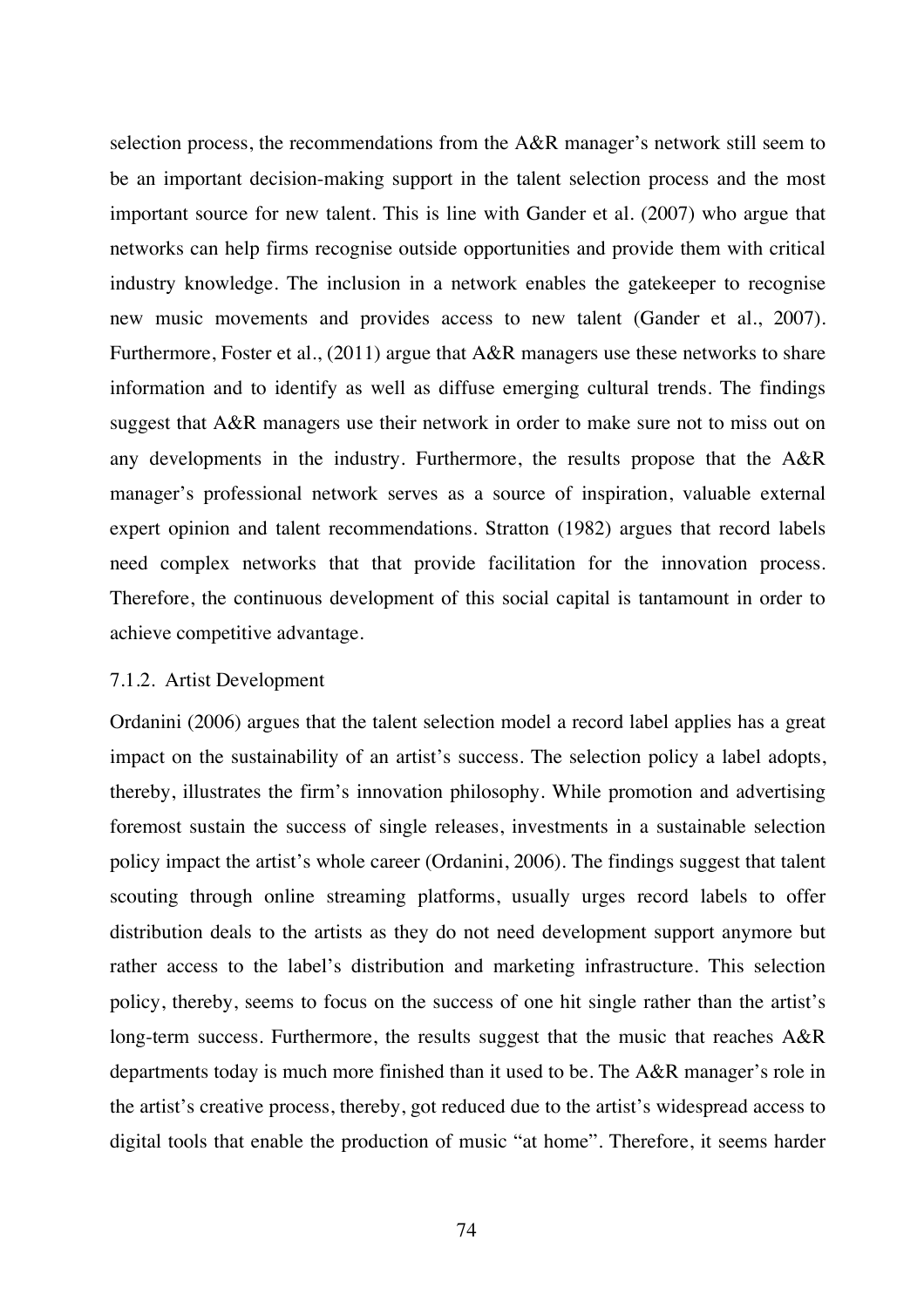today to bind artists to the record label on a long-term basis. The findings further propose that due to online music distribution, consumers gained the opportunity to access much more music than before. This led to consumers remaining much shorter with a certain artist than in the past.

As the selection of talent through streaming platforms seem to emphasise single hits and thus, short-term success, labels need to balance this selection method with policies that emphasise long-term development and, thereby, continuous profit generation. Ordanini (2006) argues that A&R departments have to build a roster of artists that balances shorter but faster successes with durable but slower performances. In order to improve the short-term and long-term financial equilibrium, record labels need to understand the functioning of selection processes. The findings suggest that record labels are concentrating on the long-term development of local talent in order to guarantee sustainable success. This is in line with Seifert & Hadida (2006) who argue that record labels started focussing on strategies that concentrate on the selection and development of local artists as a response to the digitalisation and the resulting changing business environment. The investment in local artists as strategic human resources is, thereby, vital for the generation of long-term profitability. The findings further indicate that technological advancements and cheaper production enable record labels to easily bridge gaps between album releases and, thus, provide labels with the possibility to develop an artist over a longer period of time. Seifert & Hadida (2006) argue that record labels once more try to carefully establish artist in the market in order to reduce mismatches between their roster of artists and consumer taste.

Engh (2008) argues that the digitalisation increased the importance to build artist development as a record label's core competency in order to create commercially successful music content that provides the labels with long-term exploitation rights and ancillary rights like live entertainment and merchandising rights. The findings emphasise the importance of live entertainment due to low proceeds from record sales resulting from the digitalisation. This is in line with Weitkämpfer (2012) who argues that due to the changing music industry environment, record labels started to consider

75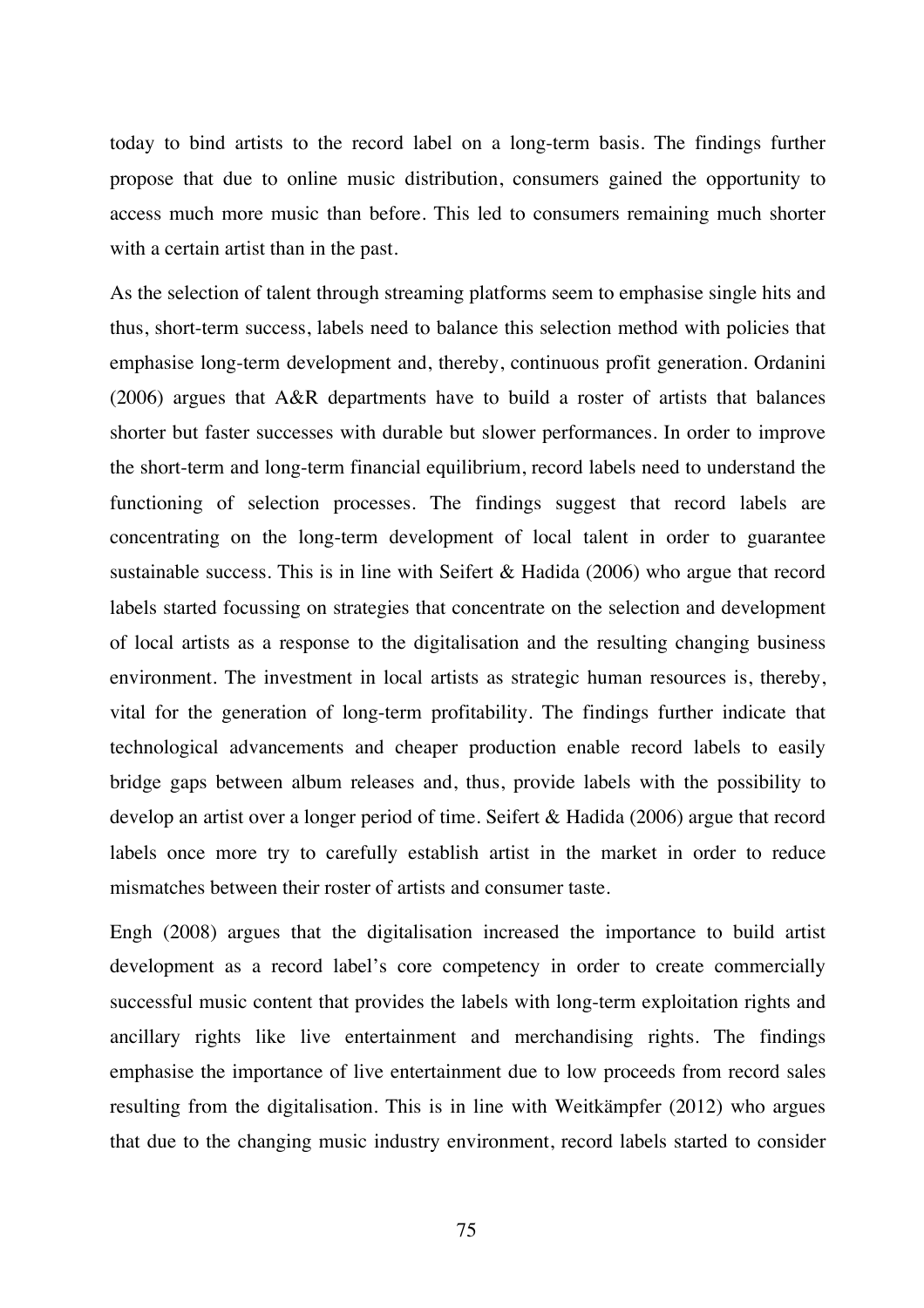multiple revenue streams, from recordings to live entertainment and merchandise, that all together form the overall product. This led to an increasing number of 360 deals that require record labels to intensively develop the artist in various domains. Furthermore, the results emphasise the importance of social media, as fans do not only attend live concerts but also want to take part in the artist's day to day live through social networks. Therefore, the development of the artists' social media activities and online appearance is tantamount for the artist's and, thereby, the label's success.

## 7.1.3. Artist Divestment

The findings suggest that as it became much harder for record labels to earn money, A&R managers need to evaluate constantly when a new act will be paying off costs and operate profitably. Thus, A&R managers need to continually monitor the profitability of their artist roster. This is in line with Sirmon  $\&$  Hitt (2003) who argue that environmental changes and exogenous factors may render some resources obsolete or affect their market value. Therefore managers need to continuously monitor their firm's resources by vigilantly evaluating their current resource portfolio in order to address the firm's weaknesses (Priem & Butler, 2001; Sirmon et al., 2010). The findings suggest that it is important for A&R managers to know how much money can be regained from the investments made into an artist. As mentioned before, Kappel (2012) claims that labels cannot afford to gradually develop an artist over two or three albums until commercial success is achieved. Contrary to Kappel's (2012) argument the results propose that it is not necessary anymore today that an artist has to have immediate success with the first single or album release. Cheaper music production and distribution as well as technological advancements rendered A&R with a new set of possibilities to promote artists. Thereby, the findings suggest, it can even prove beneficial for artists not to achieve big scale success right at the beginning of their career as it offers the possibility to slowly build a fan base, that lasts for a much longer time. However, as discussed earlier, Kappel (2012) argues that major labels have a certain cost structure that has to be retained and, therefore, they have to act much more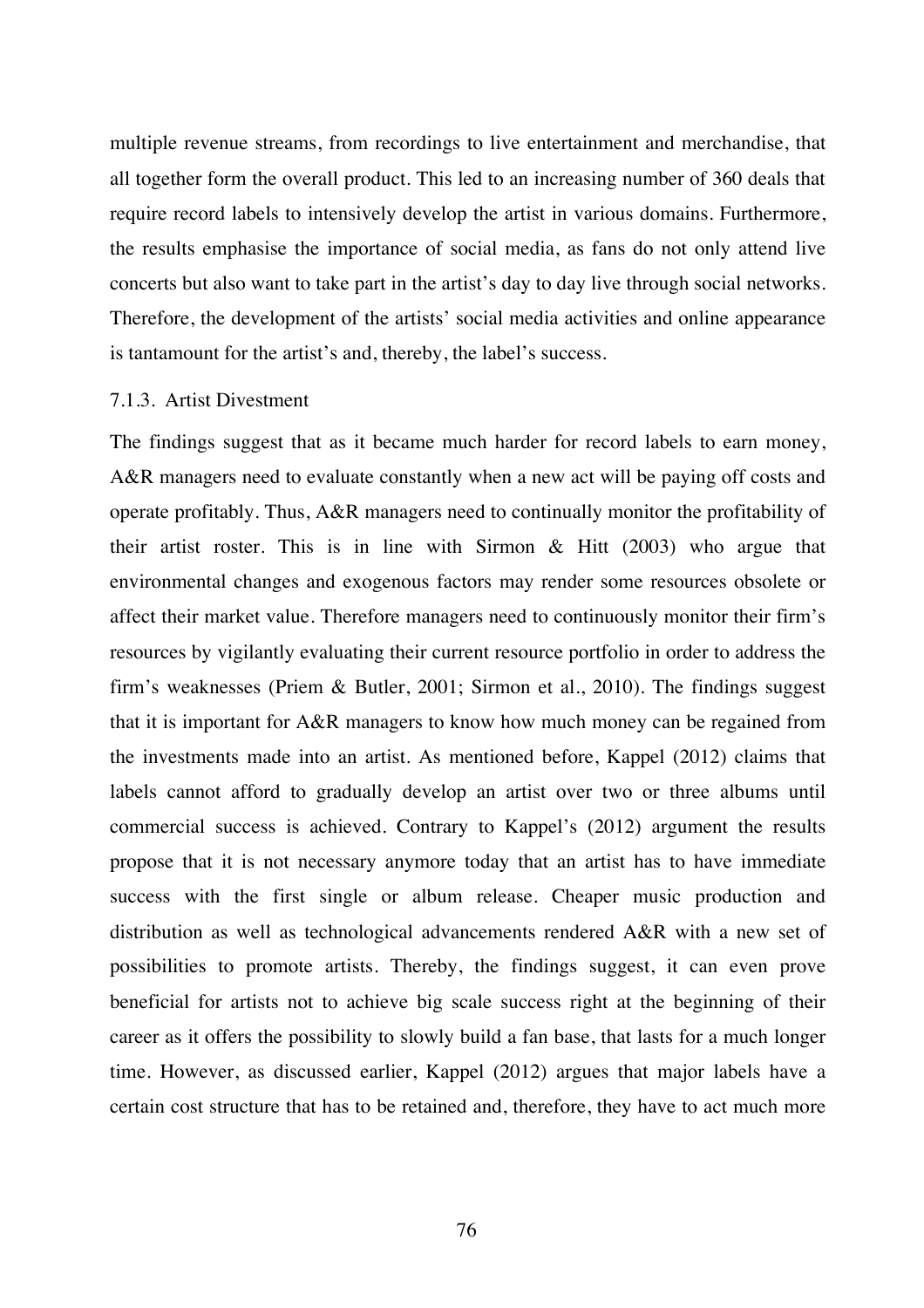rational. He further argues that smaller labels do no have to operate under such strict conditions and, therefore, can afford to act less cost effective.

In situations where the resource in question once contributed substantially to the firm's prior success the divestment can prove to be very difficult (Sirmon & Hitt, 2003). Mosakowski (2002) argues that the accumulation of resources can have negative effects on a company's capability to achieve or maintain a competitive advantage and may lead to a firm's inertia and inflexibility. Even though resource accumulation is essential, it has to be balanced with the shedding of resources in order to prevent potential value reductions.

## **7.2. Resource Bundling & Leveraging**

Hirsch (192) argues that changes in the market can rapidly result in the devaluation of the resources of a firm, while increasing the value of another company's resources. The competence destroying changes in the music industry urged record labels to rethink their strategy. The findings suggest that today digital distribution does not pose a major challenge to record labels anymore. However, Sirmon et al. (2010:1402), argue that "firms should not remain static after achieving success; they should continue to develop their capabilities, thereby adding to their competitive advantage and resulting performance." It is essential for firms to understand the influences of a dynamic environment on the durability of their competitive advantage as current competitive advantages can be quickly lost in a dynamic marketplace (Sirmon et al., 2010). The findings suggest that in order to stay up to date with technological developments in the music market, specialised resources are assigned to a digital team that engages in opportunity-seeking behaviours. This is in line with Ireland et al. (2003) who argue that it is tantamount that firms engage in opportunity- and advantage-seeking behaviours in order to identify potential value generating opportunities. When managers overemphasise their commitment to resources the firm already possesses, resources can turn into core rigidities and harm the firm's flexibility (Ireland et al., 2003). Thereby, the record label risks missing out on market developments. Furthermore a firm's inability to appropriately adapt to market developments can lead to the loss of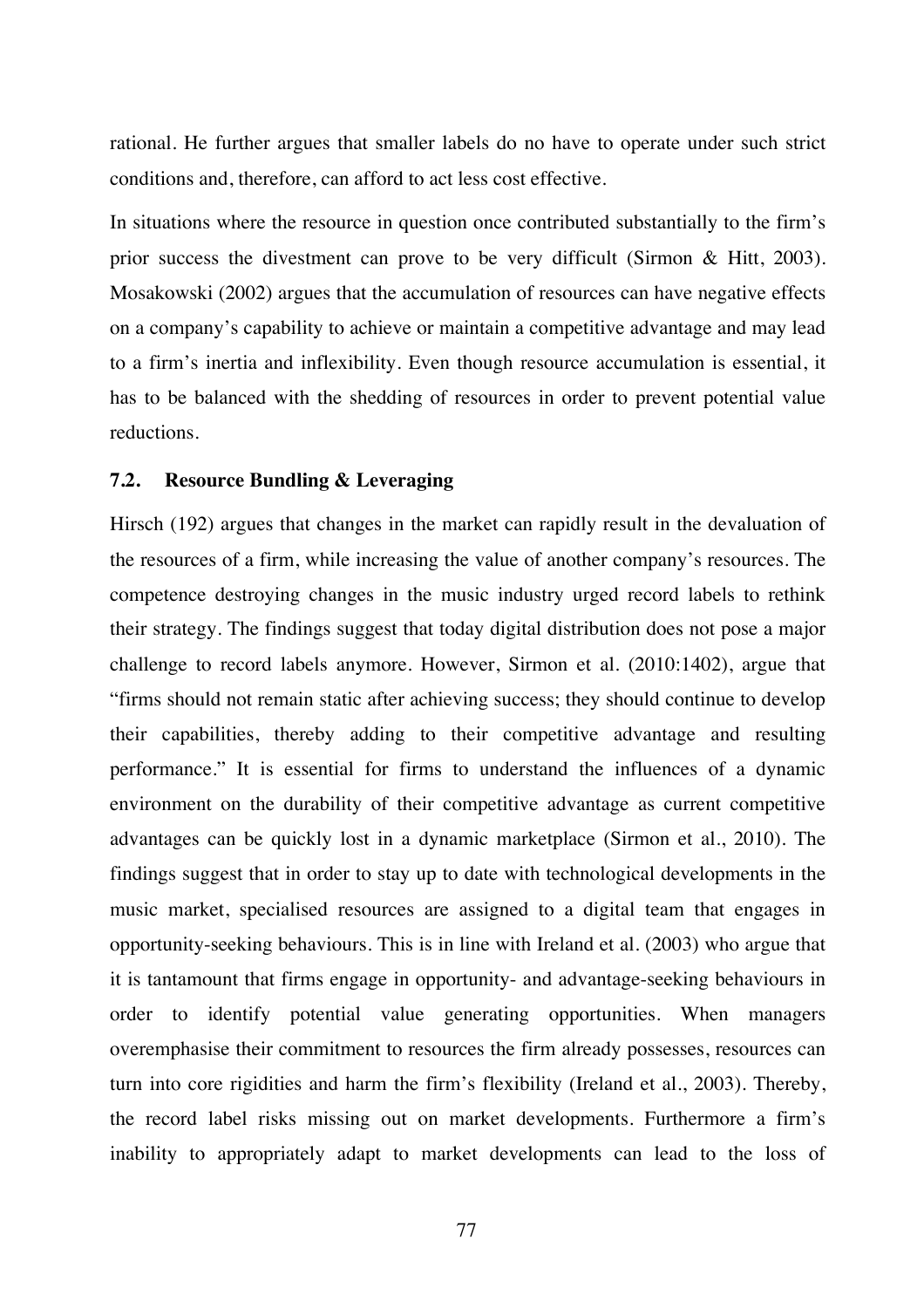competitive advantage or even market failure. Miller & Ireland (2005) argue that organisational success critically depends on exploration. For record labels that operate in an environment that is characterised by frequent changes, a substantial level of exploration is required to sustain competitiveness.

The resource-based view suggests that a company's competitive advantage is dependent on the unique combination of the organisation's resources, capabilities and competencies. Competencies combine a company's human and technological expertise and, thereby, provide the basis for problem-solving heuristics that can be deployed to use resources efficiently (Seifert & Hadida, 2006). The findings suggest that by investing in digital artist sourcing platforms like Spinnup and into the recruitment of specialised technology affine talent scouts, record labels are able to improve the talent selection process and provide themselves with valuable decision-making support. Thereby, record labels are able to build a competitive advantage in the talent selection process by bundling human and technological resources in order to effectively look for new talent. Furthermore, by making use their network on social media in order to discover talent, A&R managers engage in the bundling of strategic technological and social resources. Combs et al. (2011) argues that by combining existing or newly acquired resources that were unrelated earlier into bundles of strategic resources, firms are able to create wholly new capabilities that promote competitive advantage.

Ireland et al. (2003) argue, however, that firms not only need to be able to engage in exploration, they also need to be able to exploit opportunities (Ireland et al, 2003). The findings suggest that artists sign with record labels primarily in order to use the firm's expertise and network. Therefore, record labels are able to build a competitive advantage though the leveraging of the A&R managers' social capital. Hitt et al. (2001) argue that by bundling integrated relationships and specialised knowledge, a firm is able to create largely inimitable value. By successfully bundling its strategic human, social, financial and technological resources, record labels are able to outrun competitors in the talent selection process and, thereby, achieve competitive advantage.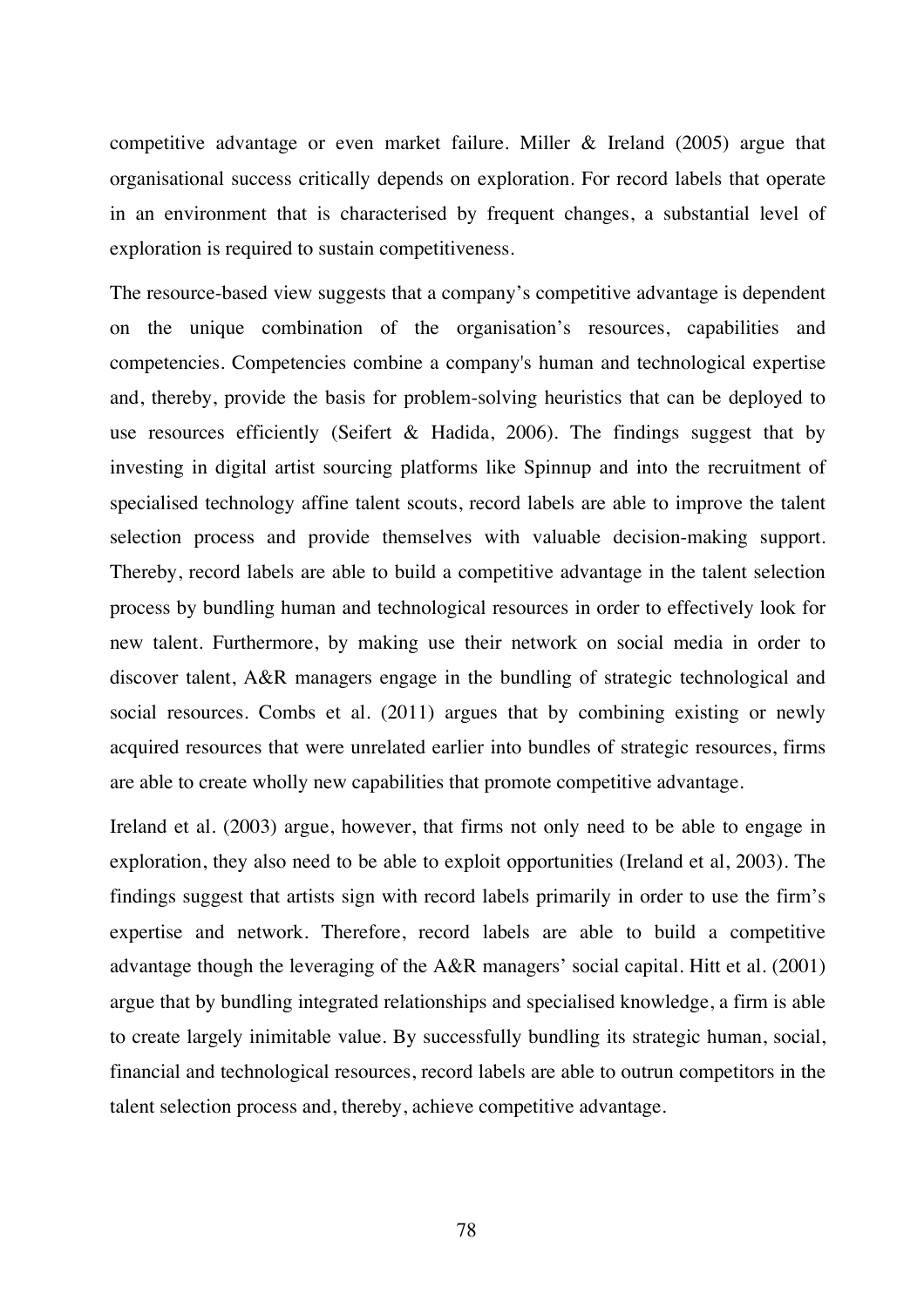# **8. Conclusion**

The digitalisation that tremendously influenced and, thereby, reconstructed the entire music industry ignited a distribution-centred discussion that focussed on the consequences digital music distribution had on the music industry. Following Engh's (2008) argument that this discussion is limited as without attractive content that is passed to digital distribution, there is no value creation, this study aimed at expanding this distribution-centred discussion by analysing the impact of digitalisation on A&R processes. By emphasising the strategic role of A&R in the music industry in a postdigitalisation era, this study built on former research of Engh (2008) who emphasised the role of A&R as core competence that provides the foundation for any kind of economic success for the label as well as Knittel (2011) who highlighted the importance of the artist as content supplier in cultural production. The artist is at the centre of music production and, therefore, represents a significant strategic factor to the record label. The A&R department that is responsible for the sourcing and development of these artists, thus, incorporates core competences of the record label that directly influence the label's value creation process.

Throughout the last decade, the music industry was severely influenced by the digitalisation, that had an enormous impact on music distribution and consumption and, thus, on the established industry structures. Before the turn of the millennium, record labels exercised hegemony in music production and distribution and, thereby, controlled the entire industry value chain. With the emergence of technological advancements and the introduction of digital music distribution, incumbent record labels were threatened to lose control over the music industry's value chain. The digitalisation rendered strategic resources of incumbent firms obsolete and, thus, urged record labels to adapt their strategies. As the digitalisation also tremendously influenced A&R processes and, thereby, affected the value creation process of record labels, the findings suggest that record labels started to increasingly focus on the strategic importance of talent acquisition abilities. By applying a resource-based view, changes in the strategic resource portfolio of record labels in a post-digitalisation era were analysed in order to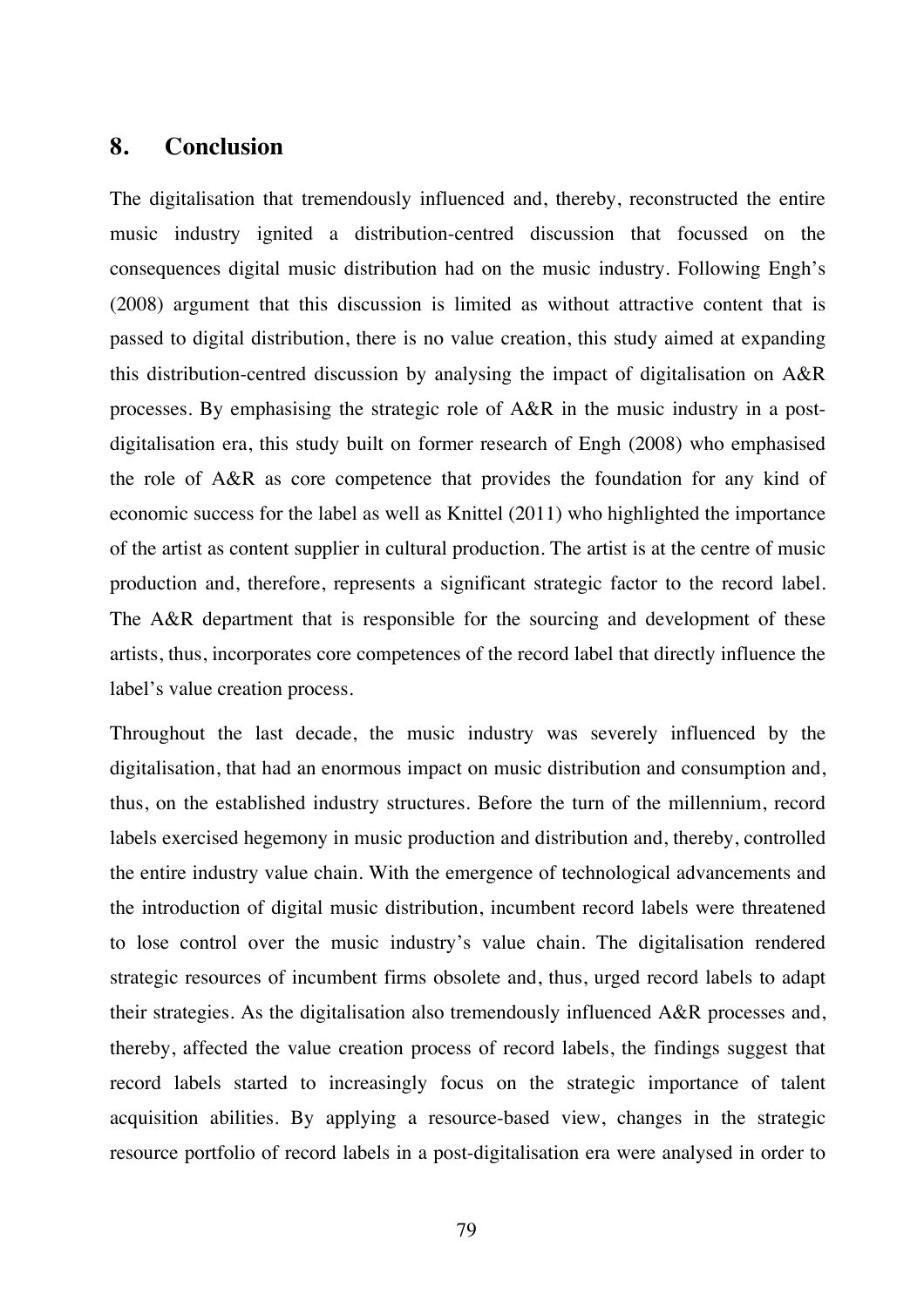identify A&R challenges as a consequence thereof. It is, thereby, highlighted that it is tantamount to understand the influences of a dynamic environment on the durability of competitive advantage, as a current competitive edge can be quickly lost in a dynamic marketplace.

The findings suggest that today digital distribution does not pose a major challenge to record labels anymore. In order to bring the music to the market, record labels formed alliances with digital distribution partners. By forming these alliances, record labels gained access to technological resources and knowledge that they were not able to develop themselves. The findings further suggest that record labels today assign specific resources to opportunity seeking behaviour in order to be able to react to changes in the environment in a timely manner.

Based on the findings, record labels today focus on the acquisition and development of technological resources that support the A&R department's talent selection process by facilitating quick and effective decision-making. The Internet, thereby, provides A&R managers' with important digital information in the talent selection process that supports decision-making and enables labels to monitor market developments more easily. A&R managers are able to access digital information and statistics on various platforms that reveal what songs and artists are hyped on the Internet. The findings propose that through this "data driven A&R" or "Big Data Scouting" A&R managers are able to monitor digital information on the Internet, like followings, likes and clicks, and, thereby, discover talent that is already kind of pre-approved by the consumer. However, as this information is available to anyone, the respondents argue that the competition for artists has become more fast-paced. Therefore, the importance of digital tools that support quick information filtering and, thereby, enable record labels to be the first to discover new talent, were emphasised. The findings suggest that by investing in the development of or access to platforms that provide online data and statistics that facilitate artist-sourcing processes, record labels are aiming at building a competitive advantage. This direct approach of artist selection through digital platforms on the Internet seems to support the record labels' effort to increasingly engage in A&R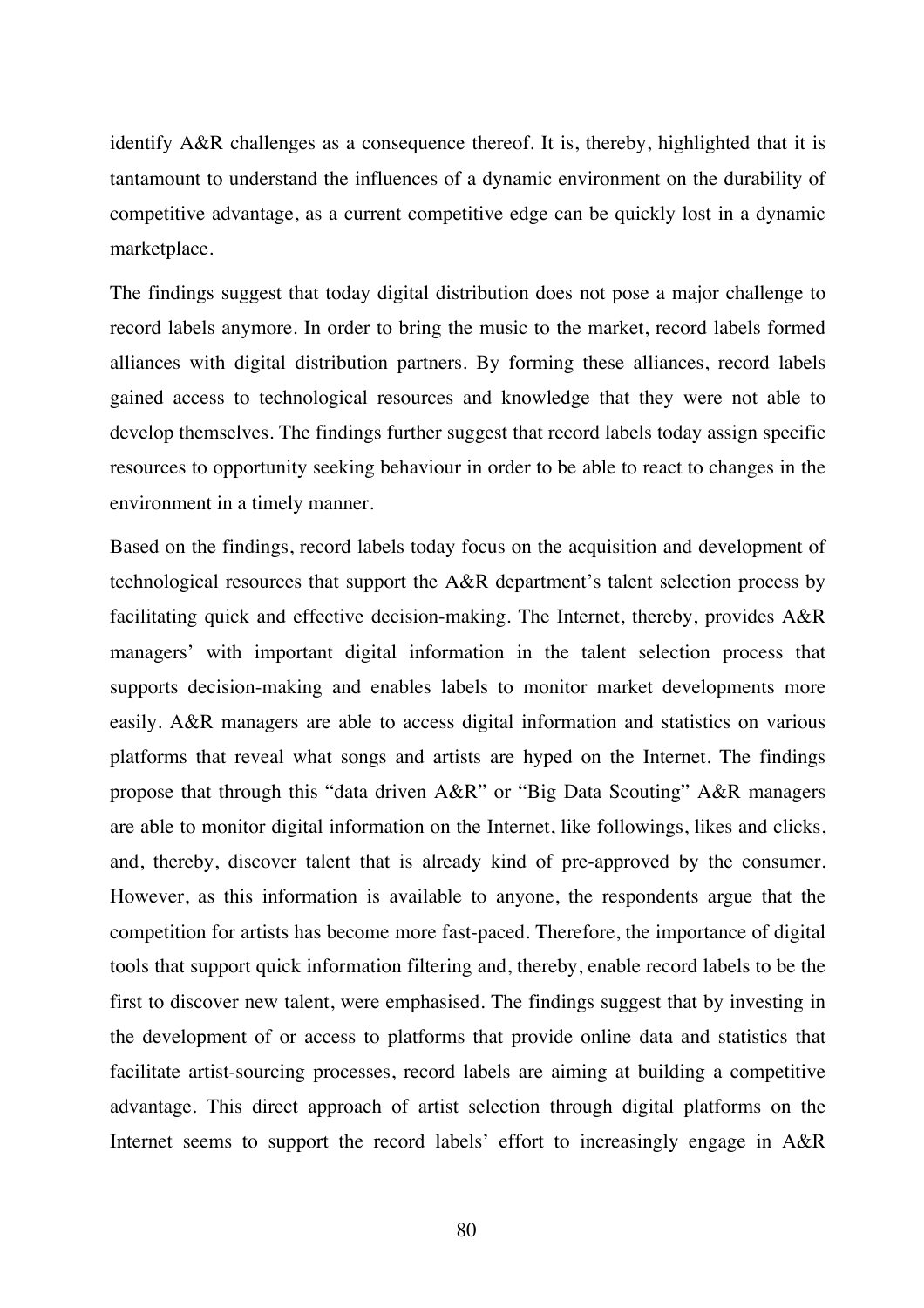processes once more in order to strategically occupy content and channel dimensions due to the increasing strategic importance of talent acquisition ability.

The results further suggest that this new form of artist sourcing is influencing the record label's ability to bind the artist to the label on a long-term basis. Online music streaming has an enormous impact on the music industry as this form of music distribution emphasises the importance of the single rather than the depth of the album. Thereby, the record labels' focus is shifting from the artists' long-term development to the support of short-lived single hits. The findings further indicate that sourcing artists on streaming platforms leads to the increased issuance of distribution deals to artists that provide labels with a short-term licencing period rather than the securement of long-term exploitation rights. According to the findings, music streaming seems to become the dominant design in music distribution, which leads to more and more artists being discovered on music streaming platforms. Therefore, this development may cause a major challenge to the long-term profitability of record labels.

Furthermore, the findings suggest that in order to balance this short-term trend induced by streaming platforms with the development of long-term artist relationships, A&R managers increasingly concentrate on finding local talent in an early phase of their career. Thereby, record labels are able to concentrate on the long-term development of the artist and gain long-term exploitation rights. Furthermore, the findings propose that due to low proceeds from record sales resulting from the digitalisation record labels started to consider multiple revenue streams that led to the increasing number of 360 deals with artists that allow the label to have a share in all revenue streams. The findings further indicated that digitalisation led to a totally different consumer experience, as fan communities today do not only attend live concerts, but also want to take part in the artist's day-to-day life via various social media channels. Therefore, a lot of emphasis is put on the development of the artist's social media appearance in order to cater to consumer demand.

The findings indicate, furthermore, that even though digital data tremendously influenced talent selection processes, the experience and industry know-how of A&R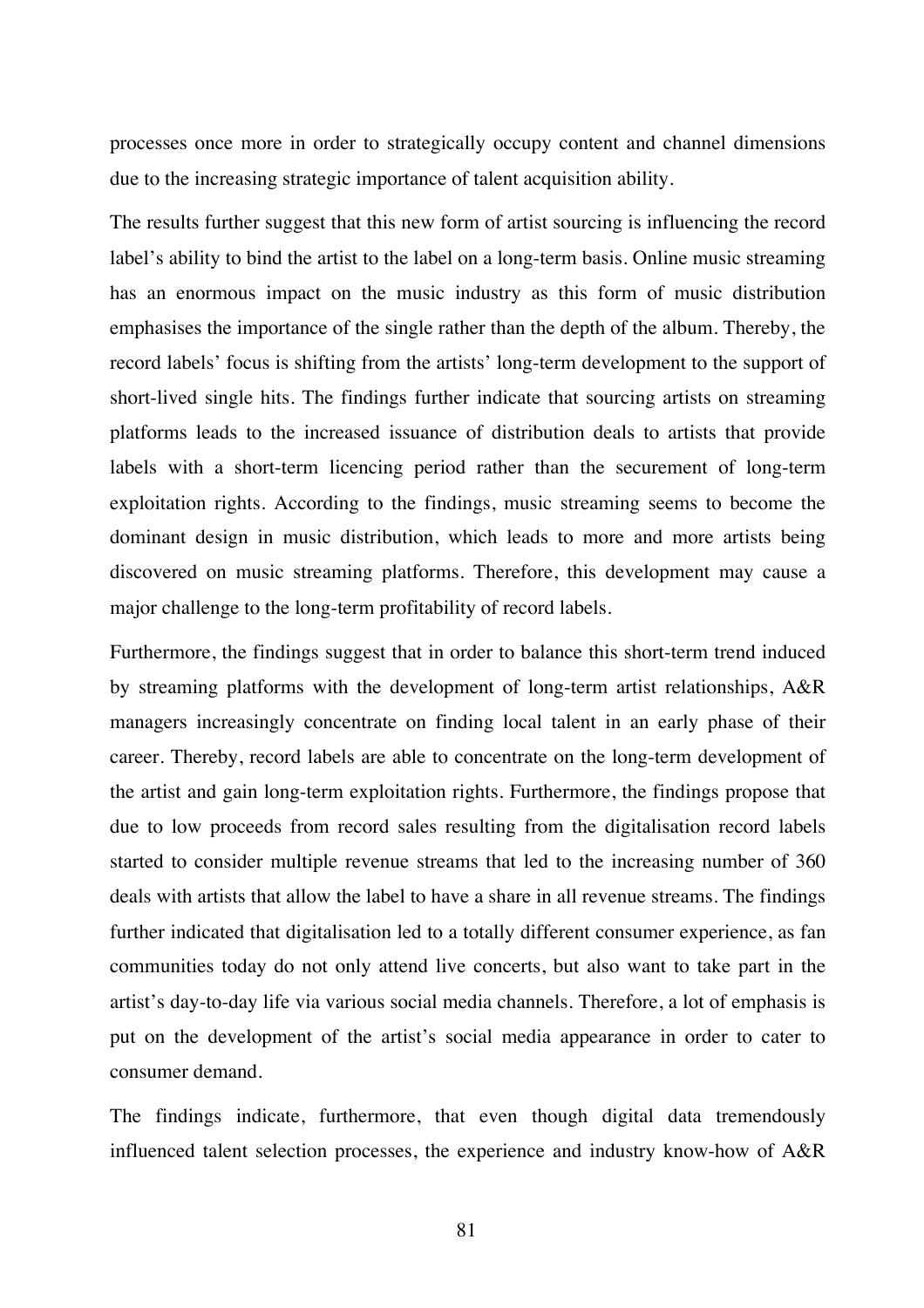managers are crucial for the decision-making process. Digital information can provide immense support in decision-making, however, there is no guarantee that the whole market will share the current online hype. Therefore, the accumulated experience of A&R managers represents valuable tacit knowledge to record labels that seems to be tantamount for the talent selection process despite the changes caused by digitalisation.

Furthermore, the results indicate that this expertise of A&R managers represents a strategic factor to record labels as artists do not look for labels anymore primarily for the production of the music, but rather sign with labels in order to profit from the network and high level of expertise. Thereby, the findings emphasise the importance of the record label's network as bargaining power towards the artists. An extensive network of industry relevant people can prove extremely valuable in contract negotiations with artists. The findings suggest that as it became harder to bind artists to the label on a long-term basis and, thus, secure long-term exploitation rights, the A&R manager's ability to effectively take talent selection decisions poses a vital strategic resource to the record label.

While some elements seemed to have remained at the core of A&R, the digitalisation tremendously influenced a number of A&R activities. Following McLellan (2015) who argues that today A&R is much more an abbreviation of "Artist & Relationship" than "Artist & Repertoire", the findings suggest that networking nowadays is even more important for record labels than it was before the digitalisation era. The results propose that A&R managers are continually working on expanding their network of industry relevant people in order to build a network of potential partners. Furthermore, the results indicated that A&R managers extensively use their networks in the talent selection process. Even though it was emphasised that the use of data would continue to influence and might even dominate talent selection processes in the future, the recommendations from the A&R manager's network were argued to be still the most valuable ones.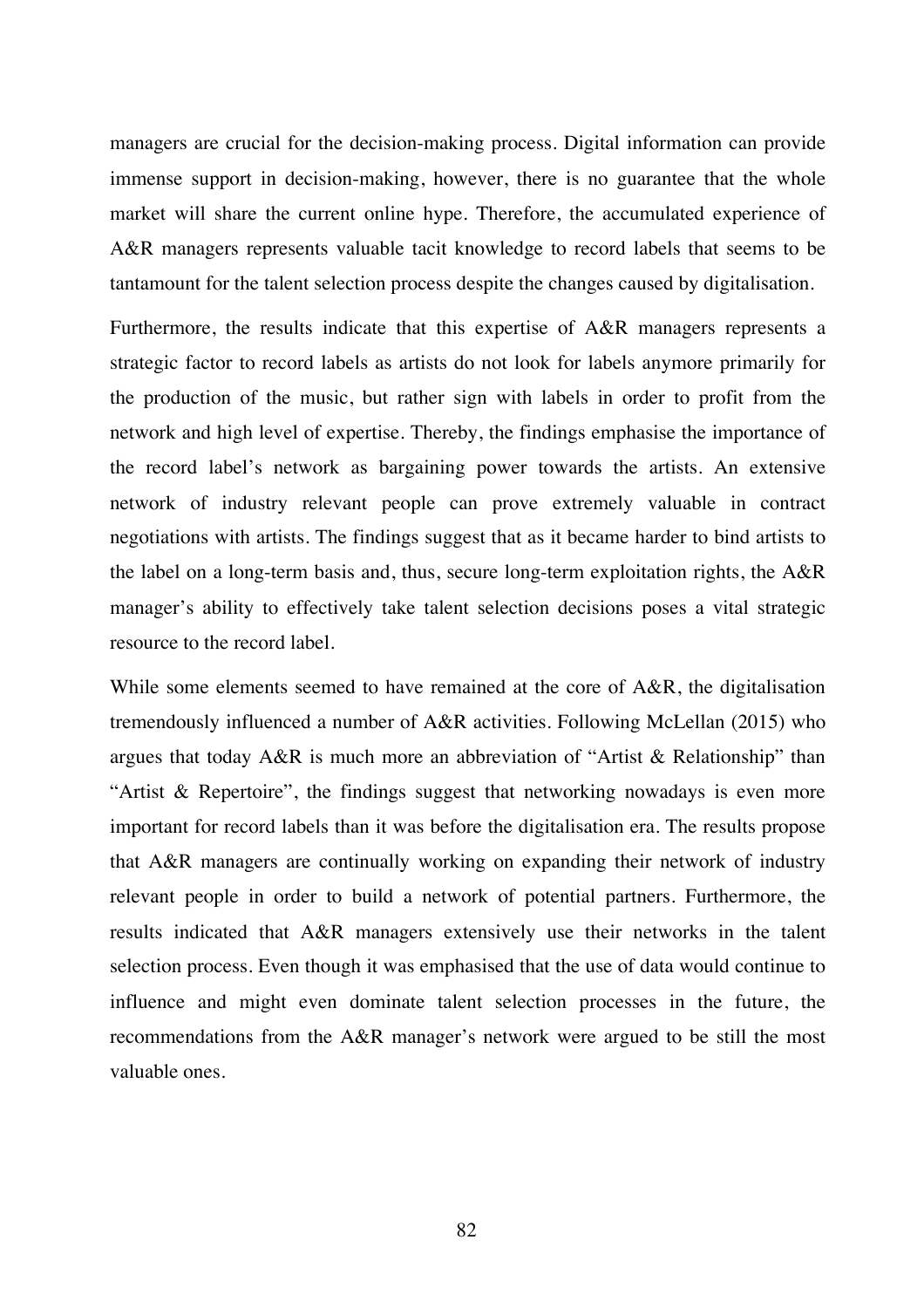# **9. Limitations and Further Research**

Taking into consideration the scope of this study, several limitations have to be acknowledged. The research is taking into account the realm of popular music, disregarding genres that have less "wide appeal" as well as classical music. Due to the qualitative design chosen for this study and the applied non-probability sampling, the results are based on in-depth individual experiences and hence, cannot be considered statistically representative.

The expert interviews were conducted in German and English. The interviews were transcribed in the original language and partly translated to English for the presentation of the findings and the subsequent analysis in order to support the flow and comprehensibility of this study. The sample size for this study was limited to four expert interviews. Furthermore, the A&R managers selected for this sample were placed in Germany, the USA and Denmark, which limits the research to certain music markets. Further research that considers a larger sample of different music markets or concentrates on the in-depth analysis of specific markets may provide further results. As the findings suggest that certain differences in domestic music markets stem from differing dominant distribution methods in these markets, further research focussing on these differences may contribute to this research. A larger sample that takes into account a larger number of respondents may, furthermore, extend the prevailing study and add valuable insights.

The presented results extend the distribution-centred discussion that emerged with the beginning of the digitalisation of the music industry by a content-based perspective. The findings of this study stimulate a discussion regarding the A&R challenges of record labels in a post-digitalisation era and may provide the basis for further research in this field. The results further suggest that the use of digital data in talent selection processes will gain importance in the future. Further research regarding the use of Big Data in A&R may validate some of the assumptions based on the presented findings and provide further insights into this field of study.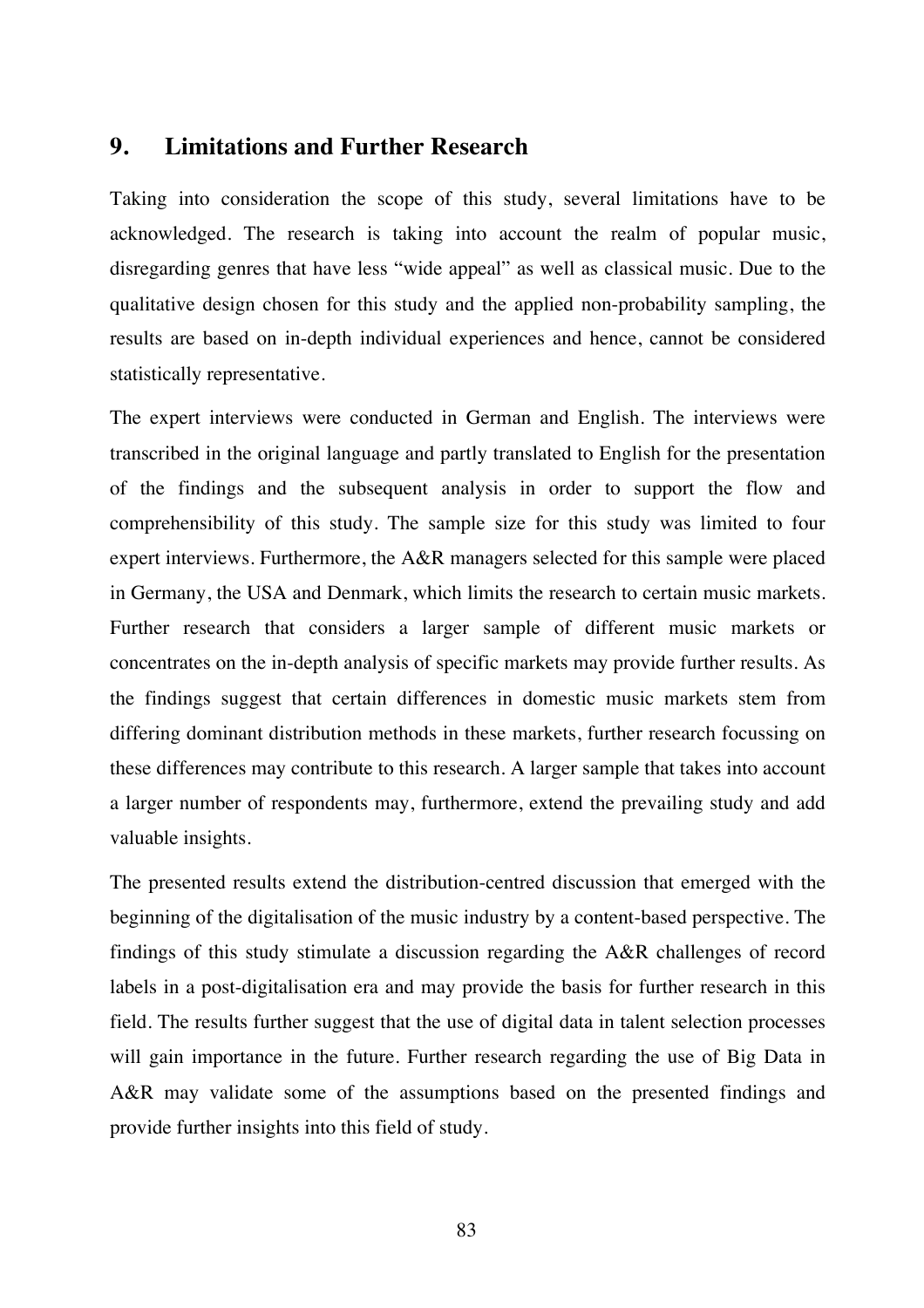# **10. Bibliography**

- Adler, P.S., Kwon, S.-W. (2002) Social capital: Prospects for a new concept, Academy of Management Review, 27, pp. 17-40
- Adner R., Helfat C.E. (2003) Corporate effects and dynamic managerial capabilities, Strategic Management Journal, 24, pp. 1011–1025
- Albini, S. (1993) The Problem with Music, The Baffler, 5, pp. 31-38
- Amit, R., Schoemaker, P.J.H (1993) Strategic assets and organisational rent, Strategic Management Journal, 14(1), pp. 33-46
- Anderton, C., Dubber, A., James, M. (2013) The Recorded Music Industry, In: Anderton, C., Dubber, A., James, M., Understanding the Music Industries, 1st edition, London, pp. 4-22
- Aris, A., Bughin, J. (2005) Managing Media Companies, Harnessing Creative Value, Chichester
- Barney, J. (1991) Firm resources and sustained competitive advantage, Journal of Management, 17, pp. 99–120
- Barney, J., Arikan, A.M. (2001) The resource-based view: Origins and implications, In: Hitt, M.A., Freeman,R.E. , Harrison, J.R.(eds.), Handbook of strategic management, pp.124–188, Blackwell Publishers, Oxford
- Barney, J., Wright, M., Ketchen, D. (2001) The resource based view of the firm ten years after 1991, Journal of Management, 27, pp. 625-642
- Bettis, R.A., Hitt, M.A. (1995) The new competitive landscape, Strategic Management Journal, 16, pp. 7-19
- Blumberg, B., Cooper, D. R., Schindler, P. S. (2011). Business Research Methods, McGraw-Hill Education
- Bogner, A., Menz, W. (2005) Das theoriegenerierende Experteninterview: Erkenntnisinteresse, Wissensformen, Interaktion, In Bogner, A., Littig, B., Menz, W. (eds.), Das Experteninterview – Theorie, Methode, Anwendung, 2nd edition, pp. 33-70, VS Verlag für Sozialwissenschaften, Wiesbaden
- Bogner, A., Littig, L., Menz, W. (2009) Interviewing Experts, Research Methods Series, Palgrave Macmillan Ltd
- Bourgeois, L.J.III, Eisenhardt, K.M. (1988) Strategic decision processes in high velocity environments: Four cases in the microcomputer industry, Management Science, 34, pp. 816-835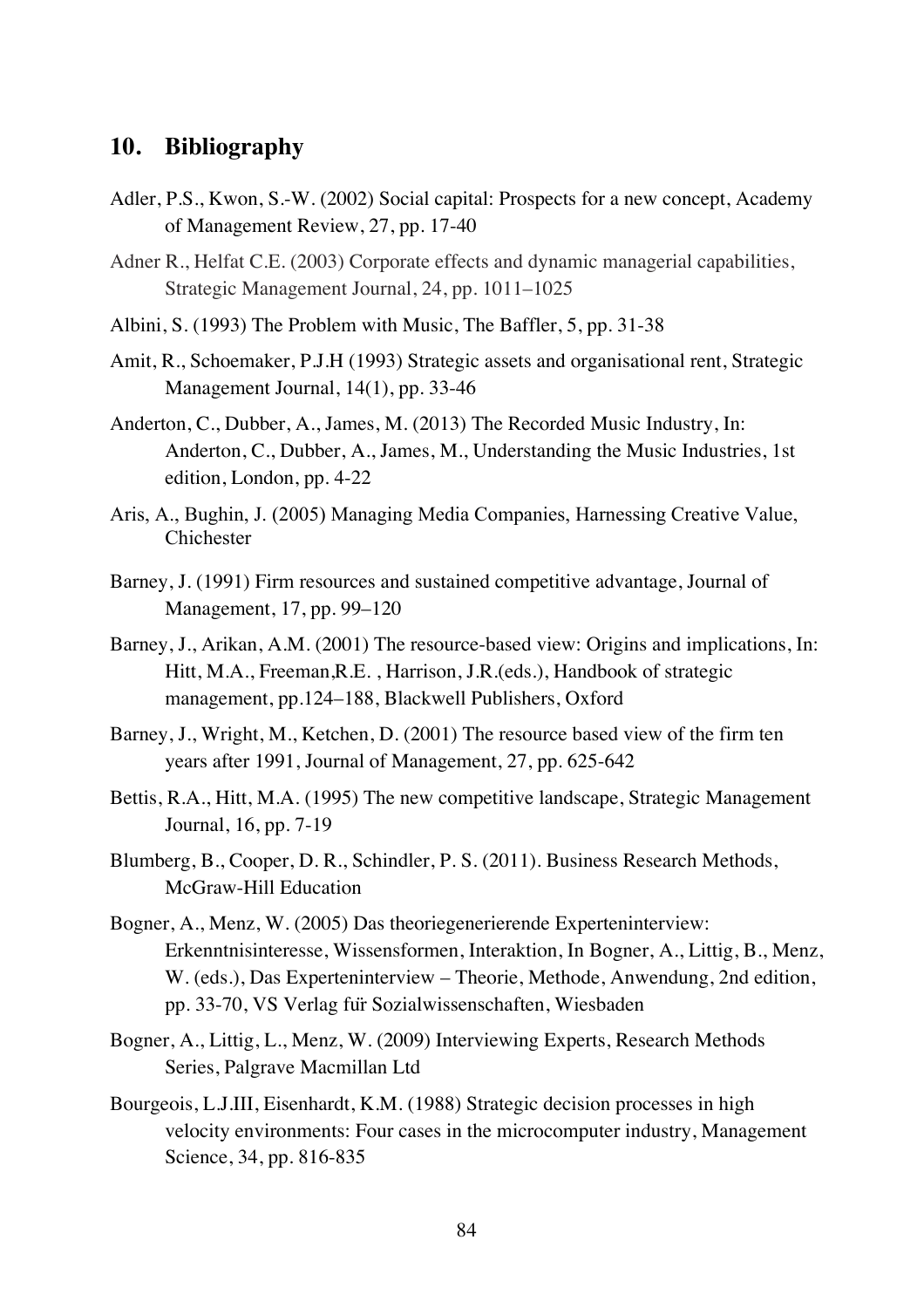- Brown, A., O'Connor, J., Cohen, S. (2000) Local music policies within a global music industry: cultural quarters in Manchester and Sheffield, Geoforum, 31(4), pp. 437-451
- Bulmer, M., Sturgis, P.J., Allum, N. (2009) Editor's Introduction, In: M. Bulmer, P.J. Sturgis and N. Allum (eds) Secondary Analysis of Survey Data, SAGE Publications, LA, pp. 18-26
- Cassell, C. (2015) Conducting Research Interviews for Business and Management Students, Mastering Business Research Methods, SAGE Publications
- Caves, R.E. (2000) Creative Industries: Contracts Between Art & Commerce, 2nd edition, Harvard University Press, Cambridge
- Chattopadhyay P., Glick, W.H., Huber, G.P. (2001) Organizational actions in response to threats and opportunities, Academy of Management Journal, 44(5), pp. 937– 955
- Clemons, E.K., Gu, B., Lang K.R. (2002) Newly Vulnerable Markets in an Age of Pure Information Products: An Analysis of Online Music and Online News, Journal of Management Information Systems, 19 (3), pp. 17-41
- Coff, R.W. (1997) Human Assets and Management Dilemmas: Coping with Hazards on the Road to Resource-Based Theory, Academy of Management Review, 22(2), pp. 374-402
- Combs, J.G., Ketchen, D.J., Ireland R.D., Webb, J.W. (2011) The Role of Resource Flexibility in Leveraging Strategic Resources, Journal of Management Studies, 48(5), pp. 1098-1125
- Dean, J.W., Sharfman, M.P. (1996), "Does decision process matter? A study of strategic decision-making effectiveness", Academy of Management Journal, 39, pp. 368-396
- Dess, G.G., Lumpkin, G.T. (2001) Emerging issues in strategy process research, In: Hitt, M.A., Freeman,R. E., Harrison J. S. (eds.), Handbook of strategic management, Blackwell Publishers, Oxford, , pp. 3–34
- Devers, K., Frankel, R. (2000) Study Design in Qualitative Research 2: Sampling and Data Collection Strategies, Education for Health: Change in Learning & Practice, Taylor & Francis Ltd
- Dolata, U. (2011) The Music Industry and the Internet A Decade of Disruptive and Uncontrolled Sectoral Change. SOI Discussion Paper 2011/02, pp. 1-32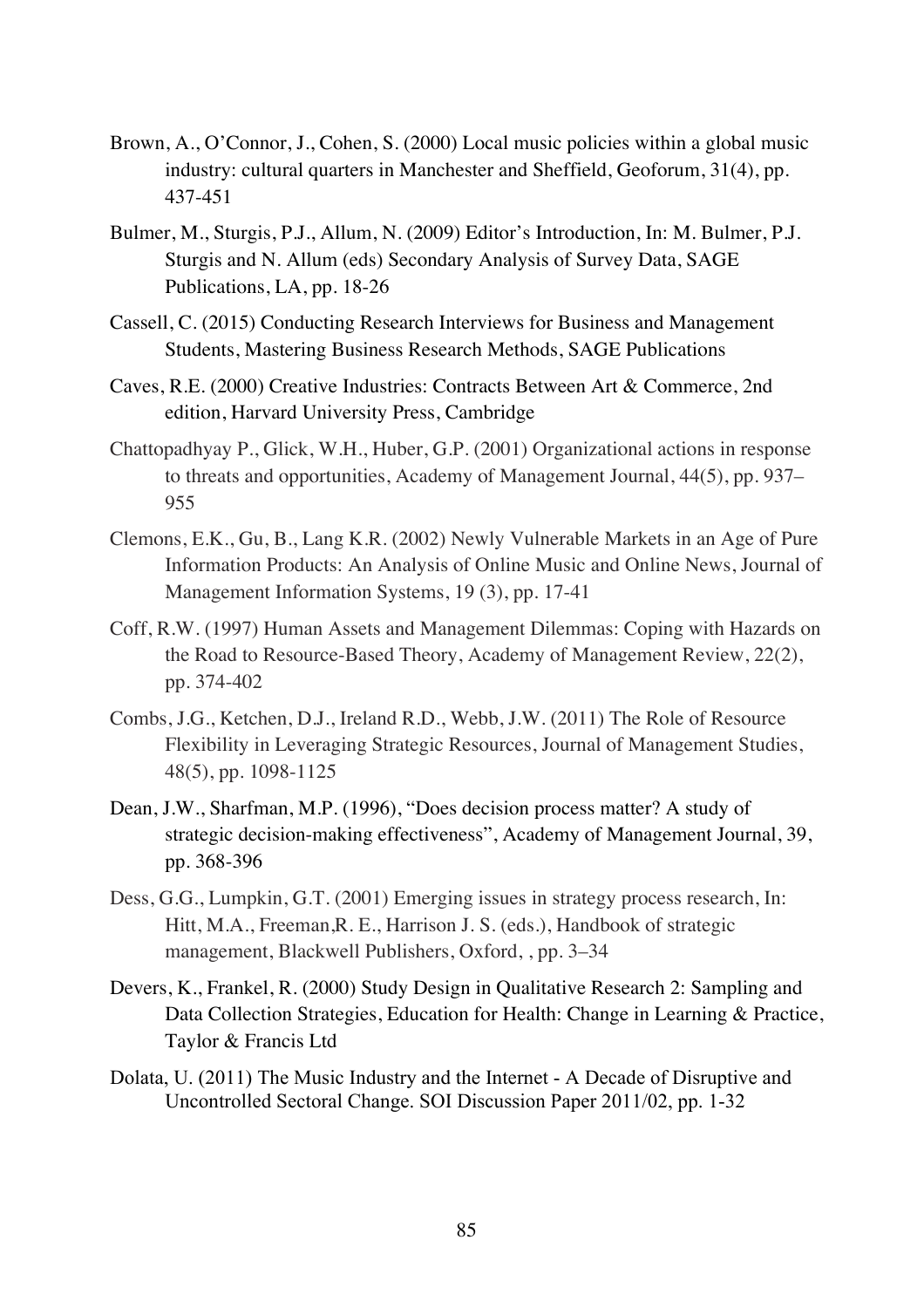- Dyer, J.H., Singh, H. (1998) The relational view: Cooperative strategy and sources of interorganizational competitive advantage, Academy of Management Review, 23, pp.660-679
- Eisenhardt, K.M. (1989) Making fast strategic decisions in high-velocity environments, Academy of Management Journal, 32, pp. 543-576
- Eisenhardt, K.M., Graebner, M.E. (2007) Theory building from cases: challenges and opportunities, Journal of Academy of Management, 50(1), pp.25–32
- Engh, M. (2008) Managing Artist & Repertoire (A&R), In: Clement M., Schusser, O. and Papies, D. (ed), *Ökonomie der Musikindustrie*, 2nd edition, Wiesbaden, pp. 99-116
- Foster, P., Borgatti, S.P., Jones C. (2011) Gatekeeper search and selection strategies: Relational and network governance in a cultural market, Poetics, 39, pp. 247-265
- Gander, J., Haberberg, A., Rieple, A. (2007) A paradox of alliance management: resource contamination in the recorded music industry, Journal of Organizational Behavior, 28, pp. 607-624
- Garofalo, R. (1999) From Music Publishing to MP3: Music and Industry in the Twentieth Century, American Music, 17 (3), pp. 318-353
- Ginzburg, C., Davin, A. (1980) Morelli, Freud and Sherlock Holmes: clues and scientific method, History Workshop Journal, 9 (1), pp. 5-36
- Godart, F.C., Mears, A. (2009) How Do Cultural Producers Make Creative Decisions? Lessons from the Catwalk, Social Forces, 88(2), pp. 671-692
- Gould, R.V., Fernandez, R.M. (1989) Structures of mediation: a formal approach to brokerage in transaction networks, Sociological Methodology, 19, pp. 89-126
- Grierson, D., Kimpel, D. (2009) It All Begins with the Music: Developing Successful Artists and Careers for the New Music Business,  $1<sup>st</sup>$  edition, Cengage Learning PTR, Boston, MA
- Gubrium J., Holstein J. (2001) Handbook of Interview Research: Context and Method, SAGE Publications
- Hamel, G. (2000) Leading the revolution, Harvard Business School Press, Boston
- Hansen, M. H., Perry, L. T., Reese, C. S. (2004) A Bayesian operationalization of the resource-based view, Strategic Management Journal, 25, pp. 1279-1295
- Helfat, C.E., Peteraf, M.A. (2003) The dynamic resource-based view: Capability lifecycles, Strategic Management Journal, 24, pp. 997-1010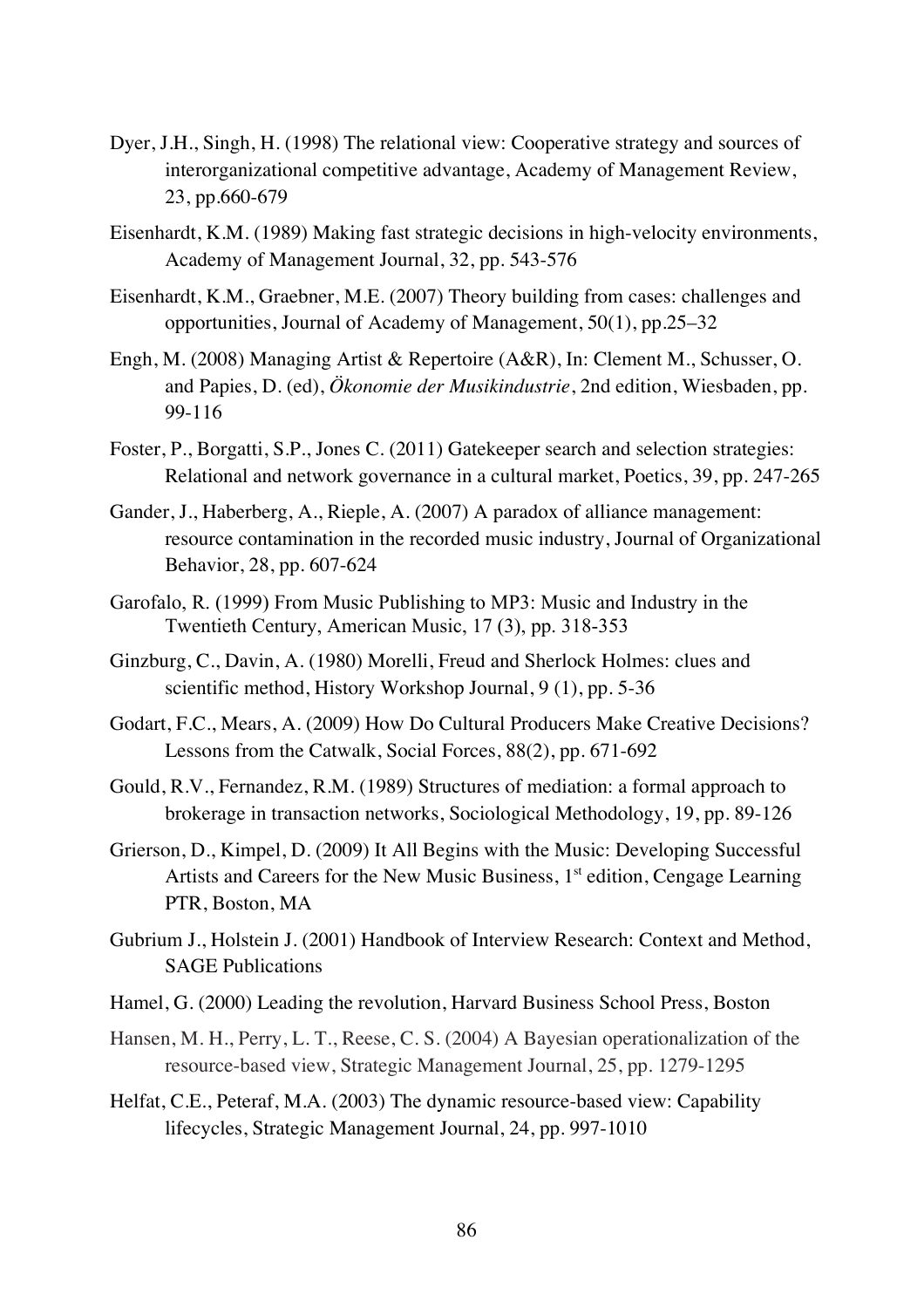- Hirsch, P.M. (1972) Processing Fads and Fashions: An Organization-Set Analysis of Cultural Industry Systems, American Journal of Sociology, 77(4), pp. 639-659
- Hitt, M.A., Biermann, L., Shimizu, K., Kochhar, R. (2001) Direct and moderating effects of human capital on strategy and performance in professional service firms: A resource-based perspective, Academy of Management Journal, 44, pp. 13-28
- Hitt, M.A., Dacin, M.T., Levitas, E., Arregle, J.L., Borza, A. (2000) Partner selection in a merging and developed market context: Resource-based and organizational learning perspectives, Academy of Management Journal, 43, pp. 449-467
- Hitt, M. A., Keats, B. W., & Yucel, E. (2003) Strategic leadership in global business organizations: Building trust and social capital, In: Mobley, W.H., Dorfman, P. (eds.), Advances in global leadership, 3, pp. 9-35, JAI Press, Greenwich
- Hitt, M.A., Ireland, R.D., Sirmon, D.G., Trahms, C.A. (2011) Strategic Entrepreneurship: Creating Value for Individuals, Organizations, and Society, Academy of Management Perspectives, pp. 57-75
- IFPI (2015) An industry of growing digital revenues and multiple income streams internationally. Retrieved May 2nd, 2016, from http://www.ifpi.org/facts-andstats.php
- Ireland, R.D., Hitt, M.A.,Sirmon, D.G. (2003) A model of strategic entrepreneurship: The construct and its dimensions, Journal of Management, 29, pp. 963-989
- Jakob, H. (2009) Managing Artist & Repertoire (A&R), In: Clement M., Schusser, O. & Papies, D. (ed), *Ökonomie der Musikindustrie*, 2nd edition, Wiesbaden, pp. 77- 84
- Jerolmack, C., Khan, S. (2014) Talk is Cheap: Ethnography and the Attitudinal Fallacy, Sociological Methods & Research, 43(2), pp. 178-209
- Justesen, L., Mik-Meyer, N. (2012) Qualitative Research Methods in Organisation Studies, Gyldendal
- Karim, S., Mitchell, W. (2000) Path-dependent and path-breaking change: reconfiguring business resources following acquisitions in the U.S. medical sector, 1978-1995, Strategic Management Journal, 21, pp. 1061-1081
- King, N. (2004) Using interviews in qualitative research, In: Cassell, C., Symon, G. (eds) Essential Guide to Qualitative Methods in Organizational Research, SAGE Publications, pp. 11-22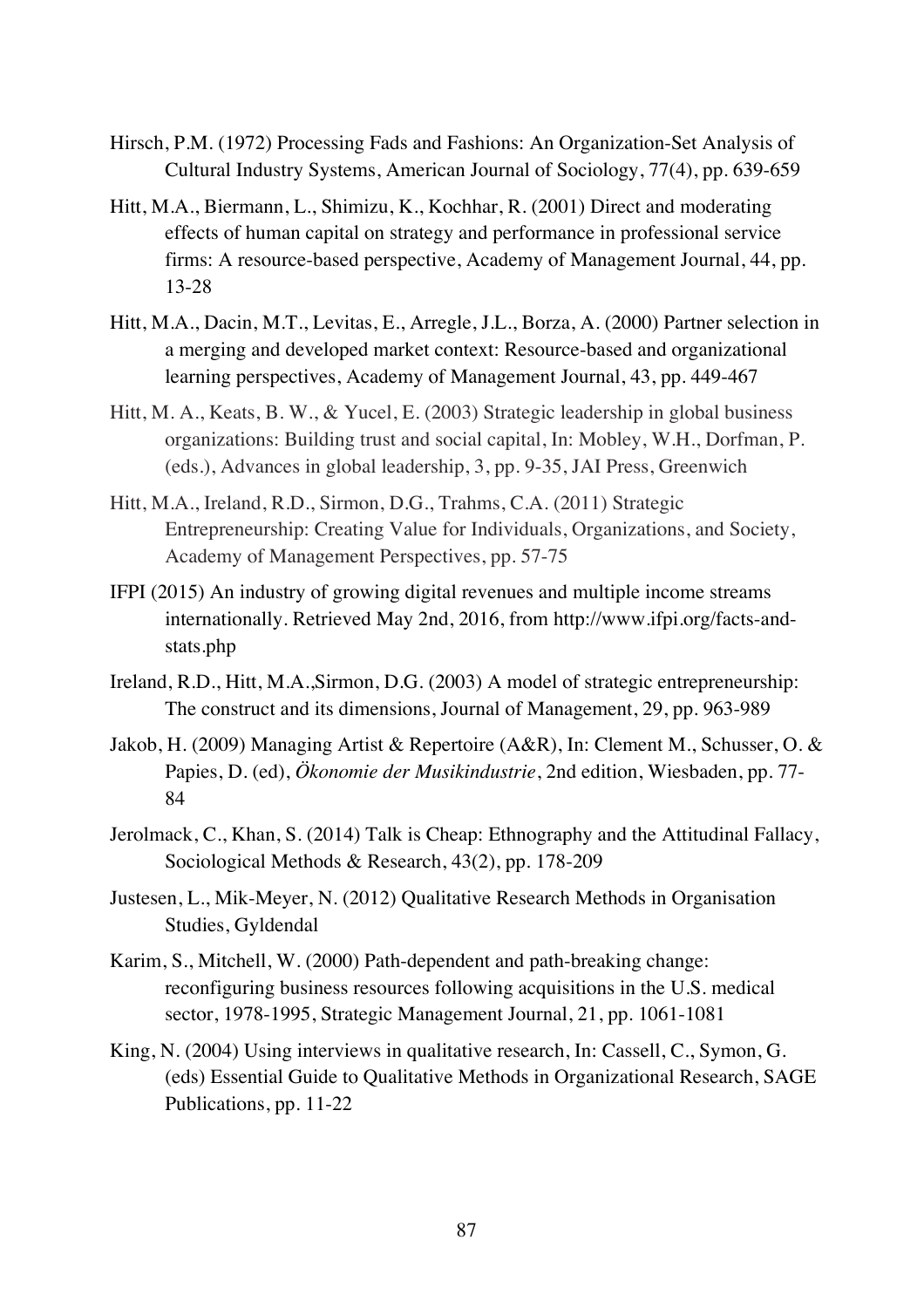- Klein, G., Weick, K.E. (2000) Decision: making the right ones Learning from the wrong ones, Across the Board, 6, pp. 16-22
- Knittel, S. (2011) Artist-Management in Medienunternehmen: Lavieren zwischen Ökonomie und Kreativität, In: Ringlstetter, M., J. (ed.), Schriften zur Unternehmensentwicklung, 1st edition, Wiesbaden, pp. 1-308
- Kvale, S. (1996) InterViews, Thousand Oaks, SAGE Publications, CA
- Lam, C., Tan, B. C. (2001) The internet is changing the music industry, Communications of the ACM , 44 (8), pp. 62-68
- Leonard, D., Sensiper, S. (1998) The role of tacit knowledge in group innovation, California Management Review, 40 (3), pp. 112-132
- Lopes, P. D. (1992) Innovation and Diversity in the Popular Music Industry, American Sociological Review, 57, pp. 56-71
- Lounsbury, M., Glynn, M.A. (2001) Cultural entrepreneurship: Stories, legitimacy, and the value of acquisition of resources, Strategic Management Journal, 22, pp. 545- 564
- Malhotra, N. K., Birks, D. F. (2005) Marketing Research: An Applied Approach, Financial Times/ Prentice Hall
- Mauws, M.K. (2000) But Is It Art? Decision Making and Discursive Resources in the Field of Cultural Production, Journal of Applied Behavioural Science, 36(3), pp. 229-244
- McCourt, T., & Burkart, P. (2003) When creators, corporations and consumers collide: Napster and the development of on-line music distribution, Media, Culture & Society, 25 (3), pp. 333-350
- Miles, M., Huberman, A.M., Saldaña J. (2013) Fundamentals of Qualitative Analysis, Qualitative Data Analysis: A Methods Sourcebook, 3, pp. 69-104
- Miller, D.J. (2004) Firms' technological resources and the performance effects of diversification: a longitudinal study, Strategic Management Journal, 25(11), pp. 1097–1119
- Miller, C.C., Ireland, R.D. (2005) Intuition in strategic decision making: Friend or foe in the fast-paced 21st century?, Academy of Management Executive, 19(1), pp. 19-30
- Morrow, J.L., Sirmon, D.G., Hitt, M.A., Holcomb, T.R. (2007) Creating value in the face of declining performance: Firm strategies and organizational recovery, Strategic Management Journal, 28, pp. 271-283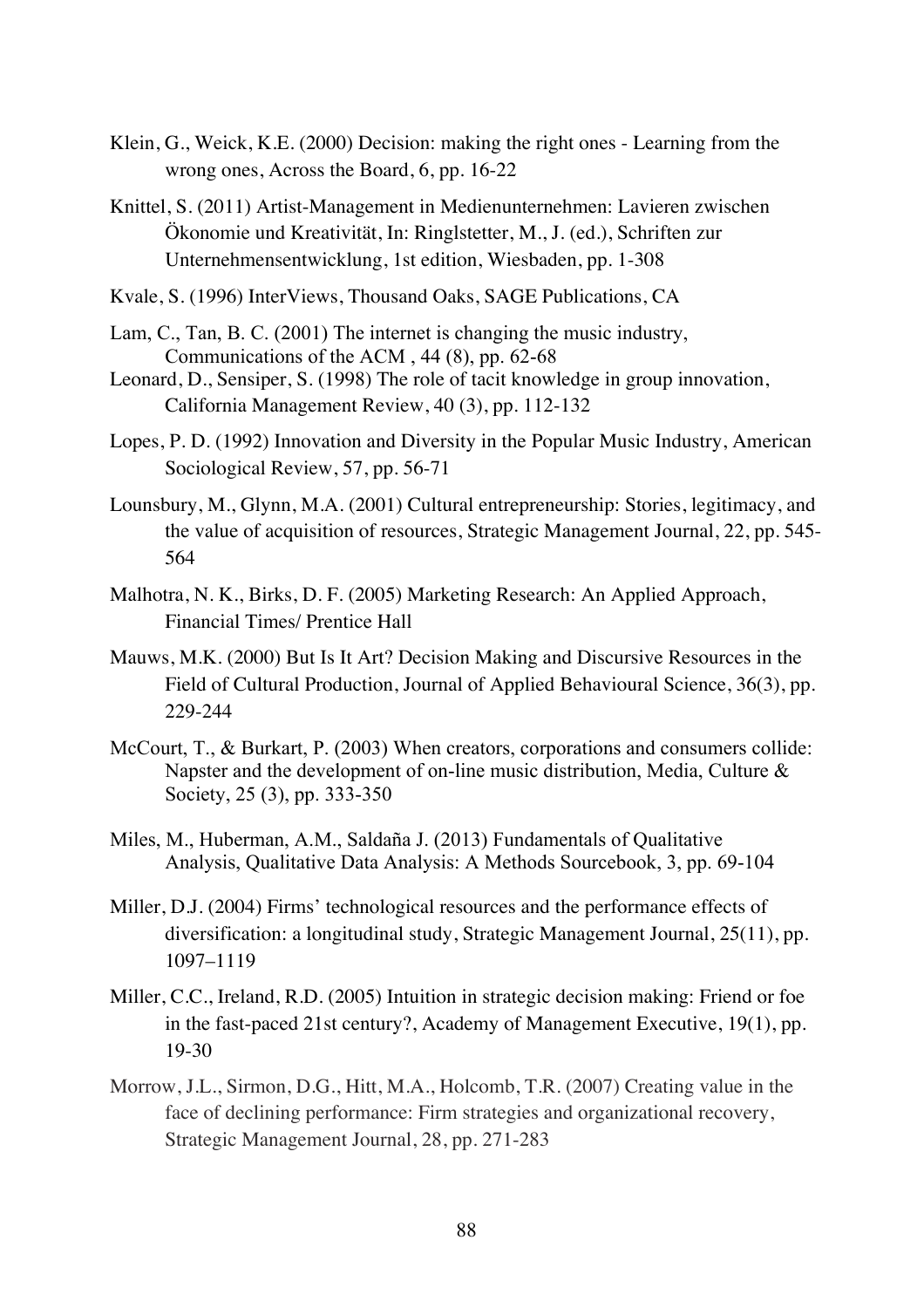- Mosakowski, E. (2002) Overcoming resource disadvantages in entrepreneurial firms: When less is more. In: Hitt, M.A., Ireland, R.D., Camp, S.M., Sexton, D.L. (eds) Strategic entrepreneurship: Creating a new integrated mindset, pp. 106-126, Blackwell Publishing, Oxford
- Moyon, E., Lecocq, X. (2010) Co-evolution between Stages of Institutionalization and Agency: The Case of the Music Industry's Business Model, Management international / International Management / Gestión Internacional, pp. 37-53
- Nahapiet, J., Ghoshal, S. (1998) Social capital, intellectual capital, and the organizational advantage, Academy of Management Review, 23(2), pp. 242–266
- Ndofor, H. A., Sirmon, D. G., He, X. (2011) Firm Resources, Competitive Actions and Performance: Investigating a Mediated Model with Evidence from the In-Vitro Diagnostics Industry, Strategic Management Journal, 32, pp. 640-657
- Neuman, W.L. (2005) Social Reseach Methods, 6th edition, Pearson, London
- O'Donoghue, T. (2007) Planning Your Qualitative Research Project: An introduction to Interpretivist Research in Education, Taylor & Francis
- Ordanini, A. (2006) Selection models in the music industry: How a prior independent experience may affect chart success, J Cult Econ, 30, pp. 183-200
- Patton, M.Q. (2002) Qualitative Research & Evaluation Methods, 3rd edition, SAGE Publications
- Penrose, E.T. (1959) The theory of the growth of the firm, John Wiley & Sons, New York
- Pfeffer, J. (1994) Competitive advantage through people, Harvard Business School Press, Boston
- Pool, I. de S. (1957) A critique of the twentieth anniversary issue, Public Opinion Quarterly, 21, pp. 190–198
- Priem, R.L., Butler, J.E. (2001) Is the resource-based view a useful perspective for strategic management research? Adacemy of Management Review, 26, pp.22-40
- Saunders, M., Lewis, P., Thornhill, A. (2012) Research methods for business students, 6th edition, Pearson Education Limited, United Kingdom
- Schroeder, J.E. (2010) The Artist in Brand Culture, In: O'Reilly, D., Kerrigan, F. (eds.), Marketing the Arts: A Fresh Approach, Routledge
- Schulze, R. (1996) Die Musikwirtschaft Marktstrukturen und Wettbewerbsstrategien der deutschen Musikindustrie, Hamburg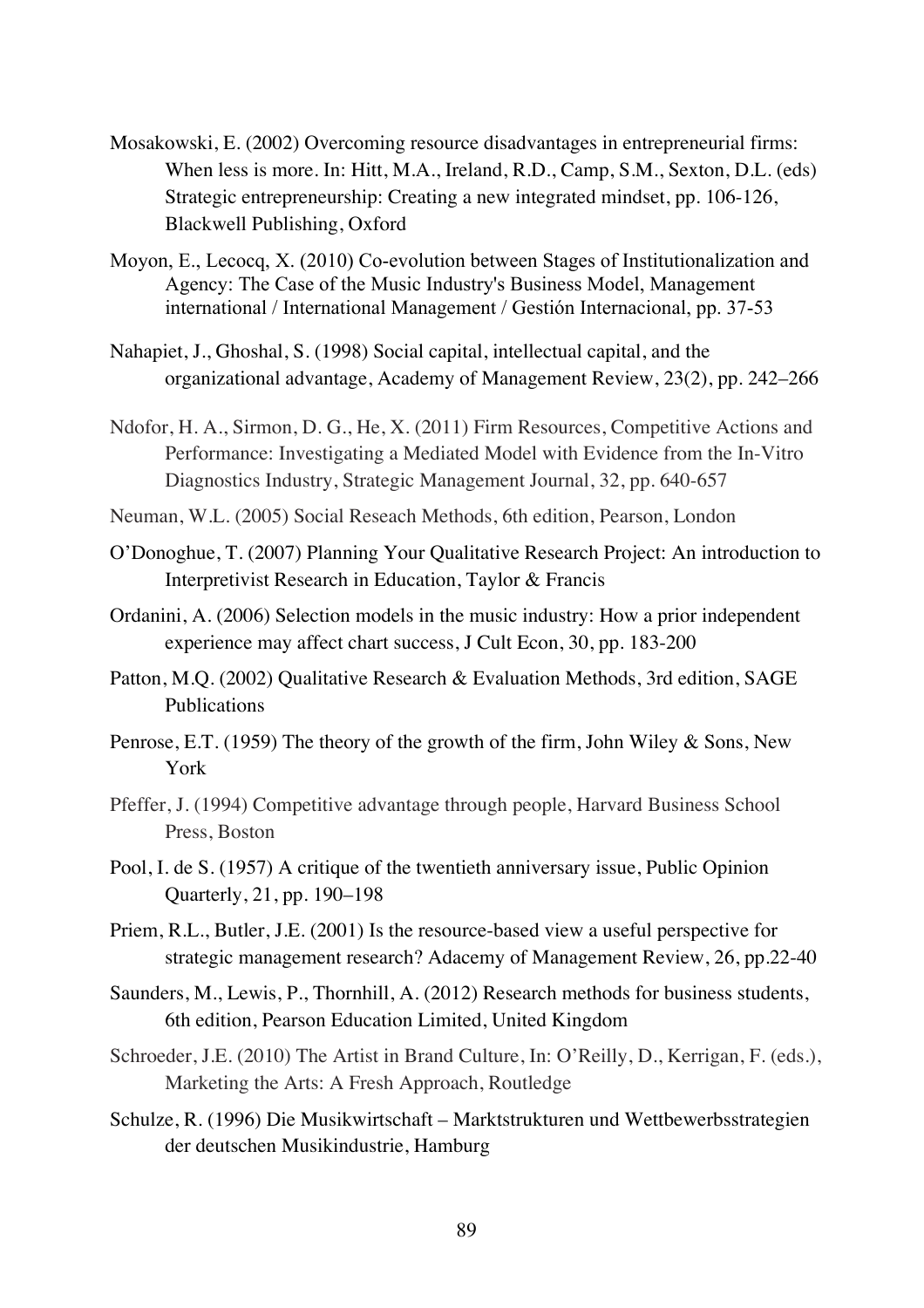- Seifert, M., Hadida, A.L. (2006) Facilitating talent selection decisions in the music industry, Management Decision, 44(6), pp. 790-808
- Sen, A. (2010) Music in the Digital Age: Musicians and Fans Around the World "Came Together" on the Net. Global Media Journal , 9 (16)
- Sirmon, D. G., Hitt, M. A. (2009) Contingencies within dynamic managerial capabilities: Interdependent effects of resource investment and deployment on firm performance, Strategic Management Journal, 30, pp. 1375-1394
- Sirmon, D.G, Hitt, M.A., Arregle, J.-L., Campbell, J.T. (2010) The dynamic interplay of capability strengths and weaknesses: Investigating the bases of temporary competitive advantage, Strategic Management Journal, 31, pp. 1386-1409
- Sirmon, D.G., Hitt, M.A. (2003) Managing Resources: Linking Unique Resources, Management, and Wealth Creation in Family Firms, Entrepreneurship Theory and Practice, 27, pp. 339-358
- Sirmon, D.G., Hitt, M.A., Ireland, R.D. (2007) Managing firm resources in dynamic environments to create value: Looking inside the black box, Academy of Management Review, 32, pp. 273-293
- Stratton, J. (1982) Reconciling contradictions: The role of the artist and repertoire person in the British music industry, Popular Music and Society, 8(2), pp. 90-100
- Strauss, A., Corbin, J. (2008) Basics of qualitative research, 3rd edition, Thousand Oaks, SAGE Publications, CA
- Tripsas, M. (1997) Unravelling the process of creative de- struction: Complementary assets and incumbent survival in the typesetter industry, Strategic Management Journal, 18, pp. 119-142
- Tripsas, M., Gavetti, G. (2000) Capabilities, Cognition, and Inertia: Evidence from Digital Imaging, Stategic Managment Journal (21), pp. 1147-1161
- Tschmuck, P. (2003) Kreativität und Innovation in der Musikindustrie, Studien-Verlage, Innsbruck
- Vogel, H.L. (2004) Entertainment Industry Economics: A guide for financial analysis, 6th edition, Cambridge University Press, Cambridge
- Wengraf, T. (2001) Qualitative Research Interviewing, SAGE Publications, London
- Wernerfelt, B. (1984) A resource-based view of the firm, Strategic Management Journal, 5, pp. 171–180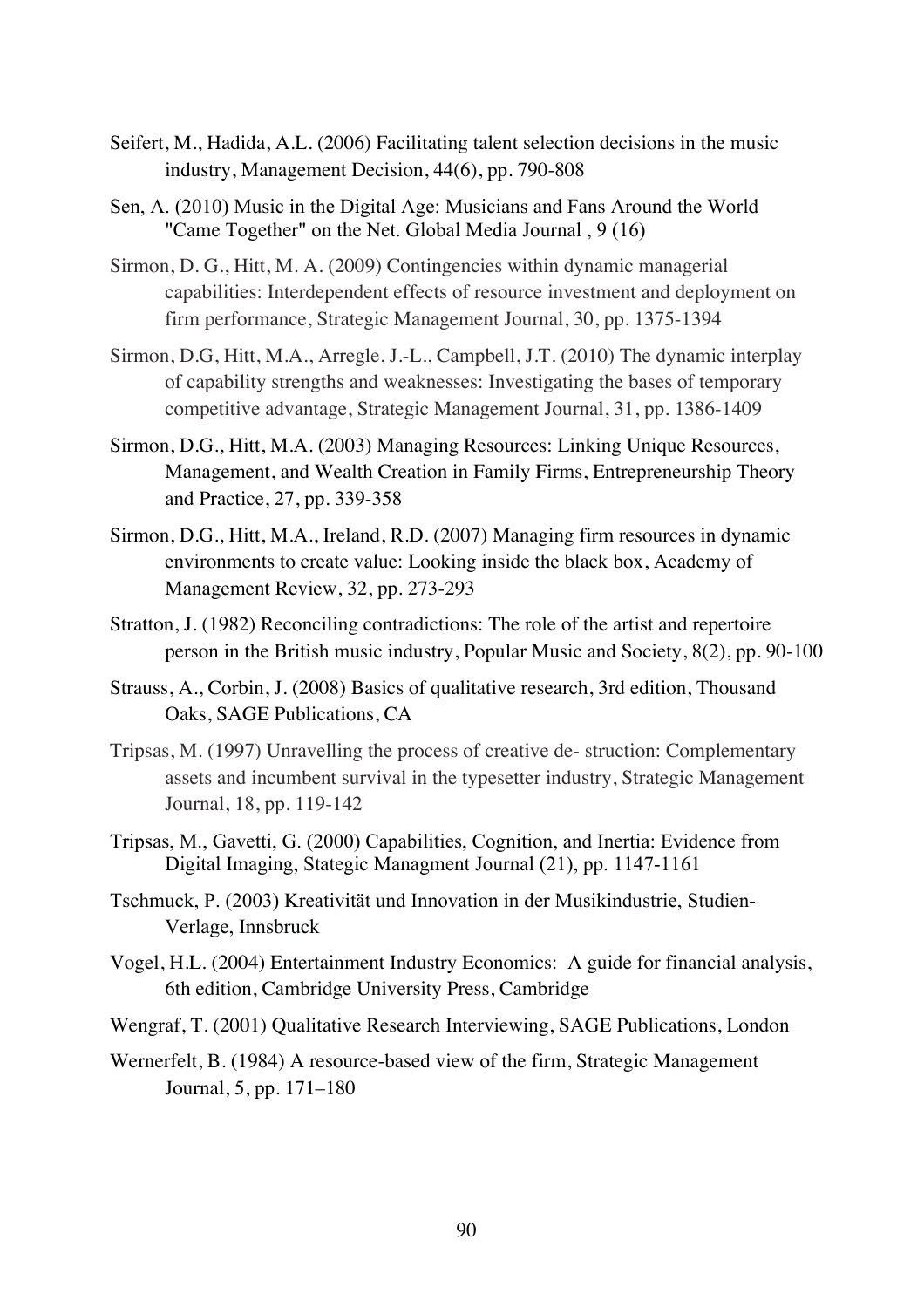- Wright, M., Clarysse B., Mosey, S. (2012) Strategic entrepreneurship, resource orchestration and growing spin-offs from universities, Technology Analysis & Strategic Management, 24 (9), pp. 911-927
- Wueller, J. R. (2013) Merger of Majors: Applying the Failing Firm Doctrine in the Recorded Music Industry, Brooklyn Journal of Corporate, Financial & Commercial Law , 7, pp. 589-612

## **10.1. Interviews**

- Respondent A, Magnus Textor, Columbia/Sony Music Germany, Munich, Personal Interview conducted on  $16<sup>th</sup>$  May 2016
- Respondent B, Christian Møller, Universal Music Denmark, Copenhagen, Personal Interview conducted on 5<sup>th</sup> April 2016
- Respondent C, Gregor Lehrl, Affine Records, Vienna/New York, Personal Interview conducted on 12<sup>th</sup> May 2016
- Respondent D, Clemens Kluck, Listen Collective, Berlin, Personal Interview conducted on 17<sup>th</sup> May 2016

## **10.2. Secondary Interview Sources**

- Ehmann, John; Vice President of A&R at Interscope Records; Retrieved on 12th May 2016 from: http://www.songwriteruniverse.com/john-ehmann-123.htm
- Hart, Peter; A&R Manager Universal Music Sweden; Retrieved on 12th May 2016 from: https://spinnup.com/en/2013/06/interview-with-peter-hart-ar-manageruniversal-music/
- Kappel, Andreas; A&R Director of Columbia/Sony Music; Retrieved on 12th May 2016 from: http://www.backstagepro.de/thema/interview-mit-dem-a-r-managerandreas-kappel-von-columbia-sony-music-2012-01-13-38b3t7gc6q
- McLellan, Eric; A&R Director at Sire Records; Retrieved on 12th May 2016 from: http://www.stopthebreaks.com/hip-hop-features/interview-with-ar-director-ericmclellan/
- Weitkämpfer, Andreas; A&R Director Frontline at Warner Music Group Hamburg;; Retrieved on 12th May 2016 from: http://www.musikindustrie.de/fileadmin/news/publikationen/Investing\_in\_Music \_Andreas\_Weitkaemper.pdf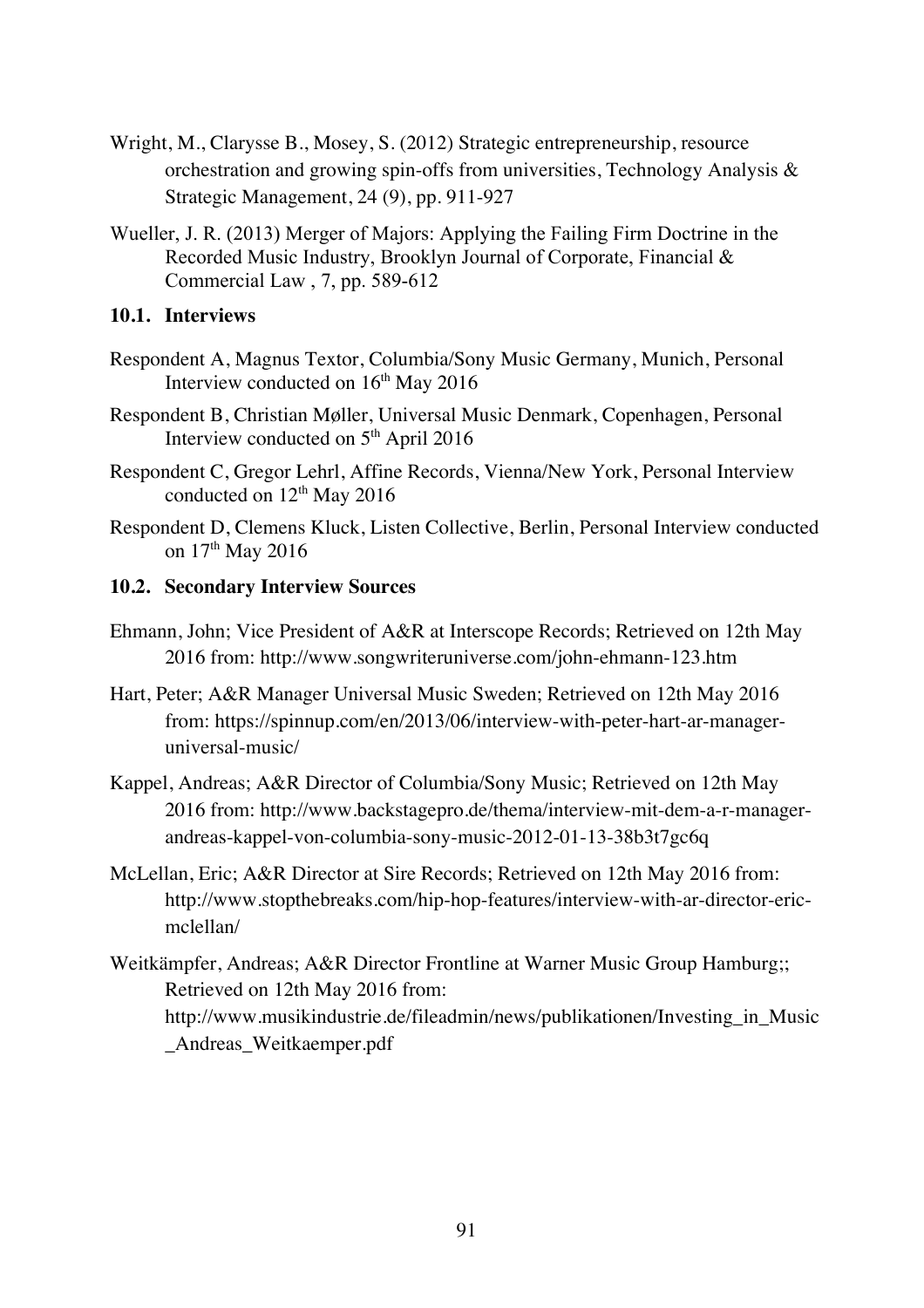# **11. Appendix**

#### **11.1. Respondent A, Personal Interview May 16th 2016**

## Magnus Textor, Columbia/Sony Music Germany, Munich

KL (Katharina Leichter): Zum Einstieg erzähle ich dir vielleicht kurz von mir und meinem Projekt. Ich studiere Creative Business Processes an der CBS und schreibe meine Masterarbeit grob gefasst zum Thema Veränderung von A&R. Ja und ich würde dich nun bitten, dass du ein bisschen über dich erzählst, über Sony und dass du ein bisschen von deine tägliche Routine erläuterst.

MT (Magnus Textor): Okay. Ich heiße Magnus Textor. Ich bin 23 Jahre alt. Ich bin seit 3,5 Jahren bei der Sony; seit 2 Jahren A&R Department bei der Columbia. Columbia ist im Grunde genommen das große Pop Label von Sony Deutschland. Es ist ein Domestic Label, das heißt wir arbeiten nur mit nationalen Produkten, also national gesignte Produkte, keine Produkte die irgendwo anders gesignt sind und dann über uns ausgewertet werden. Wie bin ich dorthin gekommen? Ich habe früher selbst Musik gemacht, hab ein bisschen produziert auch. Das war eigentlich direkt nach dem Abitur. Und dann hab ich über die Tätigkeit in meiner Band, die es damals noch gab, die sich dann aufgelöst hat, bei einem Independent Label angefangen zu arbeiten in München. Das gibt es mittlerweile gar nicht mehr. Im Grunde genommen hat man da alles gemacht. Wie es halt bei einem kleinen Label ist. Es gibt kein A&R in diesem Sinne, sondern eigentlich so ein bisschen Open Source A&R-ing. Also jeder sagt seine Meinung zu den Demos die da kommen, und dann sagt man "macht man oder macht man nicht" und es geht viel um dieses Lokalding. Aber das war ein guter Start auf jeden Fall, weil man sich ein bisschen ausprobieren konnte, in viele Bereiche reinschnuppern konnte. Und dann gab es eine Band die wir veröffentlicht haben, die von der Sony gesignt wurde und von meinem jetzigem Chef auch, dem Andi Kappel, und dann hab ich da meine ersten Kontakte machen können und danach die Möglichkeit da eine Ausbildung zu machen. So hab ich bei Sony angefangen. Ab einem gewissen Zeitpunkt habe ich dann angefangen zu scouten, sagen wir dazu, oder so ein bisschen Consulting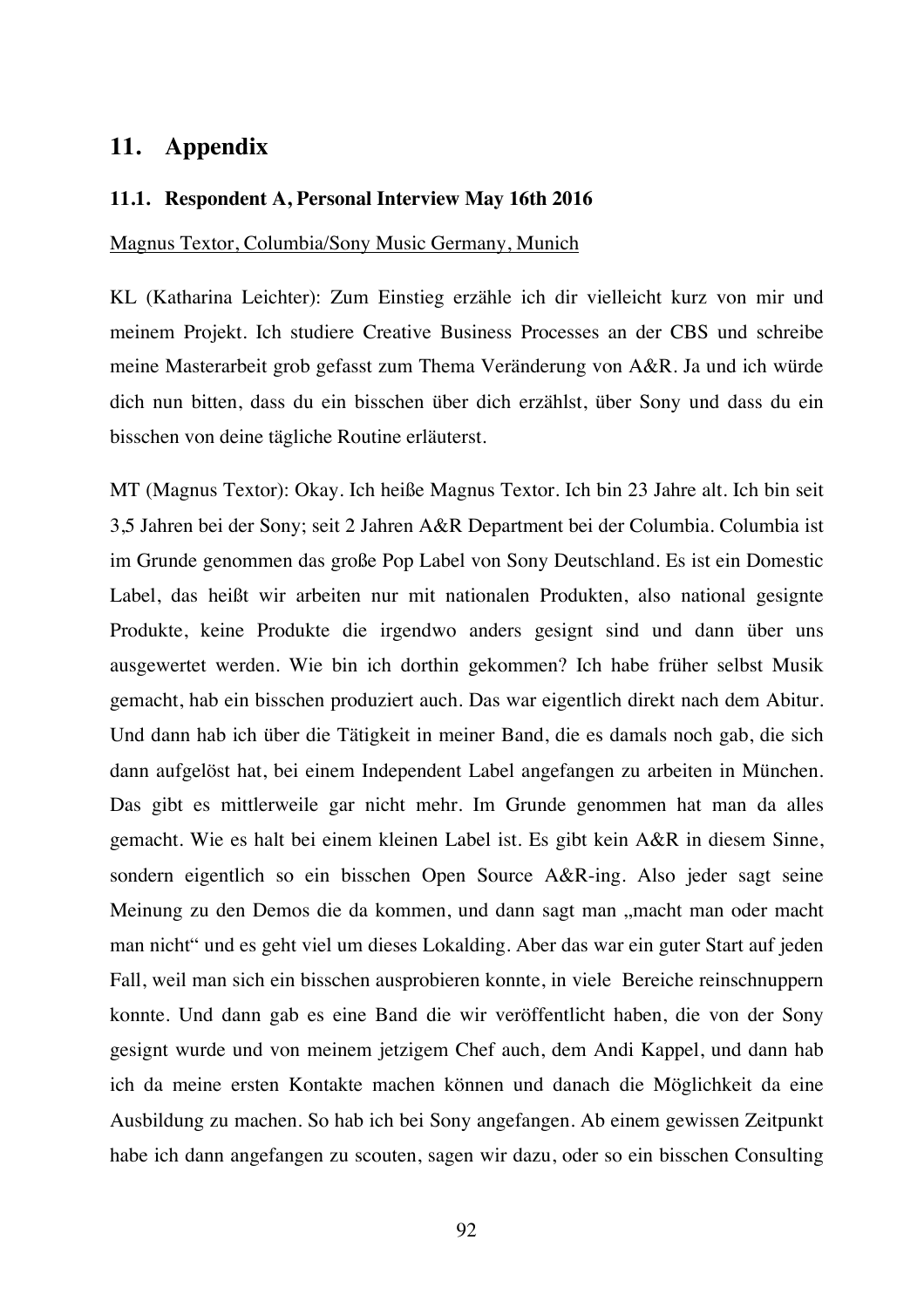zu machen im A&R Bereich, das heißt ich habe einfach Musik vorgeschlagen, ich bin pro aktiv auf Leute zugegangen und hab irgendwie so auch versucht mir mein Netzwerk aufzubauen. Ab einem gewissen Zeitpunkt dann hab ich dann die Möglichkeit bekommen dort als Junior A&R anzufangen.

KL: Bezüglich täglicher Routine, was sind so deine Aufgaben?

MT: Also ich sage mal es gibt ja wenig Daily Business im A&R-ing. Du hast ja nicht wirklich Sachen die du wirklich jeden Tag machst. Meine Aufgaben sind neue Musik zu suchen, mein Kontaktnetzwerk auszubauen, an den bzw. mit den bestehenden Acts mit denen wir schon zusammenarbeiten Alben gemeinsam zu entwickeln oder Konzepte zu entwickeln, das heißt da nimmt jeder A&R von Projekt zu Projekt andere Positionen ein. Also zum Beilspiel, ich meine es gibt Künstler die extrem viel von sich selbst aus einfach machen, da musst du nicht viel A&R-en im kreativen Sinne, da bist du eher so, machst du eher was für Service oder schaust auf die Deadlines, das die alle irgendwie hinbekommen. Dann gibt es aber auch Künstler, da muss man sich kreativ involvieren, die mit Songwritern zusammenbringen, mit Produzenten, mit Mischern. Das ist dann mehr der A&R Job würde ich sagen. Und so unterscheidet sich das. Jeder Künstler hat andere Bedürfnisse, braucht was anderes. Musikalisch ist das ja auch relativ unterschiedlich, das heißt auch da wird Unterschiedliches benötigt. Das heißt es ist eigentlich relativ abwechslungsreich je nachdem was jetzt gerade für ein Album von welchem Künstler ansteht. Und meine Aufgabe ist vor allem im Newcomer Bereich neue Acts zu finden, die aufzubauen, sich da einfach was zu überlegen. Und wir haben ja auch im elektronischen Bereich für die Columbia, quasi das Roster da weiter auszubauen. So versucht man sich da ein bisschen aufzustellen im Team. Wir sind ja ein größeres A&R Team, wir sind vier Leute insgesamt bei der Columbia. Es gibt unterschiedliche Labels in der Company wo auch nochmal andere A&Rs sind, da tauscht man sich natürlich aus und versucht sich da auch so ein bisschen aufzuteilen und zu sagen "Hey, der versteht die Art von Musik total gut und der muss vielleicht mehr an dem und dem arbeiten" Also bei mir ist das auf jeden Fall Newcomer, also junge Künstler vor alle auch und elektronische Musik.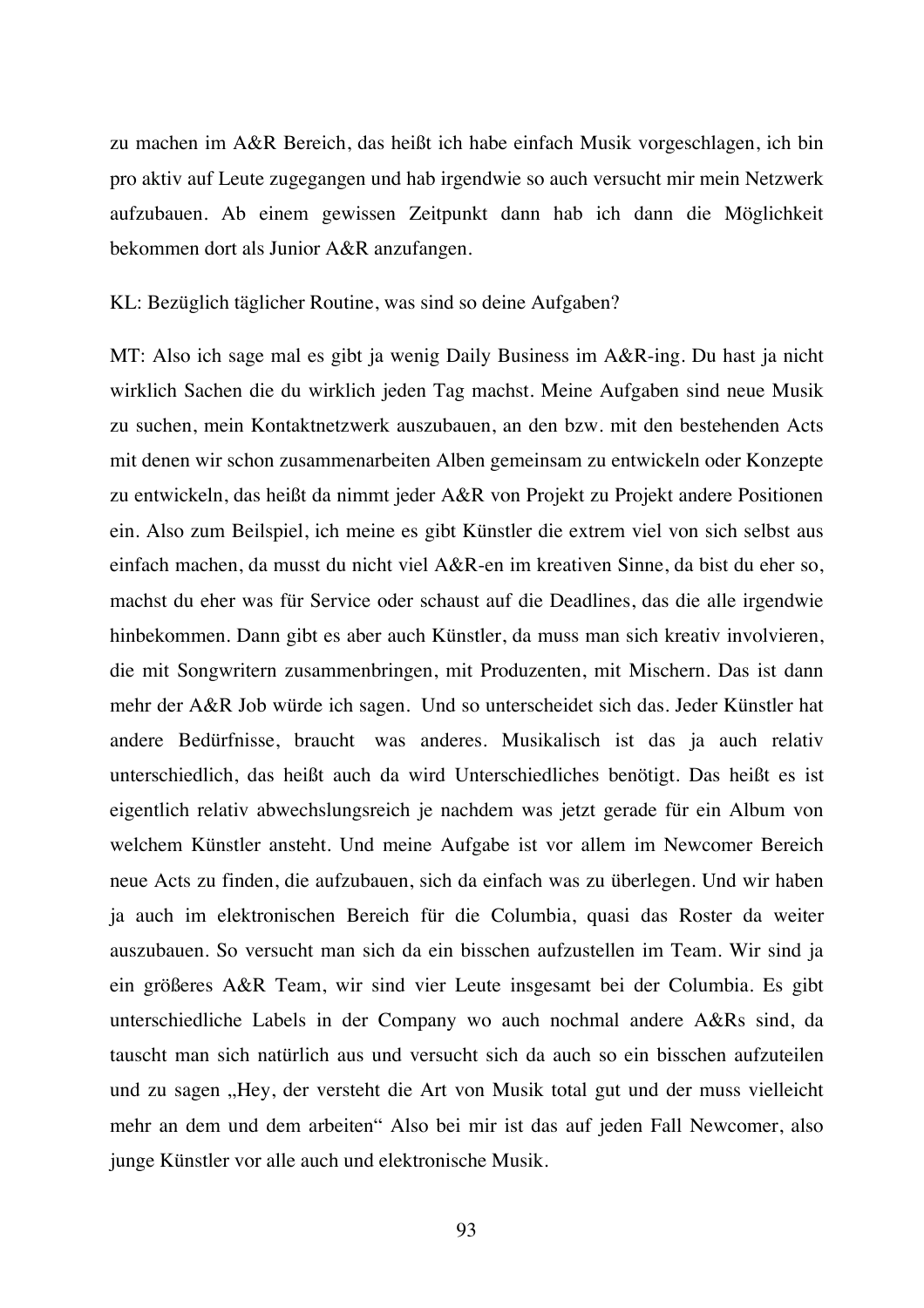KL: Du hast es gerade schon erwähnt: Thema "Talent Sourcing"! Wo schaust du denn hauptsächlich? Wir wissen ja alle, das hat sich geändert. Es landen nicht mehr tausend Demotapes auf euren Tischen, sondern...beschreibe mal:

MT: Ja das gibt es noch immer. Aber das kann auch keiner bewältigen. Wo ich schaue? Also ja genau man unterscheidet so ein bisschen, so aktives Scouting und passives Scouting. Also die wichtigsten und qualitativsten Empfehlungen kommen auf jeden fall aus deinem Netzwerk, kommen von den Leuten mit denen du dich permanent austauscht. Die auch wissen was du machst und dann auf dich zukommen. Angefangen von Produzenten, Veranstaltern, Bookern usw. manchmal von Künstlern selbst. Also das sind so die qualitativ hochwertigen. Und dann wenn man aktiv scoutet, also wirklilch im Netz irgendwie sucht. Das ist ganz unterschiedlich. Ich schau viel auf Youtube zum Beispiel. Jetzt weniger im Youtuber Bereich, mehr so auf diesen großen Musikchannels. Auch viel im Blogbereich. Es gibt ja eine ganze Menge Blogs, die frühe Musik featuren. Früher war Hypemachine auch wichtig, aber mittlerweile finde ich das ein bisschen verschenkte Zeit weil es auch relativ manipulativ ist, meiner Meinung nach. Aber die Blogs die dort gelistet sind, sind natürlich spannend. Also das sind eigentlich mal so die wichtigsten Informationskanäle die es gibt. Als was auf jeden Fall wichtig ist, ist das Netzwerk. Was Leute quasi was an dich heran tragen, das ist meistens das Hochwertigste.

KL: Der A&R Manager bei Universal Music Denmark meinte Sie haben ganz spezifische Talent Scouts, also vor allem jüngere Leute die viel im Internet unterwegs sind. Habt ihr so etwas auch?

MT: Ja genau. Das haben wir auch.

KL: Verwendet Ihr Soundcloud?

MT: Genau, Soundcloud auch. Also klar die ganze Musik liegt auf Soundcloud, von den Blogs natürlich. Aber Soundcloud selbst, darüber ist es ja schwierig was zu entdecken. Du brauchst ja eigentlich die Kuratoren. Du brauchst ja eigentlich Blogs die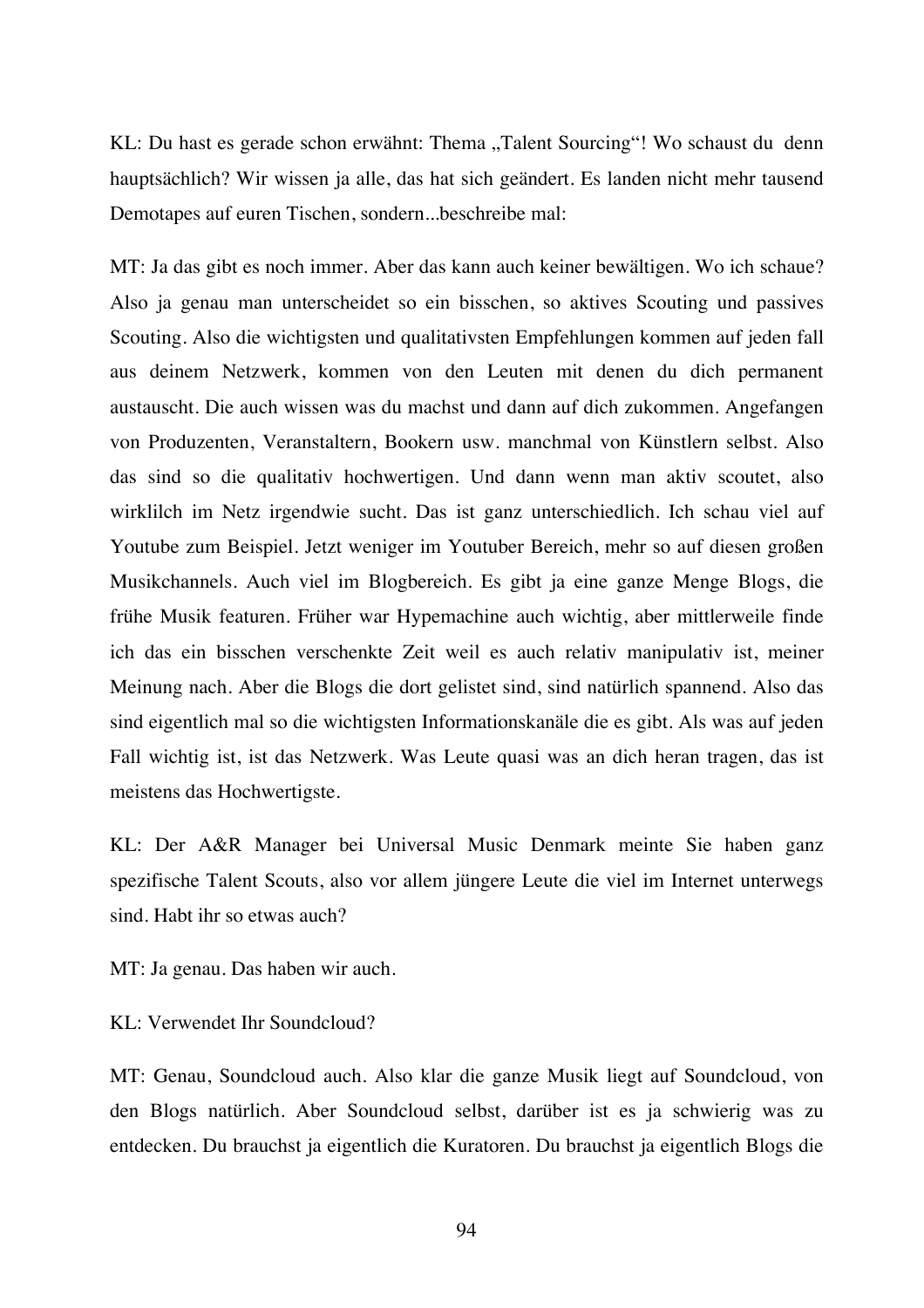das filtern. Deswegen meine ich eher Blogs, aber ja klar. Soundcloud, da liegt natürlich viel unsigned Zeug herum, das interessant sein kann.

KL: Und Spinnnup zum Beispiel?

MT: Spinnup ist ja ein Universal Tool.

KL: Ja genau. Würde mich aber von dem her interessieren, weil Universal meinte ja, dass das Tool grundsätzlich offen ist. Das heißt es kann ja jeder hineinsehen...

MT: Ja aber es ist ja ein Universal Tool. Das gehört ja der Company. Was meinst du mit hineinsehen?

KL: Ja die Company meinte doch Sie müssen trotzdem schnell sein mit der Nutzung des Tools, da jeder hineinsehen kann, und jeder kann hingehen und den Artist dann signen.

MT: Okay, aber ich muss ehrlich sagen, ich schaue darauf nicht. Und ich meine davon abgesehen, ich weiß es jetzt nicht hundert prozentig, da darfst du mich jetzt nicht für voll nehmen, aber sichern die sich nicht auch irgendwelche Optionen? Ich kenne aber auf jeden Fall Fälle wo ich dann nicht mehr heran konnte. Aber davon abgesehen dass ich nicht hundert prozentig von diesen Sachen überzeugt bin. Also der Ansatz klingt natürlich erst mal intelligent und super so etwas auszuprobieren. Wir haben das auch durchaus beobachtet bei der Konkurrenz. Und ich glaube in Skandinavien funktioniert so etwas auch wirklich gut, oder? Die haben damit ja auch wirklich Best Practice Artists hochgezogen. Das kommt ja auch aus Skandinavien irgendwo her oder?

KL: Ja genau, aus Schweden.

MT: Da wurden positive Erfahrungen gesammelt nehme ich an. Und ich glaube das ist halt etwas was Deutschland noch etwas gefehlt hat in der Hinsicht, dieses Best Practice Beispiel. Wie gesagt, die Idee ist auf jeden Fall gut. Ich glaube ehrlich gesagt, so der größte Unterschied jetzt gerade, sind auch ein bisschen die Märkte gewesen. Es gibt halt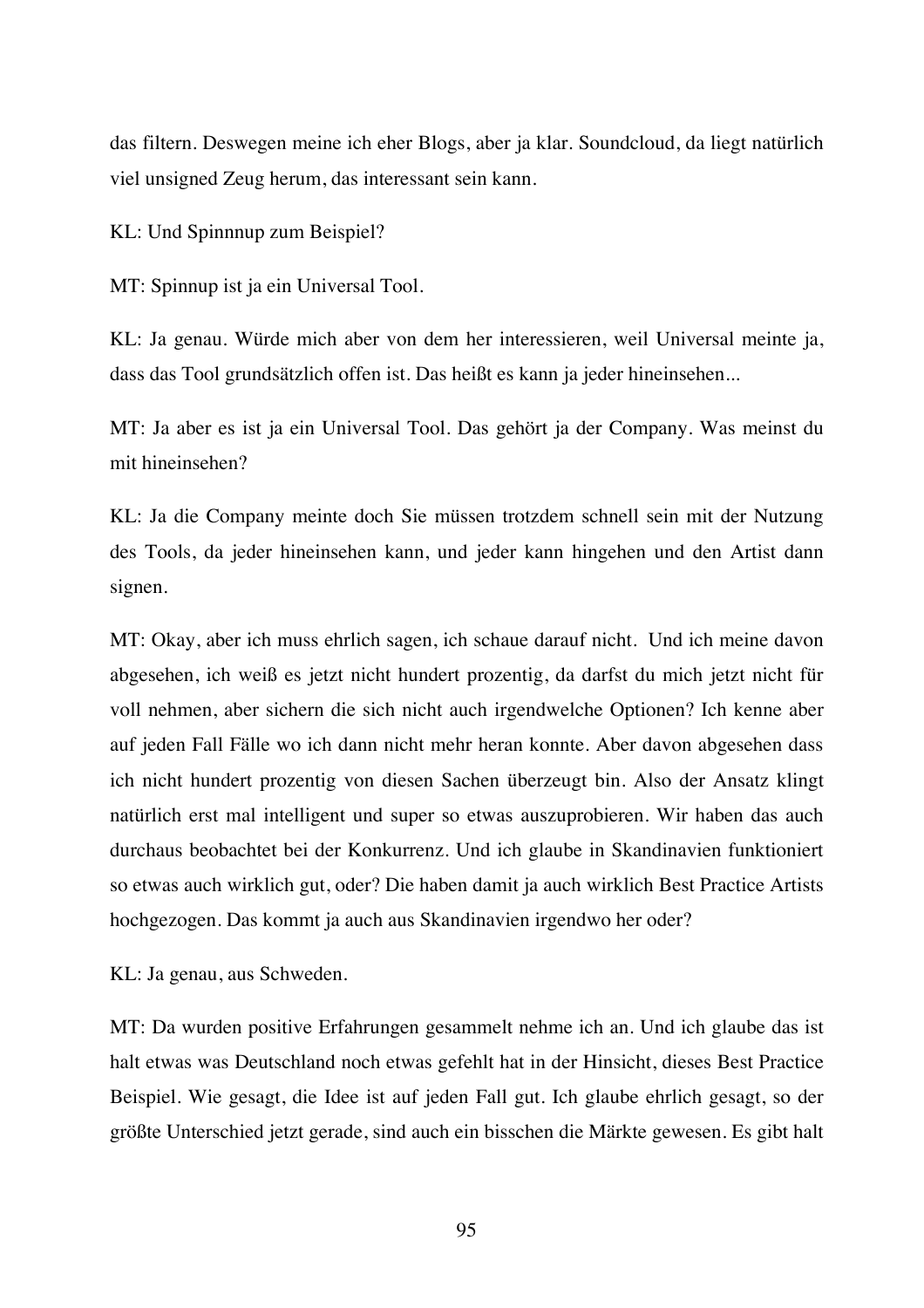gerade im Artist Development Bereich, also wir sprechen davon wenn man Künstler quasi länger aufbauen will als jetzt nur an einem Track von denen zu arbeiten, da ist das bei uns einfach noch ein anderes Business durch diesen starken physischen Markt. Und das könnte für mich einer der Erklärungen sein, dass...Aber nichtsdestotrotz natürlich kann man da Musik entdecken. Der Gedanke von Spinnup ist ja, und wenn du das auch in deinem Kontext fragst, verändert sich dort das A&R-ing. Das ist ja eine neue Form von A&R-ing, wenn man da quasi darauf schaut. Anders wie jetzt ein Demopostfach, wo du einfach deine Sachen hinschickst, kannst du das halt selbst hochladen und die haben dann Resultate. Und man kann dann einfach einsehen aufgrund von den und den Statistiken würde es vielleicht Sinn machen mit denen zusammen zu arbeiten.

KL: Ist ja in dem Sinne, fällt ja alles ins gleiche Schema. Ich meine auch Youtube zum Beispiel. Man kann halt mittlerweile einfach Prozesse übersehen. Ich kann sehen wie viele Likes etwas bekommt. Es ist halt alles schon in gewisser Weise pre-approved schon vom Customer. Das macht es auch irgendwie einfacher würde man denken.

MT: Total. Also was heißt einfacher. Ich glaube man muss sich halt damit auseinandersetzen als A&R. Man muss auch wissen wie man was priorisiert. Also ich meine wer gibt etwas auf Facebook Likes? Also natürlich schaut man mal genauer hin wenn jemand exorbitant viel hat, aber es gibt ja genügend Tools um auch zu checken wie valide ist so etwas? Das ist die Interaktion, wie war die Entwicklung und so. Dann ist das ja auch relativ schnell durch und dann weiß man ja.

KL: Du hast ja vorhin schon angedeutet. Columbia, Sublabel von Sony Music Deutschland. Wie würdest du denn eure Zusammenarbeit beschreiben? Inwieweit ergänzen sich Resourcen die Sony hat mit Columbia?

MT: Also man muss sich das so vorstellen. Also es gibt ja zwei Departments. Es gibt ein International Department und ein Domestic Department. Und unter dem Domestic Department sind auch verschiedene Labels. Also Four Music, Columbia, AOR, dass ist so das Schlagerlabel, Four Music ist eher so das Hip Hop Label und auch Popsachen und Columbia macht halt die großen deutschen Bands wie Fanta4, Revolverheld,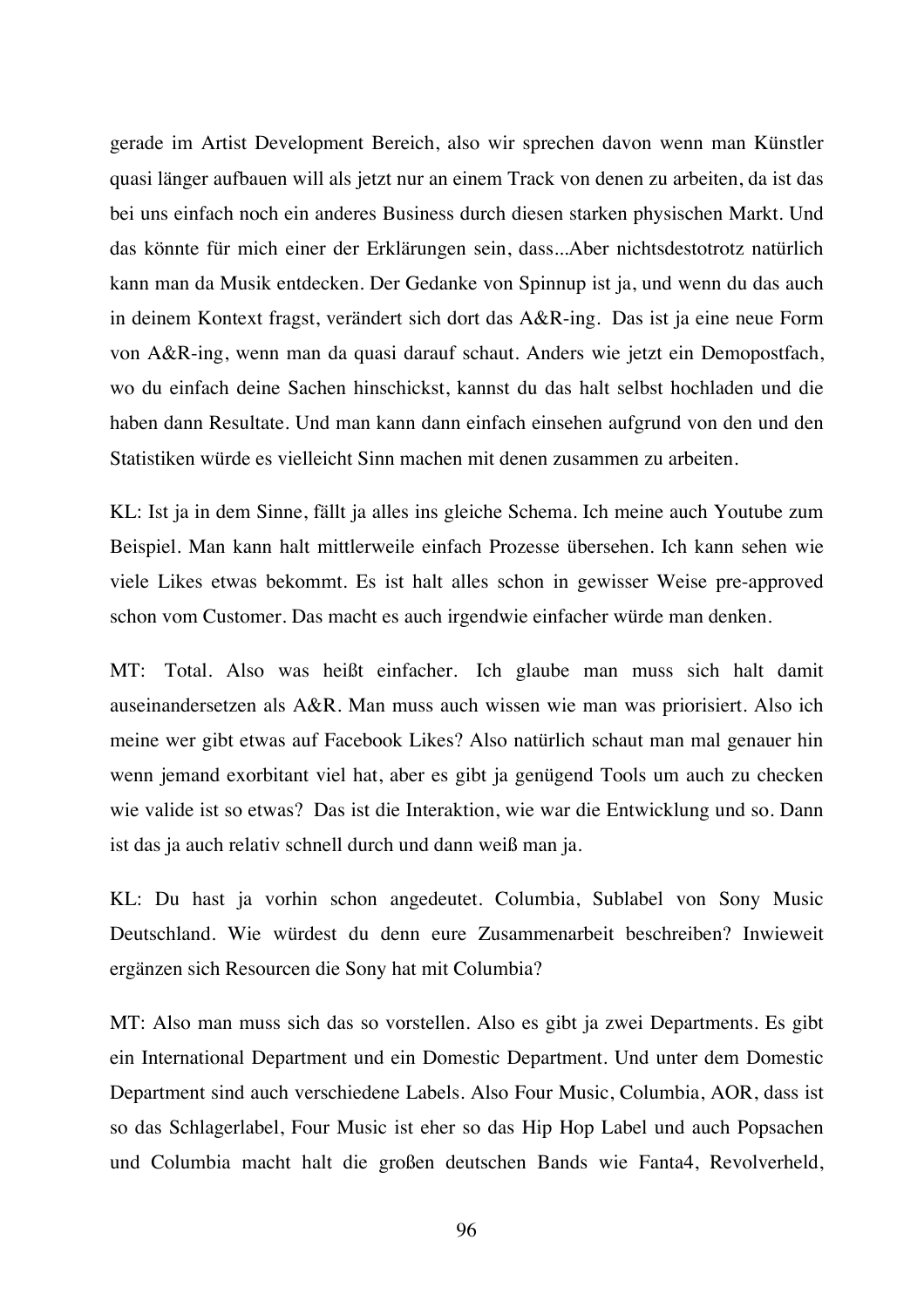Silbermond, also diese ganzen Popkünstler sind da drunter und halt auch viele, viele Newcomber. Columbia ist Sony, also das ist halt kein getrenntes outgescourctes Label, oder auch keine Dis-Deal, also kein Vertriebsdeal, sondern das ist wirklich so das Kernlabel. Ich glaub auch das umsatzstärkste Label von der Sony Deutschland im Domestic Bereich und das ist quasi die Company. Und deswegen arbeitet man natürlich ganz eng zusammen. Also ich meine was jetzt alles an das Label angekoppelt ist, für mich natürlich die wichtigsten Ansprechpartner Controller, mein Anwalt und so weiter. Dann die ganzen vertrieblichen Sachen und so weiter. Da kann man auf jeden Fall gute Sachen entwickeln.

#### KL: Arbeitet ihr denn mit Independent Labels zusammen?

MT: Ja natürlich arbeiten wir mit Independent Labeln zusammen. Also es kommt immer so ein bisschen darauf an. Es gibt mehrere Möglichkeiten wo du als Major mit einem Indie zusammenarbeiten kannst. Einmal, du kannst die Vertriebsleistung übernehmen zum Beispiel. Das ist dann ein Distribution Deal, also da ist man quasi Dienstleister. Das gibt es natürlich. Also das macht jetzt nicht die Columbia, das ist dann praktisch vertrieblich bei uns angedockt. Es gibt auch immer wieder Independent Labels die sagen "Hey, ich hab gerade so viel um die Ohren. Ich kann das gerade nicht bewältigen" und dann über uns die Sachen weiter lizensieren. Grade im Track Bereich, im elektronischen Bereich passiert das extrem oft. Also da arbeitet man eng zusammen. Es gibt Independent Labels, die eine mögliche partnerschaftliche Beziehung eingehen mit Major Labels. Es gibt Independent Labels die das auch bewusst nicht machen. Das hat auch Berechtigung. Jedes Label hat ja eine unterschiedliche Philosophie. Das ist ja ganz klar und das ist ja auch schön. Ich als Konsument oder auch jemand der Musik auch liebt und so weiter der will ja...Also es gibt ja unterschiedliche Menschen, die auf unterschiedliche Sachen stehen. Deswegen ist es auch total gut, dass es die und die Sachen gibt. Es gibt Indie Labels in meinen Augen die halt ihre Sachen extrem gut machen; die halt total stilsicher sind; die halt auch zum Beispiel eine Nische komplett abdecken können und die damit auch richtig erfolgreich sein können. Also die können dann auch mal den Umsatz machen von einem Major Label, also von der Labelstruktur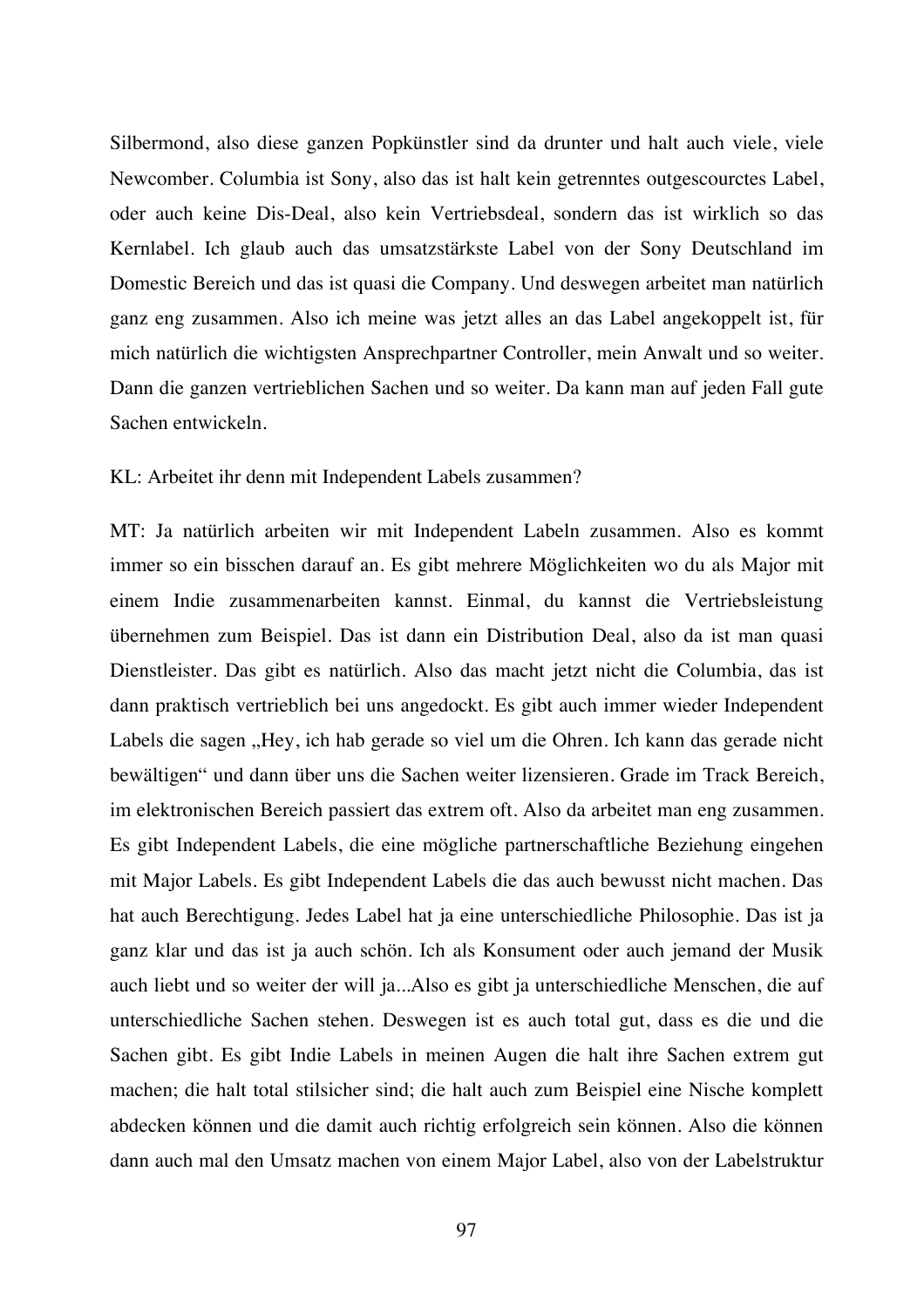her Major, klar. Ich meine so etwas wie XL Recordings mit Adele hier in Deutschland, klar international ist es dann bei der Sony, aber ja solche Geschichten. Oder auch Beggars Group, 4AD, also diese ganzen geilen elektronischen Labels, die sich komplett spezialisiert haben auf solche Sachen machen ja einen extrem guten Job. Und hier und da merken Sie halt das hat Crossover-Potential und das könnte auch, da braucht man vielleicht ein bisschen eine größere Vermarktungsmaschinerie und dann spricht mal halt und schaut ob man irgendwie eine Möglichkeit findet. Also das finde ich immer so ein bisschen das idealste Konzept. Also ich glaube, das kommt immer so ein bisschen drauf an aber da gibt es auf jeden Fall Möglichkeiten, wo man da zusammenarbeiten kann.

KL: Abgeleitet davon: Du siehst jetzt also in der A&R Arbeit die du machst und die ein Major Label macht nicht viel Unterschied zu der Arbeit von Independent Labels?

MT: Ahm, doch. Also es kommt darauf an. Das kann man halt jetzt wieder nicht pauschalisieren, weißt du, weil es gibt...das macht auch wieder jeder komplett unterschiedlich. Also ich glaube, du hast ja schon mit A&Rs gesprochen und wenn man jetzt fünf verschiedenen A&Rs spricht, werden die auch fünf verschiedene Meinungen haben. Jeder lebt das alles auch so ein bisschen anders. Es gibt ja auch kein Patent. Auf deine Frage zurück. Es gibt Independent Labels, die zum Beispiel extrem entwickeln an Künstlern und die da wirklich einen extrem guten Job machen. Dann gibt es Independent Labels die auch wirklich nur Sachen einkaufen, wie Kühlschränke und dann quasi wieder verkaufen. Das passiert aber genau so auch im Major Bereich. Das heißt, das ist komplett unterschiedliche. Ich glaube manchmal bzw. lass es mich mal so sagen. Man muss das wahrscheinlich von Fall zu Fall betrachten. So Independent Labels wie zum Beispiel Nuclear Blast zum Beispiel in Deutschland; das ist eines der größten Metall Labels; die kennen sich ja in ihrer Nische extrem gut aus. Die wissen halt was deren Konsument und deren Zielgruppe braucht, wie sie die erreichen, welche Marketingmaßnahmen man machen muss; wie sich was musikalisch anfühlen muss damit es da und da stattfindet. Und ich glaube diese Art von Expertise, die ist natürlich extrem wichtig. Also wenn du Produkte hast, oder Künstler hast die halt sehr eine spezielle Nische ansprechen und das auch sehr stilecht sein muss und wo zum Beispiel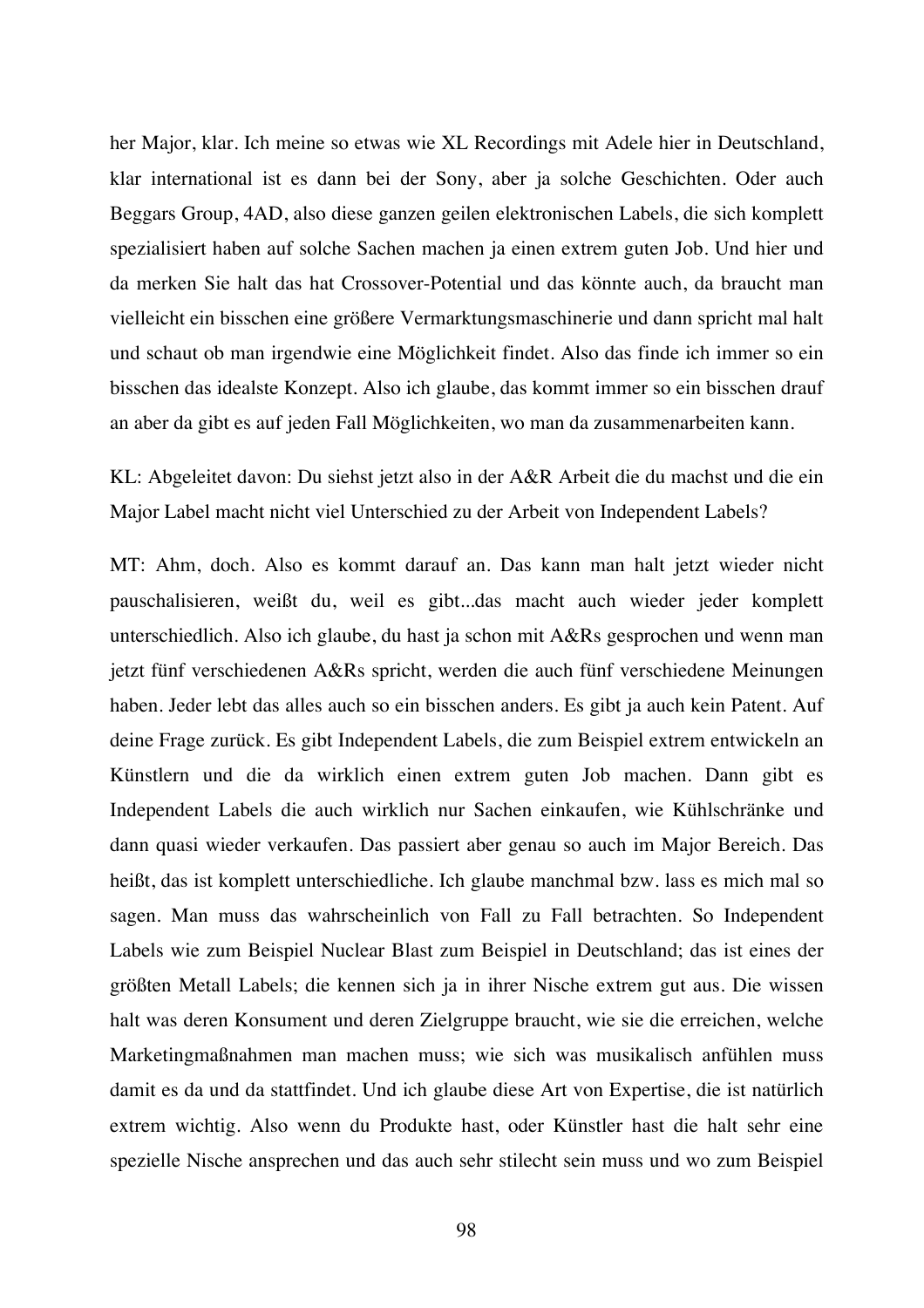das Branding eines Labels auch eine große Rolle spielt, da glaube ich gibt es natürlich Labels oder auch kleinere Labels, die so einer großen Major Struktur auch überlegen sein können. Was die Philosophie eines Majors ist, ist ja ganz klar. Das ist ja eine Diversifikationsstrategie. Wir wollen für jeden Zielgruppe was zur Verfügung stellen. Wir wollen quasi den kompletten Markt abdecken und nicht nur die Nische. Und deswegen wollen wir auch mit unterschiedlichen Charakteren im Label arbeiten und deswegen braucht man auch unterschiedliche Leute: einen 23-jähren A&R und eine 56 jährigen A&R zum Beispiel, und eine Frau,...man muss verschiedene Leute auch abholen können. Ich glaube, das ist so eigentlich der größte Unterschied. Also bzw. in meiner Wahrnehmung ist es so die Konsequenz: Also ein Major Label will quasi...hat...lehrt so den Respekt und die Toleranz vor dem Geschmack anderer. So zu sagen "Hey, nicht jeder mag Helene Fischer, aber es gibt so viele Leute die sie mögen also hat die eine Daseinsberechtigung" Und das finde ich auch eigentlich eine ganz schöne Philosophie.

KL: Noch einmal kurz zurück zu Youtube etc. Sony steht ja auch hinter Supertalent, X Factor etc.,

MT: Ich glaube jetzt nicht mehr. Also das Supertalent ist irgendwo noch, also jetzt nicht bei der Columbia, aber bei einem anderen Label angedockt. Also die anderen Sachen sind glaube ich alles Universal.

KL: Was hältst du denn von solchen Sachen?

MT: Also so Casting-Formate im TV meinst du?

KL: Ja genau also der qualitative Output solcher Formate im Endeffekt?

MT: Also meine persönlich Meinung ist: Ich kenne mich damit nicht wirklich aus. Ich hab keinen Fernseher seit vielen Jahren. Und ich bin auch nicht der Typ der so etwas macht. Man muss ja auch wissen als A&R, was sind deine Stärken, was sind deine Schwächen. Und das gehört auf jeden Fall nicht zu meinen Stärken. Also ich glaube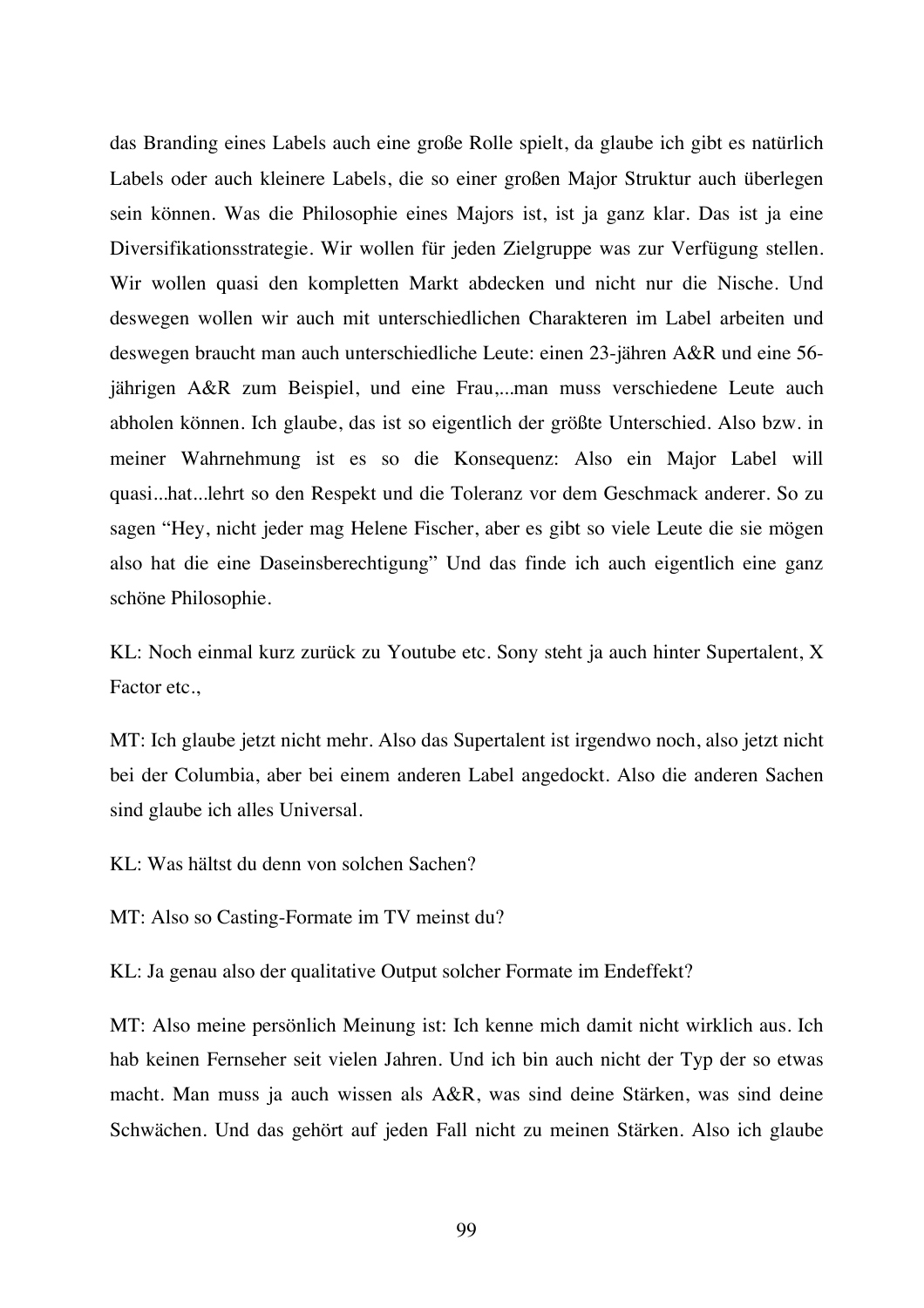natürlich sind da krasse Stars geboren worden in solchen Formaten. Also ich meine Kelly Clarkson und so etwas das ist schon geil. Oder auch ein James Arthur, der hat auch eine mega geile Stimme einfach. Also das ist toll das solche Leute da eine Chance bekommen haben. Aber in Deutschland hat das halt einen extremen Stempel einfach. Das ist total krass. Ich hab das Gefühl, das ist in anderen Ländern nicht so der Fall. Also so wie in Österreich zum Beispiel oder auch in UK, US. Ich habe das Gefühl, da ist es auch vielleicht ein bisschen nachhaltiger für den Künstler. Man hat so das Gefühl nichts ist älter als der Castingstar von gestern und die Künstler müssen extrem hart arbeiten um das irgendwann mal auch zu überwinden und auch irgendwie auch mal als nicht-konstruierter Künstler wahrgenommen zu werden, obwohl sie es vielleicht auch gar nicht sind. Also ich hab total Respekt für Künstlern die das schaffen. Die also quasi es schaffen...die Aufmerksamkeit in so einen Format bekommen haben und die das schaffen sich davon auch loszulösen und auch getrennt davon zu existieren wie zum Beispiel Max Giesinger gerade, der wirklich lange jetzt kämpfen musste um so diese Image loszuwerden. Und jetzt bringen die Leute ihn auch nicht mehr so unmittelbar damit in Verbindung weil er einfach richtig geile Songs schreibt. Das finde ich toll. Ansonsten, so Formate … also es kommt auch immer ein bisschen auf das Konzept drauf an. Es gibt halt da auch wieder gute und schlechte. Also ich glaube The Voice funktioniert zum Beispiel ja nach wie vor extrem gut in Deutschland. Das ist ein gutes Konzept dann anscheinend. Und Supertalent oder, ich weiß nicht, DSDS sind dann vielleicht andere Konzepte. Also ich glaube auch da gibt es zeitgemäße und nicht zeitgemäße Konzepte, aber da bin ich tatsächlich zu wenig tief drin um da was zu sagen. Also es gibt Leute, die setzen sich damit echt viel auseinander. Ich hab auch eine Kollegin die zum Beispiel mega fit in so etwas ist. Die kann dir jetzt wahrscheinlich auch viel genauer erklären, das und das ist der Grund warum das und das nicht funktioniert oder das und das funktioniert. Also das ist halt ein bisschen auch so eine Philosophie für sich. Ansich ist es natürlich eine gute Idee zu sagen man macht eine Kooperation mit einem großen TV Partner, schaut dass man da irgendwie quasi den Künstlern oder Interpreten die dort auftauchen halt ein Following aufzubauen durch diese Medialeistung. Und ja natürlich, da sind damit schon tolle Künstler entstanden.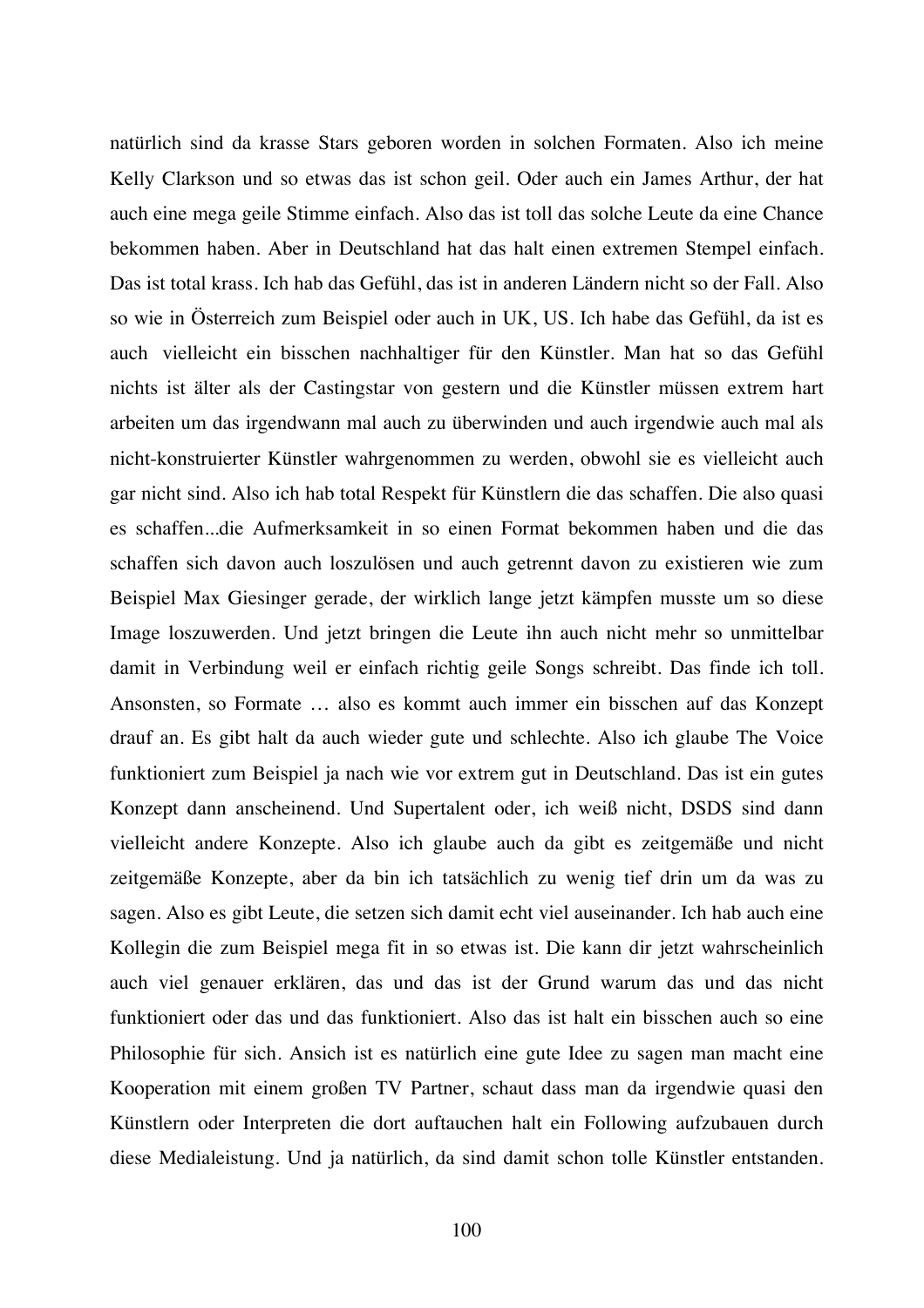Natürlich hat das auch schnell so ein bisschen den Charme von was Konstruierten und das ist natürlich auch das, was in Deutschland dann den Leuten so ein bisschen anhaftet und die dann auch, zumindest in meiner Wahrnehmung, … dass das dann auch ein Problem darstellen kann.

KL: Inwieweit würdest du denn sagen, dass deine Entscheidungen bezüglich Künstlern wirtschaftlich getrieben ist? Und welchen Part übernimmt dein persönlicher Geschmack?

MT: Also inwieweit mein Entscheidungen über Künstler finanziell getrieben sind? Ja naja zu 100%. Also wir sind ja ein Wirtschaftsunternehmen. Es ist ja nicht so, dass es mein eigenes Geld ist, das ich ausgeben darf. Was ja zum Beispiel der Fall wäre, wenn ich jetzt zum Beispiel … naja könnte ja sein … aber es ist ja nicht der Fall. Es ist ja nicht mein Geld, sondern das Geld der Firma, deswegen ist es auch total zurecht, dass die Firma fragt bevor ich Geld ausgebe und natürlich muss ich auch mehr und mehr Leute fragen, je mehr Geld es natürlich auch ist: Was habe ich vor damit zu machen? Wie viel glaubt man, dass man von diesem Geld auch wieder zurückbekommt? Oder das sich das irgendwie rentiert und das dann auch wirtschaftlich wird. Deswegen ist auch die erste Frage wenn ich einen Künstler unter Vertrag nehmen will "Hey, wie kann man das finanziell machen?" Das muss ich auch mit meinem Controller absprechen, ich muss das mit meinem Anwalt absprechen. Aber da wär ich auch ein schlechter A&R ehrlich gesagt, wenn ich jetzt einfach nur wild drauf los sein würde und dann ist die Firma irgendwann pleite. Aber was den künstlerischen Anspruch angeht oder meinen persönlichen Musikgeschmack: Also die Musik mit der ich arbeite, die muss ich empfinden können. Also da muss ich Gespür dafür haben. Ich kann mit keinem Künstler zusammenarbeiten, dessen Musik ich nicht verstehe oder dessen Philosophie ich nicht teile. Also das ist mir schon extrem wichtig. Und deswegen ist auch alles was ich arbeite auf jeden Fall auch was wo ich sage "Das finde ich gut!" Also das muss ich gut finden weil ansonsten könnt ich das gar nicht so lange begleiten, könnte ich auch gar nicht inhaltlich mit dem Künstler arbeiten. Deswegen sage ich auch ganz klar, Musik die ich nicht signen kann oder noch nicht signen kann, wo ich einfach sage …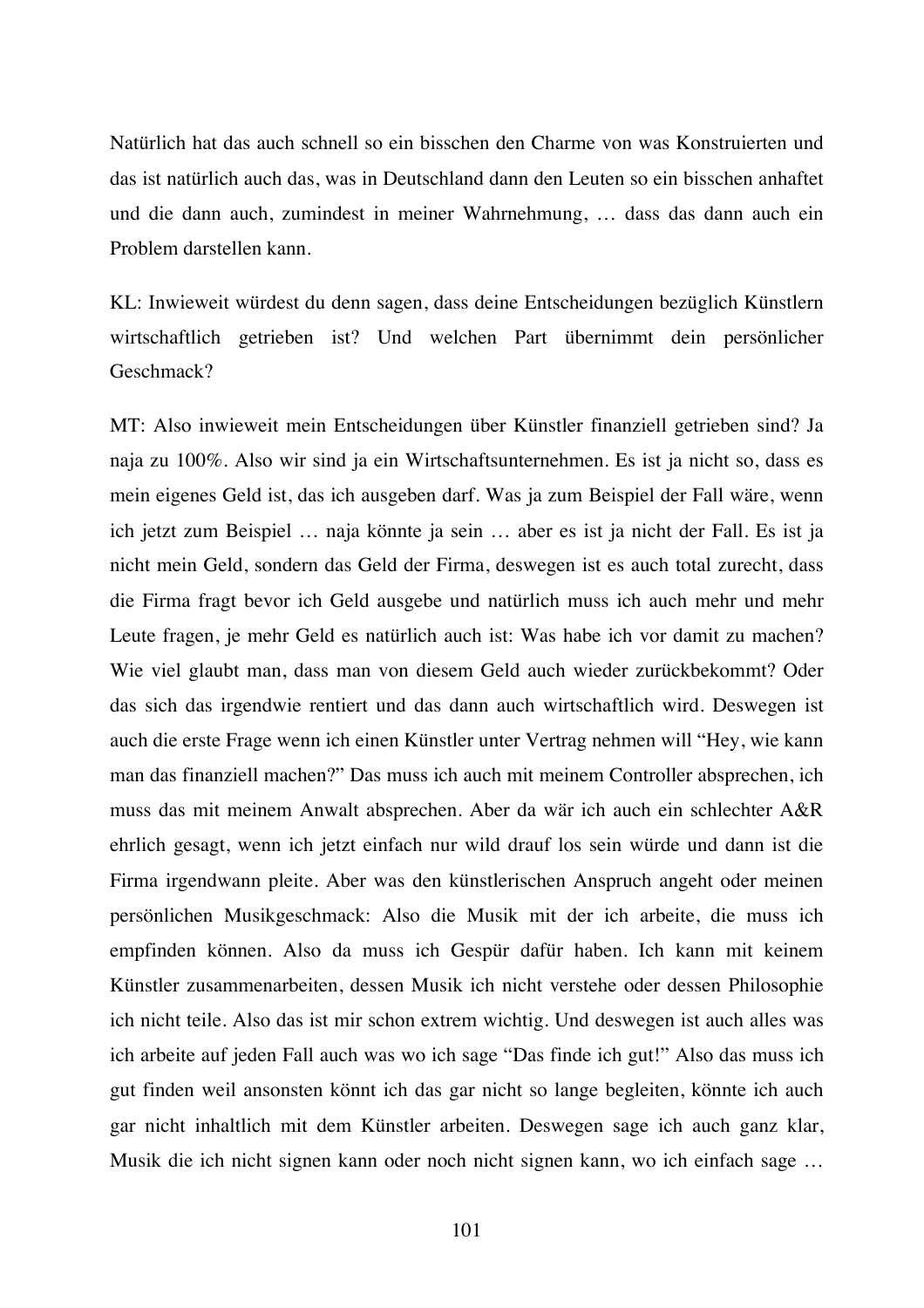oder wo ich mit Künstlern nicht arbeiten kann weil ich sage "Ich verstehe die Musik nicht". Und das hat ja jeder von uns. Der eine ist da breiter gefächert, der andere nicht. Bei mir ist es so, ich verstehe zum Beispiel keinen Schlager. Ich verstehe keinen richtig harten Rock. Verstehe ich nicht. Kann man sich gern mal reinziehen, habe ich kein Problem damit. Aber verstehen tue ich das halt nicht. Also deswegen könnte ich auch niemals mit einem Künstler arbeiten der so eine Musik macht. Und ja umgekehrt ist es halt dann auch wieder so, dass ich Musik halt wieder besser verstehe und mich auch wirklich einbringen kann weil ich sage "Hey, der und der Vergleichswert. Das war der Werdegang es Künstlers, usw." Und das ist bei mir auf jeden Fall deutschsprachige Popmusik. Auch nicht dort alles, aber auf jeden Fall sehr sehr viel. Also das ist etwas das mich nach wie vor sehr berührt. Da kriege ich einen schnellen Zugang zu und da kann ich mich auch wirklich einbringen. Und elektronische Musik. Da und da auch vielleicht mal eine englischsprachige Popballade usw. Aber das ist einfach was wo ich sagen kann "Hier dem Künstler kann ich weiter helfen." Daraus leitet sich dann auch so ein bisschen die Frage ab, wie denn das so mit meinem persönlichen Geschmack ist. Also mir ist bewusst, jeder der in der Musikindustrie arbeitet oder auch nicht in der Musikindustrie arbeitet, sich aber viel mit Musik beschäftigt, … also ich bin der Meinung, dass sich jeder der sich sehr viel mit Musik beschäftigt und sich auch mit zeitgemäßer Musik auseinandersetzt, der fängt an irgendwann immer speziellere Musik zu hören; immer noch mehr arty Musik zu hören; noch unkommerziellere Musik zu hören. Also ich glaube, wenn du viel viel viel Musik hörst den ganzen Tag, dann suchst du irgendwann auch das Außergewöhnliche in der Musik. Oder begeisterst dich vielleicht auch mehr für außergewöhnliche Stimmen, außergewöhnliche Songs, oder außergewöhnliche Künstler. Und das ist natürlich bei einem A&R nichts anderes. Das heißt mein privater Musikgeschmack ist natürlich wesentlich unkommerzieller als das was ich in der Regel vermarkte. Aber dessen muss man sich einfach bewusst sein. Man muss damit auch so ein bisschen spielen. Also das heißt nochmal zusammengefasst: Ich würde jetzt nichts signen wo ich weiß … also ich muss wissen was quasi mir so 100%ig geil gefällt, dass ich jetzt gerade nicht eine rationale Entscheidung treffen kann. Was ja eigentlich nicht der Fall ist, weil das lernt man ja eigentlich recht schnell. Muss aber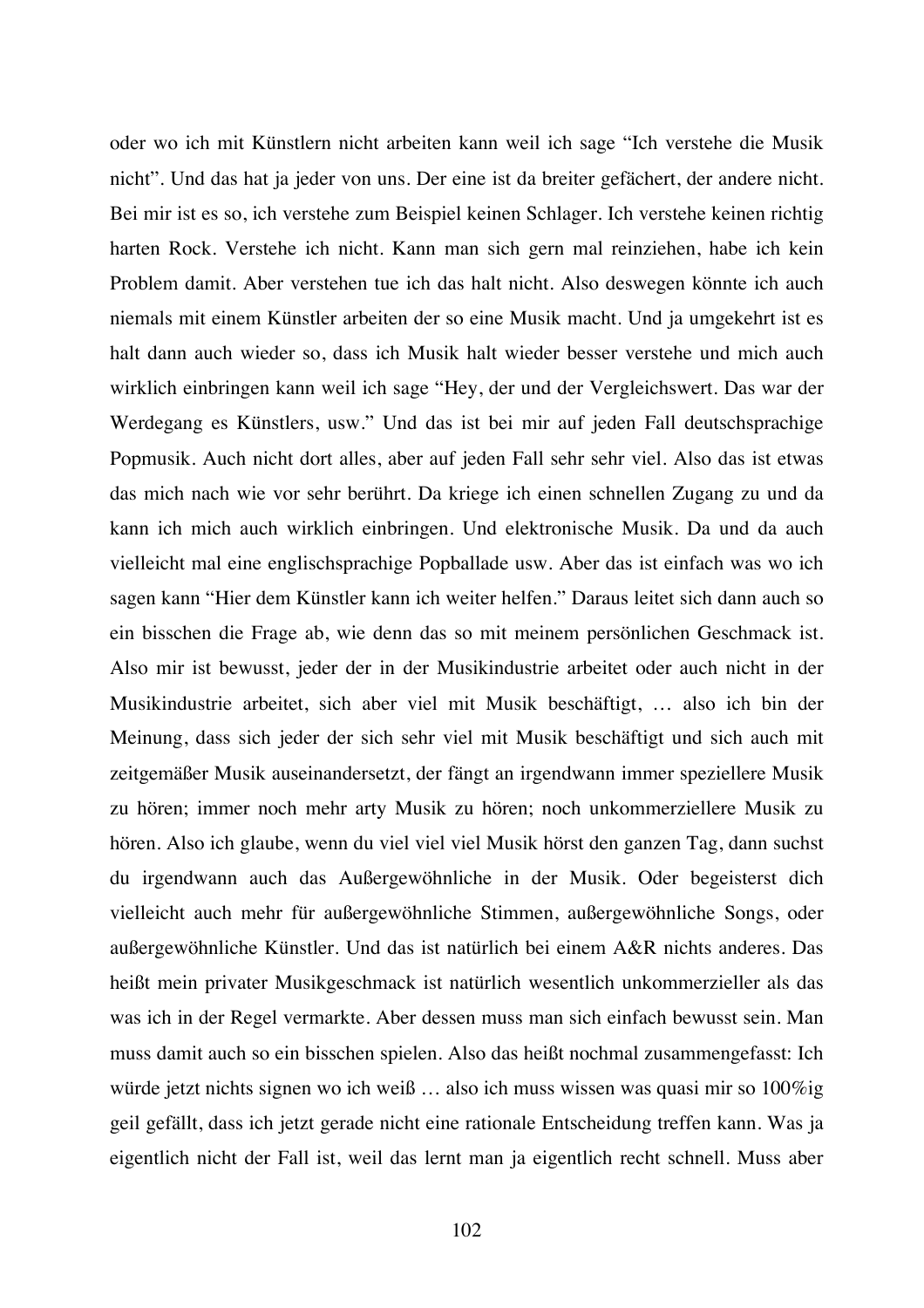auch gleichzeitig mit den persönlichen Neigungen die man hat, auch arbeiten können. Also ich muss auch emotional feedbacken können. Ich muss auch emotional sagen, ob mich das jetzt berührt, ob mich das nicht berührt. Also man muss so ein bisschen lernen da auch so ein bisschen Distanz zu bekommen und dann auch offen ein bisschen mit seinem Musik Geschmack umzugehen.

KL: Daran angeknüpft vielleicht nochmal die finanzielle Frage ein bisschen umformuliert: Inwieweit schaust du denn darauf welche Trends gerade am Markt sind und inwieweit der Künstler den du dir aussuchst auch dazu passt?

MT: Mal so mal so. Also es gibt Künstler wo ich merke, das ist jetzt nicht unbedingt ein Trend, aber das ist vielleicht mehr oder weniger ein bisschen zeitlos. Naja lass es mich mal so sagen. Man muss schon extrem mit allem auseinandersetzen was veröffentlicht wird. Also das ist einfach wichtig. Zumindest wenn man mit zeitgemäßer Musik arbeiten will. Wenn man jetzt sagt ich will nicht mit zeitgemäßer Musik sondern mit zeitloser Musik arbeiten, wie zum Beispiel ADCD Rockband oder Schlager vielleicht, auch das ist nicht unbedingt nicht zeitgemäß, … auch falsch … also ich glaube man muss sich halt damit auseinandersetzen. Ich muss wissen was kommt bei der Konkurrenz, was kommt bei uns, was kommt bei den Indies. Was davon ist erfolgreich, was nicht; aus welchen Gründen. Also das ist schon auf jeden Fall extrem wichtig. Ja und dadurch ergibt sich das auch das Muster. Also natürlich es gibt auch immer Ausnahmen und das ist dann auch was man dann einem A&R dann mal vorwerfen kann. "Hey, du arbeitest hier nur nach … du bist nur Sklave des Marktes" und man kreiert praktisch gar nichts mehr komplett selber. Also man muss sich auf jeden Fall damit auseinander setzen. Also wenn ich jetzt als A&R aufhören würde Musik zu hören oder mich damit auseinanderzusetzen, ich glaube, dann könnt ich den Job nicht mehr machen. Das verändert sich ja so schnell auch. Das ist ganz essenziell.

KL: Du hast vorhin schon von deinem Netzwerk gesprochen. Könntest du vielleicht etwas genauer beschreiben inwieweit dein Netzwerk wichtig ist für dich als A&R Manager?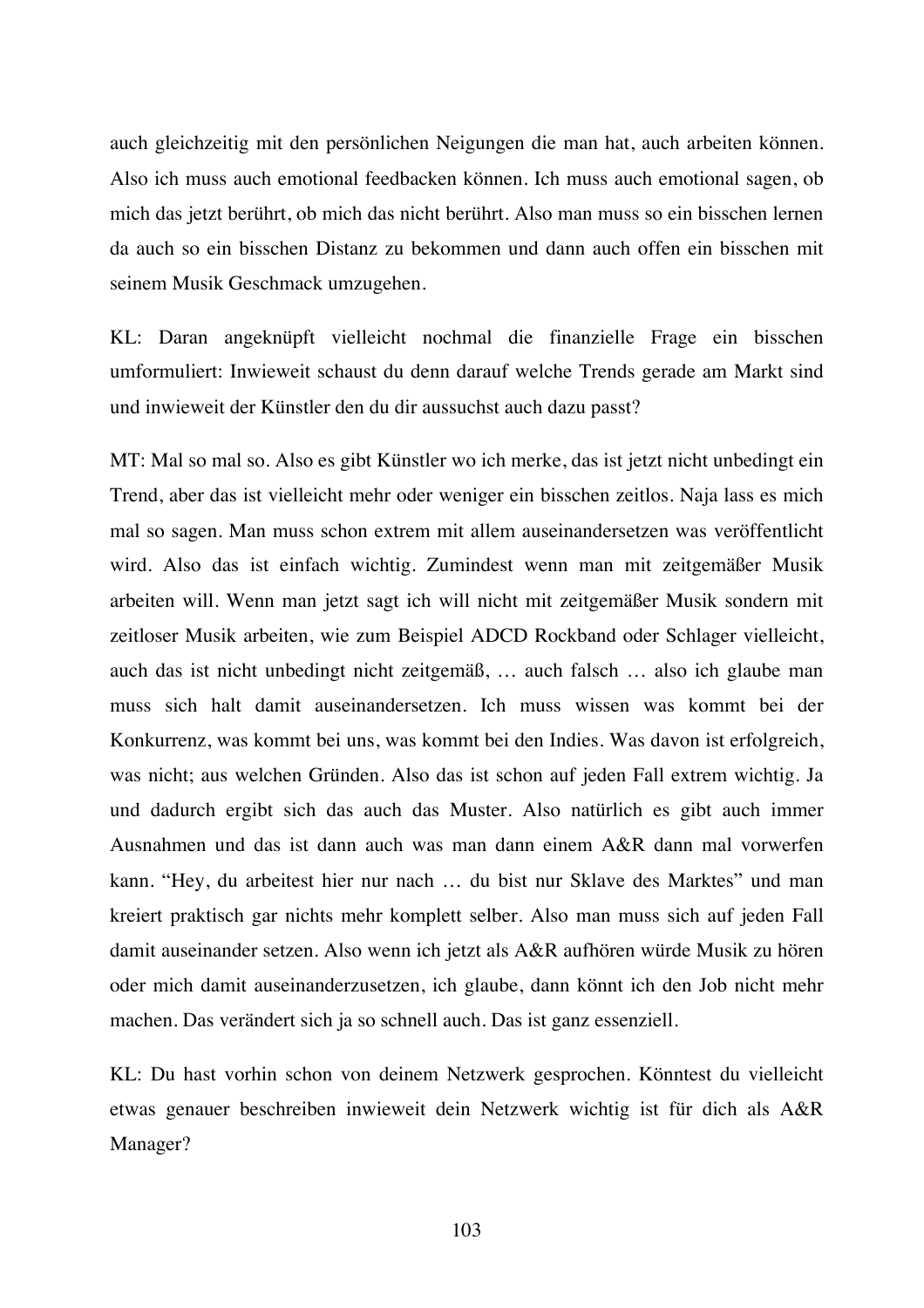MT: Also Netzwerk klingt immer so unemotional eigentlich. Aber so habe ich es vorhin ja auch ausgedrückt. Also das ist extrem wichtig. Das ist das allerwichtigste. Also auch wenn ein Künstler bei dir unterschreibt, dann kauft der auch ein Stück weit deine Expertise mit ein, also bzw. er will dich auch nutzen. Und das heißt dann auch, dass du im weiterhelfen kannst wenn er einen Produzenten sucht, wenn er einen Mischer sucht usw. Das heißt für mich ist es total wichtig diese Leute zu kennen und sie dann auch empfehlen zu können, damit die Künstler mit denen arbeiten können. Also das geht hin bis zum Videoregisseur oder irgendwie einen Fotografen oder so etwas mal oder einfach mal noch irgendwie eine Meinung zu holen. Also das heißt Netzwerk ist auf jeden Fall … naja das baust du dir natürlich auf. Also ich als junger A&R, stehe jetzt auf einer anderen Position wie jetzt mein Chef der seit 26 Jahren nichts anderes macht. Also der kennt Gott und die Welt. Der muss jetzt auch nirgendwo hinfahren und muss irgendwie die Leute treffen. Sondern die kommen halt zu ihm. Die wissen wer er ist. Und bei mir muss das noch viel aktiver passieren. Da gibt es im Jahr immer mal wieder so Convention-Festivals auf die man fährt, zum Beispiel wie Reeperbahnfestival ist jetzt das berühmteste in Deutschland oder auch so etwas wie die ADE in Amsterdam oder Groningen, in den Niederlanden, Great Escape oder was das gerade ist. Das sind einfach Festivals die total wichtig sind. Also da muss man auf jeden Fall hinfahren als A&R. Da muss man Leute treffen. Da muss man irgendwie einfach schauen dass man irgendwie … Das muss man natürlich so aufbauen als junger A&R. Netzwerk ist auch immer so ein bisschen unemotional habe ich gesagt. Du hast natürlich irgendwann mal auch wirkliche Freunde dort. Also klar man unterscheidet das, wie es halt so ist in der Musikbranche, da gibt es viele Freundschaften aber auch vieles das so ein Zwischeding ist. Das macht einen ja auch Spaß sich irgendwie austauschen zu können über Musik ist ja auch extrem wichtig als A&R. Also ich habe zum Beispiel Produzenten mit denen ich mich regelmäßig austausche, was für mich einfach so die wichtigste Inspirationsquelle ist. Also die haben noch mal einen ganz anderen Blick auf das musikalische Geschehen und haben auch weniger dieses Marketing-Ding irgendwie im Blick, was ich quasi von meiner Firma jetzt die ganze Zeit sehe. Das heißt, dass ist für mich extrem wichtig. Nicht jetzt nur für neue Vorschläge die ich bekomme, sondern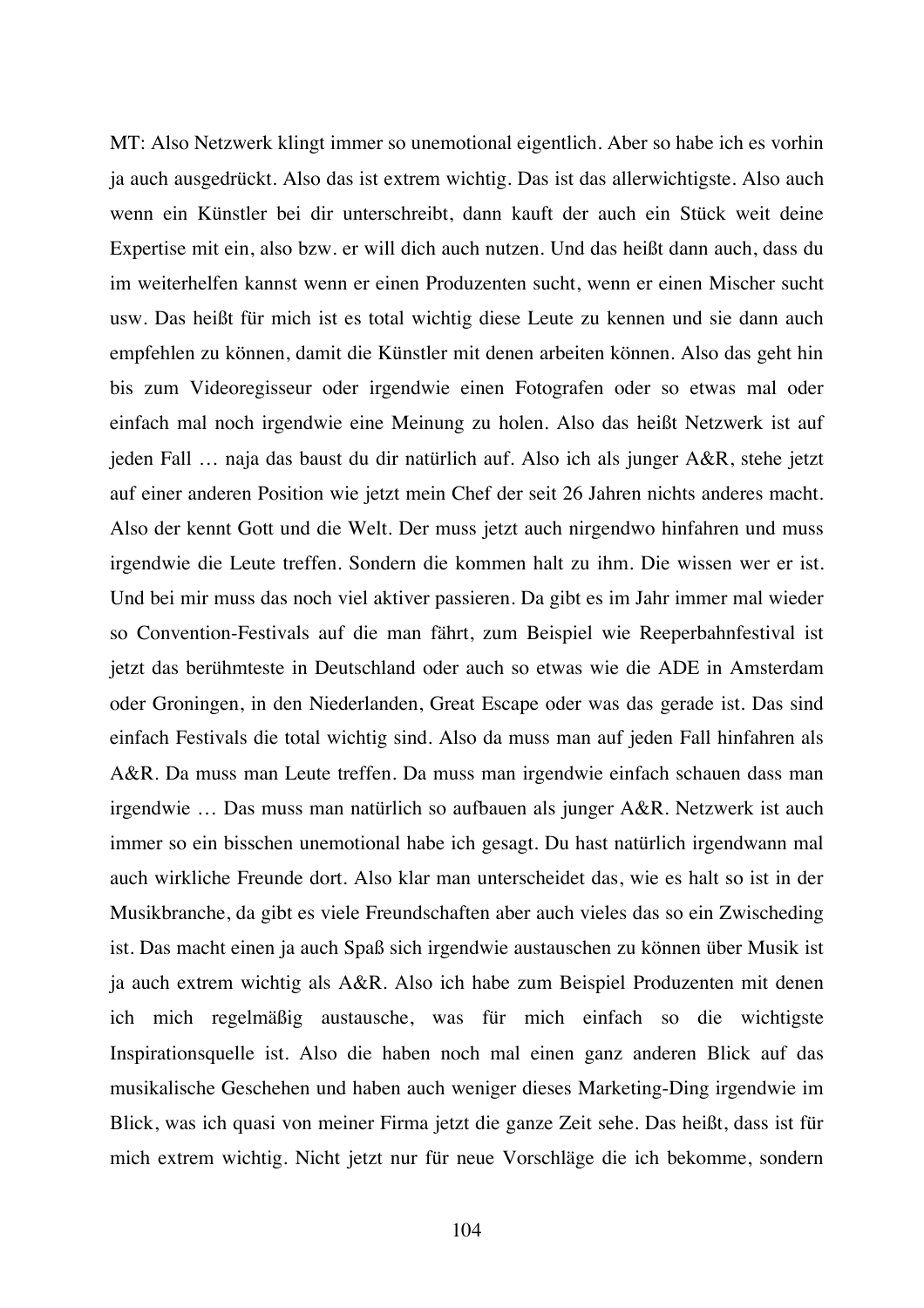auch für was tut sich da draußen musikalisch. Also das sind für mich sogar eigentlich die wichtigsten Kontakte die Produzenten und auch immer oder meistens auch der beste Austausch.

KL: Wenn ihr jetzt entscheidet einen Artist zu signen, was ist der Prozess der folgt? Gibt natürlich verschiedene Ausgangspunkte: Der eine kommt mit einem fertigen Tape, der andere hat noch gar nichts. Könntest du einmal beide Prozesse skizzieren?

MT: Also meinst du den Signing-Prozess oder die Zusammenarbeit?

KL: Beides.

MT: Signing-Prozess ist immer ganz unterschiedlich. Oder spannender ist eigentlich die Zeit davor also was ist halt wichtig für mich. Man muss einen Künstler auch erst mal kennenlernen. Man muss irgendwie schauen ob die Visionen die gleichen sind die man hat. Mal live sehen, also wenn es jetzt zum Beispiel eine Band ist, wo da ein Künstler ist für den das auch wichtig ist. Also da muss man so seine Hausaufgaben machen als A&R. So das Umfeld kennenlernen. Gibt es ein Management, Booker, gibt es einen Produzenten der schon irgendwie mit drin ist. Gibt es irgendwelche Erfahrungswerte bei dem Künstler. Hat er schon ein Album rausgebracht. Wie viele waren es? usw. Und aufgrund dessen machst du dir halt schon ein komplettes Bild von dem Künstler und fällst halt eine Verkaufserwartung worauf du dann auch sagen kannst "Okay, das sind jetzt die Konditionen die ich dem Künstler anbieten kann, damit wir zusammenarbeiten können und so und so weit kann ich gehen usw. " Und dann muss man das natürlich abklären mit seinen Chefs und mit seinem Controller, seinem Anwalt und dann kann man diesen Deal machen. Und sobald das dann passiert ist, fängt man an zu arbeiten. Also es gibt ja auch sehr unterschiedliche Dealformen. Künstlerexklusivvertrag, Bandübernahmevertrag sind da die wichtigsten auf jeden Fall. Und je nachdem wie der Deal dann eben auch aussieht, probiert man sich dann als A&R ja auch unterschiedlich. Also Künstlerexklusivvertrag machst du mehr, bist eher quasi als kreative Instanz mit drin im Boot als bei der Bandübernahme kommt es eher darauf an. Da ist eher der Künstler dafür verantwortlich. Aber auch da gibt es einen großen Austausch. Genau und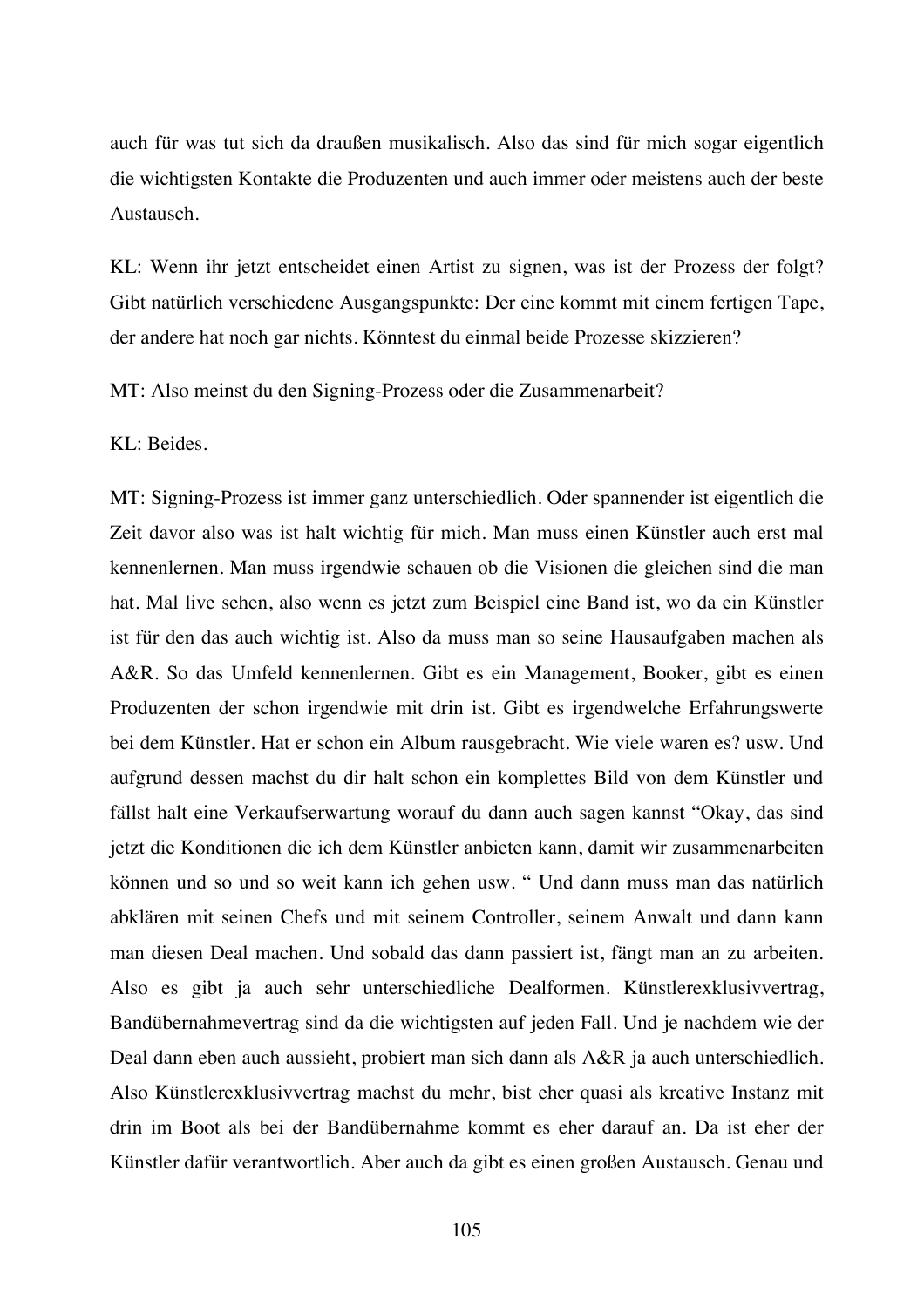dann kommt es darauf an, was hast du für einen Deal gemacht? Hast du einen Single Deal gemacht, hast du einen Album-Deal gemacht? Was ist das vom Künstler genau? Bringt er schon was mit? Hat der schon Songs? Braucht der Songs? Will der Songs schreiben mit anderen Leuten? Dann bringt man den mit Leuten zusammen und arbeitet dann mit den Verlegern zusammen zum Beispiel. Wenn jetzt schon alles Songs da sind, dann brauchst du vielleicht noch einen Mischer oder einen Produzenten oder gibst Empfehlungen. Dann schaust du ob die Single schon dabei ist die man braucht um das zu vermarkten. Also alles was dieses Marketing Instanz dann angeht, ab da inkludiert man sich dann halt. Also da werden oft Entscheidungen häufig gemeinsam getroffen. Und in der Regel, weil man da dann auch einfach sagen kann "Hey, wir haben hier von unserem Radio Promoter zum Beispiel die und die Single könnte besser funktionieren." Da kann man so ein bisschen als Künstler die Expertise der Firma auch nutzen. Und dann braucht man auch Timing, man macht sich Gedanken wie man auch irgendwie eine coole Kampagne machen kann für den Künstler und dann setzt man ein Release Datum und fährt halt das was man sich ausgedacht hat.

KL: Was verstehst du denn als Hauptveränderung des A&R Prozesses? Im Sinne von was anders war vor dem Internet? Und ein Ausblick wo sich A&R hinbewegt?

MT: Was sich verändert hat am A&Ring? Also kann man ja relativ gut absehen an Ländern wie zum Beispiel den skandinavischen Ländern. Ich meine da hat sich ja der Markt schon soweit verändert und das ist ja quasi Zukunft bei uns auch. Wir sind jetzt hier bei 35% Streaming im kompletten Markt was Tonträger angeht schätze ich. Vielleicht ist es auch weniger. Und ich weiß nicht aber in Schweden ist es 80% oder 90%. Also da kann man ja relativ gut abwägen wie sich das verändern wird. Das heißt, ich glaube da kann man auch so ein bisschen was von den Kollegen auch lernen. Also mit anderen Worten, dieses Big Data A&Ring oder Scouting oder eher weil A&Ring ist es ja eigentlich nicht, weil A&R ist ja eigentlich der Prozess des Signings, aber so dieses Scouting im Grunde genommen, Data Scouting ist natürlich etwas Ersichtliches. Das wird sich, ... das ist ja jetzt schon der Fall, ... , es geht ja einfach darum jeder kann seine Musik selbst produzieren. Ist ja auch ein wichtiger Aspekt. Und dann auch online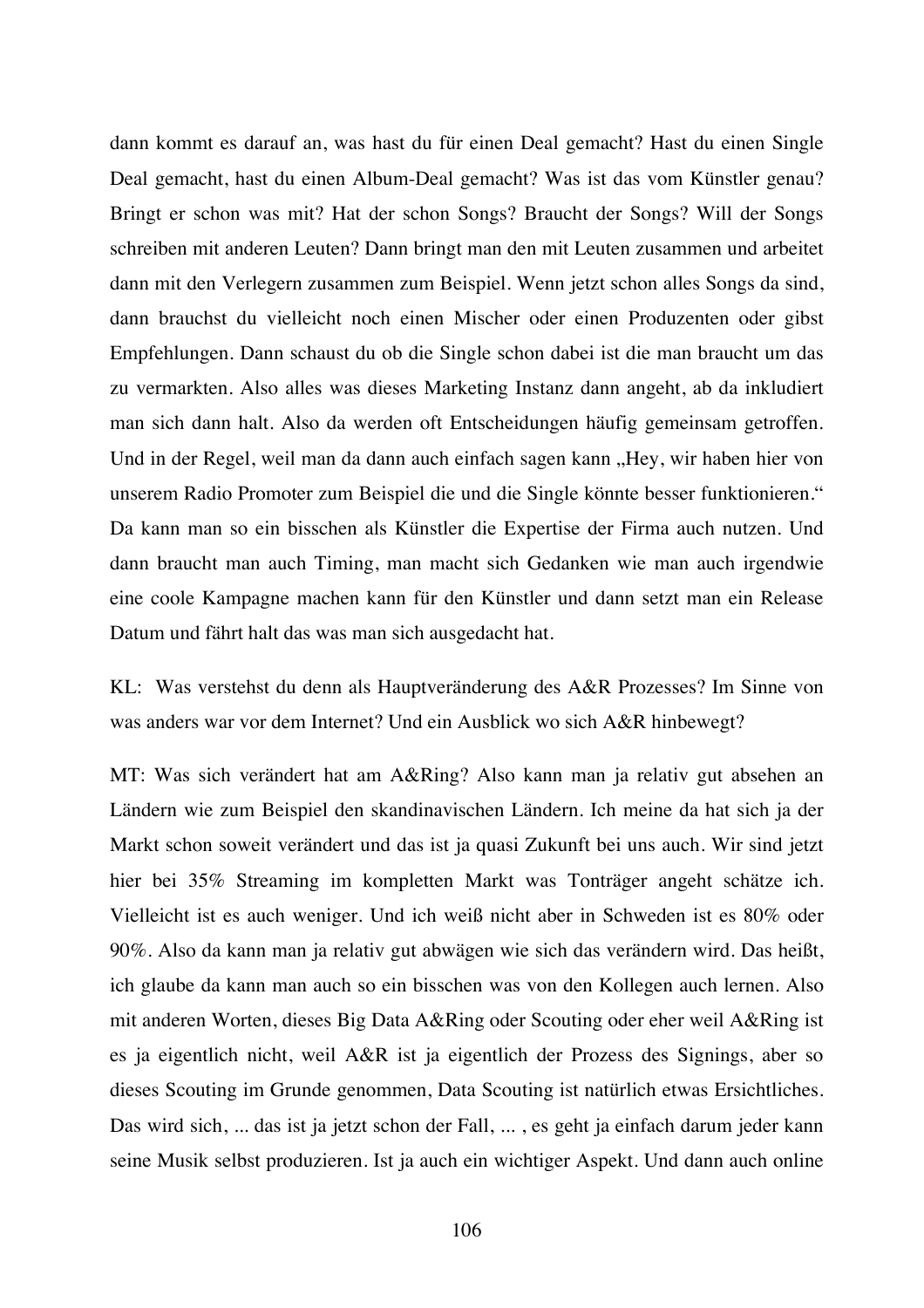stellen und auch ein Stück weit selbst vermarkten. Das heißt, du hast da natürlich die Möglichkeit. Als A&R musst du das auch nutzen. Aber die Sache ist halt die, es ist so unfassbar viel, das muss ja irgendwie gefiltert werden. Da arbeitet natürlich jeder so ein bisschen an seinen Tools und Möglichkeiten das halt zu verbessern. Die Universal, die Warner auch. Jeder schaut natürlich, ob man irgendwie schauen kann, das man das halt irgendwie besser filtern kann. So das man halt dann auch irgendwie schneller und besser qualitative Entscheidungen treffen kann als A&R. Also das ist auch auf jeden Fall was uns, glaube ich, die nächsten 10 Jahre auch noch weiter bestimmen wird. Das ist ja auch total spannend. Mir macht so etwas total viel Spaß. Also als Jung-A&R ist das auch mehr oder weniger auch mein Job mich in so etwas reinzuarbeiten. Es gibt gewisse Sachen, die sich so schnell nicht verändern werden. Also die qualitativen Entscheidungen oder qualitativen Empfehlungen wirst du immer irgendwie aus deinem Netzwerk bekommen. Ist ja im Freundeskreis auch nicht anders. Da sagt irgendwann mal jemand "Hey, kennst du die Band?" Und dann schaust du dir die an. Also das heißt, das wird auf jeden Fall noch weiter bestehen bleiben. Aber ich glaub so dieses Scouting auf den digitalen Medien ist auf jeden Fall was, was jetzt schon nicht mehr wegzudenken ist und auf jeden Fall noch mal irgendwie die nächsten Jahre nochmal ein bisschen spannender wird.

KL: Weil du jetzt kurz noch die Eigenproduktion angesprochen hast. Inwieweit siehst du das als valide Alternative? Worin besteht der Unterschied, wenn man von einem Label gesignt wird?

MT: Wir arbeiten ja mit denselben Leuten, mit denen jeder arbeiten kann. Wir haben ja keine festen Produzenten. Produzenten sind ja freie Leute, das heißt mit denen kann ja auch jeder arbeiten. Und es gibt auch immer wieder krasse Leute, die nachkommen und mega geil produzieren. Und deswegen kann man das auch nicht pauschalisieren. Newcomer Künstler, die halt irgendwie ihre Sachen selber produzieren, die halt einfach mega geil sind. Das kann halt einfach kein Produzent besser machen oder vielleicht nicht authentischer machen. Und es gibt halt Künstler bei denen das halt extrem wichtig ist, dass sie da jemanden haben, der sich auskennt und der die gewissen Standards dann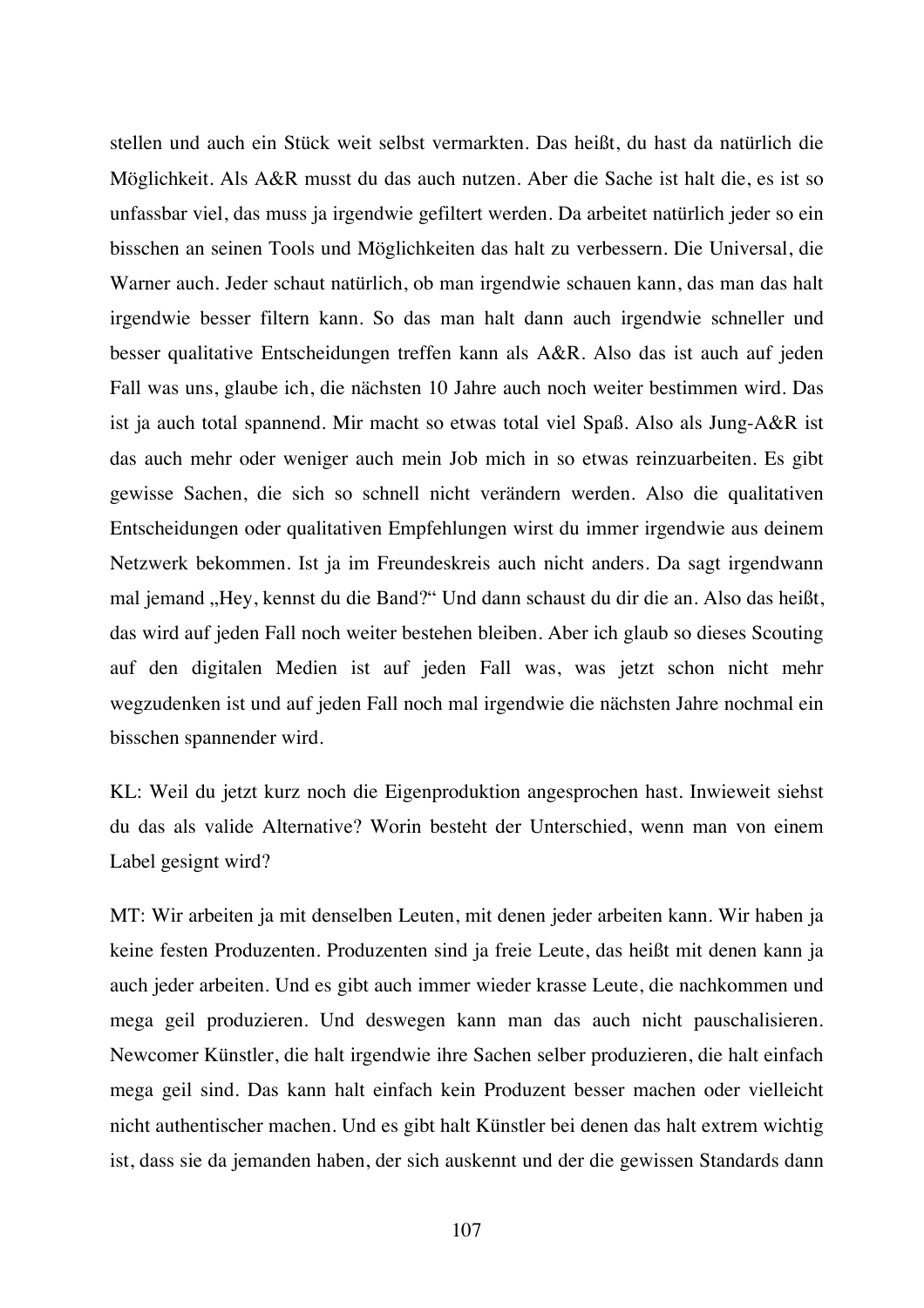auch bedienen kann. Aber ich meine, da ist eigentlich der einzige Unterschied tatsächlich, ob du das jetzt selber machst oder mit einem großen Label zusammenarbeitest, ist halt bezüglich Expertise nutzen von dieser Firma. Natürlich ist es auch so ein bisschen das finanzielle Argument, aber nicht nur. Also ich meine ich könnte mich da einbringen und sagen "Du wenn du den oder den Sound machen willst, dann würd ich dich mal mit den und den Leuten zusammenbringen. Die können dir helfen, das umzusetzen" Das ist ja quasi auch das worauf manche Künstler auch auf sind zu sagen "Hey, wie kann ich mich verbessern? Wie kann ich an mir arbeiten? Wie kann ich da und da hin, wenn das meine Ziele sind?" Da kann man dann irgendwie was dazu beitragen. Das ist jetzt nur die A&Ring-Perspektive. Die Vermarktungs-Perspektive ist ja noch einmal genau so groß. Es geht ja dann genauso. Wie stelle ich meinen Release auf? Macht es jetzt Sinn meine Sachen einfach rauszustellen und einfach irgendwie die CD auf die Straße zu werfen auf gut Deutsch oder muss ich auch irgendwie etwas drum herum machen, dass die Leute das wahrnehmen? Da kann man als Major Label natürlich mit Erfahrungswerten argumentieren und, ich sage nicht in jeden Fall die richtige Entscheidung treffen, aber auf jeden Fall halt helfen so eine Karriere aufzubauen.

KL: Welche digitalen Distributions-Channels verwendet ihr denn? Inwieweit stellt ihr klar, dass ihr da auch keinen neuen Trend verpasst? Gibt es Ressourcen die besonders dieser Kompetenz zugeschrieben sind?

MT: Ja gibt es schon. Also es gibt, ..., also wie gesagt ich war ja damals noch nicht in der Firma aber wie damals 2003 der Musikmarkt eingebrochen ist usw., ..., natürlich hat man daraus, wahrscheinlich eher später als früh, aber irgendwann, Konsequenzen gezogen. Und wie wir zum Beispiel auch gesehen haben im Streaming Bereich auch extrem früh Company-seitig investiert oder supportet, das heißt Spotify ist ja für uns ein extrem wichtiger Partner. Also wirklich mega wichtig. Das heißt natürlich man hat da ganz früh auch den Kontakt gesucht und geschaut wie man da irgendwie am besten arbeitet und unterstützt sich da gegenseitig auch. Ja genau also das ist mal so das Feld Streaming und die Partner dort, also wirklich alle Partner die halt machbar sind. Also es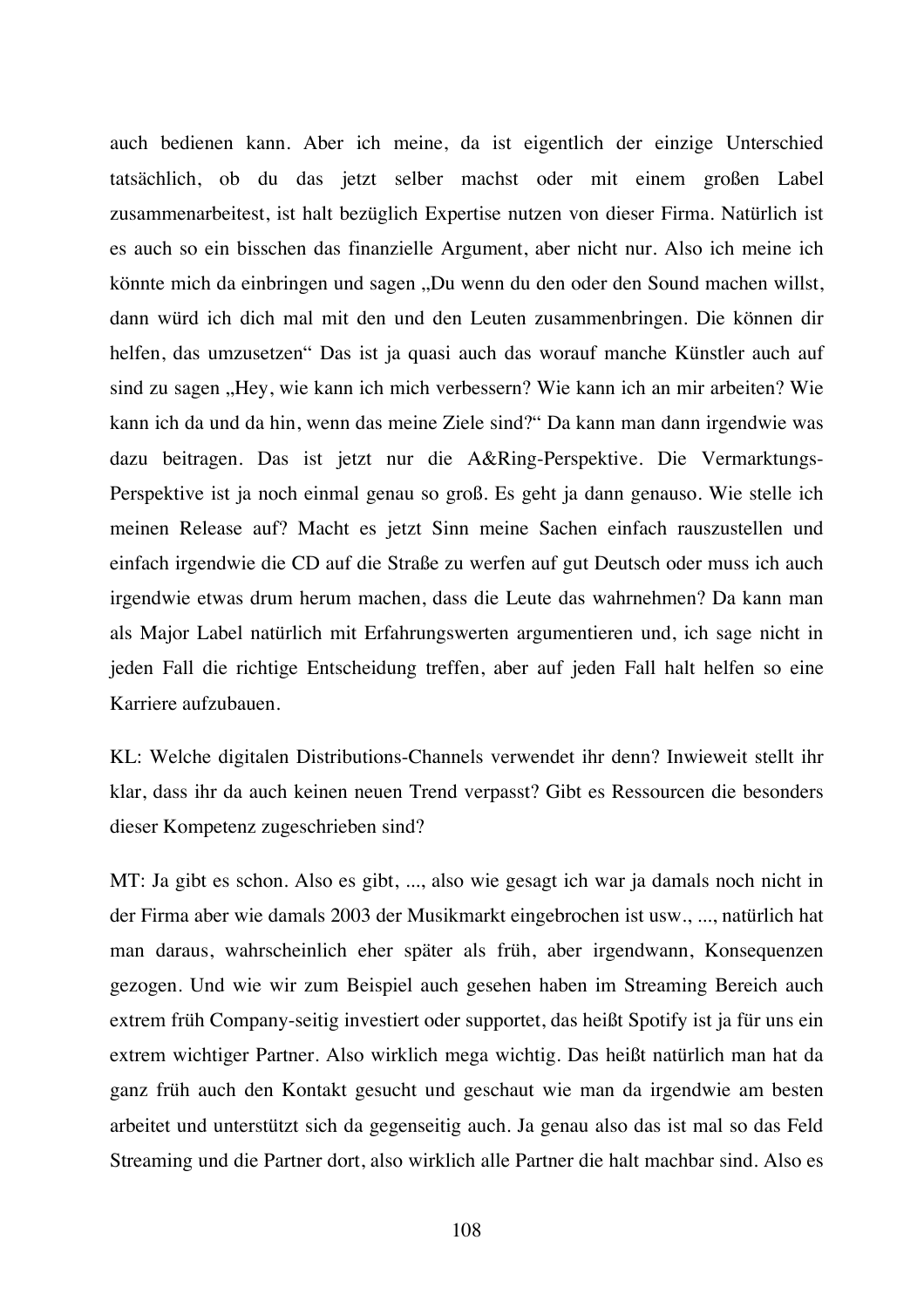gibt ein paar wenige Ausnahmen wie zum Beispiel Beatpol, die dann zum Beispiel nur elektronische Musik verkaufen wollen. Aber ansonsten bist du natürlich überall. Also auf allen Videostream-Platformen, auf allen Audiostream-Platformen, auf sämtlichen Download-Portalen, so groß oder klein sie auch sein mögen. Das ist der Service. Das sind die Basics. Also das sind die absoluten Service-Basics. Also ich glaube spannender wird es dann eher in Form von digitalen Kooperationen zum Beispiel. Also wenn man dann sagt "Hey Spotify zum Beispiel unterstützt uns hier bei diesem Künstler weil sie merken dass der gut funktioniert auf deren Platform." Das ist dann spannend. Das ist dann so etwas, was ich sage, was man dann bei einem Major Label, vielleicht hin und wieder besser machen kann, also auf jeden Fall besser machen kann, also auf jeden Fall aus meinem Erfahrungswert besser machen kann, als wenn man jetzt zum Beispiel einen Independent Vertrieb hat und das Indie Label-seitig arbeitet. Also teilweise kommt das natürlich auf die Größe des Künstlers an, aber halt auch schwieriger sein kann da eben solche Kooperationen an den Start zu bekommen. Das ist natürlich ein Mehrwert. So diese ganzen Handelsmarketing Geschichten usw. wo ein Major einfach gut mit den Händlern auch zusammenarbeitet und da einfach auch irgendwie eine gute Beziehung da ist. Das ist auf jeden Fall ein großer Mehrwert nehme ich an.

KL: Vielleicht noch zum Schluss. Zum einen: Was habt ihr denn deiner Meinung nach mehr? Künstler die eigentlich schon "fertig" sind und gar nicht mehr viel Guidance brauchen oder die ihr doch noch irgendwo lenken müsst? Und was ist dir lieber? Und damit verknüpft: Welche Verträge gebt ihr hauptsächlich aus?

MT: Lass es mich mal so sagen. Künstler die zum Beispiel, ..., die bringen das erste Album raus. Da arbeitet man ganz intensiv mit denen zusammen kreativ. Das heißt ja nicht, ..., also wir machen ja nicht die Musik um Gottes Willen, die Musik macht ja der Künstler. Wir helfen ihm nur die richtigen Leute zu finden um quasi das umzusetzen. Und da gibt es halt mal einen Künstler der sich zum Beispiel der sich bei dem Album so und so viel und der andere und beim nächsten Album zum Beispiel gar nicht mehr weil er komplett sein eigenen Film fahren will und dann beim nächsten wieder so. Also ich glaube, deswegen würde ich die Frage gerne so beantworten: Ich glaube, wir suchen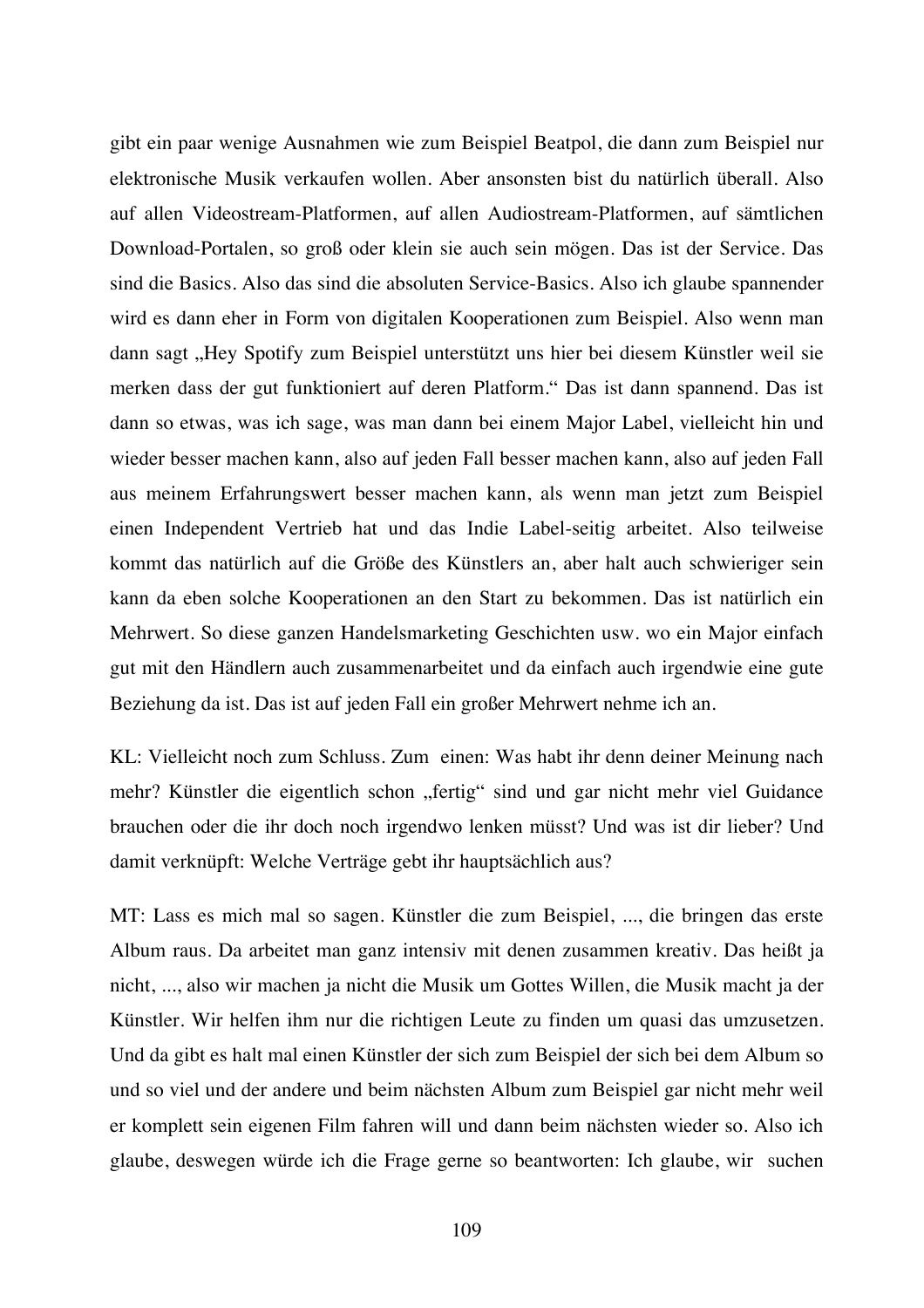nach Künstlern die genau wissen was sie wollen. Also das heißt, gut ihre Stärken und Schwächen auch wissen und auch wissen wie sie an so etwas arbeiten wollen. Oder zumindest einfach daran arbeiten wollen und dann schaut man wie man das gemeinsam macht. Das ist extrem wichtig. Also das ein Künstler hat genau weiß, was er ist, was er nicht ist und was er sein will. Also das muss einem Künstler, glaube ich, von Vornherein ganz klar sein. Das geht einher mit der wichtigsten Frage für uns natürlich: Bist du ein Künstler zu 100%? Also willst du wirklich von Musik leben und dein komplettes Leben danach gestalten? Weil anders ist es nicht möglich. Das ist ja die wichtigste Frage, die man sich erst mal stellt. Und diese Frage muss ein Künstler ohne mit der Wimper zu zucken auch beantworten können weil man dann einfach bereit ist, alles zu opfern. Also wenn man so eine Frage, zum Beispiel, schon einmal beantwortet hat, dann kann man schon mal gewisse Dinge ausschließen. Dann kann ich schon mal sagen "Okay, dein Ziel ist jetzt was? Hast du einen künstlerischen Anspruch oder vielleicht Erfolg? Was ist es?" Und dann muss man halt irgendwie gucken wie ... Und was mir tatsächlich lieber ist? Das kann ich auch schwer beantworten. Also ich mag es natürlich mit Künstlern zusammenzuarbeiten. In jederlei Hinsicht. Also ich mag Künstler die genau wissen, was sie wollen und ich mag Künstler mit denen man auch gut zusammenarbeiten kann. Ja also ich glaube, so eine Frage muss man eigentlich an jeden Künstler individuell dann stellen, weil das ist natürlich auch was Persönliches. Also man muss auf jeden Fall für jeden Künstlertyp so ein bisschen jemanden bereitstellen, der halt das auch versteht und der mit dem Künstler dann auch ... ja ist echt eine schwierige Frage. Es geht dabei halt auch viel um den Zugang, den du hast. Ich meine, als A&R kannst du einen Künstler unter Vertrag nehmen oder einen Künstler der schon unter Vertrag ist, mit dem halt dann arbeiten auf kreativer Seite. Wie sehr er jetzt deinem Urteil vertraut, das musst du ja auch erarbeiten. Also das ist halt ganz wichtig als A&R. Ich meine, jeder der kreativ arbeitet weiß, dass das, also wenn jetzt wer Songs schreibt, weiß dass das total emotional ist und total persönlich ist auch teilweise was man da von sich preisgibt. Also die wenigsten, also kaum einer, dem das komplett egal ist. Das ist ja so sein Innerstes nach außen kehren und deswegen ist das natürlich extrem. Also für jeden Künstler, egal was das jetzt ist oder wie man sich jetzt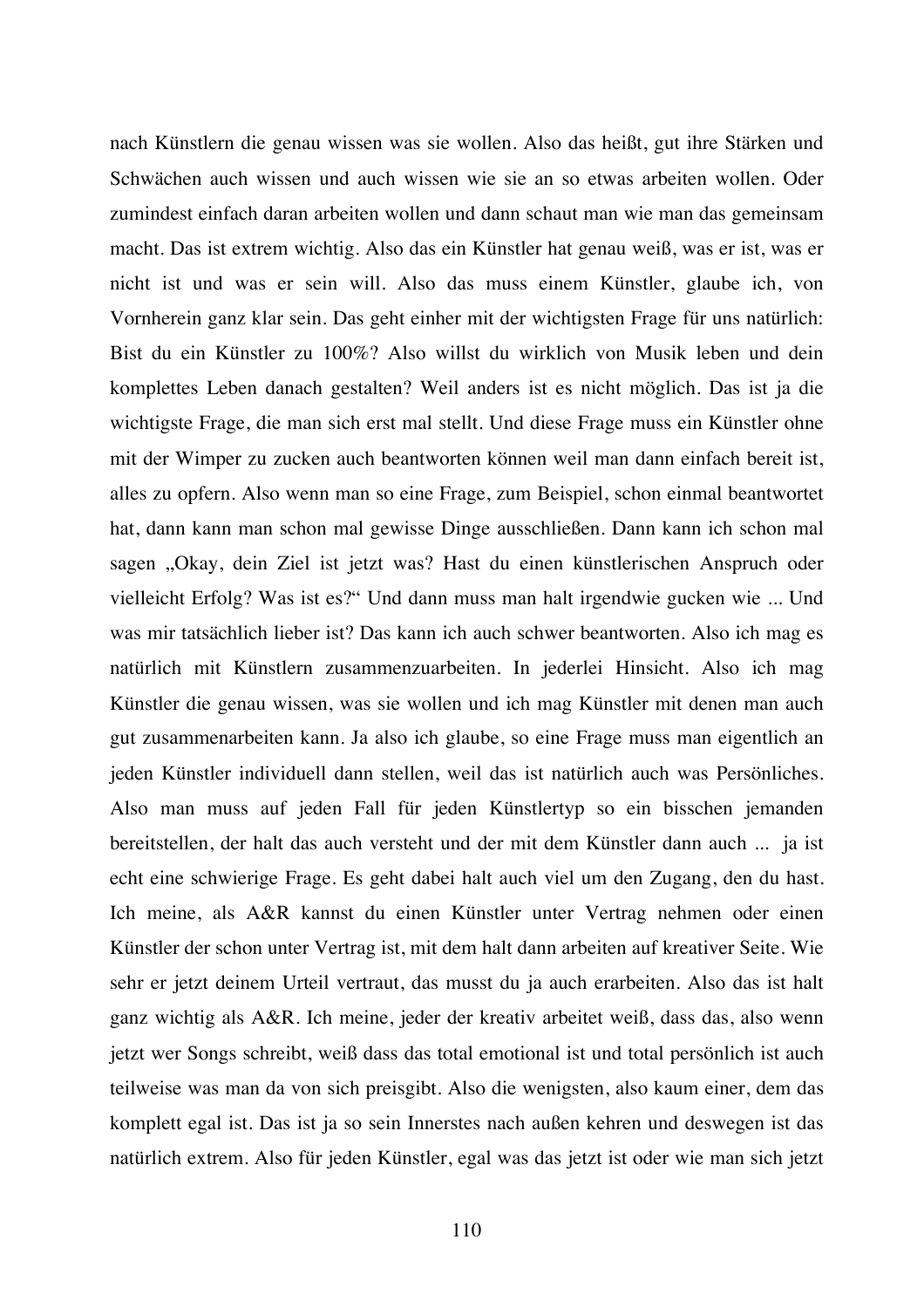involviert und manchmal ist es auch nur die Farbe vom Artwork zum Beispiel, die dann ein Künstler, also so Kleinigkeiten wo man sich denkt, das ist doch gar nicht so emotional jetzt eigentlich. Das ist halt unfassbar wichtig. Und da muss man einfach glaub ich als A&R lernen, so ein bisschen Zugang zu bekommen. Und dann halt auch gewisse Tipps zu geben und dann halt auch wissen, so "Hey, dass ist jetzt zum Beispiel wichtig aus unserer Perspektive und das ist halt einfach auch unwichtig." Weil die künstlerische Freiheit, die brauch jeder Künstler unbedingt also das ist ganz wichtig eigentlich. Also deswegen, nur dann ist man auch im Stande auch unterschiedliche Musik zu vermarkten und auch irgendwie ein Label zu haben, das quasi jeden Künstler das machen lässt, was er machen will. Also die Frage, die man für sich so beantwortet oder wo man dem Künstler dann auch weiterhilft ist halt immer aus Vermarktungs-Perpektive, wär das und das sinnvoll. Wir können uns dafür und dagegen positionieren. Und das ist so ein bisschen eigentlich das Ding.

KL: Weil du jetzt gerad auch nochmal von künstlerischer Freiheit gesprochen hast und wie ihr den Künstler seht: Was ist denn Sony's Vision bzw. deine Vision als A&R?

MT: Also klar. Also wenn du jetzt künstlerische Freiheit in deine Headline packst, ist das natürlich ein bisschen übertrieben. Aber auf jeden Fall, ich würde sagen, es ist so das Wichtigste für Sony, dass man eine partnerschaftliche Beziehung führt mit diesem Künstler, also man geht halt eine Partnerschaft ein. Es ist nicht so, dass der Künstler bei uns angestellt ist oder wir für den Künstler angestellt sind. Sondern es ist eine Partnerschaft. Und ich habe das Gefühl, dass ist vielleicht eher Job des Managements tatsächlich und weniger des Künstlers, der ja auch nochmal zwischen uns steht und dem Künstler in der Regel. Die Manager, die genau das verstanden haben, die können so eine Firma auch am meisten für sich nutzen. Also die wissen halt, ob du jetzt eine große Firma hast oder eine kleine Firma. Das ist ja eigentlich erst mal, kann dahingestellt sein. Wenn man aber das richtige Team hat, was an einem arbeitet, dann schafft man das halt irgendwie auch. Wie schafft man es quasi das Team in dieser großen Firma für sich zu begeistern oder komplett hinter sich zu haben, das alle mehr tun als sie müssen. Das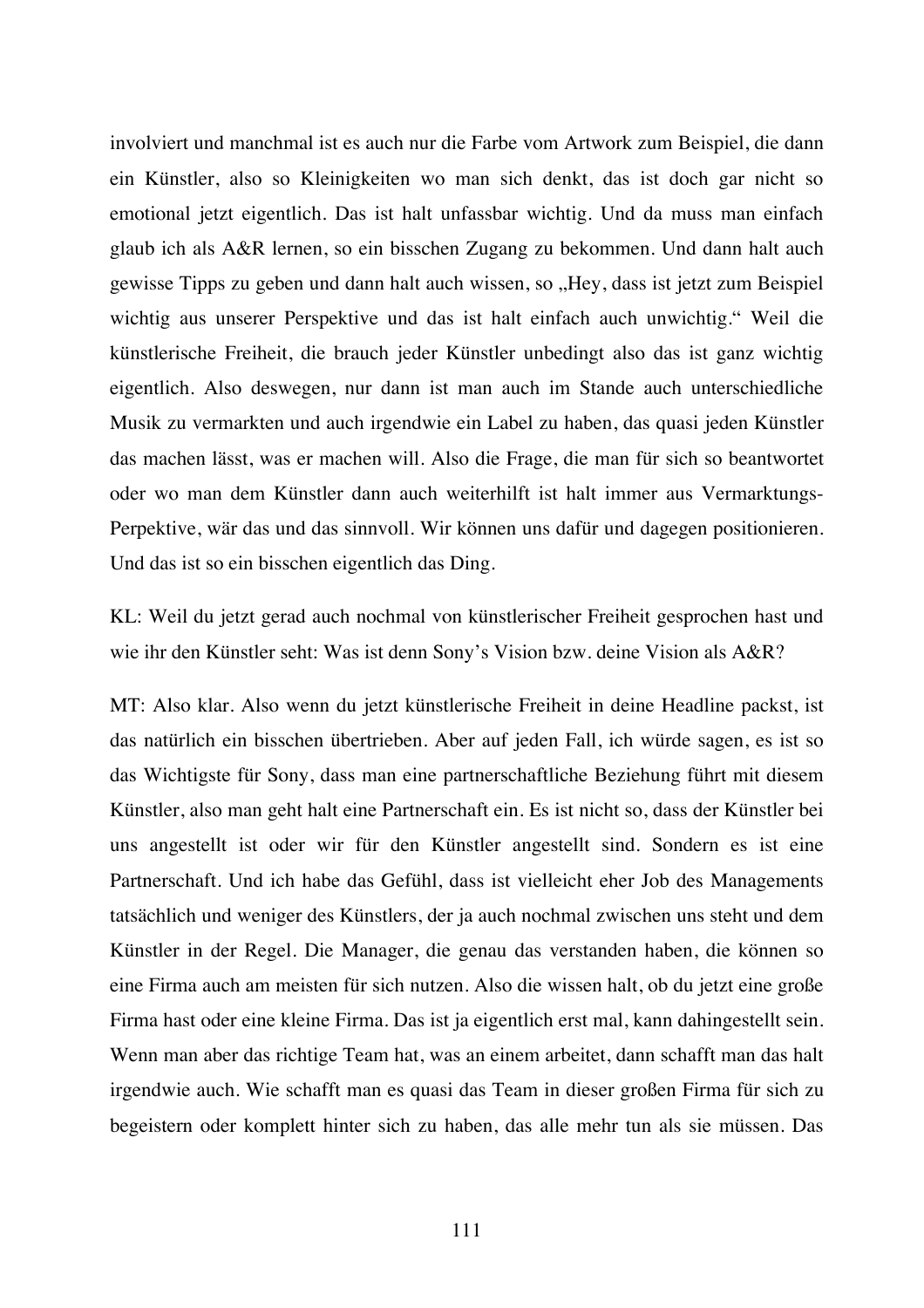glaube ich, das funktioniert nur wenn es halt eine coole partnerschaftliche Beziehung ist und das verstehen tatsächlich in meinen Augen, das verstehen die guten Manager.

KL: Vielen Dank für das Interview.

# **11.2. Respondent B, Personal Interview, April 5th 2016**

### Christian Møller, Universal Music Denmark, Copenhagen

KL (Katharina Leichter): To start I am going to tell you a bit about my thesis. It's going to be about the A&R department in general but especially how A&R processes changed in the music industry as we know there were a lot of changes due to digital revolution etc and there are new ways of sourcing artists, which is very interesting for A&R. So I would just ask you to introduce yourself and your position at Universal and what you do.

CM (Christian Møller): Well my name is Christian Møller. I am the A&R manager here at Universal Music Denmark, which means that I have...like my assignment is to find and develop new artists for the Danish Market. And I also do some what we call product management like when we sign an artist I also do a lot of stuff with finding video directors and it's not just the music … I am a bit all round A&R kind of. My job description is to find and figure out new ways to find new artists.

KL: Here at Universal Denmark at the moment are you mainly working with Danish artists?

CM: I work primarily with Danish artists. We have one foreign Artist, Brendan Biel, who is like an American dude that moved to Denmark and then he got signed in Denmark. Otherwise it's only Danish artists. It's because Universal Music is in Denmark, because we do the sale and distribution and everything for a lot for foreign artists, all the big artists. That's why Universal is in Denmark in the first place to like Madonna and Lady Gaga to kind of promote them in Denmark and because it's a big country, people use money on music so that's why we are here. But in every country in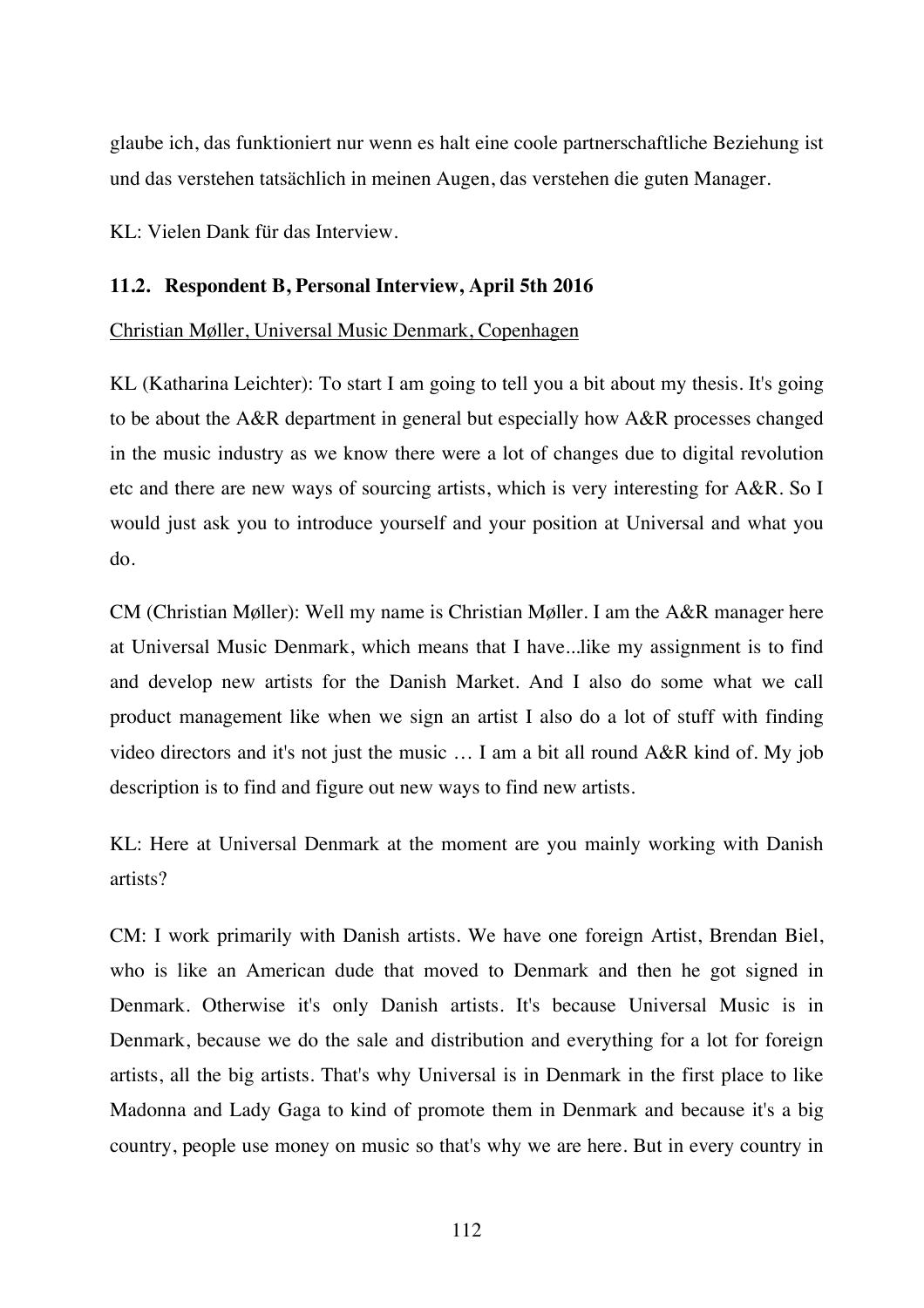the world, Universal also have a kind of local department which focuses mainly on local music, because every time you have the charts in a given country there will always be some local artist who are kind of big on the charts. To be sure that we don't miss out on that part of the sale and streaming environment. We are like two or three guys who sit and do local Danish music. And we also have a sub-label called Copenhagen Music, which also does Danish Music.

KL: Okay and Alarm Records?

CM: Yeah Alarm, they kind of merged into us. We still have the Alarm imprint but we ... they basically work for us now.

KL: What is your stake in Copenhagen Records?

CM: I have nothing to do with Copenhagen Records.

KL: Not at all? Universal Music has no...?

CM: Yeah, we own them.

KL: So you own them wholly?

CM: Yeah it's a subsidiary. Yeah so that's what we do. And we have different ways of doing it, but if you sign through me or one of my colleagues it says that you are signed to Universal Music Denmark. So we use Universal as an imprint. They don't use any other. In Germany it's Polydor and Polygram, but we don't have a certain imprint for the Danish roster. It's just that you are signed to Universal Music Denmark.

M: Okay, in this regard, are you working with other labels? Do you look at the independent labels in Denmark and talk to them?

CM: No.

KL: Nothing? No collaboration?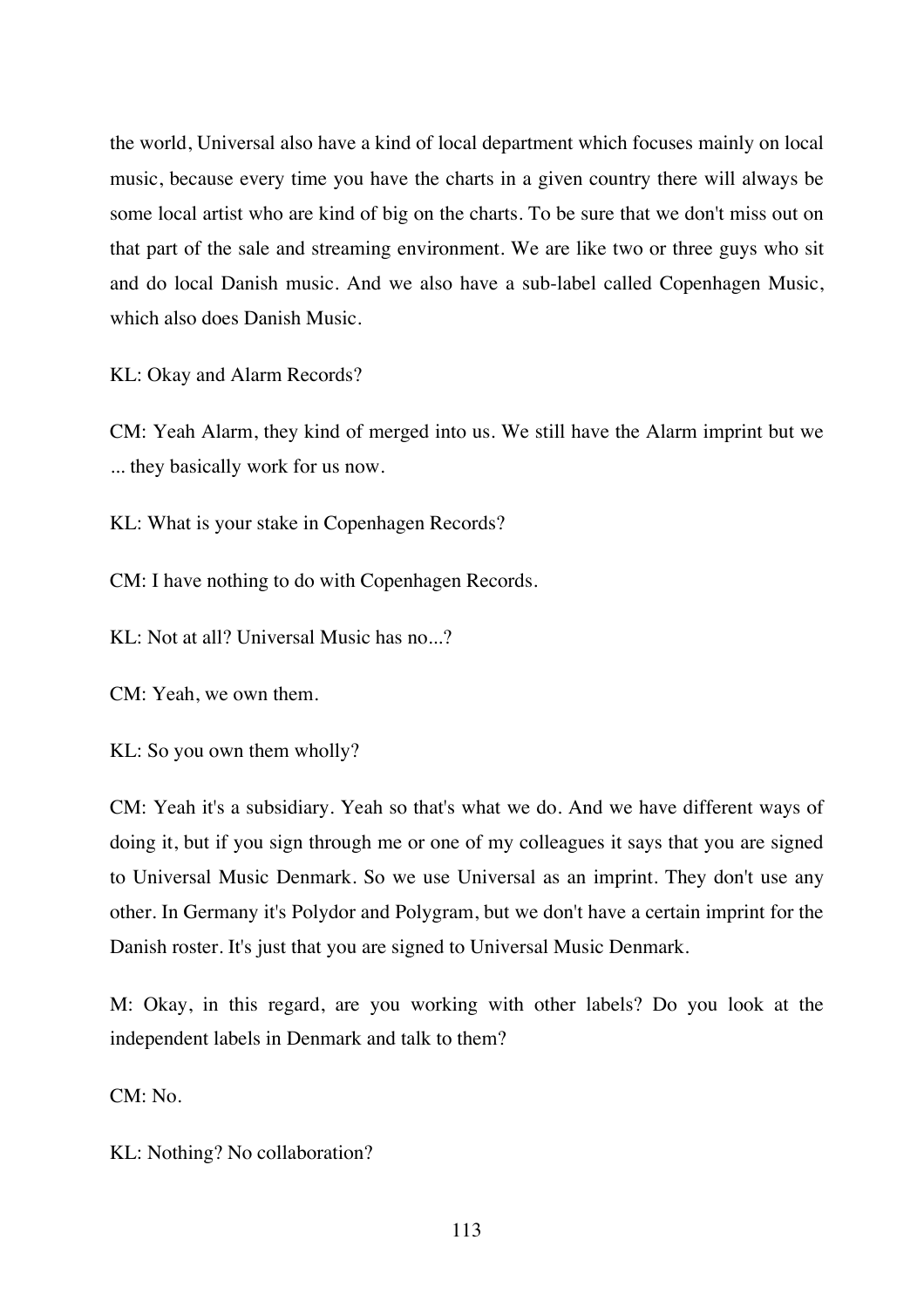CM: No. There's not that many Indie labels in Denmark, I think.

KL: If you look it up on the Internet it seems big, but I...

CM: But no one really has … there's a place called Art People. They're pretty huge and there is Playground, but Playground is Scandinavian based company I think. But of course there's artists that have their own labels and stuff, but we also do some distribution stuff with the artists but mainly focus on trying to sign the artist directly to Universal.

KL: When it comes to artist sourcing: In the old days you would get demo tapes and people would basically knock on your door. I mean we all know that changed. I was wondering for one, do you still receive some demo tapes on your table...

CM: Yeah. We receive ... like not ... people still send us physical CDs and people send us e-mails with "just check out this link" and you know people still contact us in order to get our attention, but I'd say that it has changed a lot the last couple of years. Especially because a lot of the artists that we sign, they are maybe already on Spotify, they are maybe ... they already have a video. They have ... the song is available. So we go and say "Okay, we really like that track, that we found on Youtube" and everything and we see that the track is kind of buzzing right now like on the internet. And then we go and sign it, because the record companies, like our main focus nowadays isn't to make the music available. We could make a band right now. We have the song up in 5 minutes. It would be no problem. It is not about availability, it's about breaking artists and that's what we do. So a lot of time, a lot of the acts I find is...like I really keep my ear to the internet...like of course I have a huge network with other artists and other producers in town, a lot of management. Just like to keep up with what are they sharing on their social media, what they are sharing on twitter. If some new guy from Nørrebro comes up and he posts out a video. Then I won't get the video in my feed, but then somebody I know in my network will share it. And I like "mhhm I like that" and I am going to contact them. That's one of the things we do and it gets more common that...it's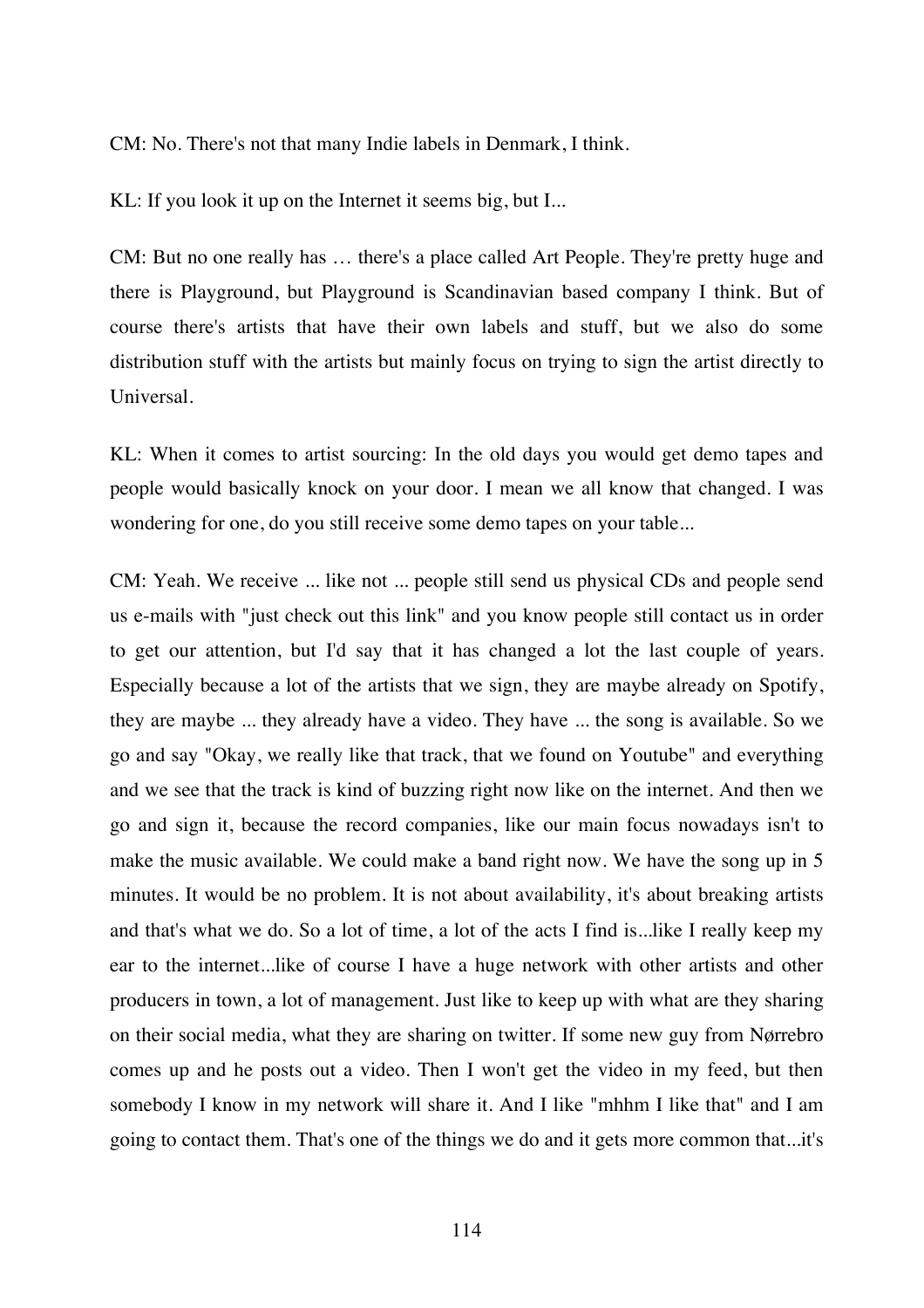a lot more common these days that we do it that way. And so this Tuesday we just signed a track which was Top 10 on Spotify and they distributed themselves and we were like "Okay, we want that track and here's some money and we commit some money for your further projects" and then we get the track and now we have a hit which is Top 5 on Spotify. So that's kind of like, that's one of the new ways of doing it. It's what we call data driven A&R. Like, you can see something buzzing, you can...with the track we sign it's called ADHD, like terrible track but it's really streaming like 70.000 a day. So it's like "We gotta get that track! What's the price of the track? We buy it!" Now it's ours. That's kind of one way of doing it, but that's not entirely how I want to do A&R, because that's more like business. That's not what A&Rs are put here to do. In my opinion, A&Rs still got to be the one with a big heart and some good ears to find something, have a vision for the music and then put it out in the best possible way. Making sure that Anders is on point, that the Marketing department, everything is on point and the artist comes out correct, in the right way. I can't give you any statistics on how many artists do we discover online and how many sent to us, but it's like every once in a while, like once or twice a years we find this act in some art corner of the internet and then it's like...there is just some Soundcloud demos. And then we're like "Okay this is an amazing song, but it needs so much more work". That's really like were the big A&R still is very important. We just signed a group half a year ago, which comes down from Sunderjylland, they come from Heddas, in the southern parts of Jotland. And we heard the demos and it was really amazing and then we were like "Okay, we have great songs here and nobody knows the act" It hadn't gone online, it hadn't gone viral. Nobody knew about it. And we were like "Okay, we're gonna sign you. We gonna find a producer in Copenhagen, who can take your sound and lift it up. So we also do this kind of oldschool A&R maneuvres. That's the fun part. But it's also...it's just as fun to find a track, which is really buzzing and then go in and sign it and then just give it a push. We do that a lot of times. And often it starts online these days. And sometimes it's very cool and sometimes it's really frustrating, because when a good track that people just made a video of and they released it on Youtube and then everybody can say that...every other A&R can listen to it and say "Here is a good song"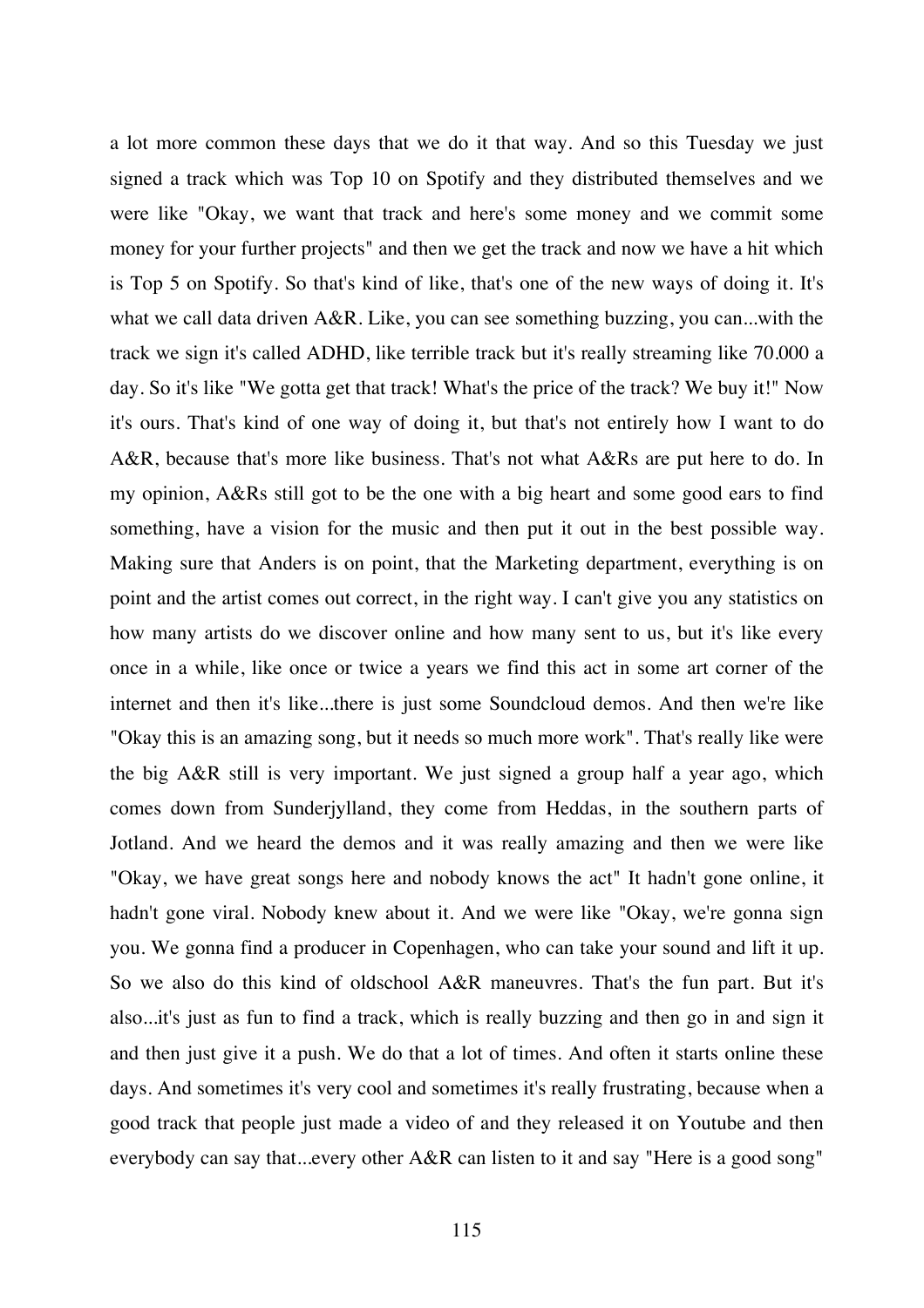and then it's like "Okay this new act is going for Universal, he's going for Sony, he's going for EMI, he's going for Warner." That's really crappy. We often have this situations where all labels chase an artist, because it's all for grabs. Anybody can figure it out.

KL: Good point! And you also do this Spinnup thing, right? But before we go into that, I was just wondering, if you sign these artists, what is the contract you usually do?

CM: It is very different. With the songs, that are really popping of we can't go in and sign them, because why should the people sign. So we do a distribution deal. Because they made so much work themselves and what they need Universal for? It's for the Marketing and for the Push that we can give them through Social Media, through Dexter, through Spotify, through all these things. So usually things that are already buzzing big time, we go and give them a distribution deal. I think it's very much with the same with the Swedes. They are really big on that, just picking up Ganjaman tracks and all that. But when we do artist from the ground up, we sign them totally oldschool. Just give them an oldschool record deal. Because we have so much money upfront for going into the studio, doing the videos...But there is no 360 deals involved in Universal Denmark. Not at all. We have our own booking agency, which is under Copenhagen Records. And of course we try to tell the artist that we sign that it would be a good idea, that Copenhagen Music, as they are called, that they would be the artist agent for their life music stuff. Usually people tend to think that it is also a good idea, because we are in the same house and we talk together. It's much more efficient when the booking agency and the record company are on the same team. So I think it's not 360, but maybe 180. But it's an option, it's not "we're not gonna sign you if you don't have the booking licence for the acts". We also just make regular record contracts.

KL: Can you talk a bit about Spinnup?

CM: Yeah. Well I think it started in Sweden and the thing with Spinnup is that we offer a service, where young artists or artists in general can upload their music through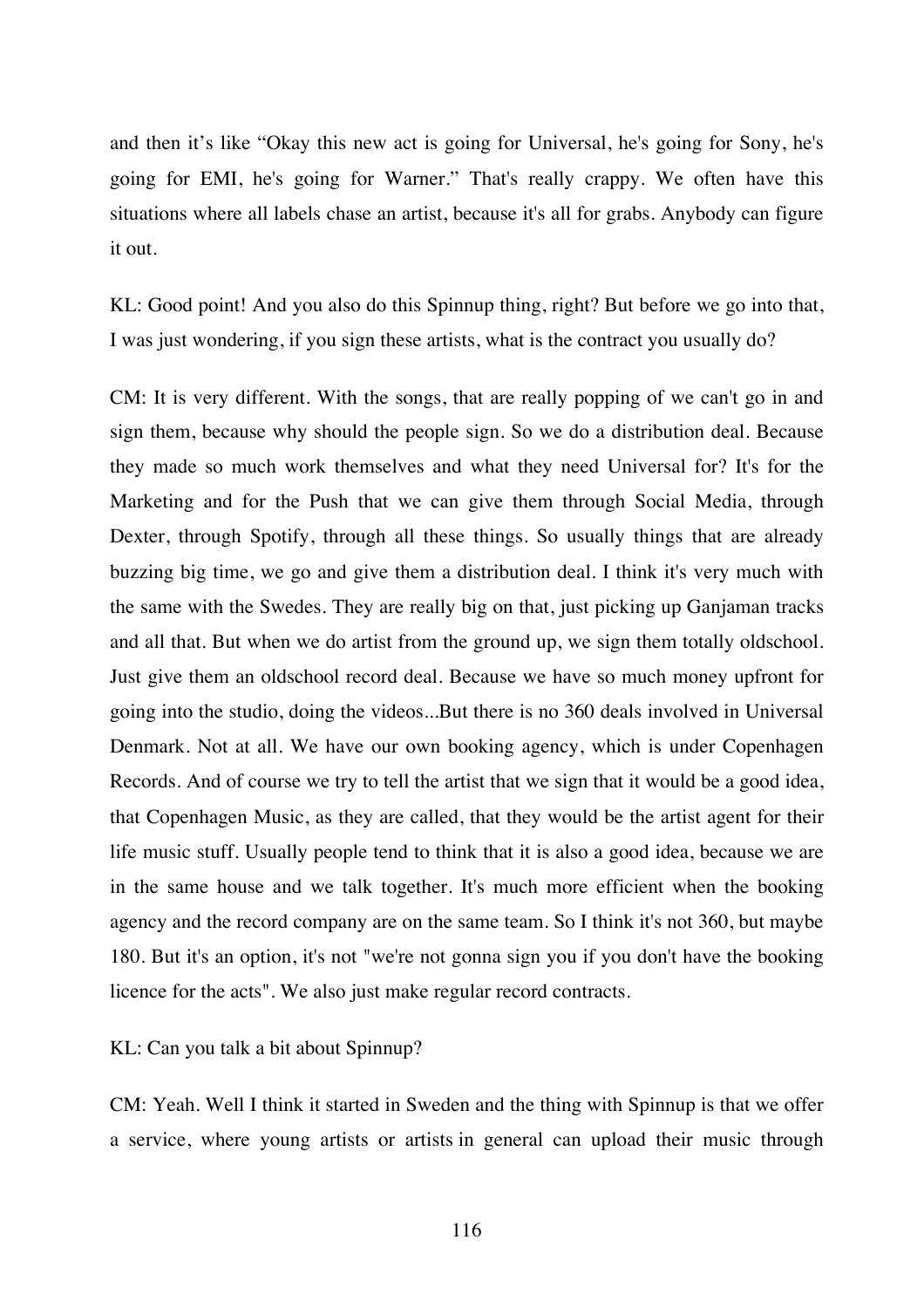Spinnup and then it gets worldwide distribution through Spotify and iTunes and everything. They only pay very very small monthly or yearly fee, I think, it's not very much. And then they get to keep all of their royalties themselves. But a lot of people can give you that, but the thing is that, if you upload through Spinnup. Then we have some scouts, who are loosely connected to Universal and they sit and they listen to everything that's uplaoded to Spinnup and then if they find something that's interesting then they go and put me on the show and say "Hey you gotta listen to this". So it's like kind of a way of get distribution, get discovered. And it's pretty new, but I think it's gonna be...We just had a meeting this Wednesday. We've had this competition through Spinnup and we just found the winner of that competition. It's really good. It's some good stuff coming up and it's a great way for us to keep in check with what's going on out there. But then again, at the same time, if you upload through Spinnup we don't have an option for signing you. So Sony can go and sign the act, but there's maybe a chance that we discover it before Sony. So that's a main goal.

KL: Does Sony have something similar?

CM: I don't know.

KL: Okay. I couldn't find anything so I was just wondering if you know about anything. Do you feel that you, because we were talking about independent labels before, do you think that you here as Universal music have worked differently than independent labels? In what ways and like how do you feel you did? And what are the ups and downs?

CM: I was at an independent label in Denmark for 6 years and I think, with the independent labels, they don't do as many releases as we do. It's a bigger corporation so we need more content. We release more songs, we take more chances. We invest a lot more money in new Danish music, than independent labels do.

KL: So you think, that you are actually, not better but, because you know that the usual thing that what people think is that independent labels work with artist that are not per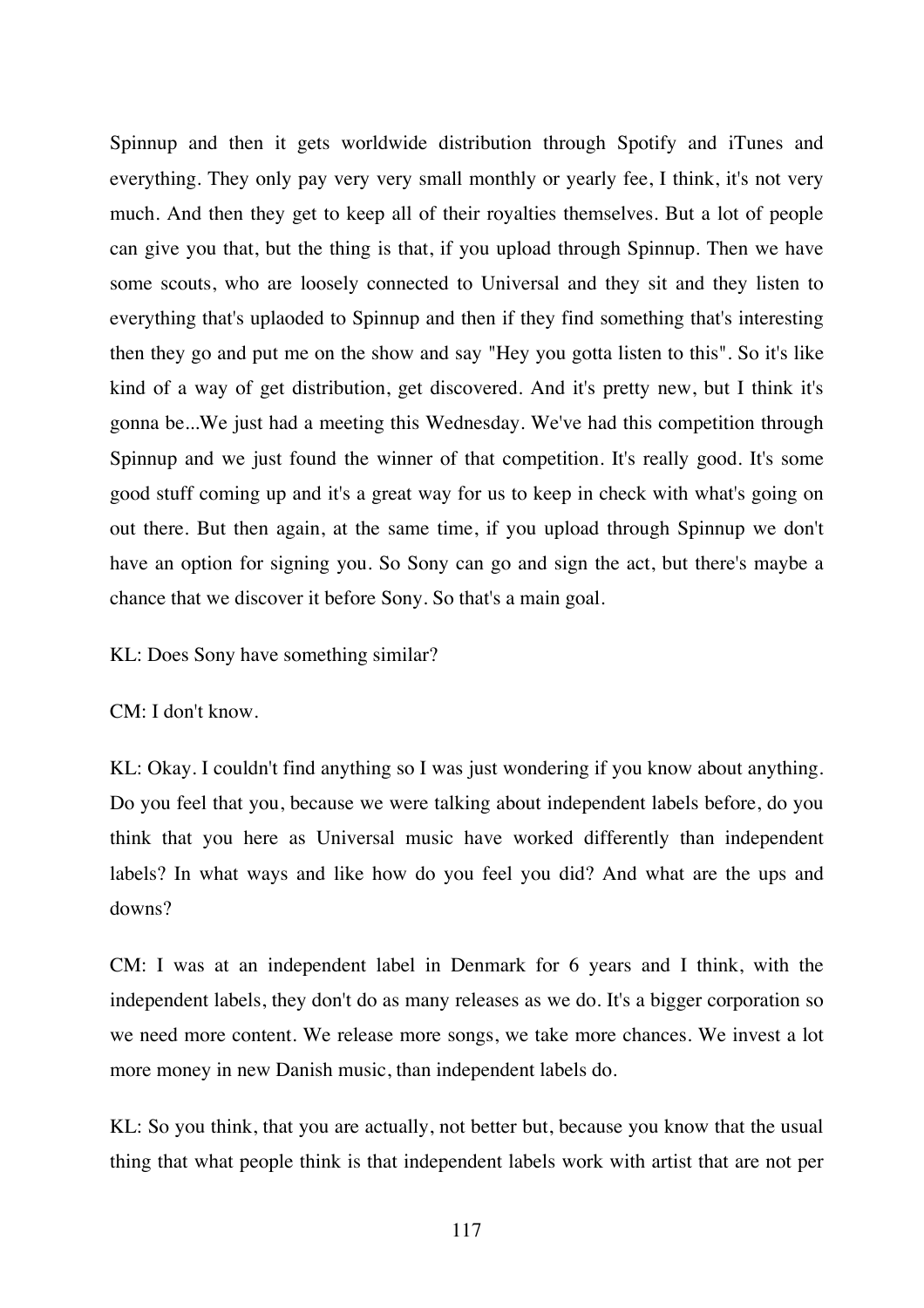se commercial and more on an innovative factor. But you basically say, that you think, because you have more money to invest in people, you would also take chances on people that are maybe not that commercial or?

CM: No, I wouldn't say that. We release commercial music, but we also take chances. And we take a lot of chances. We invest a lot more money in new Danish talent. That's one of our core businesses, like to keep focus on breaking new artists.

KL: But obviously you have some budgetary constraints. It has to be commercial in some sense.

CM: Yeah. But commercial music comes in all shapes. I wouldn't, I never wanted to work with music, that's not commercial, because it doesn't really, it's not like, if you listen to some of the greatest artists coming out, if we have, she was, what's the name of her? She was also big in France, I think. The girl who came out. If you say for instance Ann Sobel? is a great Danish artist. Very uncommercial, very artsy. But I was just trying to say, it's still commercial. I'd love to find a new Danish awkward singer/songwriter, if she has some great tunes. That's just my, it's not like, I don't listen to Top 40 Pop at home, but I listen to good music. And if it is good music, we will release it. But in my opinion you can always discuss good music, but good music, you can sing along to. We really try to work on, always try to do something that's commercial, but also something that's just a bit different. That's one of my keypoints. I don't want to just, number 5, if there's three Danish rappers who are hot at the moment, I don't want to do number 4. I want to do, I want to find somebody, who has his own shit going on. But, who is still commercial. Something that you can ... We're not the ministry of cultural affairs. We do this for a living. I am not doing it for my own living, I do it for the artists. I don't know anything better, than picking up an artist and then half a year later they quit their jobs and they can live full time off their music. That's one of my kicks. I love that. Having some people that have some good stuff and they have a dream and help them full fill their dreams. It's the best thing about this job I think.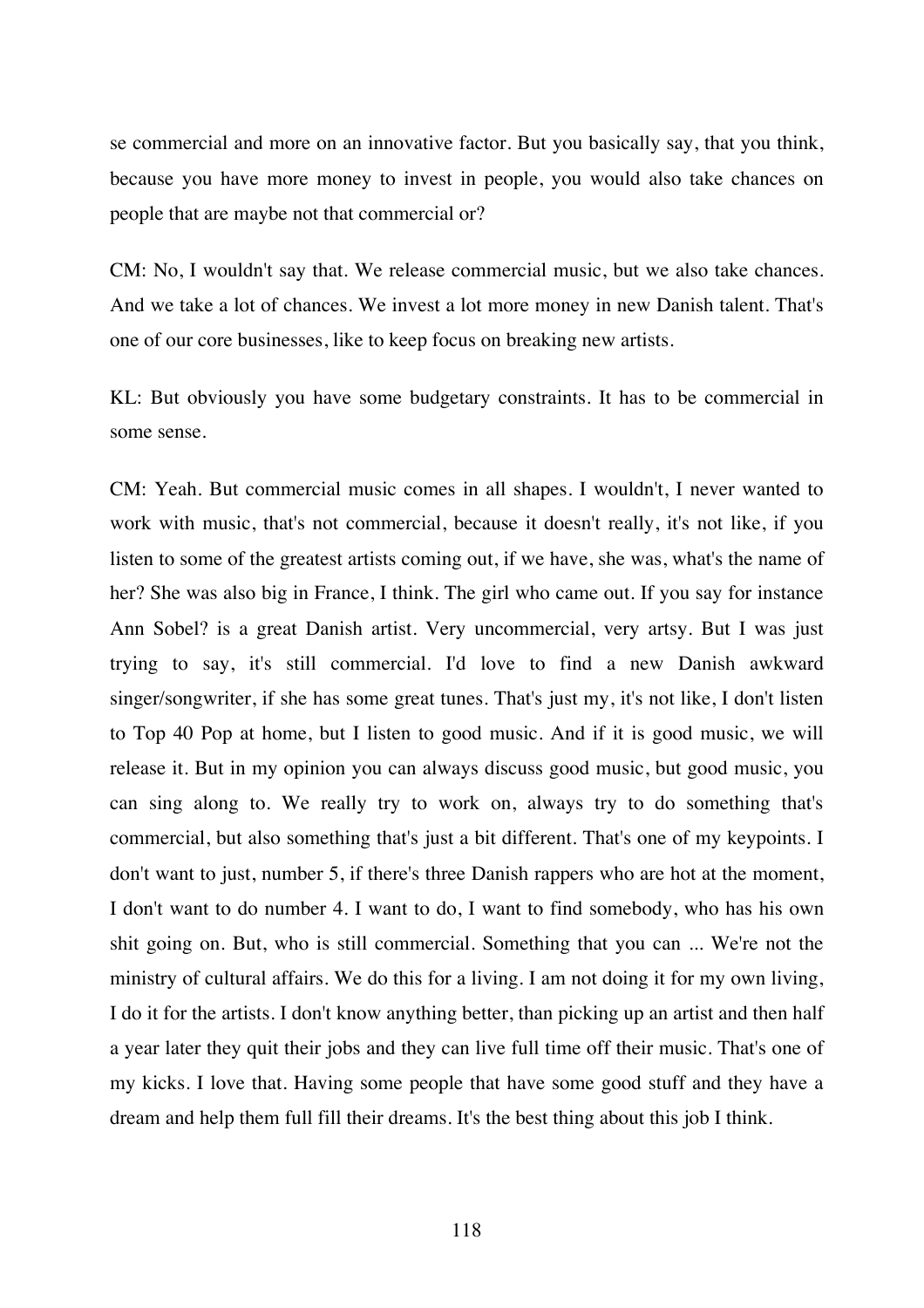KL: Because we already talked about digital platforms and Spinnup, Soundlcoud, Youtube etc, you already also said...

CM: Youtube is definitely a key player, because if you're like 17 years old, doing cool music: Would you send us a demo tape? Or would you just buy a camera for 5000kr and do a video? You do a video and you upload it. And then somebody who's cool will think you're cool and will share your video. And then I see it and I get in contact with you if we like it and we think it's something that we could work with.

KL: Do you have special people on those, as you already said scouting, like really looking at those platforms?

CM: We do that all the time. That's part of my job. It's not like "Today I want to find something". It's more like I go to Facebook and then like "Oh! And they share it as well! Let's go check it out!" It comes pretty natural, I think.

KL: And what about other talent sources, like for example festivals, TV shows?

CM: No, we don't do that. The thing that we're going out and see a band like "Oh they can play! Let's sign them!" I have never done that in my 12 years in this. So with us or with me it always starts with the hit song. And then we figure out a way we can get them to play. So live and streaming is just two different worlds. I don't care if you can play...

KL: Apart from, you know when you said that something is already "buzzing" on the Internet, what are the factors influencing your decision on taking an artist?

CM: It's like they got to be original, they got to have some great material, they got to have some great songs and they got to have some kind of different take on everything. They got to look cool, they got to like when you have a meeting with a band, the minute ... I think it's like going on a date, you know, going on a blind date. The minute I see that girl, the minute she steps off her bike, you know if you're going to, if it's going be a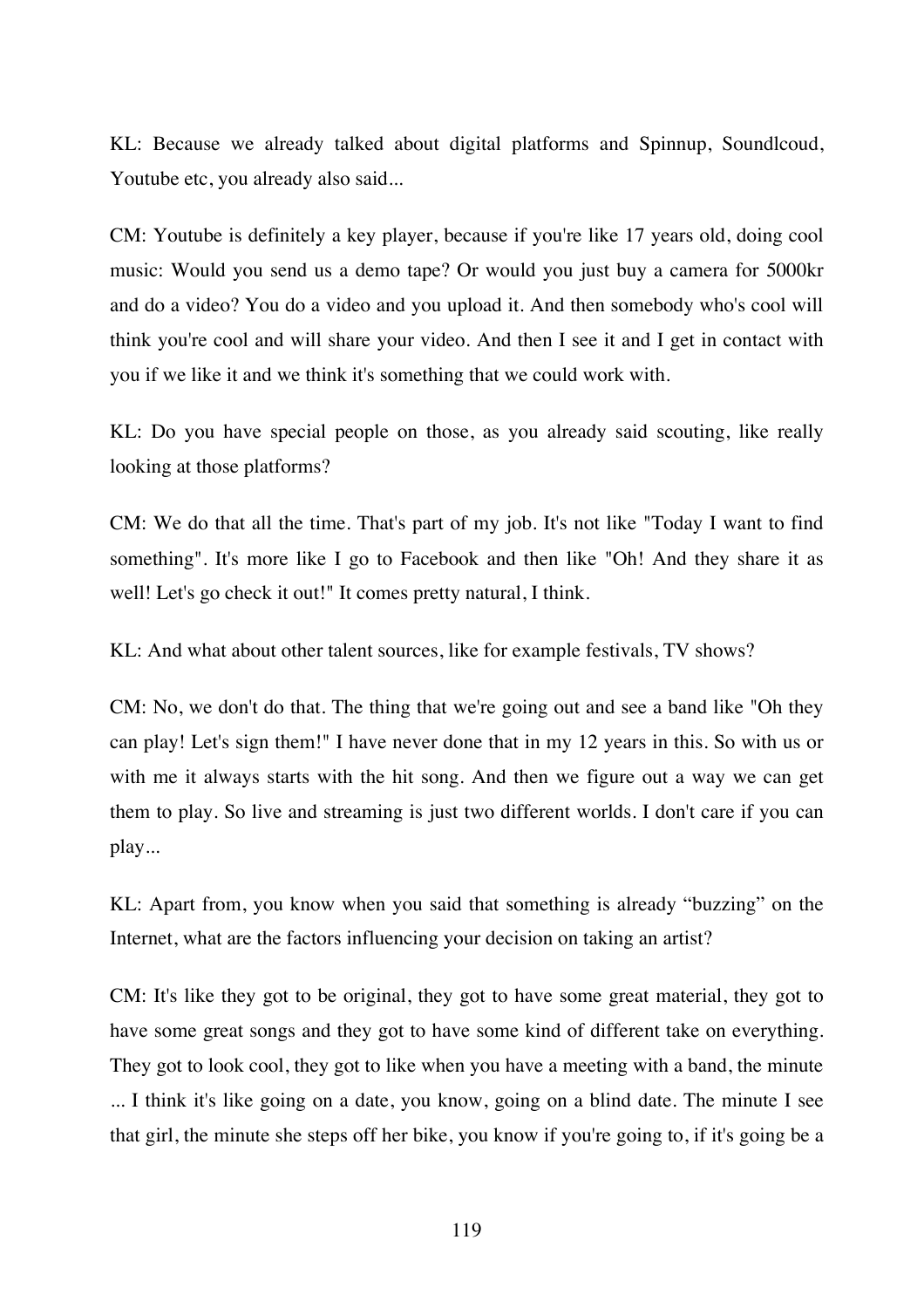match or not. It's like the moment the people come into the room, you can feel like, there's something like, when real stars come into a room, you will be "Shit". They have some sort of way of carrying themselves. That's also something I like: personality. Music is one thing, but you got to sell the personality. I don't believe, that in Universal, that just finding a girl with no personality and no, nothing, just a great work and then doing styling and make-up and crossing her over and then we have a great star. People are not going buy that. There's going be some kind of natural cool vibe involved. But really, I am really thinking a lot of the originality of an artist. But also like, when I know I'm going to sign an artist. When I wake up in the middle of the night or when I am in the morning like "Oh, I have that song in my brain." And it goes on for days, then I am like "Okay, if I have that feeling than somebody else will also going get that feeling". I am trying and I am not a musician. I've been a DJ since I was 12 years old, so I always like, I just know about good songs, good records. That's my main thing. So, it's very intuitive I think. A stomach feeling I think. It's pretty stupid, because sometimes you can really get into an argument with all the other guys. Because I need to, when I've heard a song 3 times, I need to listen through what other people will take them 50 times to hear maybe. You got to hear it like two to three times and if it doesn't fit, then it's a no go for me. And then, so I have trained that a bit I think. It's all about the song.

### KL: And with whom are you discussing this?

CM: We have an A&R forum. There's also two other guys, two A&Rs. But I am the only one who does strict A&R in here.

### KL: And then you just talk it trough?

CM: Yeah. We just talk it through and then it's like "Ah, we don't like this song". And then I send it to them and say "Listen to it two times more" and then they come "Ah, it's great" And then we go for it. But it's also like, we also do failures. It's pretty, I really love being around music, but it's very draining, when you have something that you really believe in and then nobody gives a shit. I do that like, every time I have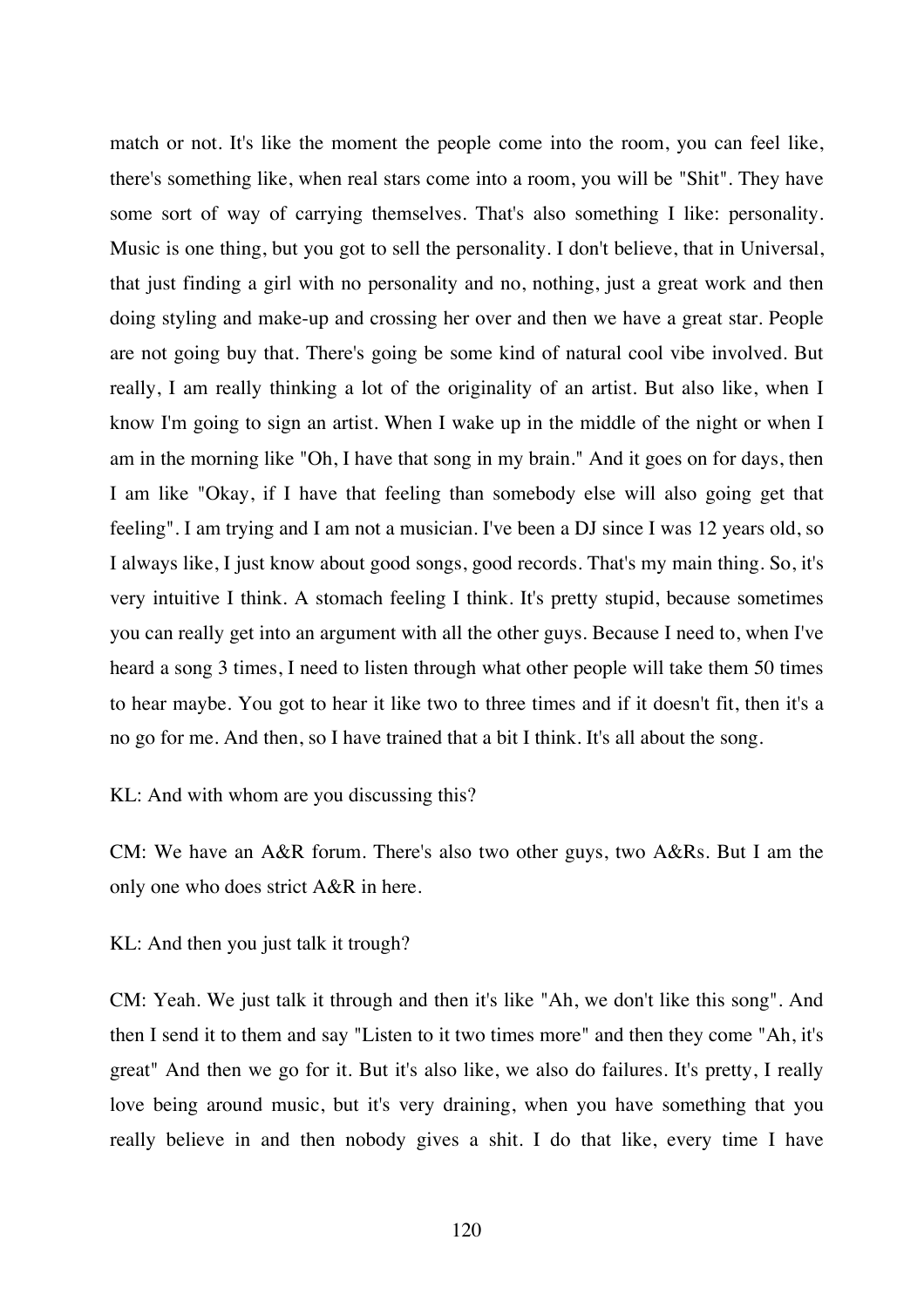something that really works, then we have two things that don't work. But it's the name of the game, unfortunately.

KL: You talked about your network before. I guess for A&R, network is the big thing.

CM: It's not like "I have a network". It's more like I've been doing this for a lot of years and that's why I got my start in this. Because I was a DJ and knew some people. A lot of times, the DJ doesn't just do music, but he is the center. He throws the parties, he puts you on the guest list. He knows everybody. That's pretty much how it was for me. A DJ knows a lot of places and I knew a lot of guys like producers and other DJs and I knew all the artist, those on the Hip Hop scene in Copenhagen. So I just had a natural foot inside an environment and at that time here in Copenhagen, they didn't know that, that shit was really about that power. So I did my internship at Art People, a small company. And then I signed an artist called Johnson and we hit it big time with his first track. Because nobody really knew about him outside the environment. But everybody was "Okay, he is next in line." So that's pretty funny.

KL: I mean we already talked a bit about it, but maybe just to sum it up, how would you say that the function of the A&R changed? Is there anything else you can think of apart from the digital platform, the Internet etc.? Because you said basically the rest is still...

CM:I think what changed, and I wasn't there before, but I think it changed a lot that primary back in the days the A&R was much more kind of producers, going into the studio every night. Nowadays we much more just like looking for people, like we have the "listeners ear". Yeah, I think that changed and I think, that the products that we work with is much more finished now. It's not like "Oh we gotta go and then we gotta do it all over." Because as I said like, if it's just a good song and I can't seem to get it to work with some producers, if I tried it, I just got to let it go, because the biggest hit song I've ever made in my life just landed on my table. It was a bit hit and I was like "Let's go" and that's like rule number one. If it is too hard to fix and you need to remix everything, it's probably going to end up a big mess. That's just for me. Other guys, like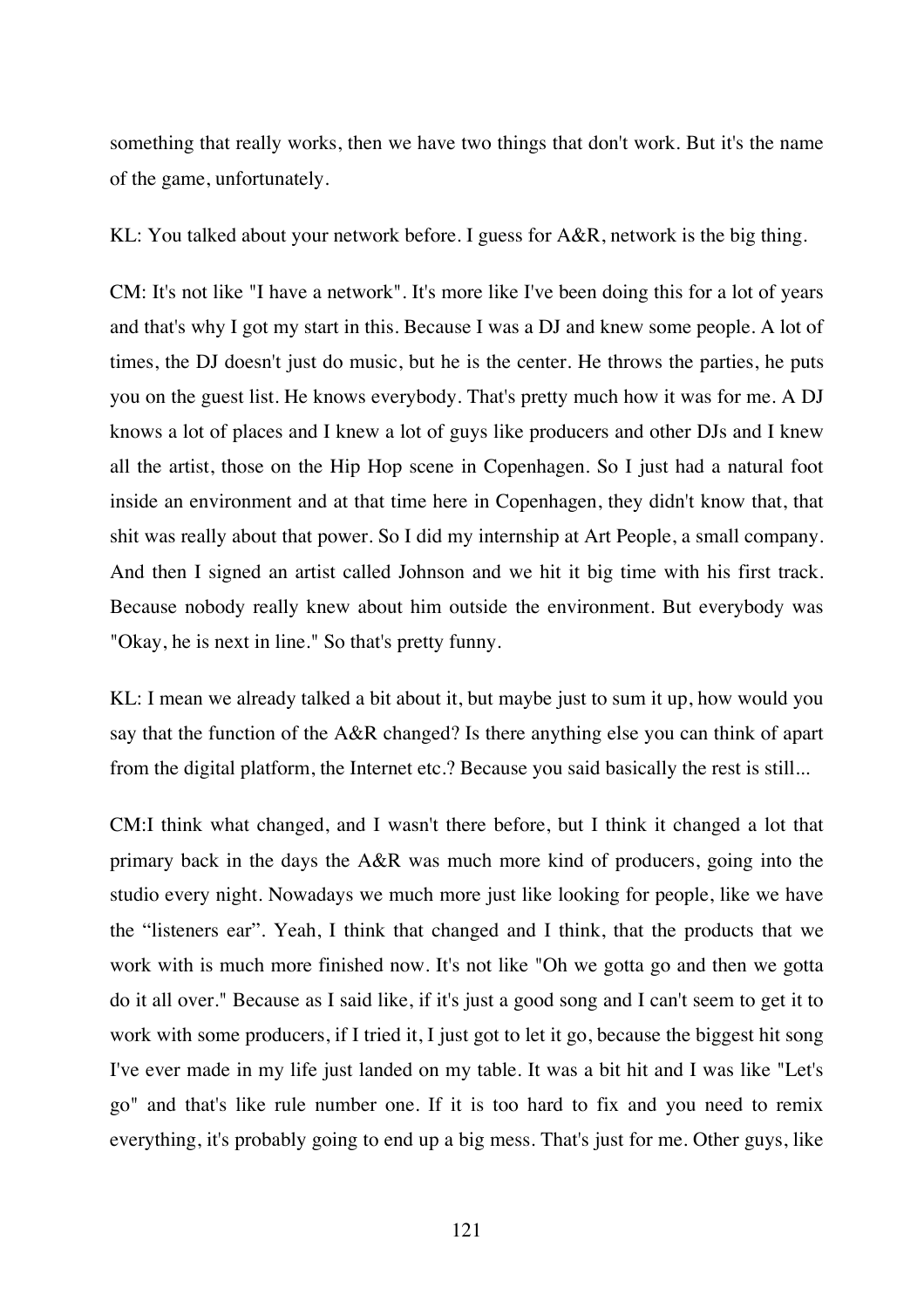the guys at Sony, they are like "Mhmm, we're gotta go and raaawr" That's not how I work. I like the, I am about the songs I think.

KL: And more like maybe also giving more freedom to the artist?

CM: Yeah, yeah. Because we only sign them if we like what they do. I would never sign somebody, where I am like "Okay we like your songs, but we're going to change everything." I would never do that. It's too much work and it ends up shit.

KL: You said, you either basically have the track ready and you just go with it or you still have some development to do. How would that development look like?

CM: The development part is more like, if we have a good song like "Okay we need a chorus and a end" like just finish it. Finishing it for the listeners. Just making like "Okay, the intro is too long." Just shaping the song up to be consumer ready, radio ready. That's what we do.

KL: Do you sometimes encounter problems with the artist then? That he kind of feels like "Oh, this is not how I wanted it to be".

CM: No, it's okay. Because everybody, if we have a great song with a 35 seconds intro then everybody will be like "Okay, if you cut it down to a half, then you get played on the radio. If not..." So everybody can see. It's not the biggest problem.

KL: They come here to be sold.

CM: Yeah, exactly.

KL: I was wondering how do you make sure not to miss out on any other digital distribution, new kind of ways ... but you said it's not much about the distribution these days right?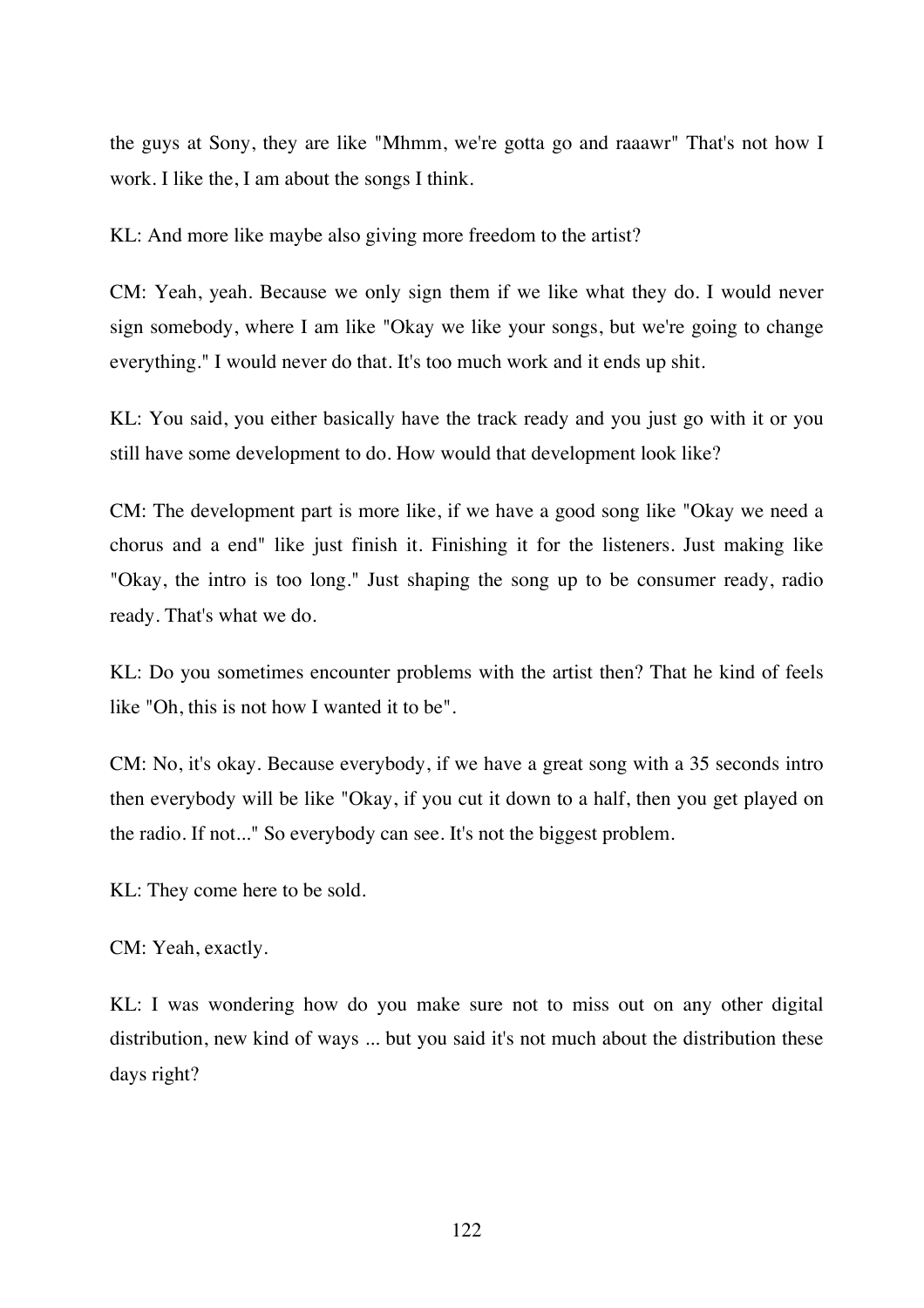CM: No. We have the digital team. They keep us posted with what's there and what's new. And also it's not my key thing to just to be the first to use whatever knew new App for music. We have people that do that for us. I got to focus on just finding and telling and make sure that they are available on any thinkable platform there is.

KL: How do you decide how much money to allocate to what artist?

CM: What we do is every time we sign an artist we do a kind of like "Okay, what do you think it's going to cost?" We do a PNL, I think it's called. I can't remember. You can probably google it. But we do that every time like "Okay. What is the artist? What is it going to cost? Recording and marketing? How much do you think we're going to sell?" And then we're kind of like set a goal for the sales and then we roll with it. And then I just going to get confirmation "Okay, that's our goal and that's what we're going for". And of course if it goes well, we're going to go above and if it goes like shit then...

KL: So it is very individual?

CM: Yeah. But it's still almost always the same kind of spectrum money wise.

KL: What kind of contracts do you give out? You said mainly it's probably kind of a distribution deal?

CM: No, mainly it's just a regular recording contract, where you like have an, we sign you for an album or an EP and then we have an option for one more. That's pretty basically what we do.

KL: And is it also what you prefer or would there be something that you say "Oh, that would be so much better"?

CM: No, I think that's good.

KL: If you have an artist and he is not selling as you thought he might be, what's happening then? Does he get another chance for another song?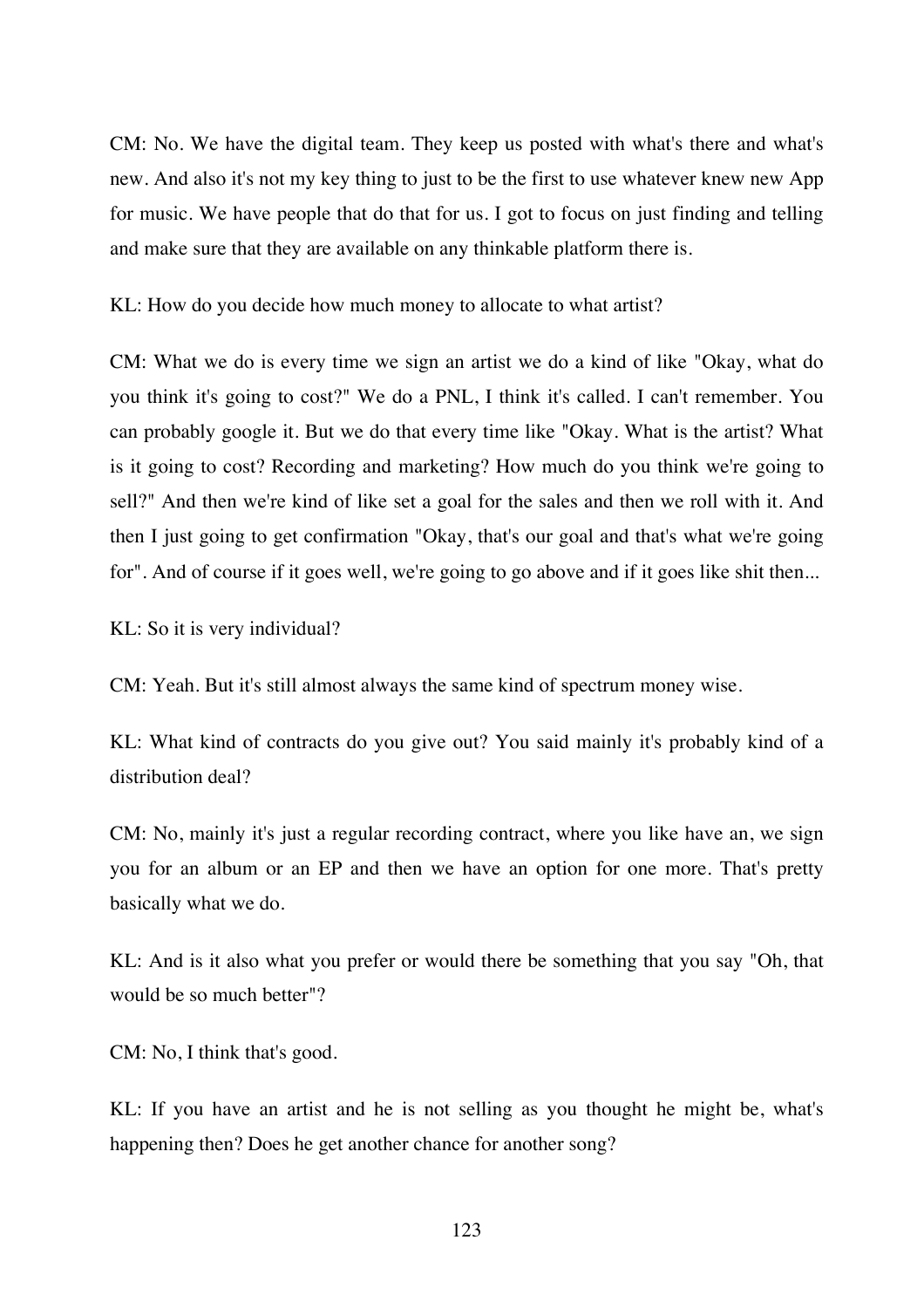CM: It depends on the artist. Sometimes, if we put our everything into an artist and the project doesn't go well and we can see that nobody is responding on the artist then "Okay, obviously this was only the three of us who could see this project". Then we of course let it go and say "Thanks for this time, come back another time if you have some new material". But also we have these, sometimes we have these artists that don't go so well with their first record, but we can see that somebody is picking up on it. And then we decide to give it another go, because it's still building up. But those cases, it's more and more not how you do it, because when we put everything into an artist and really pushed it and if nothing happens, then it's really difficult to see what we can do with the second album or second EP. But if we can see "Okay, there is something going on with this" then we have another go at it of course.

KL: Have you ever experienced that you send someone away and he would be picked up by another label and becomes great?

CM: No, I haven't said goodbye to anybody and then they had a huge career. It's always like, we usually make the right decision. We had a lot of artists that we said goodbye to and then they made another album for another label or they released it by themselves and nothing really happened. So, we were right, the artist was finished.

KL: Okay. To round it up, what do you think, in your own words, the vision that Universal is standing for from your A&R point of view?

CM: I think it's like breaking new artists, making people help people building careers and have a good business going. That's pretty much it. I think we are the best in town. But, we are also a lot of people. But that's part of it, if you sign here that you have a huge team working for your music. And of course it got to like, you got to be able to pay the bills. That's how we do it.

KL: How many people are working here?

 $CM:45$ .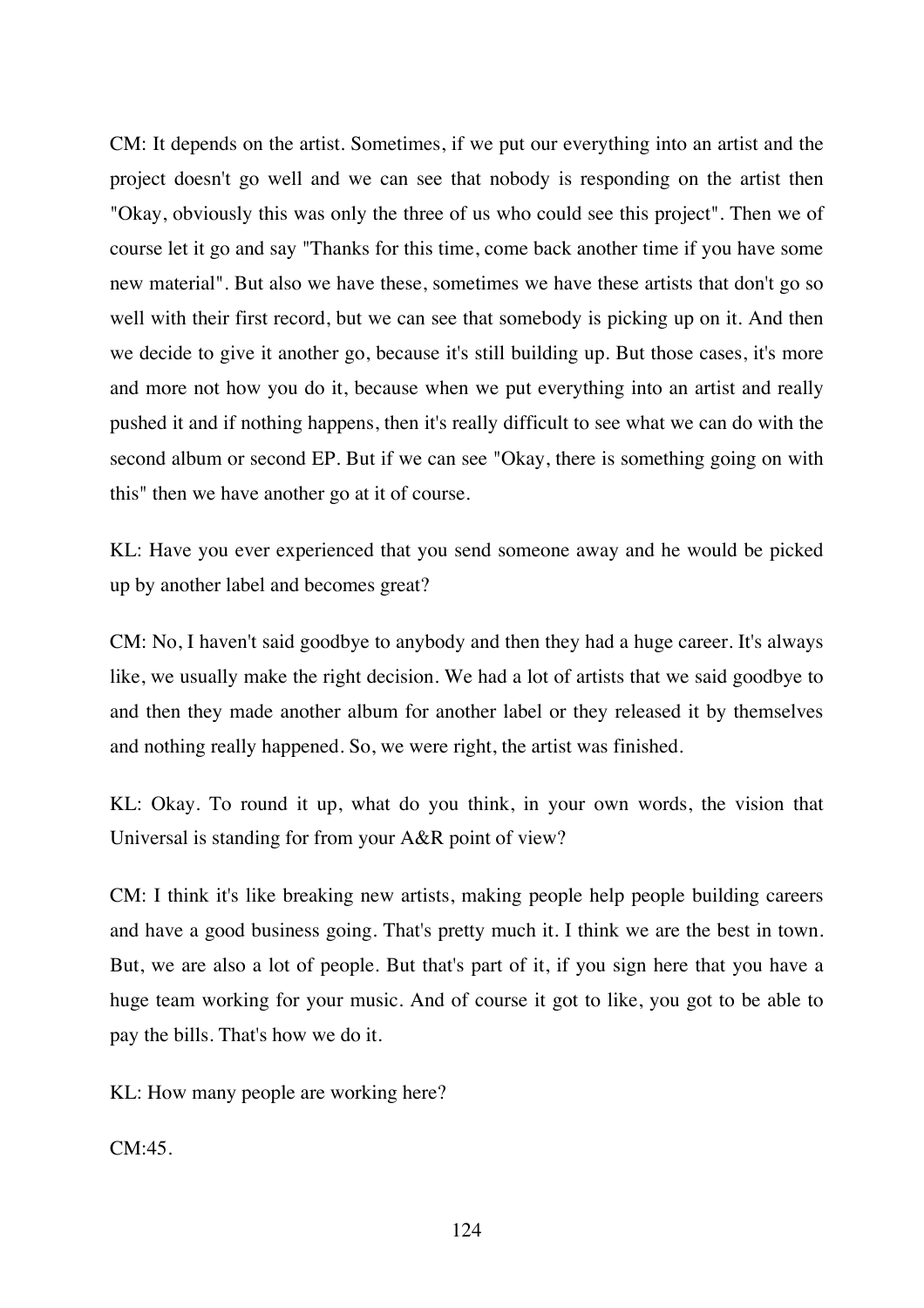KL: Okay.

CM: I think in Berlin it's like 1000 or something. I don't know if in Berlin, there are really a lot of people there. I haven't been there but it's ... Also in Sweden, I've been there a couple of times. It's huge. It's like a mansion. But it's also like the Swedes are doing really well. They invented Spotify and every second Swede has a Spotify Premium. So they are just making money. That's one of the funny things, when I was there. That's the good thing about being in Scandinavia. The rest of the world is kind of benchmarking towards us, because we have that. We were the first, I think Denmark actually was one of the first. We had this telecompany called TDC and I think they were the first to do a like streaming platform. So people are really just looking at us for "This is the new way to do it" Look at Scandinavia and how many people converted to Spotify Premium. In the US, Spotify is nothing over there yet. They still have iTunes, which is still very big over there.

KL: I feel it's not very strong anymore in Europe, right?

CM: No, I haven't bough a track from iTunes for a couple of years now. Spotify is definitely going to go.

KL: Okay. Thank you very much.

CM: No problem. I hope you can use it for something.

### **11.3. Respondent C, Personal Interview May 12th 2016**

Gregor Lehrl, Affine Records, Vienna/New York

KL (Katharina Leichter): Also kurz zu mir. Ich studiere Creative Business Processes an der CBS und schreibe meine Masterarbeit grob gefasst zum Thema Veränderung von A&R. Ich würde dich nun bitten, dass du ein bisschen über dich erzählst, über Affine Records und dass du ein bisschen von deiner täglichen Routine erzählst.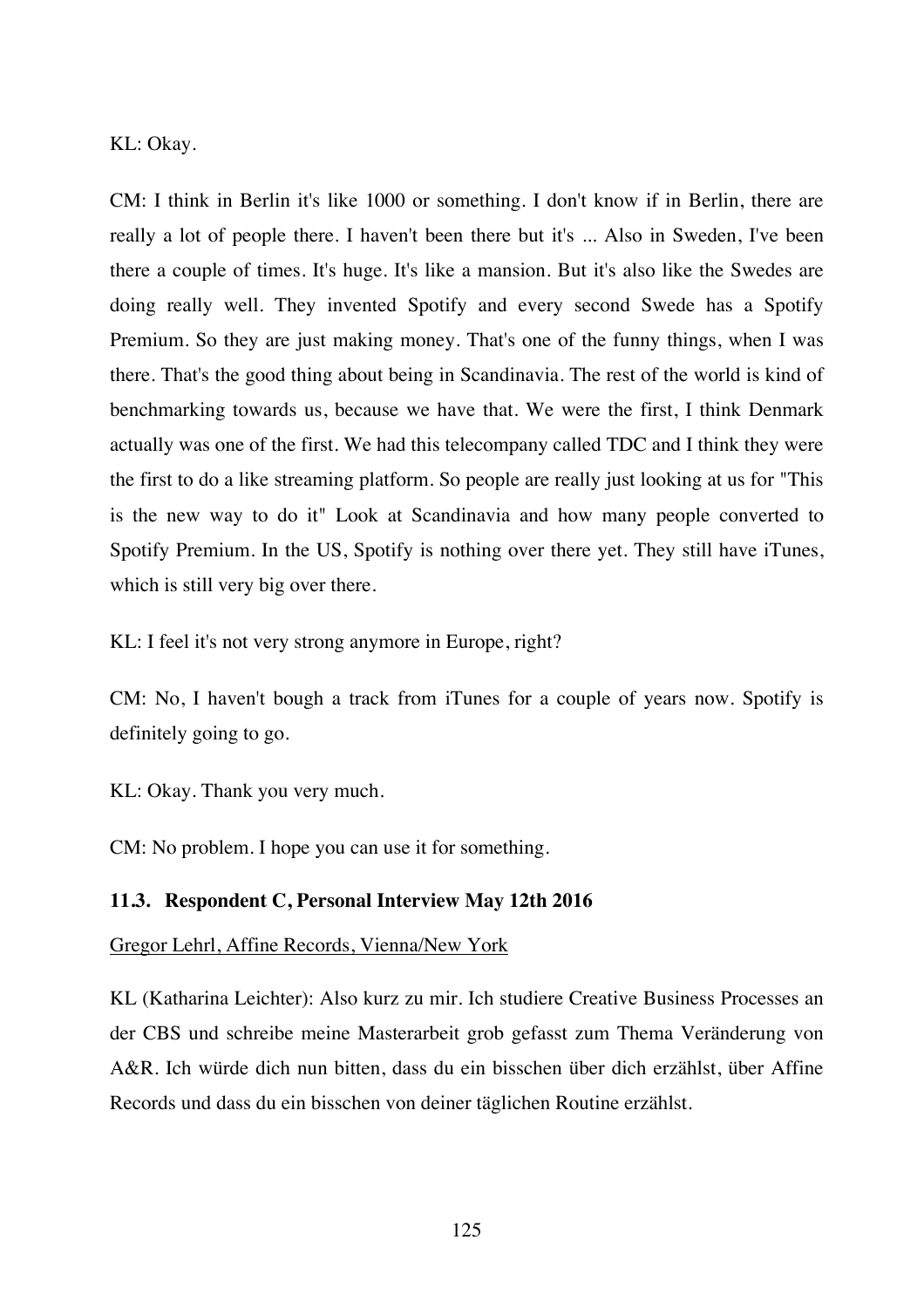GL (Gregor Lehrl): Ja, also ich leite das Label zusammen mit einem guten Freund, dem Jamal. Der das offiziell, also offiziell läuft das auf seinen Namen und wir sind gerade dabei das Label umzustrukturieren. Da müssen wir noch schauen, welche Gesellschaftsform wir da machen. Und ja das gibt es jetzt seit 2008, das heißt 8 Jahre und in der Zeit hat sich natürlich so einiges verändert. Also wir haben angefangen mit einem kleinen Stamm an Künstlern, die mehr oder weniger in einem gemeinsamen Freundeskreis drinnen waren. Das sind eigentlich eh schon die Schlüsselkünstler von heute. Das sind Dorian Concept, Cid Rim und The Clonious, die auch damals in einer Band gespielt haben. Das war einer unserer ersten Releases, die Band heißt JSBL, wo alle gemeinsam spielen. Sind aber auch alle als Solokünstler unterwegs. Und dann im Laufe der Zeit ist Ogris Debris dazugekommen auf eine Empfehlung vom Clemens, Cid Rim oder Dorian Concept, dessen Debüt Album wir gerade released haben. Und dann erst jetzt vor 2 Jahren ist ein Künstler, also eigentlich mein Projekt dazugekommen. Da ist sehr viel quasi, …, da hat das Internet im A&R Prozess eine Schlüsselrolle eingenommen. Das ist Oukmalumkoolcat aus Südafrika. Ich habe so eine ganz besondere Beziehung zu Südafrika. Ich war dort, also ich bin jedes Jahr dort seit den letzten 11 Jahren. Ich habe dort mit einer Reportage angefangen für Startum damals noch, über die quasi also zusammenfasst über die Politik oder die politische Seite der Musik 11 Jahre nach der Apartheid. Das war 2005. Und genau, die tägliche Arbeit besteht eben dadurch das wir auch das Booking machen, das macht vor allem der Jamal, besteht einfach darin: Projektebetreuung; es kommen im Prinzip dauernd Anfragen bezüglich Lizenzierungen oder dem und das, einfach verschiedenste Sachen. Im Prinzip besteht die tägliche Arbeit einfach hauptsächlich aus Kommunikation kann man sagen.

KL: Würdest du sagen ihr seit aktiv immer auf Künstlersuche oder wartet ihr eher wer auf euch zukommt? Verwendet ihr irgendwelche digitalen Plattformen für die Suche? Wie sieht so euer Künstler Sourcing aus?

GL: Das verläuft eher so, dass das alles über persönliche Kontakte zustande kommt, in, kann man mal sagen bis jetzt, in den meisten der Fälle. Es ist natürlich auch so dass wir uns umhören, dass wir schauen dass wir einfach am Puls der Zeit bleiben was sich so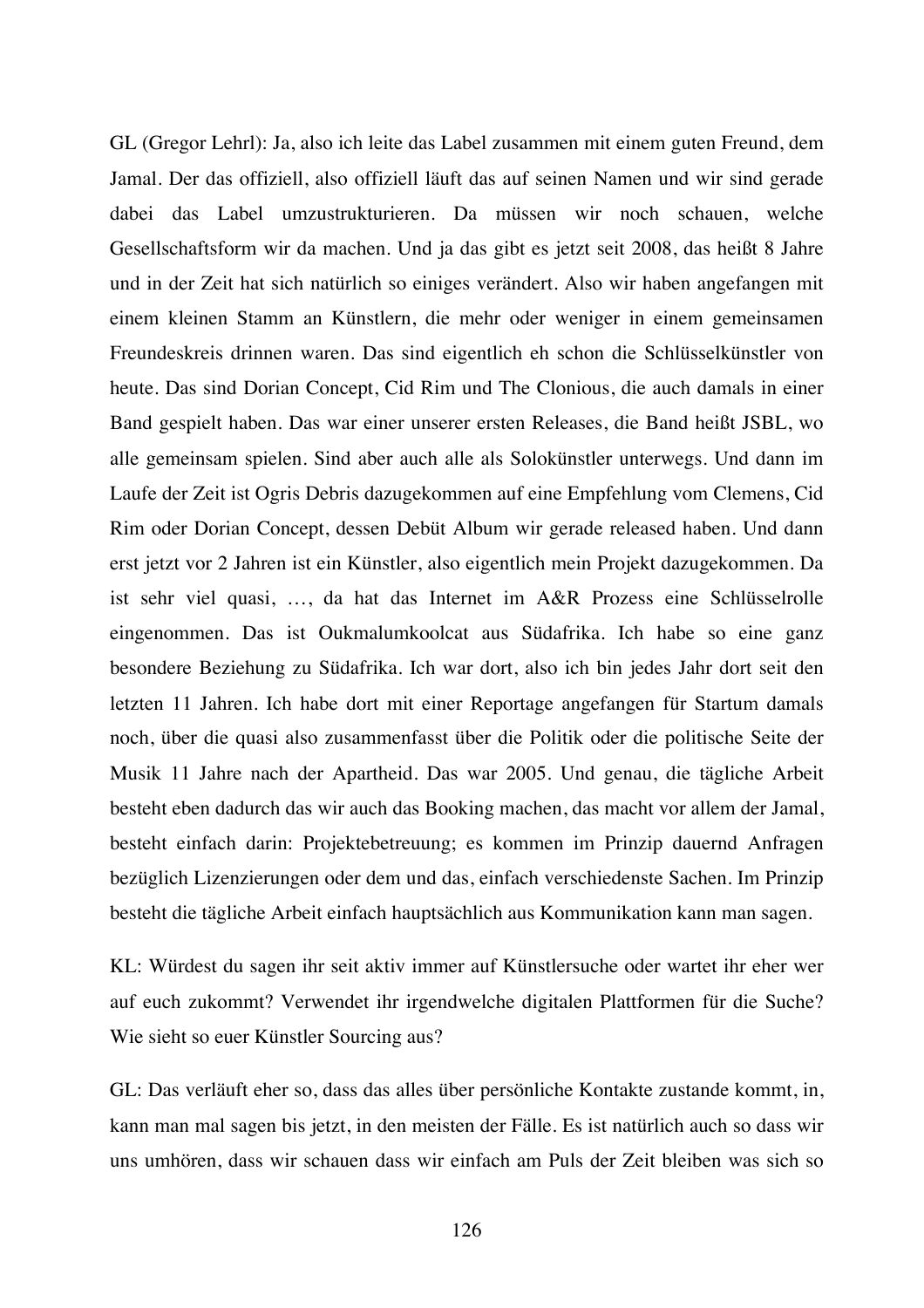überall tut. Aber dadurch, dass eben unsere Herangehensweise vor allem im Instrumentalbereich eine sehr spezielle ist, also alle die Leute kommen eigentlich mehr oder weniger aus dem Jazz auch und machen elektronische Clubmusik, sind wir ein bisschen sehr, würde ich sagen, wählerisch was neue Leute betrifft. Ich meine jetzt unser neuester Zugang ist der Wandl, ich weiß nicht, ob du von dem schon gehört hast.

KL: Ich habe mir heute eure Website angesehen und überall ein bisschen reingehört. Also hab ich jetzt ein bisschen eine Ahnung.

GL: Ja voll, super. Also das ist ein ganz junger Typ, der eigentlich, das war damals eigentlich im Rahmen des Redbull Music Days Camp in Wien, wo der Olli, der Dorian Concept, quasi den Wandl entdeckt hat. Dann zu uns gesagt hat, zum Jamal und mir, "Du hört euch den einmal an, der ist ein Wahnsinn! Schreibt den mal an und sagt ihm er soll euch was durchschicken" und so ist das dann zustande gekommen. Und so ist das dann auch immer in enger Absprache mit den Schlüsselkünstlern wenn so etwas passiert. Das heißt, wir hören uns das alle gemeinsam an und fällen dann eine Entscheidung.

KL: Das heißt, du hast es ja eh schon kurz angesprochen, Stichwort "Netzwerk" ist sehr groß bei euch?

#### GL: Ja, genau.

KL: Okay, von euch nochmal der Hintergrund, kommt ihr aus der Musikbranche? Du hast ja eingangs Südafrika erwähnt. War das euer Einstieg?

GL: Nein, das war eigentlich schon vorher. Jamal und ich haben früher viel gemeinsam aufgelegt. Und ich habe selber auch Musik produziert, habe einige Sachen rausgebracht. Habe aber dann irgendwann gemerkt, okay, ich möchte eigentlich lieber hinter den Kulissen arbeiten und das geht sich zeitlich alles gar nicht aus bei mir dass ich da jetzt auch noch wirklich aktiv bin. Irgendwann habe ich dann auch gemerkt, okay so talentiert bin ich eigentlich gar nicht. Und ja so ist das halt. Wir haben eben schon Jahre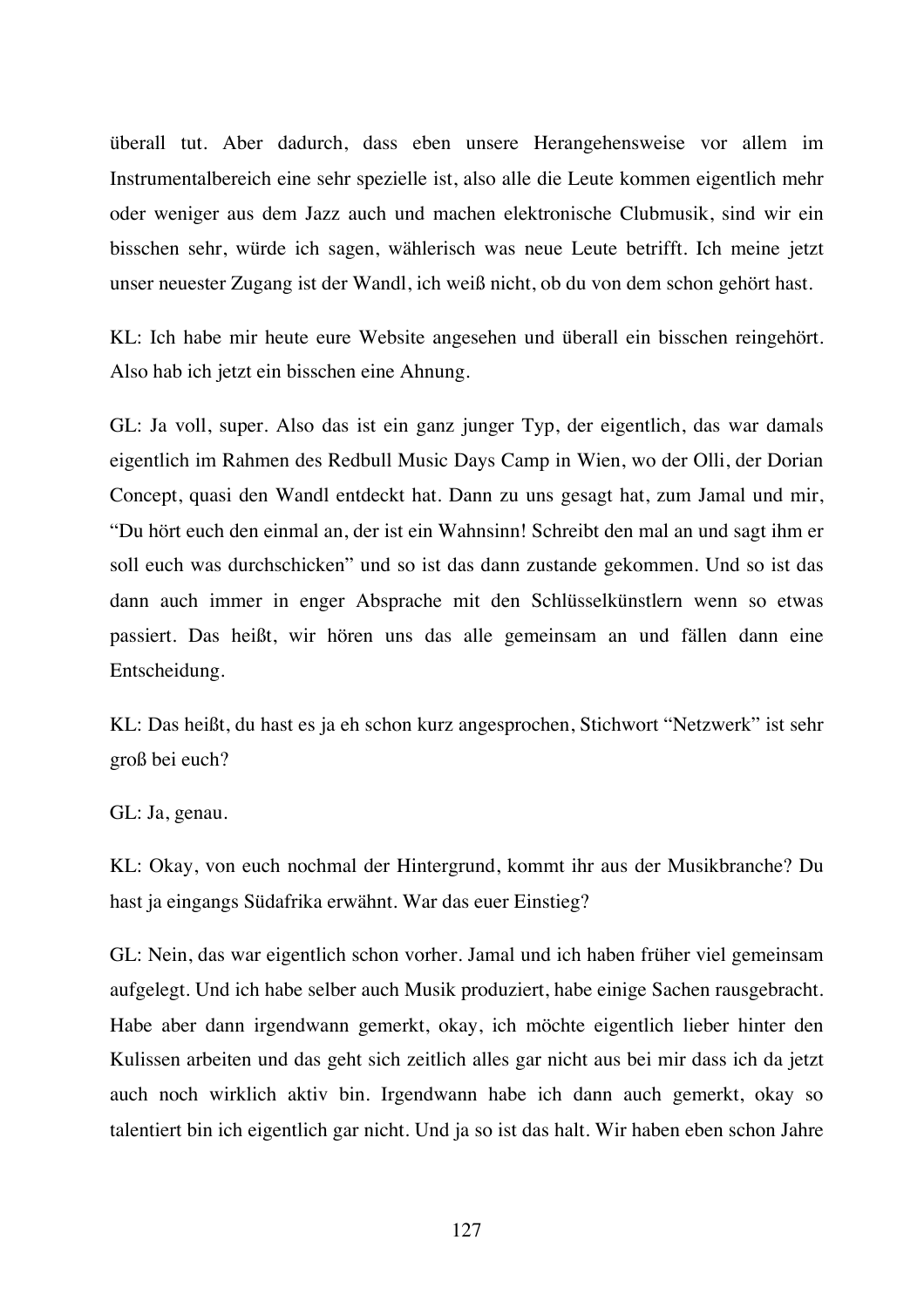davor aufgelegt gehabt und der Jamal hat parallel noch einige andere Sachen gemacht. Ich habe dann angefangen, weil ich wollte eigentlich erst im journalistischen Bereich tätig sein, habe dann angefangen für das Café Leopold die Pressebetreuung zu machen, alle Texte für die Künstler zu schreiben die dort arbeiten und das macht der Jamal heute noch. Und genau, so sind wir halt irgendwie reingerutscht in die Welt der Musik und hatten immer ein offenes Ohr und haben witzigerweise im La Boule, ich weiß nicht ob du das Lokal kennst, das ist in der Pfeilgasse und das war früher so ein klassischer Spot gegenüber von einem Studentenheim. Und wir sind dort früher öfter mal Pool spielen gegangen in unseren frühen Zwanzigern und da haben wir den Olli eben kennengelernt und den Clemens, also Dorian Concept, Cid Rim und The Clonious, die damals so 18 waren. Und die haben gesagt "Hey, wir machen Musik. Wir sind große Fans von Ninja Tunes, wollt ihr nicht mal reinhören?" Und irgendwie ist dann so, bevor wir eben das Label hatten, schon die Idee des Labels im Raum gestanden. Genau, und dann hat es noch ein paar Jährchen gedauert bis wir das dann realisiert hatten.

KL: Und wie sieht es bei euch aus mit Kooperationen mit anderen Labels? Was ich mitbekommen habe, seit ihr ja nicht so gut auf Major Labels zu sprechen?

GL: Ja, ich würde es, also Jamal drückt das öfter mal drastischer aus, ich sehe das ziemlich entspannt die ganze Sache. Und ja es ist sowieso auch bei uns so, dass wir uns eigentlich als Plattform verstehen. Also die Zeit des reinen Labels, wo ein Künstler sein ganzes Leben lang bleibt, die hat unserer Meinung nach, sowieso ausgedient. Ist auch so zum Beispiel Dorian Concept released auf Ninja Tunes seine Major Sachen, also sein Album und so weiter. Hat damit eine ganz andere Struktur hinter sich natürlich. Und bringt gleichzeitig auch bei uns Sachen raus. Dasselbe ist mit dem Cid Rim, der jetzt vor ein paar Monaten seine letzte Single bei uns released hat, bringt jetzt das Album im Winter auf Lucky Me Records raus. Also das ist so eine neue Struktur an Labels irgendwie. Zum Beispiel, Lucky Me, das ist aus Schottland, ein Label, das eigentlich gegründet wurde von Hudson Mohawke und seinem Partner Dominik Flannigan. Die wiederum sind quasi, wie soll man sagen, vernetzt mit Warp Records, ein rießiges Independent Label aus England, aus London. Und ihre Künstler releasen auch dort und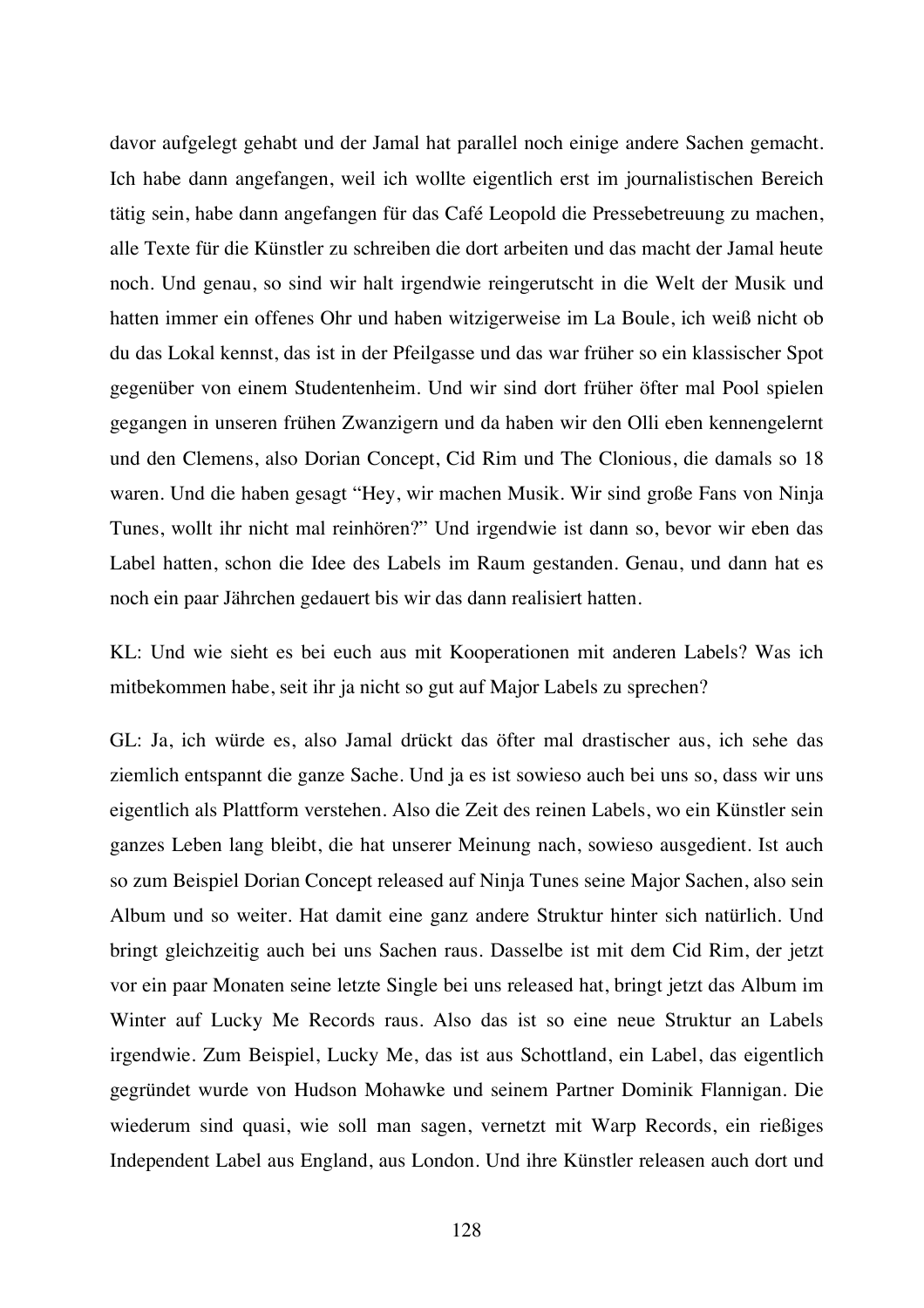vice versa. Also das ist irgendwie so ein ganz interessanter Austauschprozess wenn man praktisch mit dem nächst größeren Label oder dem übernächst größeren Label eine Kollaboration eingeht.

KL: Aber ihr arbeitet jetzt nicht mit einem größeren Label zusammen?

GL: Nein, arbeiten wir momentan nicht zusammen, nein. Würde mich aber auch nicht sperren davor. Kommt immer darauf an.

KL: Wie sieht es bei euch mit Distributions-Channel aus? Was verwendet ihr?

GL: Wir haben Hoanzl für den deutschsprachigen Markt und eine Distribution in England namens Kudas, die für uns den ganzen internationalen Markt macht. Und ich bin gerade auf der Suche in New York nach einem weiteren Schritt, der vielleicht die ganze USA separat übernimmt, aber das steht noch in den Sternen.

KL: Sonst, eure Künstler sind auch auf Soundcloud und überall oder?

GL: Ja, genau, sind alle auch oben.

KL: Weil wir jetzt gerade schon über Major Label gesprochen haben. Was sind denn deiner Meinung nach die größten Unterschiede, abgesehen von den offensichtlichen Aspekten, zwischen eurer Arbeit und der Arbeit von Major Plattenlabel?

GL: Ich würde sage, dass dadurch, dass unser Label relativ klein ist, ist es einfach die Struktur die überschaubarer ist und man muss einfach als "Labelchef" flexibler sein und viel mehr Jobs selber machen. Also wir können uns zum Beispiel nicht leisten jetzt jemanden anzustellen für das Marketing oder keine Ahnung die ganzen einzelnen Departments können wir uns eben nicht aufbauen sondern müssen eben alle, jeder muss alles irgendwie machen und lernen. Ich glaube das ist einer der großen Unterschiede. Und für die Künstler ist einer der großen Unterschiede, dass sie halt viel freier sind. Also wir haben auch keine Exclusiv-Deals mit den Künstlern. Das heißt sie können machen was sie wollen im Prinzip. Also die können auch woanders releasen und so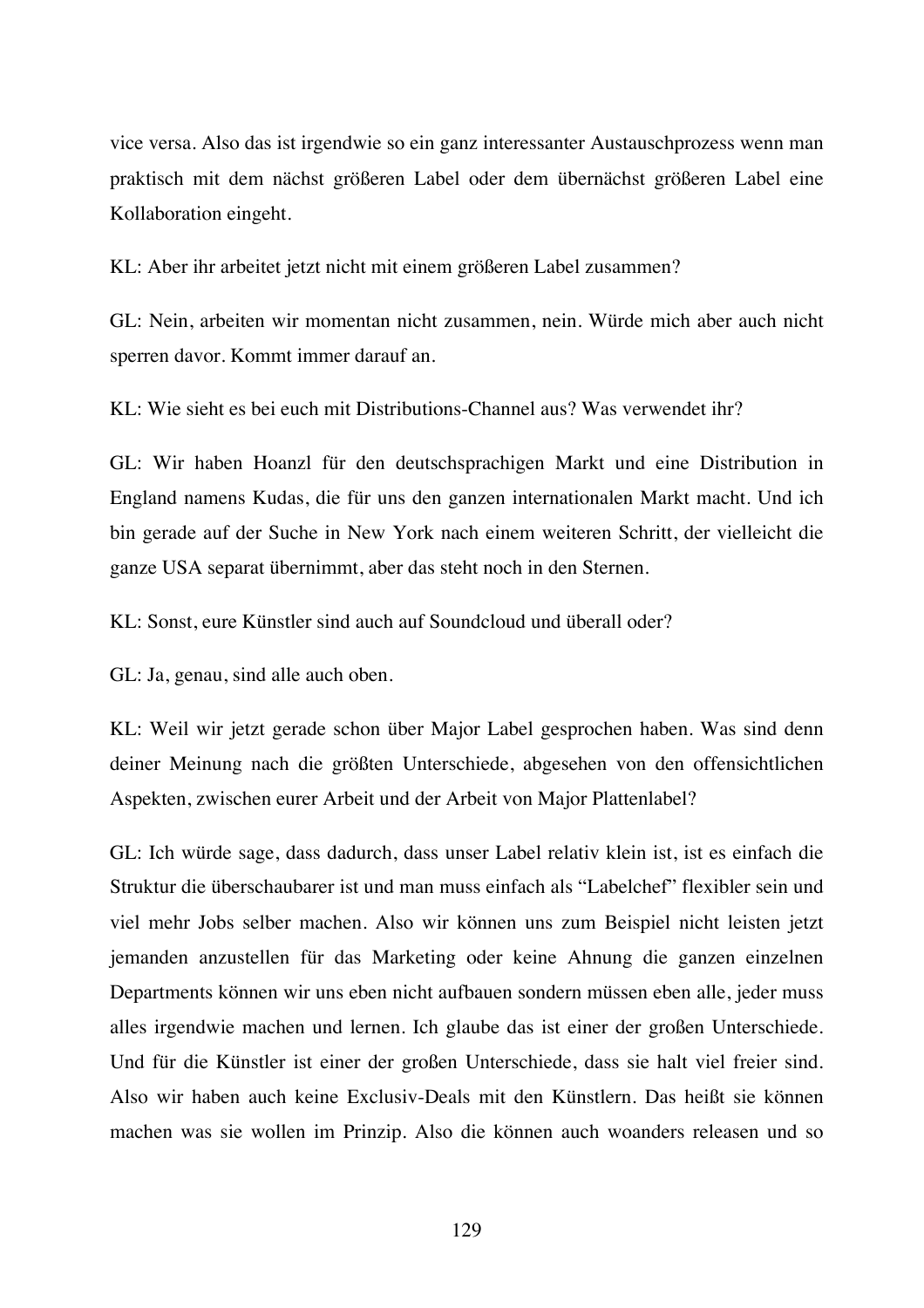weiter und sofort. Aber sie schätzen eben diesen Kontext. Ich würde einfach sagen, wir sind so etwas wie ein Boutiklabel. Ein kleines Team, das perfekt miteinander funktioniert.

KL: Weil du jetzt gerade schon die Deals angesprochen hast. Was sind so die Deals die ihr mit den Künstlern grundsätzlich macht?

GL: Das sind ziemliche Standard-Deals. Das heißt, der Verlag, …, meinst du jetzt bei Verkäufen oder?

KL: Ja, also zum einen eben was ihr Lizenzrechte etc. bekommt. Also was der Künstler euch verspricht, was ihr dem Künstler versprecht.

GL: Okay, ja das sind ziemliche Standardverträge die wir da machen. Bei den meisten Leuten, würde ich sagen, haben wir gar keine Verträge. Das heißt aber es gibt einen gewissen Prozentschlüssel, einen gewissen Schlüssel, der halt die jeweiligen Prozente regelt. Das heißt bei Tantiemen im Radio, da wird ziemlich viel reingespült, also "ziemlich viel" unter Anführungszeichen, also über FM4 und das ist komplett, das halten wir komplett separat von den Kosten der Produktion. Das heißt, auch wenn wir den Nullpunkt noch nicht erreicht haben, bei unseren Ausgaben, weil wir schauen halt, dass wir das meiste auf Vinyl rausbringen, bekommen die Künstler trotzdem ihren fixierten Schlüssel von den Tantiemen. Und Punkt Verkäufe ist es so, dass wir ab dem Nullpunkt, also wenn alles wieder drinnen ist, gibt es genauso einen fixierten Schlüssel, was der Künstler bekommt und was das Label bzw. was der Verlag bekommt. Da kann ich dir auch noch genauer aufschlüsseln wenn du möchtest könnte ich einen Vertrag … Wir haben zum Beispiel einen Vertrag gemacht mit dem Smiso aus Südafrika, einfach weil wir da komplette Klarheit haben wollten. Ich meine er ist ein sehr guter Freund von mir mittlerweile, aber wir wollten einfach, dass er es schwarz auf weiß auf Papier hat, damit er auch eine gewisse Sicherheit spürt. Weil das war bei dem, bei seinen früheren Erfahrungen mit europäischen Labels, war das immer so eine schwammige Sache und dann hat da nie was dabei rausgeschaut. Deswegen haben wir geschaut, dass wir einfach alles von Anfang an schwarz auf weiß auf Papier bringen, alle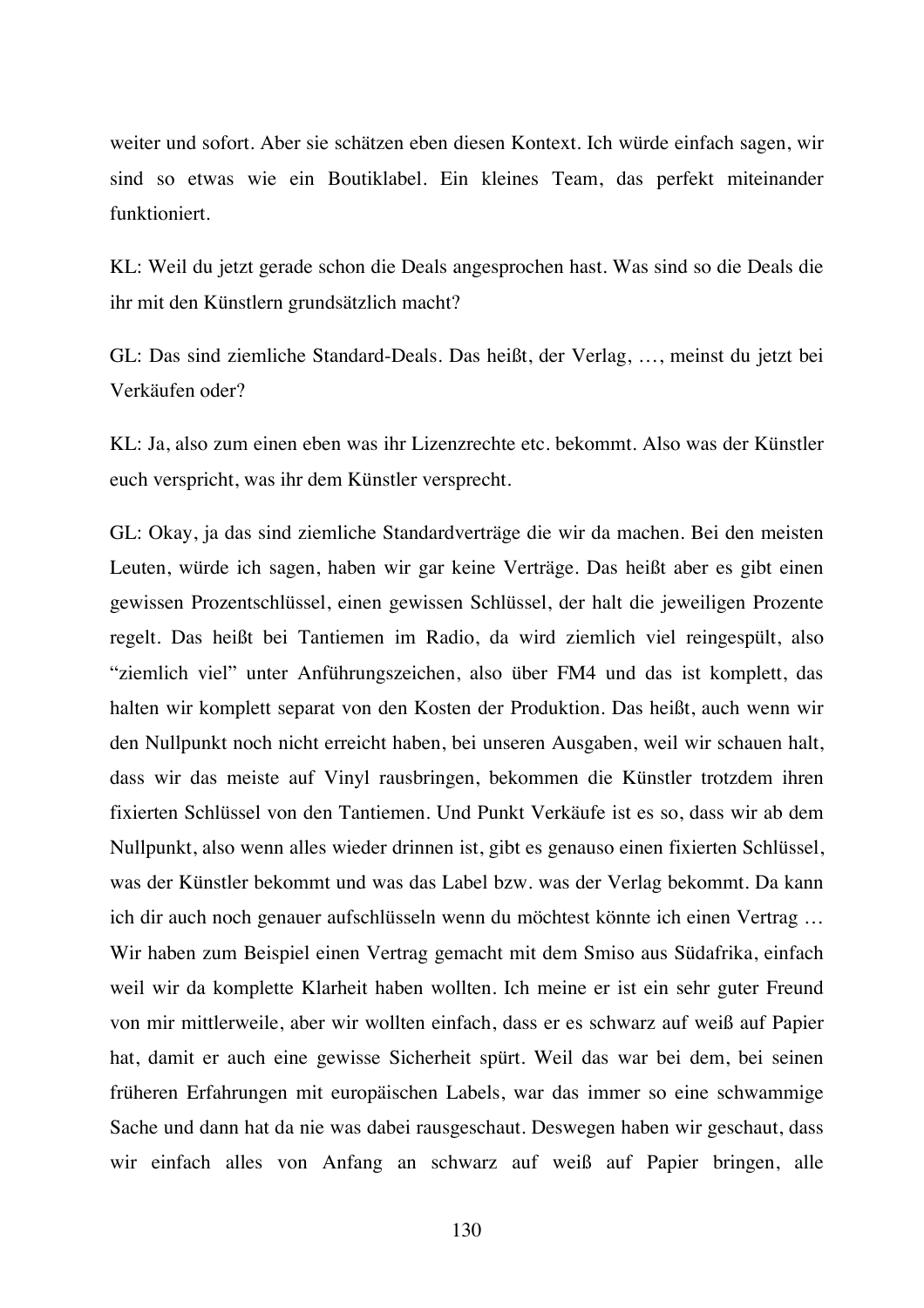zusammensetzen und uns das irgendwie überlegen wie wir das machen. Das geht halt von den Beteiligungen an den Lizenzierungen, über die Tantiemen als auch die Verkäufe und auch zukünftige Tour Sachen. Also das war 100 prozentig transparent für jeden Beteiligten.

KL: Ist aber dann in dem Fall von Künstler zu Künstler verschieden?

GL: Im Detail ja aber im Prinzip gibt es eben diese Industriestandards.

KL: Wir haben vorhin kurz über Netzwerk gesprochen und das du viele Entscheidungen über und mit Freunden triffst. Ist das eigentlich so deine einzige Entscheidungshilfe oder wie entscheidet ihr welcher Künstler vielversprechend ist? Bauchgefühl?

GL: Ja, da ist einerseits viel Bauchgefühl dabei, so wie beim Wandl, kann man sagen, der eben noch sehr jung ist und jetzt noch am Anfang seiner Karriere steht jetzt mit 19, ich glaube jetzt ist er 20 oder so oder 21 vielleicht. Und bei dem war es definitiv ein Bauchgefühl, aber man auch schon einfach herausgehört, dass da irsinnig viel Talent drin steckt und da war es aber noch ein bisschen unklar in welche Richtung er für unsere EP gehen wird. Das heißt das war ein bisschen, das war einfach eine Bauchentscheidung im Prinzip. Und bei den Projekten mit dem Südafrikaner, dem Okmalumkoolkat, war es einerseits von mir ein rießiges persönliches Anliegen das ich halt zwei meiner Leute, also den Cid Rim und The Clonious mit nach Südafrika nehme, die habe ich zum ersten Mal glaube ich 2011 mitgenommen und wir haben uns dann überlegt, okay ich würde irsinnig gerne ein Projekt mit einem südafrikanischen Lokalisten, einem MC, machen. Und da ist dann irgendwie der A&R Prozess 100 prozentig über das Internet am Anfang gelaufen weil wir den Smisu damals noch nicht kannten. Und ich hab ihn einmal angeschrieben auf Facebook einfach und er hat sofort zurückgeschrieben und hat gemeint "Ja, passt. Das hört sich sehr interessant an für ihn." Und so ist das Projekt, mal quasi der erste Schritt in die Wege geleitet worden. Und das war eine reine Kommunikationsgeschichte noch. Aber wie sich das dann irgendwie ausformuliert hat, das war eine irsinnig spannende Sache, die sich über eineinhalb Jahre quasi gezogen hat. Das war halt auch einerseits strategisch, aber auch andererseits ein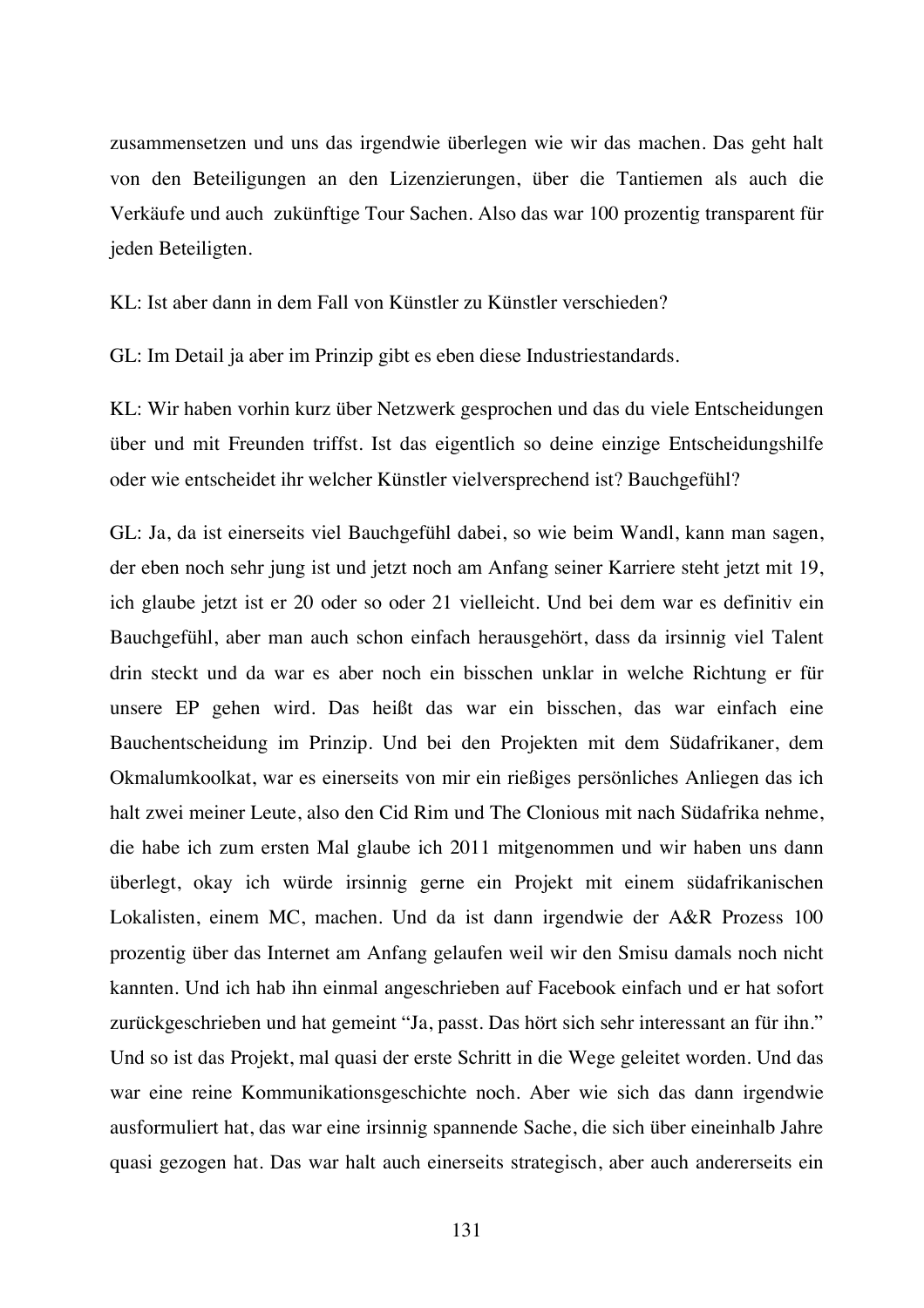Bauchgefühl, dass ich gesagt habe und vor allem das Wichtigste war natürlich das Cid Rim und The Clonious auch gesagt haben, sie können sich vorstellen auch mit ihm zu arbeiten, ist natürlich auch bauchgefühlmäßig so, dass man nicht genau weiß was dabei rauskommt. Das war halt so ein Mittelding.

KL: Und inwieweit würdest du sagen dass dein oder euer persönlicher Geschmack eine Rolle spielt und inwieweit sind wirtschaftliche Faktoren ein Thema?

GL: Ich würde sagen, der persönliche Geschmack oder beziehungsweise der Konsens über den Geschmack ist schon sehr wichtig. Das hat uns halt auch ein bisschen aufgehalten auch, weil wir ein bisschen drüber hinwegsehen müssen über unseren eigenen persönlichen Horizont mittlerweile denke ich. Ohne dafür Abstriche in der Qualität zu machen. Also ich bin jetzt zum Beispiel unter uns gesagt, war ich mit ein paar Releases von Künstler XY (Künstlername verändert, da dass erwünscht wurde) nicht ganz einverstanden. Beziehungsweise sagen wir einmal so, ich persönlich bin jetzt nicht hundert prozentig überzeugt von der Musik oder von einzelnen Tendenzen, aber ich sehe das größere Ganze. Und da stelle ich meinen persönlichen Geschmack dann zurück.

KL: Und inwieweit spielt es eine Rolle wenn du jetzt etwas hörst und sagst "Okay, ist das jetzt etwas was der Markt braucht? Ist das etwas was gesucht wird?" oder sagst du einfach "Hey, wir finden das cool. Egal ob das eine große Annahme findet oder nicht, wir bringen das." Wie ist da so eure Einstellung?

GL: Ja, also mittlerweile richten wir uns gar nicht mehr nach dem Markt, weil wir schon zu viele Überraschungen erlebt haben, da es so schwierig ist das einzuordnen. Also zum Beispiel die letzte Sixtus Preiss, 7 Inch, eigentlich ein ziemlich sperriges Teil und mit zwei Nummern oben und auf der Rückseite eine Bandinterpretation der einen Nummer. Also wirklich sperriges "Expertenzeug". Die ist weggegangen wie die warmen Semmeln. Also das war unglaublich. Die war innerhalb von zwei Wochen ausverkauft und jetzt wird das Vinyl im Internet teilweise um 50€ gehandelt. Also es ist so unvorhersehbar, dass wir uns eigentlich, …, also natürlich wir haben immer das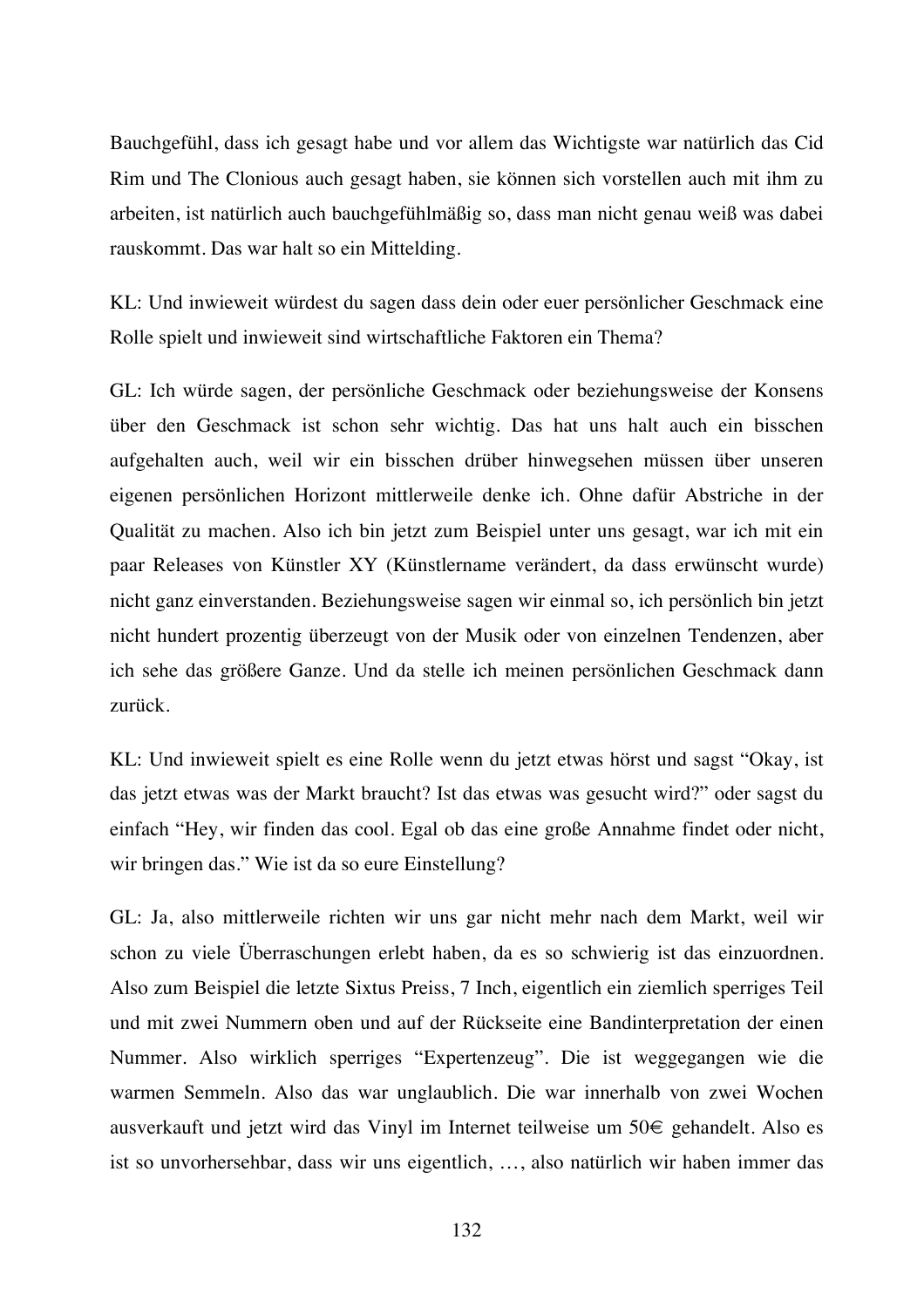Ohr am Markt und schauen was abgeht und das ist auch unsere Leidenschaft. Aber das wir jetzt irgendwie sagen, okay, das genau braucht der Markt jetzt eher nicht. Also wir würden nichts verhindern, von dem wir überzeugt sind.

KL: Und was denkst du was einen guten A&R Manager ausmacht?

GL: Also ich würde sagen, das wichtigste ist, dass man erstens seine Person nicht zu ernst nimmt und einfach irsinnig offen bleibt, aber gleichzeitig auch im Stande ist eine Idee bzw. eine Vision zu erkennen. Weißt du was ich meine? Also irgendwie aus einem Ding, dass jetzt komplett ungeformt noch ist, sich daraus eine Idee abzuleiten. Sowohl für den Künstler als auch für das Label. Und da etwas zu formulieren. Also zumindest Potential zu erkennen. Ich glaube, dass ist die wichtigste Eigenschaft.

KL: Wie denkst du, dass sich diese Position von A&R, die ganze A&R Strategie, wie sich die verändert hat durch das Internet, Streaming Platformen etc.? Einfach auch durch die Tatsache, dass die CD nicht mehr das Top Format ist. Was glaubst du hat sich dadurch in den Prozessen von A&R verändert?

GL: Also ich glaube da hat sich viel verändert. Ich weiß auch aus einigen Beispielen international, dass da teilweise Leute, eben auf jetzt beispielsweise Soundcloud, A&Rs einfach den halben Tag einfach nur dort verbringen um neue Leute zu suchen. Das sind halt mittlere bis größere Labels, aber auch im Independent Bereich. Und da quasi auch vielen Hypes nachgehen. Und es ist irsinnig interessant. Also auch einer unserer engen Freunde, der Salute aus Wien, ich bin mir nicht sicher, aber ich glaube dass er zuerst ein rießen Soundcloud Following hatte bis ein Typ aus London auf ihn aufmerksam wurde, der in weiterer Folge sein Manager war, das er aber jetzt nicht mehr ist, aber jedenfalls war das so, der ist ohne einen einzigen Release in der Tasche zu haben nach London geholt worden. Das war natürlich auch sein Wunsch hinüber zu gehen und so weiter. Und der released jetzt dort und hat auch einen eigenen Manager. Und ich glaube, dass ist nur über das Internet passiert. Das wäre gar nicht anders denkbar gewesen vorher, weil er war gerade noch Schüler, also weißt du was ich meine? Das sind halt irsinnig viele, irsinnig hohe Konkurenz natürlich, weil sich jeder darstellen kann, aber Substanz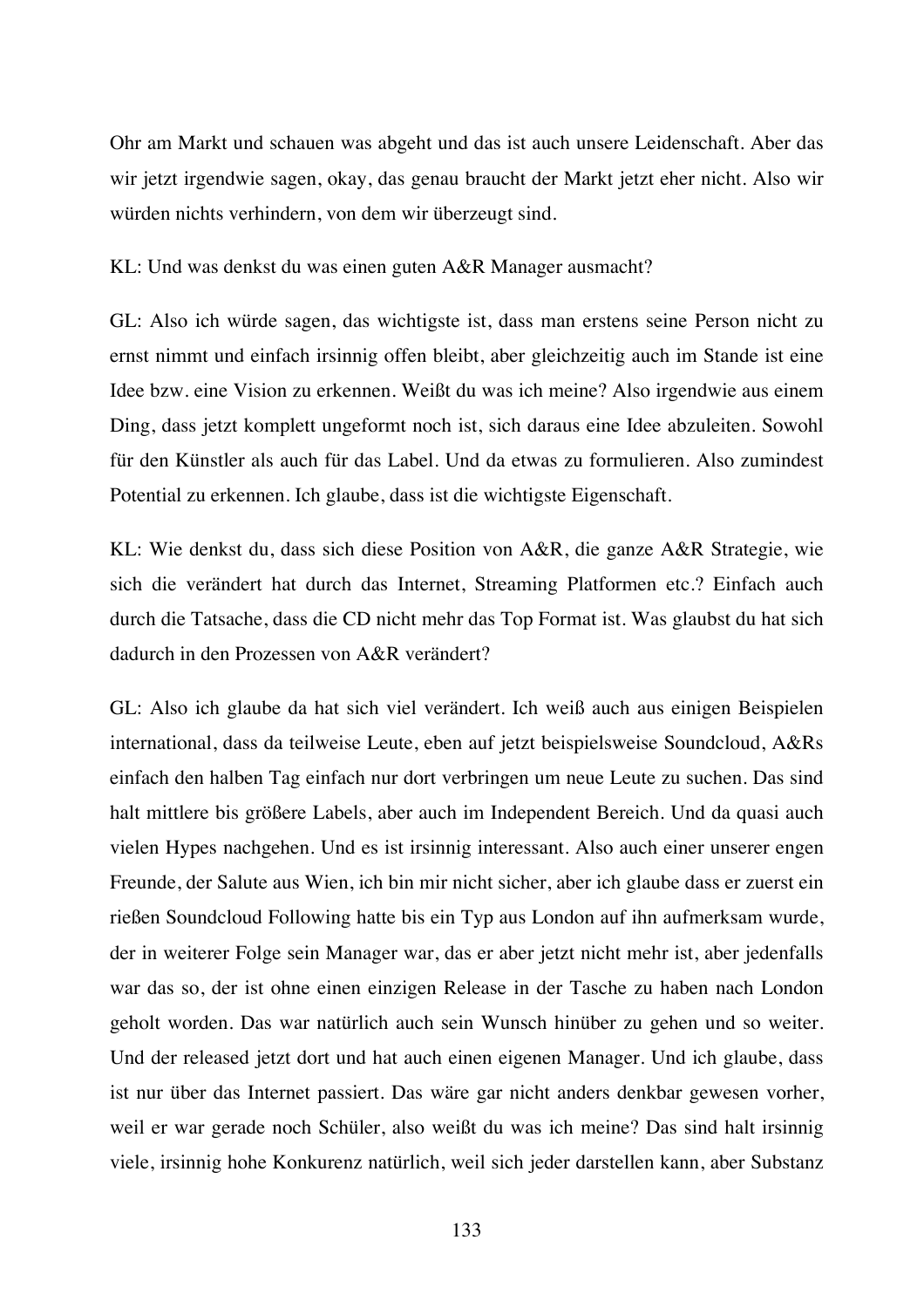ist erkennbar und dass ist auch ein rießen Punkt, dass jeder A&R das Internet auch extrem ernst nimmt und da schon einige Schätze entdeckt hat.

KL: Weil wir jetzt gerade auch noch über die Wichtigkeit des Internets gesprochen und daran anknüpfend - Inwiefern siehst du Selbstvermarktung als ernsthafte Alternative? Auch in Bezug auf die Frage: Braucht man denn heutzutage noch Musiklabels?

GL: Ja, also ich denke, man braucht die eigentlich nicht unbedingt also jetzt in unserem Bereich. Natürlich wenn es dann in die Major Zahlen geht, ist es wieder was anderes. Aber ich denke das wichtigste an einem Musiklabel ist einfach die Fähigkeit, also einerseit, ich glaube es sind zwei Dinge, dass man jetzt zum Beispiel in unserem Fall: Wir nehmen ihnen die ganze Finanzierung ab vom Vinyl pressen und so weiter. Also es kommt drauf an, willst du ein fertiges Produkt in deinen Händen haben oder nicht. Das ist mal ein Punkt. Oder du kannst es dir selber finanzieren und du brauchst überhaupt kein Label. Aber irgendwie brauchst du dann trotzdem eine Distribution. Eine Distribution die das halt in die Läden bringt und sich halt um diese ganzen Dinge kümmert. Also Infrastrukturell ist ein Label noch immer ein bedeutender, nicht Vorteil, aber wenn man diese Schiene fahren möchte, nimmt das einem viel Arbeit ab. Und zweitens, der essenziellere Punkt, meiner Meinung nach, ist sich selbst in einem gewissen Kontext zu positionieren. Das heißt, für den Wandl zum Beispiel war es auch irsinnig, den hat es irsinnig gefreut jetzt eben auf Affine zu releasen und dann sich damit quasi in die Reihe mit Dorian Conept, Cid Rim, The Clonious und allen seinen Wiener quasi Vorbildern, die ein paar Jahre älter sind, 10 Jahre älter, quasi in diesen Kontext zu stellen. Und ich glaube, das ist einfach, also für mich jetzt, wenn ich mir überlegen würde als junger Künstler, da würde ich mir auch ein Label suchen wo ich mich am besten repräsentiert fühle bzw. sehe dass die Leute um mich herum ein ähnliches Mindset bzw. ähnlichen Ansatz haben. Ja, ich glaube, dass sind so die zwei zentralen Vorteile. Und eben dadurch, dass einem das Label eben viel Arbeit abnimmt.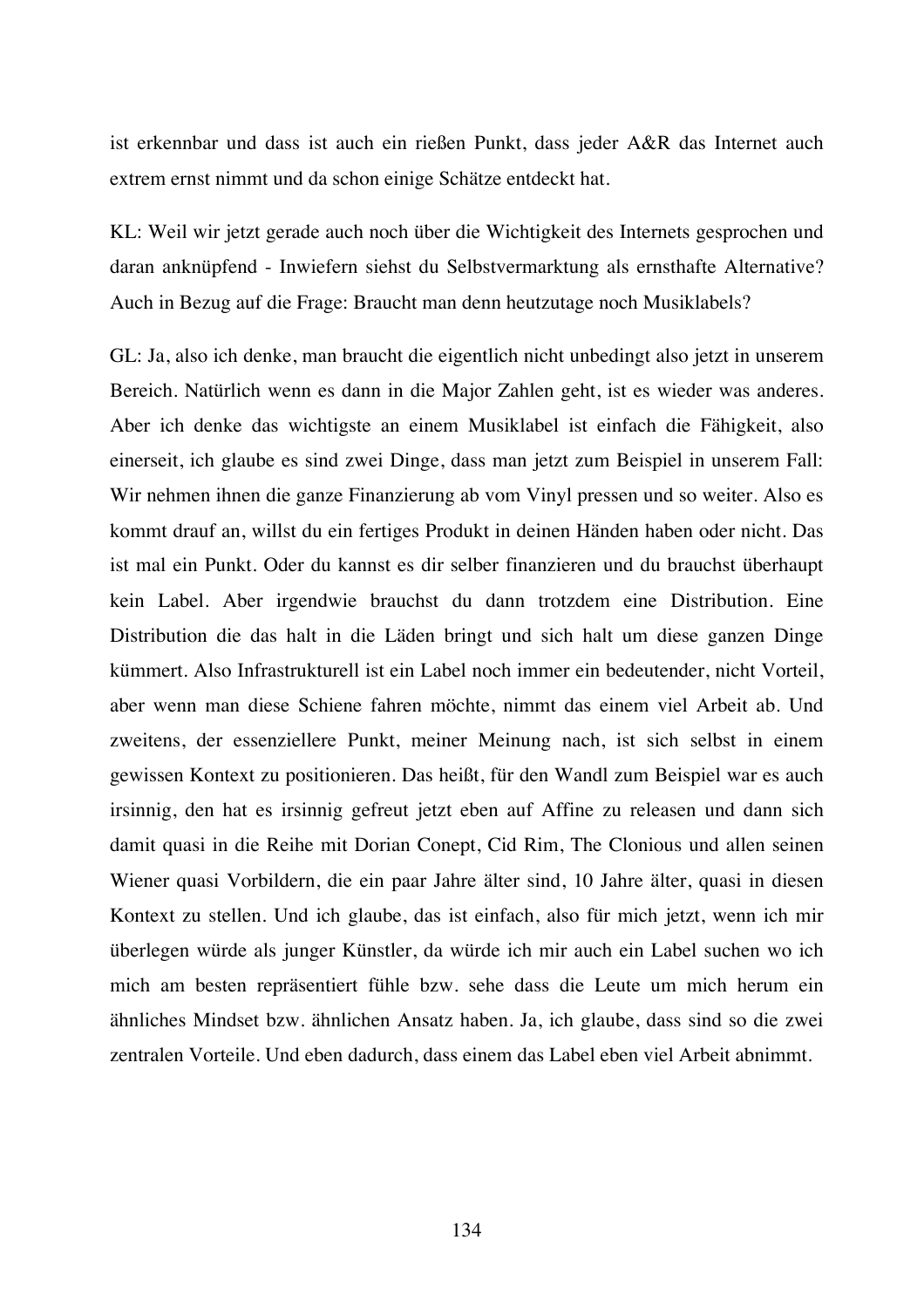KL: Wenn ihr jetzt sagt "Okay, wir signen diesen Artist", wie kann man sich den Prozess vorstellen der danach direkt folgt? Was sind dann die Aktivitäten die ihr dann aufnehmt?

GL: Also meinst du noch bevor wir das Agreement mit ihm haben oder?

KL: Wenn jetzt euer Freund sagt "Hey, schaut euch den einmal an!" und ihr seht ihn euch an und sagt "Okay, der wäre eigentlich cool!", ihr ladet ihn ein und schlagt ihm vor "Okay, machen wir das!"

GL: Okay. Dann setzen wir uns dann mal zusammen mit ihm und jetzt wo ich in New York bin, macht das meistens eben der Jamal. Und es geht darum, dass wir einfach mit dem Artist kommunizieren. Also uns ist ziemlich wichtig, dass der Künstler selbst eine Ambition hat, dran zu bleiben. Das heißt nicht nur einen Release raushauen und dann mal drei Jahre untertauchen, sondern dass es so aktiv wie möglich ist. Was auch involviert, dass er auch auf anderen Labels released uns so weiter und sofort. Also unsere Erfahrung war, dass es ziemlich schwierig ist, einen Artist, der einmal was released und dann jahrelang nicht mehr und wenn man dann wieder neuerlich was rausbringt, ist es irgendwie irsinnig schwer da am Ball zu bleiben. Das heißt wir schauen halt nach Künstlern, die hungrig sind und eine Karriere aufbauen möchten. Das ist mal einer unserer Punkte. Ja und dann geht es eben weiter. Es ist halt so, viele Leute haben ihre eigenen Grafik-Leute dabei. Also wenn es halt um den Release geht und so weiter und sofort. Wenn nicht, können wir das auch machen. Also ich war jetzt zum Beispiel für die ganzen Holy Oxygen Sachen verantwortlich im graphischen Bereich auch. Also das ist dann einfach eine Kommunikationssache, wie es dann Schritt für Schritt weitergeht.

KL: Sind die Artists die ihr signed mehr schon "fertige" Künstler oder ist es schon so, dass ihr dann auch noch viel mit denen an der Produktion, im Studio arbeitet?

GL: Beim Wandl war es zum Beispiel so, dass der Olli ihn ein bisschen, nicht kuratiert, aber ihm halt geholfen. Das ist eben auch das schöne an unserer Struktur, dass der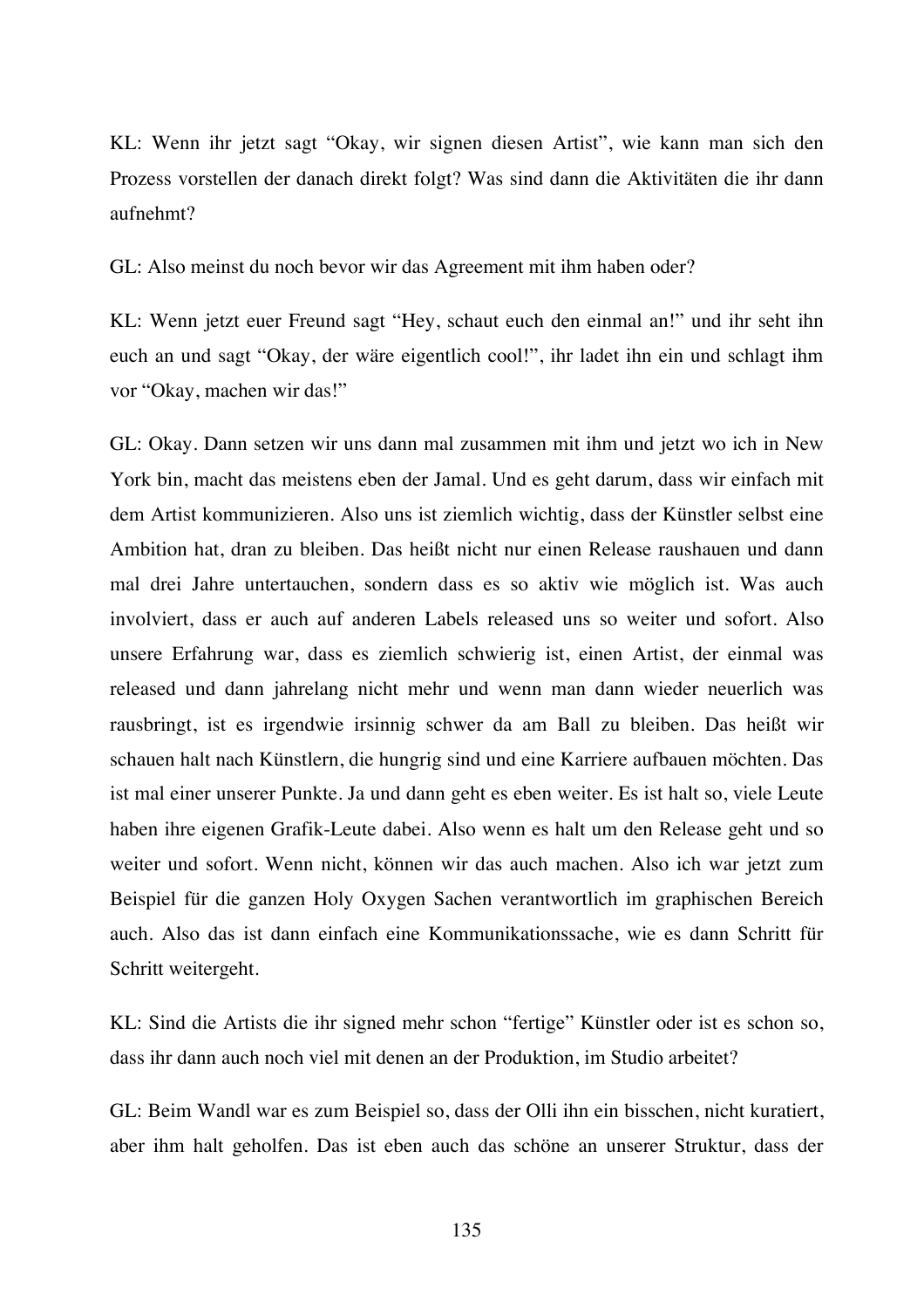Wandl eben mit seinen 19 Jahren bei seiner ersten EP oder 20, dann auch die Hilfe vom Oliver also vom Dorian Concept in Anspruch genommen hat. Ihn um Rat gefragt hat für die Produktion. Und ja genau, das kommt auch noch dazu. Der Paul, The Clonious, ist mittlerweile sehr versiert im Mastering und mastert in Wien und auch international einen Haufen Dinge. Also jetzt zum Beispiel auch das Ogris Debris Album, ist "im Haus" gemastert worden. Das heißt, es ist irgendwie so eine schöne, sich gegenseitig befruchtende Konstellation. Und um auf deine Frage zurückzukommen. Ja, also die meisten unserer Leute die wir gesigned haben sind eigentlich im Wachsen begriffen, in stetiger Veränderung. Die sind keinesfalls fertig formulierte Musiker oder Künstler. Bis mit Abstrichen Okmalumkoolkat, der eben schon davor ein ziemlich großes Following in Südafrika hatte und auch teils international, aber auch sich ständig neu erfindet. Also das ist schwierig zu sagen.

KL: Um nochmal auf die digitale Distribution zurückzukommen - Wie stellt ihr denn sicher dass ihr da nichts verpasst bzw. das ihr überall vertreten seit? Wollt ihr überhaupt überall vertreten sein?

GL: Einerseits über unsere Distribution, die sich um alle wichtigen Verkaufskanäle online kümmert und andererseits würde ich sagen, wir sind einfach täglich, in Prinzip jeder von uns, auch die Musiker, damit konfrontiert, mit den neuen Entwicklungen. Das heißt, wenn sich irgendwo was neues auftut, wo der andere vielleicht das verschlafen sollte oder jetzt nicht gleich mitbekommt, sind wir einfach in jeglicher Kommunikation, das wir einfach sagen "Okay, check mal das aus!" oder damals auch Bandcamp. Da haben wir gesagt "Okay, dass ist eigentlich eine gute Idee. Das hätte ich gar nicht so am Radar gehabt." Aber dann sind andere gekommen und haben gemeint "Checkt das doch mal aus!" Das ist eine gute Möglichkeit, jetzt nicht nur rein für das Label, sondern auch für die einzelnen Künstler, da ihre eigenen Seiten zu machen und da direkt Geld zu verdienen mit anderen Geschichten natürlich. Also es sind, es ist einfach auch ein interner Kommunikationsprozess und gleichzeitig, ich habe halt auch meine ganzen Newsletter, Feeds, etc. von den ganzen Seiten, diversen Seiten online wo ich die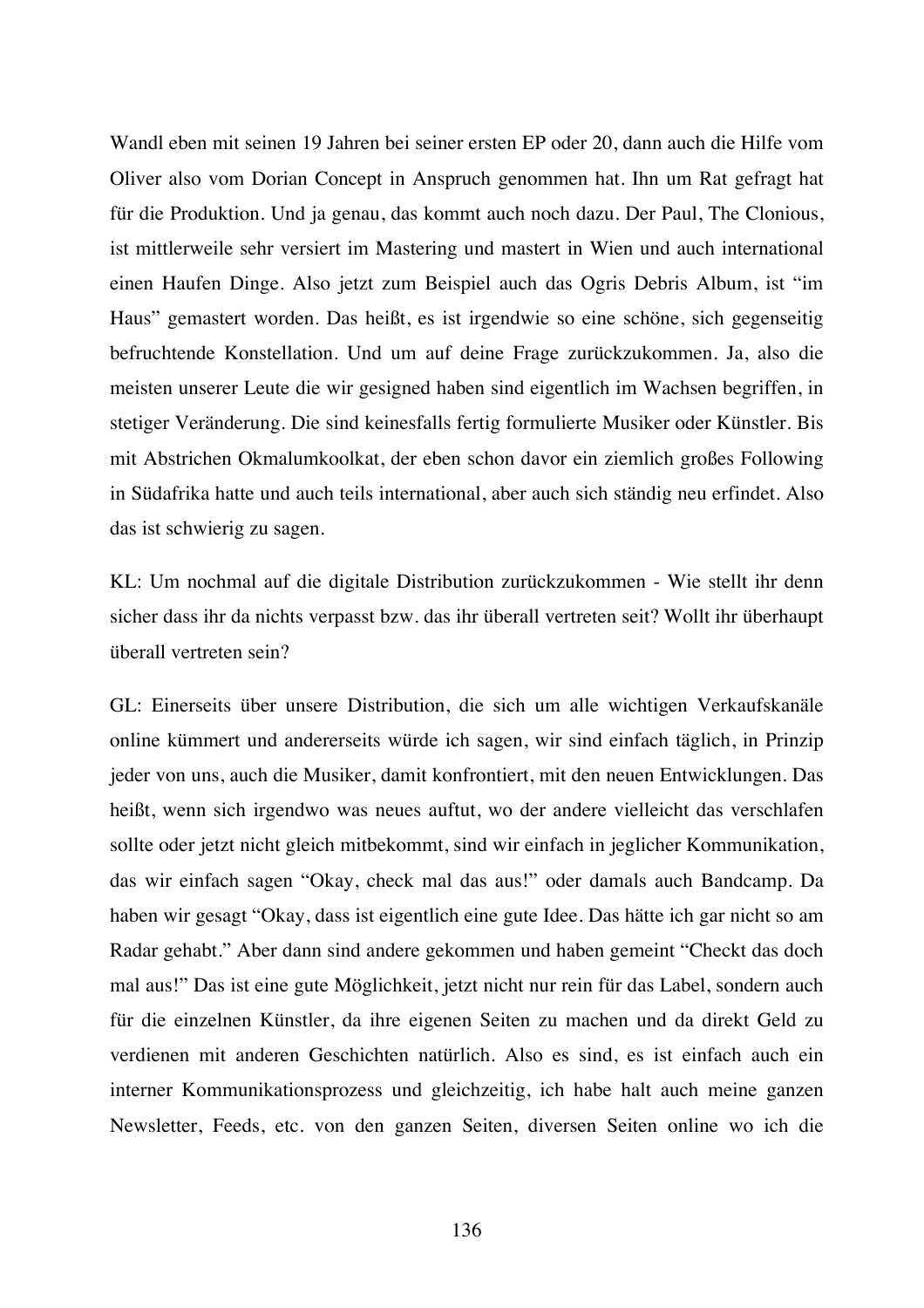Informationen halt zugespielt bekomme und die dann halt schnell filtern kann. Ich glaube, dass ist auch wichtig, dass man schnell filtern kann.

KL: Was würdest du als euren Hauptservice für den Artist beschreiben? Also inwieweit helft ihr ihm bei seinem persönlichen Development?

GL: Also auf allen Belangen eigentlich. Auch zum Beispiel Salute, der gar nicht bei uns released, der hat viel mit Jamal früher gearbeitet. Und wenn der irgendwelche Fragen in London hat, wendet er sich an ihn. Weißt du, wie ich meine, das ist so ein, weil er jetzt auch, wir haben halt einfach schon ziemlich viel Erfahrung. Das heißt für junge Künstler sind wir eigentlich Ansprechpartner für alle Dinge, die vor allem mit rechtlichen Sachen zu tun haben. Natürlich können wir das nicht selber beantworten, aber dann sagen wir "Okay, gehe zum XY und so weiter" und check dir dort einen Anwalt gratis, lass dir den Vertrag überprüfen und so weiter und sofort. Und ja wir helfen ihnen mit allen Anliegen eigentlich im Musikbereich.

KL: Ich schätze einmal meine Frage zur künstlerischen Integrität - Ihr lasst dem Künstler sozusagen jegliche künstlerische Freiheit oder?

GL: Ja. Im Prinzip ja. Also es ist auch meistens so, wenn man jetzt, es sind unterschiedliche Dinge. Also wenn man jetzt, lass mich kurz überlegen. Also wenn jetzt zum Beispiel eine EP rauskommen soll, dann ist es so, dass es oft auch einen Pool an weiteren Tracks gibt, die in Frage kommen für eine gewisse EP. Und das heißt wir besprechen das dann gemeinsam mit dem jeweiligen Künstler, wie man am besten die EPs strukturiert bzw. welche Tracks für uns jetzt die Favoriten sind. Vielleicht auch ein reiner Kommunikationsprozess, ja. Aber wir würden uns da jetzt nie querstellen und sagen "Okay, nein der Track taugt und jetzt überhaupt nicht! Den lassen wir weg!" Ja, das ist eigentlich nicht so das Ding, weil wir wollen auch dass die, also eines unserer Hauptanliegen ist es, dass die Künstler auch zufrieden sind mit dem was sie rausbringen. Ist auch Sinn und Zweck mehr oder weniger denk ich.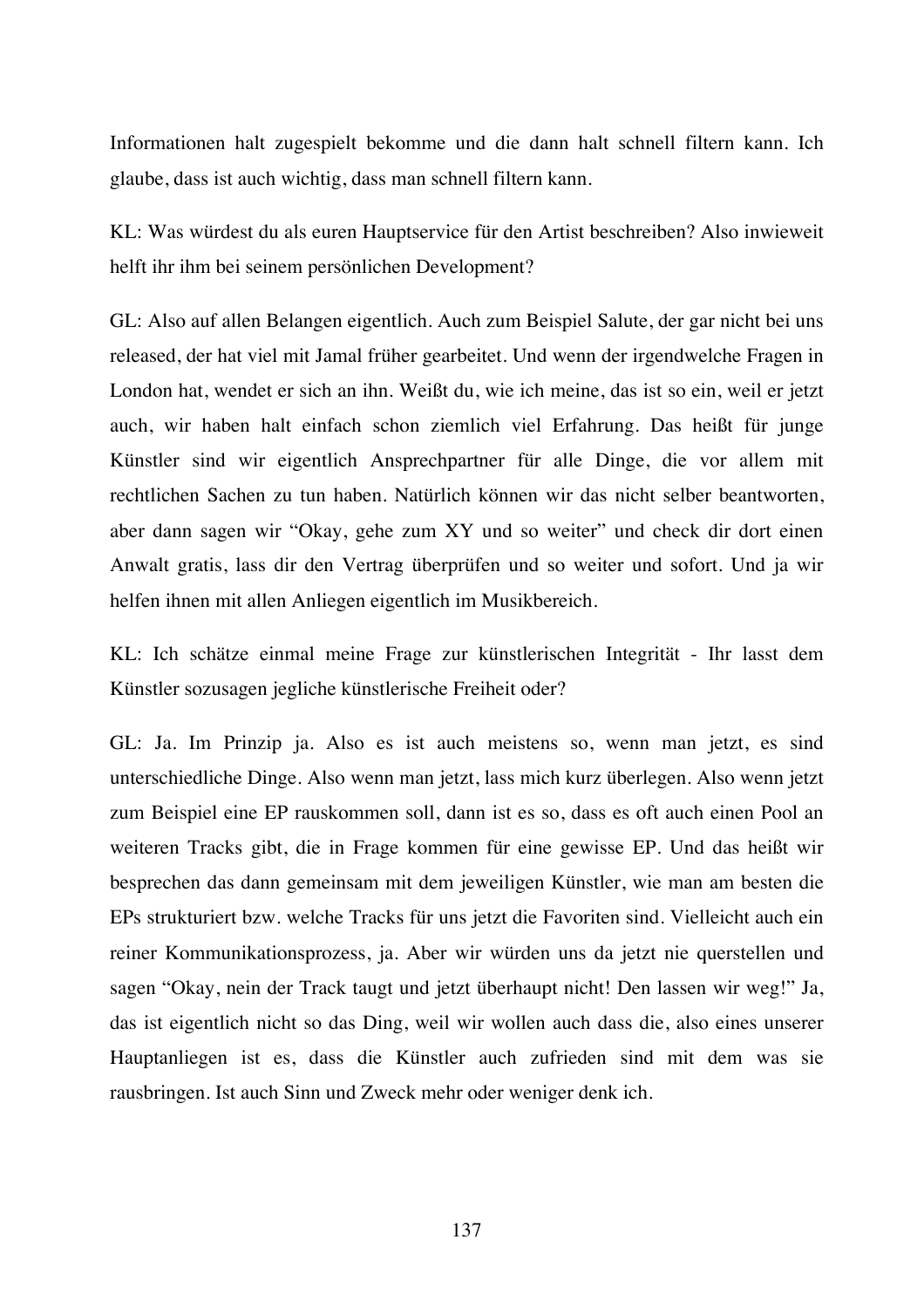KL: Jeder Firma hat ja trotzdem irgendwo das Anliegen Geld zu verdienen und es gibt da gewisse Beschränkungen was Ressourcen anbelangt, die man jedem Artist beimessen kann. Wie entscheidet ihr denn über die Allokation der Ressourcen?

GL: Ja also ich denke, dass sich das ziemlich von selbst entscheidet. Also, das ist so eine, wie soll ich am besten sagen eine Gefühlssache. Und im Prinzip machen wir jetzt das "meiste" Geld machen wir eigentlich über die Bookings und da erledigt sich das dann von selbst. Also da weiß man einfach welcher Artist jetzt genau mit dem Momentum, welche Shows wir da buchen müssen bzw. wo wir da eine Tour aufstellen können. Also das ist alles eigentlich, da ist wenig Strategisches oder schon doch auch Strategisches dahinter aber weniger als man vermuten würde, weil es sich dann von selbst ergibt.

KL: Was würdest du als die größte Challenge beschreiben wenn es um Artist Managment geht?

GL: Ich würde sagen, die größte Challenge, lass mich überlegen, schwierige Frage. Ich würde vielleicht sagen, naja für mich war es bisher nur positiv. Mir fällt das gar nicht schwer. Ich würde vielleicht sagen, die langfristige Perspektive immer aufrecht zu erhalten. Das ist glaube ich die Challenge. Das man wirklich nie die Motivation verliert und einfach auch die Kommunikation mit dem Artist, das ist auch eine Challenge, weil ja jeder unterschiedlich ist. Und ja das würde ich so sagen sind die für mich persönlich, die wichtigsten Punkte. Aber auch dadurch, dass viele von den Leuten meine Freunde sind fällt es mir halt auch leicht oder bzw. auch Freunde geworden sind auch durch das Label. So wie der Smiso, mit ihm bin ich halt fast jeden zweiten Tag auf Whatsapp in Kontakt in Johannesburg. Der hat ja jetzt auch gerade eine schwere Zeit gehabt. Und ja das ist irgendwie eigentlich so ein jahrelanger Prozess. Und mir fällt es auch persönlich recht leicht mit Leuten in Kontakt zu bleiben. Ich kann mir vorstellen, dass es anderen da schwieriger fällt.

KL: Wenn du jetzt siehst, einer der Künstler die ihr gesigned habt, kommt einfach überhaupt nicht an am Markt. Gebt ihr ihm dann nochmal eine Chance und unterstüzt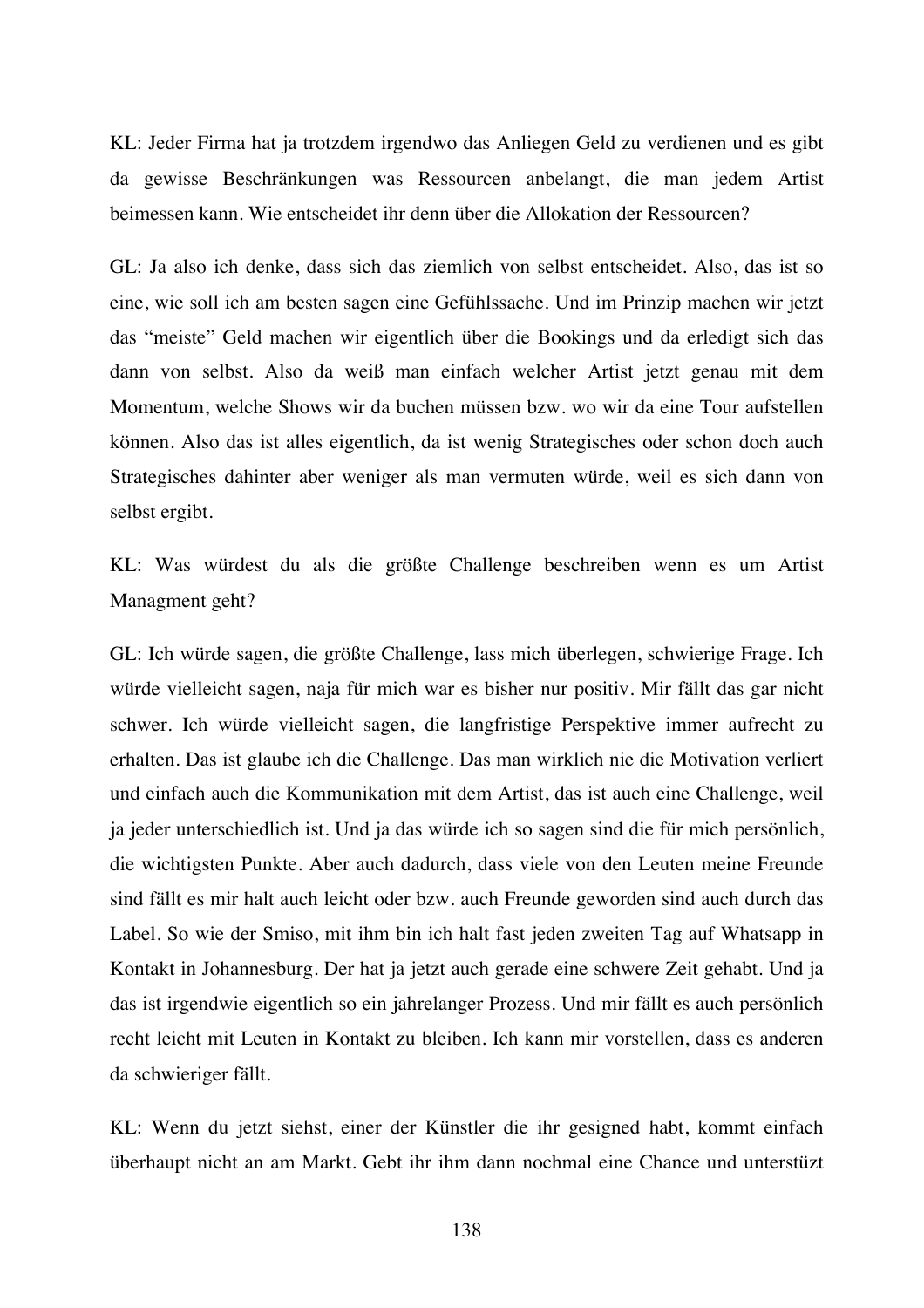ihn weiter oder wenn ihr sagt "Nein das geht einfach nicht mehr" wie stellt ihr sicher, dass eure Reputation darunter nicht leidet?

GL: Im Prinzip ist es dann auch mal so, dass wir uns zusammensetzen und den ganzen Plan des Künstlers auch einmal besprechen. Es hängt auch viel damit zusammen wie sich der Künstler selber präsentiert. Also wenn er jetzt zum Beispiel kaum live spielt oder kaum DJ Gigs irgendwie hat bzw. keine Ambition dazu hat, dann ist es irgendwie irsinnig schwierig einen Künstler alleine mit Releases zu erfinden bzw. am Laufen zu halten. Das geht sich irgendwie kaum aus. Das heißt es hängt immer irsinnig mit der Motivation des Artists zusammen. Also wir würden uns dann, in deinem konkreten Fall, zusammensetzten mit ihm und einmal seinen Plan für die nächsten, sagen wir einmal, eineinhalb Jahre besprechen und ihm da mal auf die Seele fühlen "Okay, wie siehts aus? Wo möchtest du dich positionieren? Wo siehst du dich?" Und wenn er jetzt sagt okay, nein er möchte jetzt eigentlich nur Musik für das Wohnzimmer rausbringen und sich da seine eigene persönliche Leidenschaft erfüllen, da müssen wir dann vielleicht sagen "Okay das geht sich aber dann nicht aus das wir Vinyl pressen." Alben zum Beispiel, da ist dann finanziell, wenn wir keine anderen Einnahmequellen haben, also wenn du nicht live spielst usw., ist es irsinnig schwierig da das irgendwie dann wieder reinzubekommen. Und da sind doch immer ein paar tausend Euro involviert beim Alben pressen.

KL: Im Sinne von Competitive Advantage - Du hast eingangs schon gesagt, deine Hauptaufgabe ist im Moment sehr viel Kommunikation. Siehst du das dann auch irgendwie als den Haupterfolgsfaktor? Oder was siehst du als die Hauptfaktoren für Erfolg mit eurem Label?

GL: Ich glaube unsere Hauptvorteile oder Competitive Advantages sind einerseits unser perfektes Netzwerk in Wien und unser erweitertes Netzwerk international, das einfach über die letzten Jahre irsinnig gewachsen ist. Und einerseits eben, das habe ich auch schon gemeint, damals mit dieser Befruchtung, wenn einer unserer Künstler bei einem anderen Label released, so wie Dorian Concept oder Cid Rim, ist es so das wir dadurch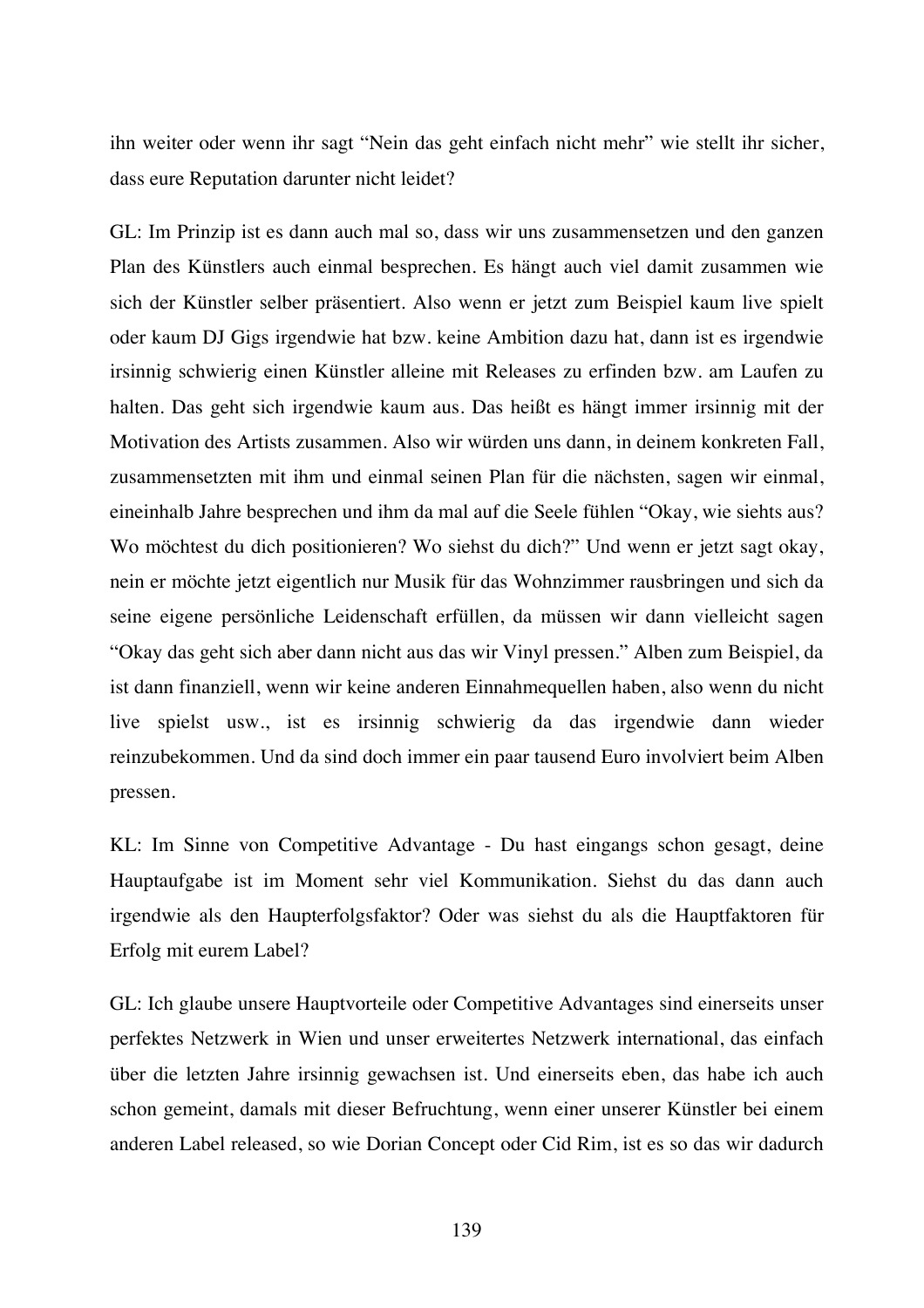auch enorm profitieren, weil wir dadurch auch quasi mit denen vernetzt sind. Das heißt wir haben da einfach eine, zum Beispiel von Lucky Me bis Warp bis Ninja Tunes, eine irsinnig gut aufgestelle Verbindung, eine doppelseitige Verbindung ins Ausland. Das ist glaube ich eine unserer, würde ich sagen, Hauptvorteile gegenüber anderen lokalen Wiener Labels.

KL: Meine letzte Frage wäre nun noch, deine Gedanken jetzt noch einmal zusammengefasst über A&R in diesem dynamischen Umfeld der Musikszene und wo du glaubst dass A&R sich hinbewegt?

GL: Ich glaube, es wird die nächsten Jahre jetzt ziemlich auf diesem Niveau bleiben bzw. die Richtung wird so weiter eingeschlagen denke ich, dass es einfach durch die Digitalisierung einfach immer kürzere Wege gibt. Und ich denke, dass die einfach immer kürzer werden. Das heißt, da muss man einfach dran bleiben. Und ja also ich bin mir relativ sicher, dass es irsinnig gute Chancen momentan für junge Künstler gibt, sich über die Digitalisierung ins Rampenlicht zu stellen bzw. sich schon bevor man von einem A&R entdeckt wird quasi ein Following aufzubauen. Und ja darauf wird auch der A&R reagieren. Ich glaube es wird sich nicht sonderlich viel ändern nach dieser Digitalisierung, weil es einfach so weiter gehen wird, nur schneller, meiner Meinung nach.

KL: Ja, super. Vielen Dank für das ausführliche Interview.

# **11.4. Respondent D, Personal Interview May 17th 2016**

# Clemens Kluck, Listen Collective, Berlin

KL: Also ich erzähle jetzt erst einmal kurz zu mir uns meinem Projekt. Ich studiere an der CBS Management of Creative Business Processes und schreibe jetzt eben meine Masterarbeit grob gefasst zum Thema Veränderung von A&R. Ja, dann würde ich dich einfach mal bitten kurz ein bisschen was von dir zu erzählen, über das Label und deine Position und deine Daily Routines.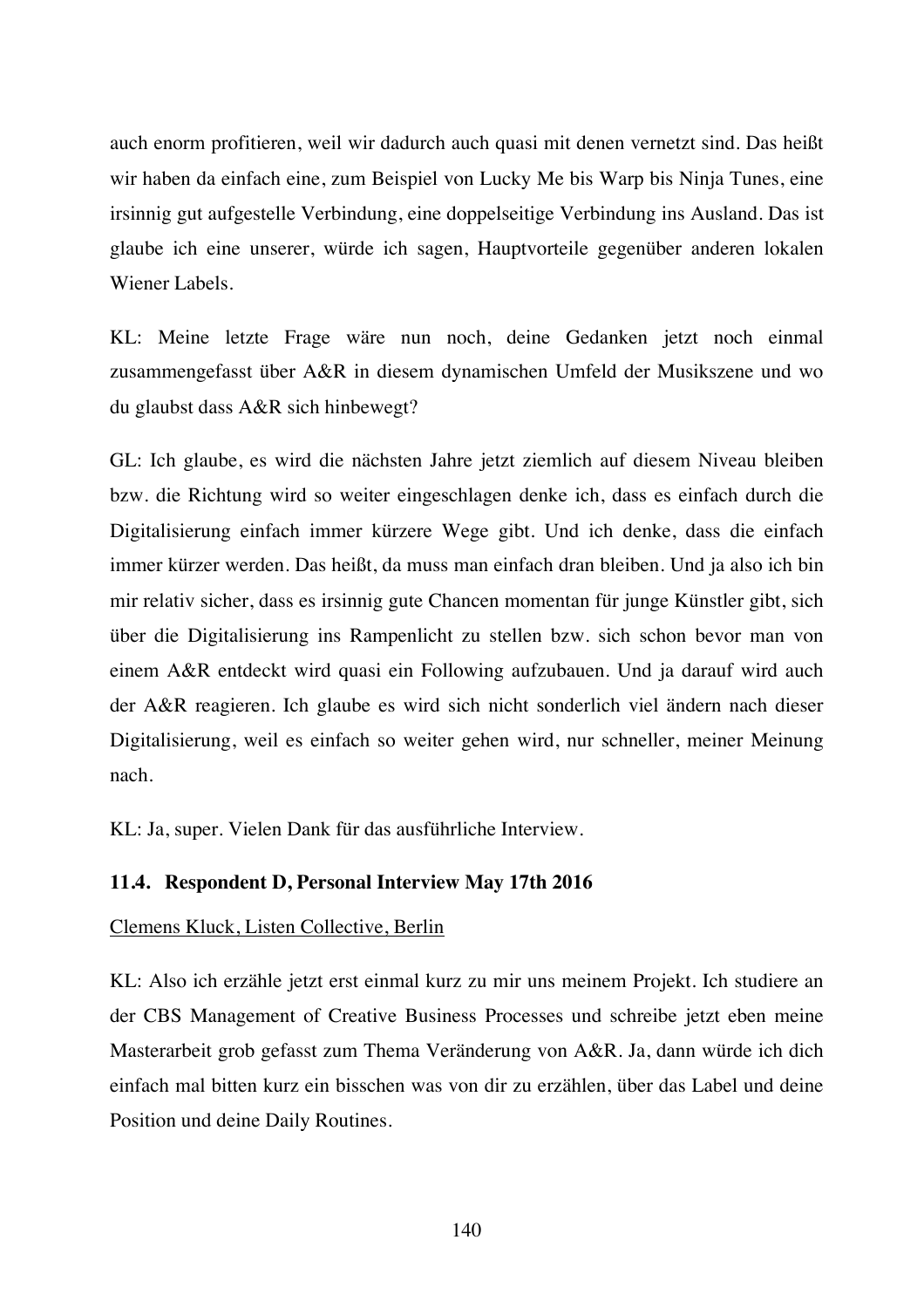CK: Wir haben ein Label namens Trickser Tonträger gegründet und haben uns dann zum 1.1.2016 zusammengeschlossen mit einer Bookingagentur namens Burning Eagle Booking und sind jetzt zusammen das Listen Collective. Und unter diesem Listen Collective gibt es verschiedene Bereiche. Da gibt es einmal die Listen Agency, das ist eine Booking Agentur. Es gibt Listen Records, das ist das Label. Es gibt Listen Publishing, das ist der Verlag. Und es gibt lokale Veranstalter in den Städten Berlin, Hamburg, Leipzig und Münster. Ich arbeite hauptsächlich im Label Bereich bei Listen Records aber auch bei Listen Berlin, also lokale Veranstaltungen in Berlin. Und beim Publishing, dem Verlag. Genau aber im Label Bereich mache ich vor allem den Marketing Bereich. Aber nicht nur den Marketing Bereich nach außen, sondern vor allem die gemeinsame Planung mit den jeweiligen Künstlern zu den jeweiligen Releases. Das ist sozusagen eigentlich meine Hauptaufgabe. Darüber hinaus ist das bei uns so, dass wir eigentlich, also wir sind zu dritt bei uns im Label so dass wir eigentlich uns die A&R Aufgaben auch ein bisschen teilen. Also es gibt schon eine Person, die dafür hauptsächlich zuständig ist aber im Prinzip ist das eher ein gemeinschaftlicher Aufgabenbereich.

KL: Das heißt, du bist dann eigentlich durch die Gründung von dem ersten Label dann auch in das Musikbusiness?

CK: Genau ich bin tatsächlich über, …, also wir hatten mal selber eine eigene Band wir drei mit anderen Leuten und wir sind tatsächlich darüber reingekommen, dass wir ein fertiges Album hatten und die Suche nach einem geeignetem Label Leid waren. Und dann haben wir ein eigenes Label gegründet. Und das wurde aber ganz schnell wesentlich mehr als nur das Label für die eigene Band. Also das hat sich dann innerhalb der ersten ein, zwei Jahre wirklich zu einem Vollzeitjob entwickelt und ist jetzt irgendwie stetig gewachsen und seitdem ist quasi der Hintergrundgedanke der eigentlich mal da war komplett verschwunden. Also wir arbeiten inzwischen mit diversen Künstlern aus aller Welt und nicht mehr nur mit den eigenen Sachen.

KL: Wie viele Künstler umfasst denn euer Label so ungefähr?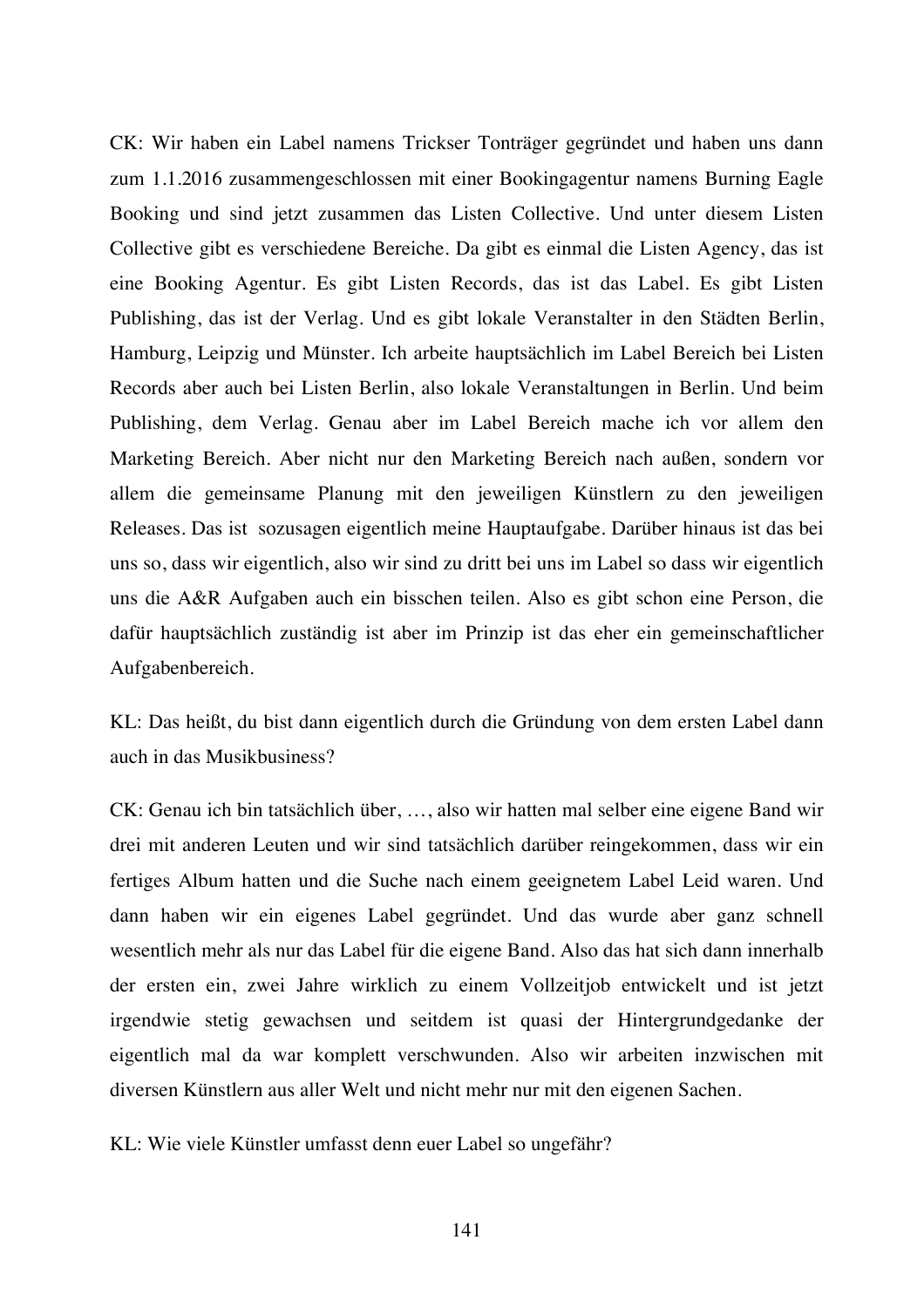CK: Schwierig. Ich glaube wir haben bisher 7 Alben veröffentlicht, aber haben zahlreiche Künstler mit denen wir schon arbeiten, wo noch keine Veröffentlichung da ist. Also ich würde jetzt insgesamt sagen, ich weiß es jetzt nicht genau, aber so 10-12, die ich so dazu zählen würde.

KL: Zum Thema Artist Sourcing: Wo schaut ihr denn nach neuen Talenten?

CK: Also dadurch, dass wir so ein bisschen einen neuen Ansatz fahren und eng mit einer Booking Agentur auch zusammenarbeiten, der Listen Agency, ist es sehr, sehr oft so, dass quasi über unsere eigenen Partner der Kontakt irgendwie hergestellt wird und wir Leute entdecken. Also das heißt, die Booking Agentur ist eine internationale Booking Agentur, das heißt beispielsweise arbeiten die mit irgendeinem Künstler aus Kanada. Und dann ist quasi die Frage, haben die schon ein Label in Europa? Wie ist da das Team zusammengestellt? Können wir uns das vorstellen? Das passiert relativ häufig. Dann passiert relativ häufig, dass man, wenn man mit einem neuen Künstler arbeitet, …, wir arbeiten primär oder größtenteils mit Künstlern aus anderen Ländern, nicht aus Deutschland. Und dann ist es meistens natürlich auch so, wenn du da einen neuen Künstler hast, keine Ahnung aus New York, und er hat zum Beispiel eine interessante Management Agentur vor Ort, dass du dich dann auch mal durch die anderen Künstler klickst, da dann auf Sachen stößt. Da ist natürlich das Internet schon so die Hauptrechercheplattform. Gerade weil es natürlich für uns so ist, dass wir noch nicht unbedingt in der Position sind, wenn wir jetzt beispielsweise einen Künstler entdecken auf einen Showcase Festival, also Reeperbahnfestival oder Evosonic oder so. Da ist für uns meistens der Zug schon abgefahren. Also da ist es dann meistens schon so, wenn das da wirklich ein überragendes Konzert gibt, dass dann die größeren Major Tocherfirmen oder Major selber eigentlich schon Schlange stehen und wir dann eigentlich eh nicht mehr eingreifen können. Das heißt, wir versuchen das eher schon davor zu schaffen. Also quasi schon die Leute zu entdecken, bevor sie wer anders entdeckt hat und dafür ist eigentlich das Internet Hauptmedium. Aber zum größten Teil auch einfach Kontakte. Also wenn du dann beispielsweise einen kanadischen Musiker hast, mit dem du regelmäßig, …, also wir machen da immer so in regelmäßigen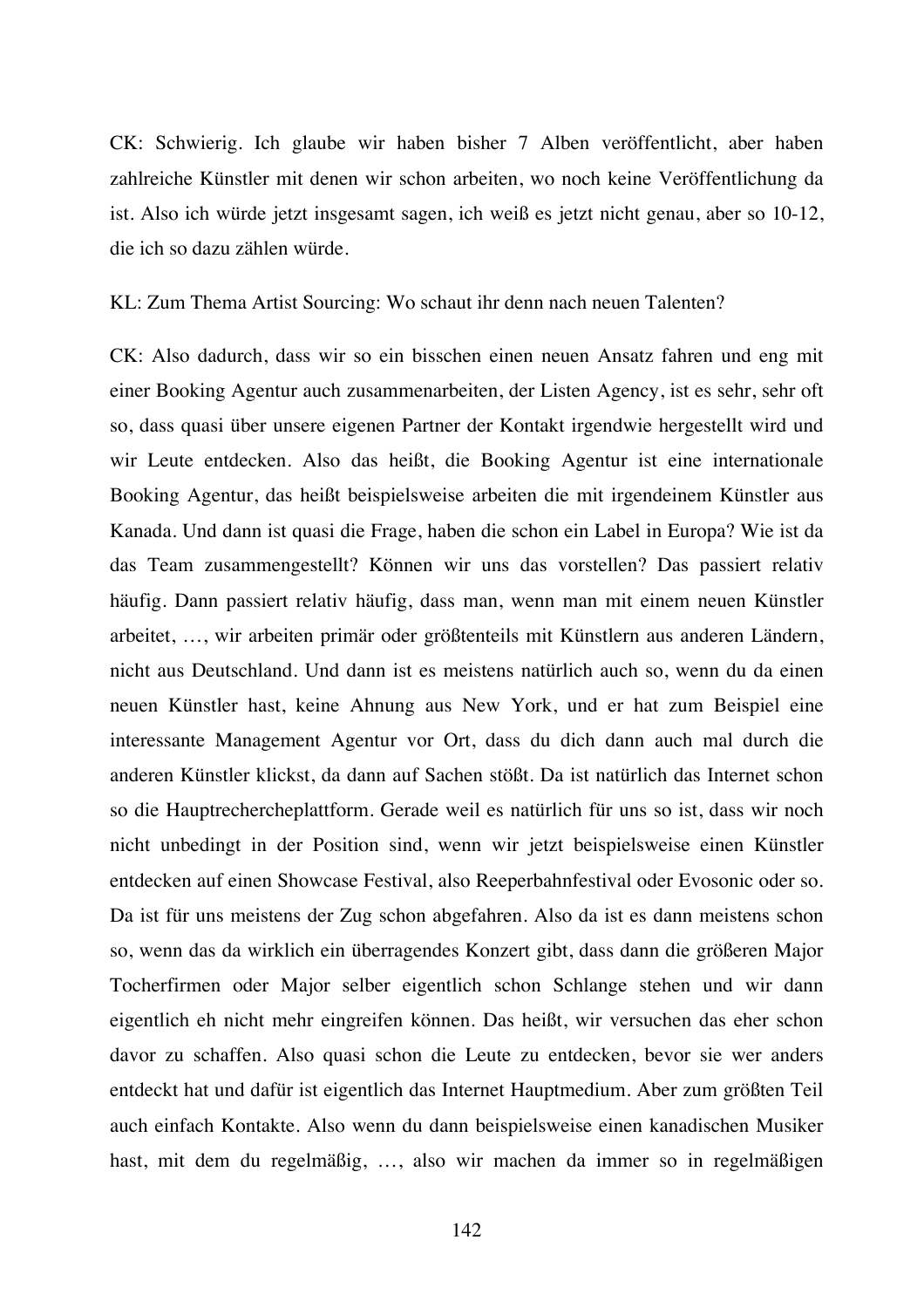Abständen dann mit den Künstlern die wir nicht persönlich oft sehen Skype Gespräche, die in regelmäßigen Abständen stattfinden. Und da ist auch immer oft die Frage "Du was gibt es eigentlich neue interessante Sachen aus Kanada, wo du uns irgendwie was empfehlen kannst?" Und da passiert dann natürlich auch viel.

KL: Und nochmal zum Internet. Was für Plattformen nutzt ihr da so vorrangig?

CK: Also ich würde sagen, die erste Suche ist schon meist über Facebook. Weil wir ja, wir gehen ja kaum, also ich würde sagen wir setzen uns jetzt nicht an den Computer und sagen "Heute suche ich mal jemanden!" Das passiert nicht. Also es ist halt eher so dass man irgendeinen Ausgangspunkt hat; irgendeine Agentur; irgendein Label aus den USA, wo man sich dann eben durchklickt. Und da ist dann aber das Hauptsuchinstrument Facebook. Also ich glaube, dass ist immer so das erste, wo man dann eine Band mal sucht oder so.

KL: Das heißt, Kollaborationen habt ihr dann mit dieser Booking Agentur etc. und wie sieht es mit Major Labels aus?

CK: Nein, das machen wir nicht bisher. Genau also wir haben so ein paar Labels aus dem Ausland mit denen wir so ein bisschen kooperieren oder wo es gerade im Gespräch ist, dass man sich irgendwie austauscht, gerade aus Nordamerika, weil das natürlich gerade für die Labels schwierig ist da irgendwie beide Seiten des großen Teiches zu bedienen und das dann auch oft eben Sinn machen kann zu sagen, man macht so eine Art Austausch. Aber wir sind jetzt nicht im A&R Bereich irgendwie verbunden oder angebunden an irgendein Major Label.

KL: Und distributionsmäßig auch nicht?

CK: Nein, auch nicht. Da sind wir bei Broken Silence, das ist so ein kleiner Independent Vertrieb.

KL: Du hast ja vorhin kurz schon das Netzwerk erläutert, also inwieweit das ein Rolle spielt in deiner Entscheidungsfindung. Was sind denn andere Faktoren, die deine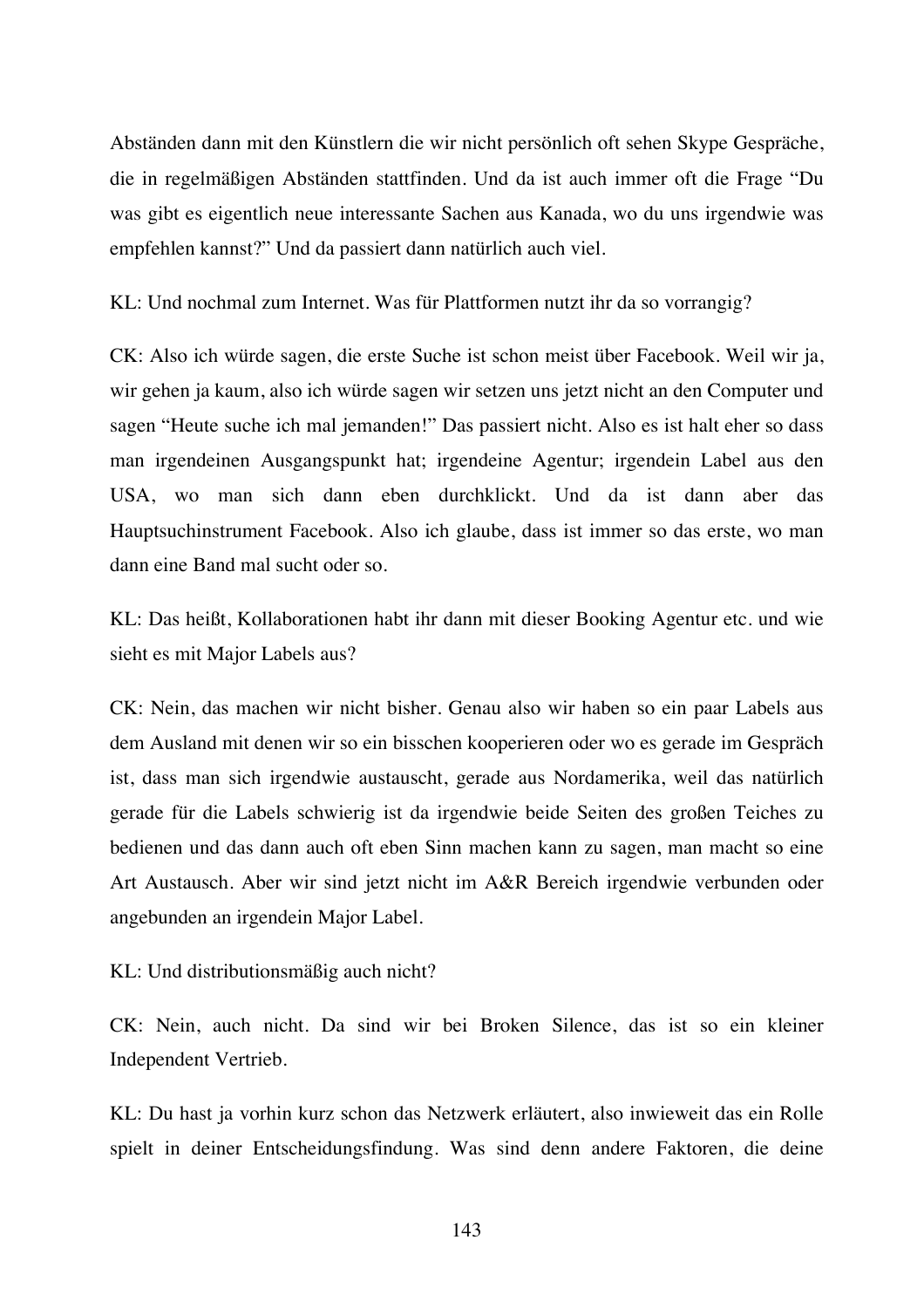Entscheidungen bezüglich Artist Auswahl noch beeinflussen bzw. inwieweit sind deine Entscheidungen wirtschaftlich getrieben und ob dieser Künstler jetzt einen Trend trifft etc.?

CK: Also ich glaube, das der Trend Faktor, um damit einmal anzufangen, gar nicht in dem Maße entscheidend ist. Wir müssen viel eher sehen, dass die Zielgruppe, die der Künstler ansprechen könnte, auch erreichen können als Label. Das ist eigentlich so die Frage, die wir uns als erstes stellen. Also beispielsweise ist es bei uns meistens englischsprachige Popmusik, die so einen kleinen alternativen Anstrich hat, also eher so aus dem Indie Bereich kommt. Weswegen wir uns natürlich, wenn wir beispielsweise einen Deutsch-Pop-Künstler entdecken würde, fragen würden "Okay, können wir die Zielgruppe die dafür passen wäre überhaupt bedienen? Funktioniert das überhaupt?" Das ist mal so die erste Frage. Die zweite Frage ist für uns immer relativ relevant, ob die Künstler regelmäßig die Ressourcen haben herzukommen. Also wenn wir beispielsweise mit Künstlern aus Kanada und den USA arbeiten, ist es für uns enorm wichtig, dass die mindestens zwei Mal, am besten auch mehr, im Jahr wirklich in Europa sind und auch touren können, Presseterminen zur Verfügung stehen und so. Das sind tatsächlich, also eher so der praktische Teil dessen wenn es da Künstler gibt, die irgendwie sagen, das ist nicht möglich, dann macht das für uns dann auch keinen Sinn damit zu arbeiten. Was auch für uns recht wichtig ist, ist das wir einen sehr enge Kommunikation haben mit unseren Künstlern. Das heißt wir müssen schon auch das Gefühl haben bei den Leuten, dass die auch ein Interesse an uns als Person haben und umgekehrt, dass man auch irgendwie alle zwei, drei auch wirklich miteinander spricht, nicht nur über E-mails Kontakt hat. Also wenn das nicht gegeben ist, dann ist es auch schwierig für uns.

KL: Inwieweit würdest du sagen, dass du Artists die du signst, dass die auch deinem persönlichen Musikgeschmack entsprechen?

CK: Also die sind auf jeden Fall schon alle so, dass ich mir die auch persönlich auch zuhause anhören würde. So ist immer unsere interne Formel dafür. Aber natürlich gibt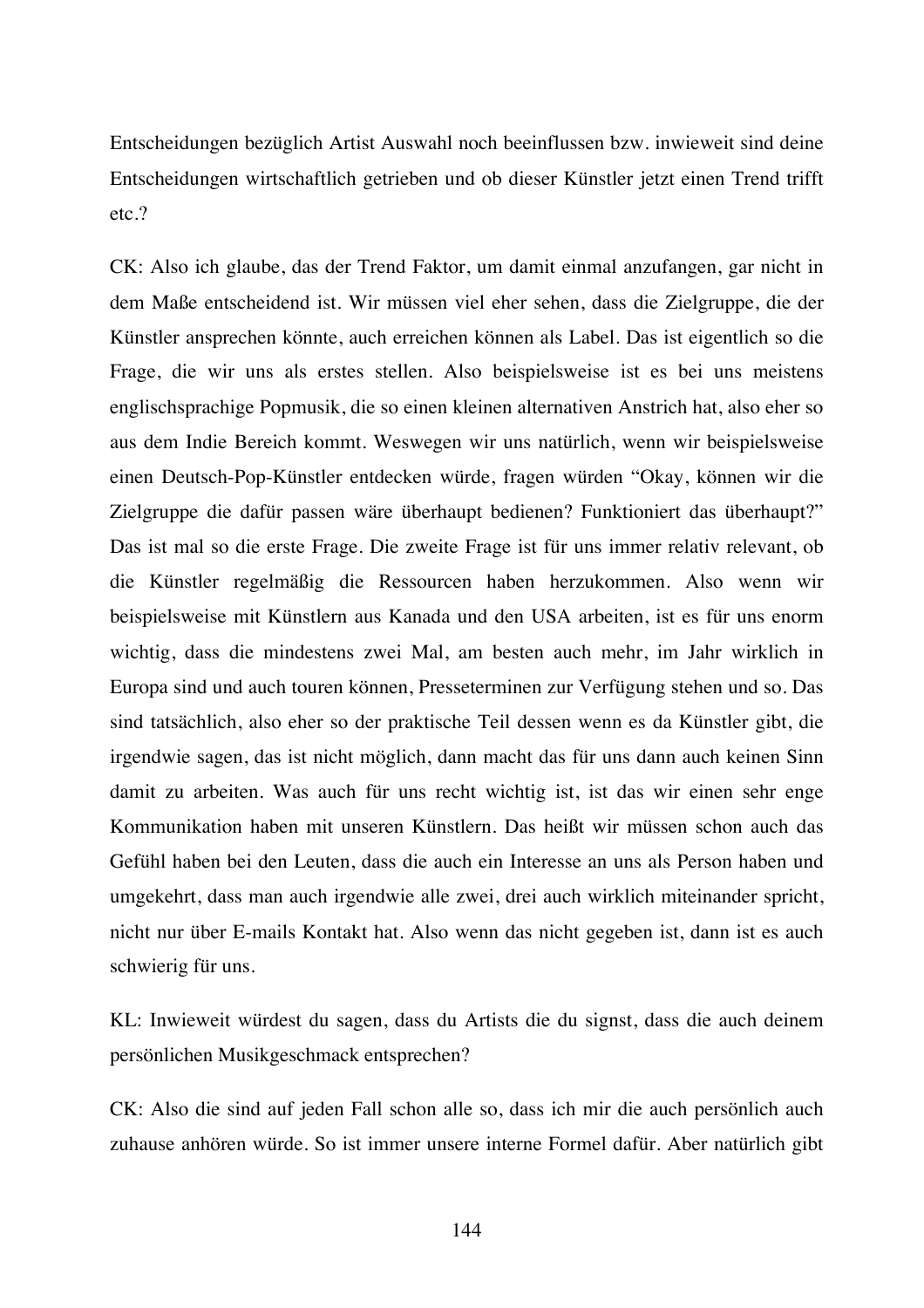es da auch Sachen, die ich tatsächlich persönlich auch abfeiere und es gibt Sachen die find ich cool, aber jetzt auch nicht über alle Maßen. Also ich denke, das ist schon bei uns dann auch so, dass teilweise dann wirtschaftliche Faktoren, dass dann auch irgendwie überwiegen. Also wir müssen es schon alle mögen, aber es muss jetzt nicht so sein, dass alle Jubelsprüge machen, wenn wir die ersten Töne der Platte hören. Also das ist nicht zwingend so. Es ist glaub ich manchmal auch gar nicht so toll, wenn das so ist. Es ist natürlich auch mal schön. Aber es ist natürlich auch so, dass du oft ein bisschen mit verzehrter Wahrnehmung an Themen arbeitest, wenn du da über, über krass drinnensteckst. Also du musst, wir müssen das schon echt gut finden das ist klar, aber ja …

KL: Du hast vorhin schon von der Wichtigkeit deines Netzwerkes gesprochen, gerade wenn es um Künstler finden geht. Aber was sind denn noch andere Kooperationspartner, die du als sehr wichtig ansiehst bzw. auch inwieweit die dir in deiner täglichen Arbeit helfen?

CK: Das ist tatsächlich meistens was im Booking Bereich. Das ist aber auch so, dass man wir ein offenes Ohr haben für diverse Festivalveranstalter für Festivals, die oft so ein bisschen einen Nerv treffen, die vielleicht oft relativ früh an Sachen dran sind. Also beispielsweise, das ist eigentlich bei uns jedes Jahr, wenn das Haldern Pop Festival, was ja so ein bisschen eine Vorreiterrolle hat sozusagen die großen von morgen zu buchen, also wenn die ihr Lign Up veröffentlichen, dann ist es definitiv so, dass wir uns da auf jeden Fall mal durchklicken und uns da mal durchhören und uns dafür interessieren, was da so passiert, wer da so spielt. Ansonsten sind es tatsächlich viele Künstler selber, mit denen man auch spricht. Also wir versuchen dann zum Beispiel auch, …, also wenn wir jemanden Neues an der Angel haben und der spielt in Berlin, dass wir dann da unsere Künstler, die in Berlin wohnen, dann auch dazu einladen und uns auch dafür interessieren, was ist eigentlich deren Meinung dazu. Von daher ist es eigentlich ziemlich breit gefächertes Spektrum an Kooperationspartner, die da irgendwie in Frage kommen.

145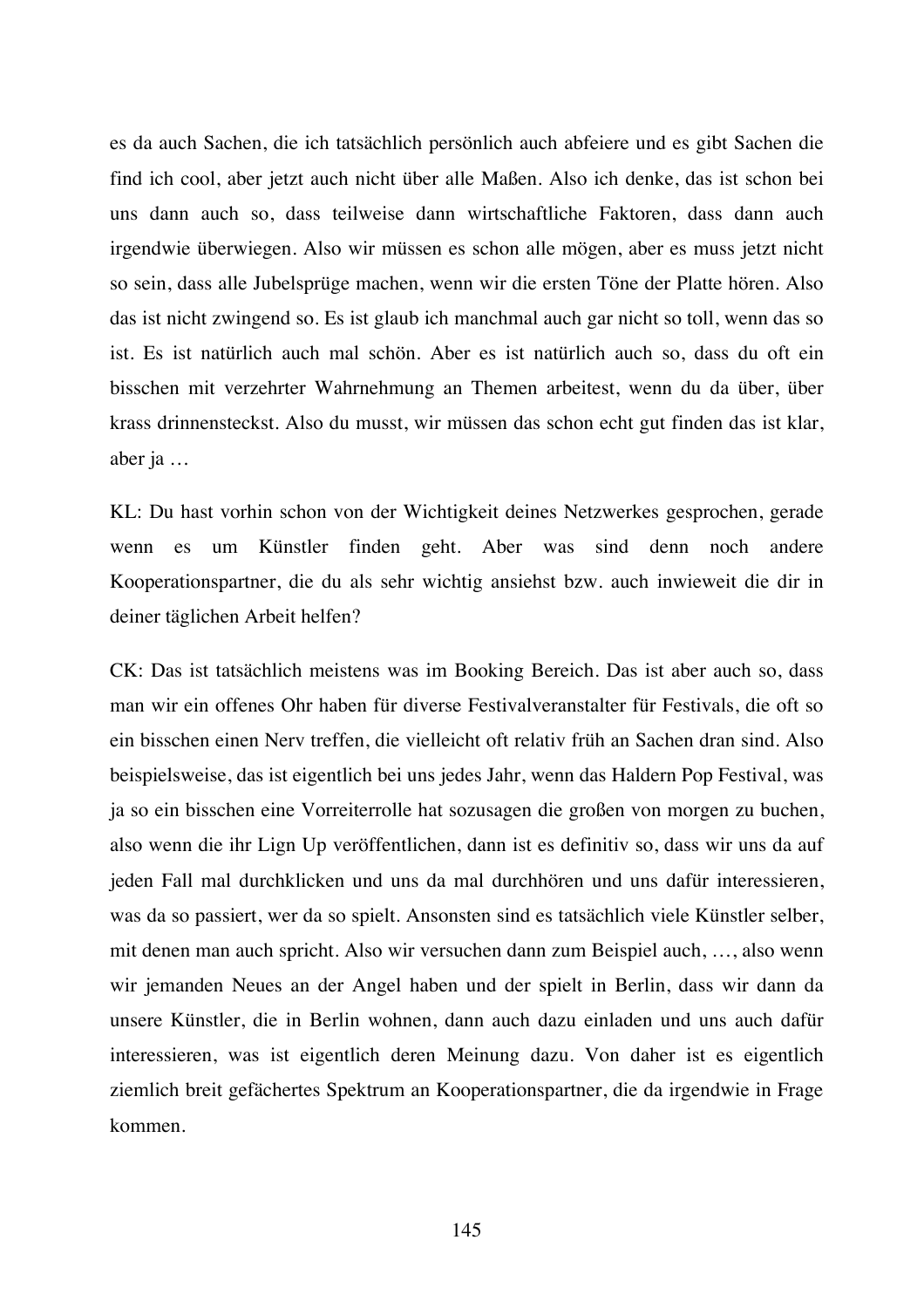KL: Sind bei euch eigentlich mehr Künstler die eigentlich schon "fertig" sind in ihrem Gesamtkonzept? Oder habt ihr schon auch viele Künstler, die ihr auch noch "leiten" müsst?

CK: Gibt beides auf jeden Fall. Es ist natürlich meistens so, dass wenn wir beispielsweise ein fertiges Produkt, aus den USA oder Kanada, übernehmen, was wir recht häufig haben, dann ist das schon ein Künstler, der in sich so gefestigt ist, dem seine komplette Ästhetik auch schon feststeht. Ganz einfach weil wir da auch gar nicht über die räumliche Distanz da mitentwickeln könnten, das wäre glaube ich schlichtweg nicht leistbar. Bei vielen Künstlern aus Europa, ist es dann schon eher so, dass wir auch, schon auch so eine Art Manager-Aufgabe da auch mitübernehmen und da auch viel mitentwickeln. Also nicht nur mit dem fertigen Produkt arbeiten, sondern auch wirklich schon davor ganz viel arbeiten. Insbesondere natürlich auch bei den wenigen Künstlern aus Deutschland, die wir haben. Da ist es natürlich am extremsten der Fall. Weil wir da natürlich auch vor allem Künstler haben, wo wir wirklich ein Potential sehen, dass vielleicht noch nicht unbedingt in dem Maße da ist. Wo wir dann wirklich komplett, also ganze Prozesse erst mal entwickelt und umgesetzt werden bevor dann wirklich ein, zwei Jahre später das erste Album erscheint beispielsweise. Also da sind wir dann in sehr vielen Zwischenschritten, in sehr vielen Vorarbeiten auch schon involviert.

KL: Das heißt in diesem Fall wird dann auch mit Produzenten, Mixern etc. zusammengeführt?

CK: Genau, genau.

KL: Im Bezug auf was sich durch die ganze Digitalisierung, Internet, etc. verändert hat. Was sind denn deiner Meinung nach die Hauptveränderungen, die die Arbeit von A&R betreffen?

CK: Ich glaub, um ein bisschen weiter auszuholen, ich glaube das es allgemein so ist, dass man früher die Musikindustrie in recht klare Bereiche aufteilen konnte; in Live Bereich; in Tonträger-Bereich; in Verlags-Bergeich. Ich glaube, dass das nicht mehr der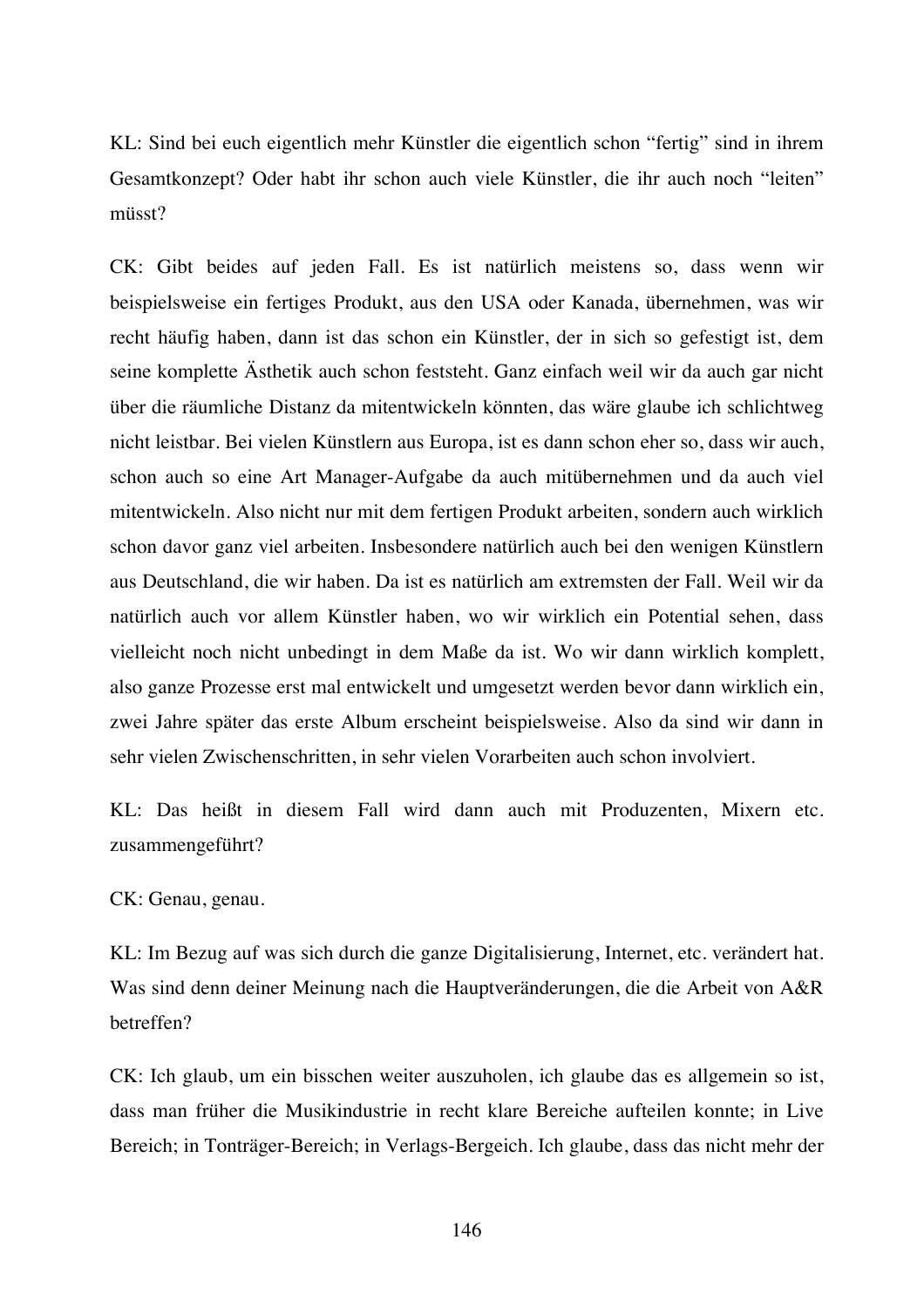Fall ist. Ich glaube, dass man als moderner A&R auf jeden Fall in der Lage sein muss, da über den Tellerrand hinauszuschauen. Es geht nicht mehr nur darum, …, es geht vor allem glaub ich darum, dass man schon früh Potential erkennen muss. Vielleicht ein bisschen früher als früher, weil man, glaube ich, heute Künstler über einen wesentlich längeren Zeitraum entwickeln muss, damit du, damit die langfristig Erfolg haben. Das ist natürlich was anderes, wenn dein Ziel nicht langfristiger Erfolg ist, sondern dein Ziel der schnelle Erfolg ist. Okay, da kann ich jetzt nichts sagen wie Kollegen im Major Bereich da konkret arbeiten aber für uns wo es darum geht die Künstler so aufzubauen, dass du im Idealfall Jahre Veröffentlichungen hast, die auf einem hohen Niveau, am Besten auch immer mal noch eine Steigerung beinhalten, stattfinden. Und da glaube ich, muss man wirklich enorm sehen wie ist da das Entwicklungspotential. Ich glaube, man muss mehr als früher auch darauf achten, wie das im Live-Bereich auch funktionieren kann. Also grade für uns als kleines Label ist der Live-Bereich enorm wichtig, mit den Tonträger-Verkäufen und so oder alleine auch der Marketing Aspekt dessen. Also für uns ist auch immer ganz klar, dass ein Künstler auch live total gut funktionieren muss. Da reicht nicht irgendwie geniales Songmaterial, das ist definitiv für uns nicht ausreichend. Von daher würde ich sagen, es ist so ein bisschen mehr Offenheit gefragt; es ist ein noch bisschen mehr Weitblick gefragt. Natürlich braucht man auch schon ein bisschen ein glückliches Händchen, das ist definitiv mehr als wahrscheinlich früher der Fall. Das würde ich sagen sind so die Hauptpunkte.

KL: Bezüglich täglicher Prozesse, Internet, Artist Sourcing: Kannst du das noch ein bisschen näher erläutern?

CK: Ja also ich meine, das ist natürlich auch immer die Frage. Da hat jeder seine anderen Arbeitsweisen. Ich glaube du musst da gerade als kleines Label einen sehr langen Atem haben nach Leuten zu suchen. Dann aber auch, im zweiten Schritt an den Leuten "zu baggern" in Anführungsstrichen, also wirklich die auch davon zu überzeugen quasi nicht den Weg des großen Geldes zu gehen sondern vielleicht eher den Weg der Leidenschaft um es pathetisch auszudrücken. Ja also für uns ist es einfach klar, dass wir quasi unsere Listen führen auf denen irgendwie ständig aktualisiert wird,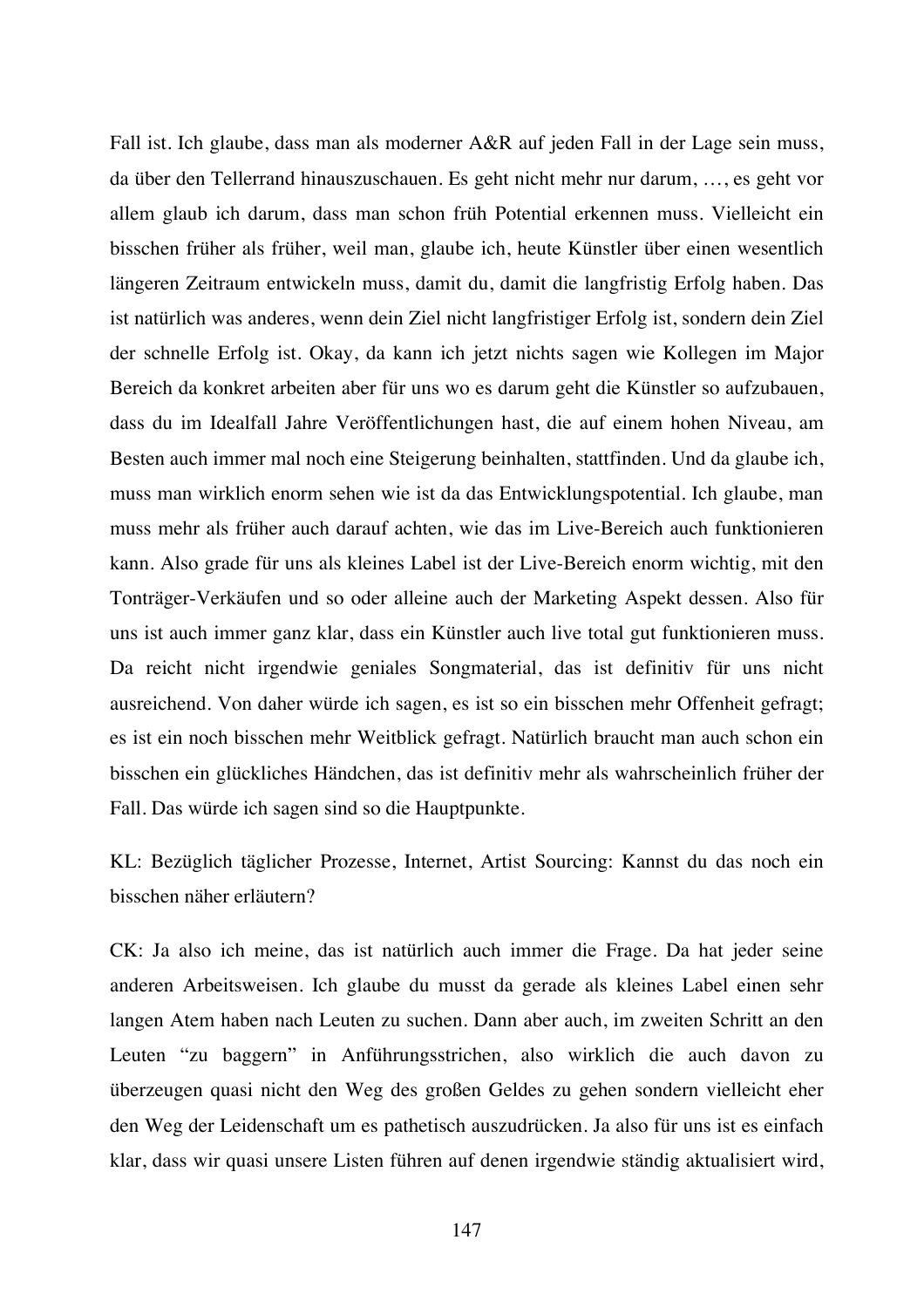welcher Künstler den wir uns vorstellen könnten, macht gerade was. Was passiert da? Was ist der aktuelle Stand? Da gibt einem natürlich auch das Internet die Möglichkeit oder generell die Digitalisierung wesentlich strukturierter zu arbeiten. Da irgendwie ein schönes Listensystem zu führen, das vielleicht auch selbst suchen kann nach gewissen Kriterien im Internet. Also da würde ich sagen, ist auf jeden Fall die Digitalisierung oder allgemein das Internet, eine enorme Erleichterung im Alltag den A&R Bereich zu strukturieren und da irgendwo auf dem Laufenden zu sein.

KL: Was würdest du denn sagen wie es sich heute von damals unterscheidet wie man Künstler aufbaut, wie man das Ganze produziert?

CK: Also ich glaube schon das es früher eher so war, dass ein Künstler gleich am Anfang funktionieren musste. Also da musste gleich das erste Album oder die erste Single gleich da sein. Das ist, glaube ich, heute definitiv anders. Gerade dadurch das, das hängt mit den Produktionskosten zusammen. Natürlich ist die Produktion heute wesentlich günstiger als es vorher der Fall war. Du musst heute nur noch in den wenigsten Fällen die komplette Produktion im Studio absolvieren. Also du bekommst qualitativ gleichwertiges genauso hin wenn du vielleicht nur die Endversion dann im Studio produzierst und den ganzen anderen Kram kann aber auch fast jeder zuhause erledigen. Von daher gibt es natürlich die Möglichkeit mehr Veröffentlichungen zu machen als früher. Dadurch hast du natürlich auch andere Möglichkeiten Künstler über längeren Zeitraum aufzubauen. Du hast nicht mehr die langen Pausen zwischen Veröffentlichungen. Also das ist natürlich klar. Es gibt es natürlich immer noch das Künstler irgendwie 5, 6 Jahre brauchen zwischen jedem Album. Aber wenn du da als Label hinterher bist, dann kannst du da dann auch mit verschiedensten Formaten, keine Ahnung, schiebst nochmal eine EP ein oder hast natürlich dann auch durch das Musikvideo Format, das natürlich heutzutage auch wesentlich günstiger zu produzieren ist, auch eine ganz andere Möglichkeiten gewisse Lücken zu überbrücken. Von daher glaube ich, ist es überhaupt gar nicht mehr schlimm wenn ein Künstler von Anfang an nicht funktioniert. Es ist sogar eher vielleicht manchmal ganz gut, sich irgendwie eine Fanbasis Schritt für Schritt aufzubauen. Weil ich glaube eine Schritt für Schritt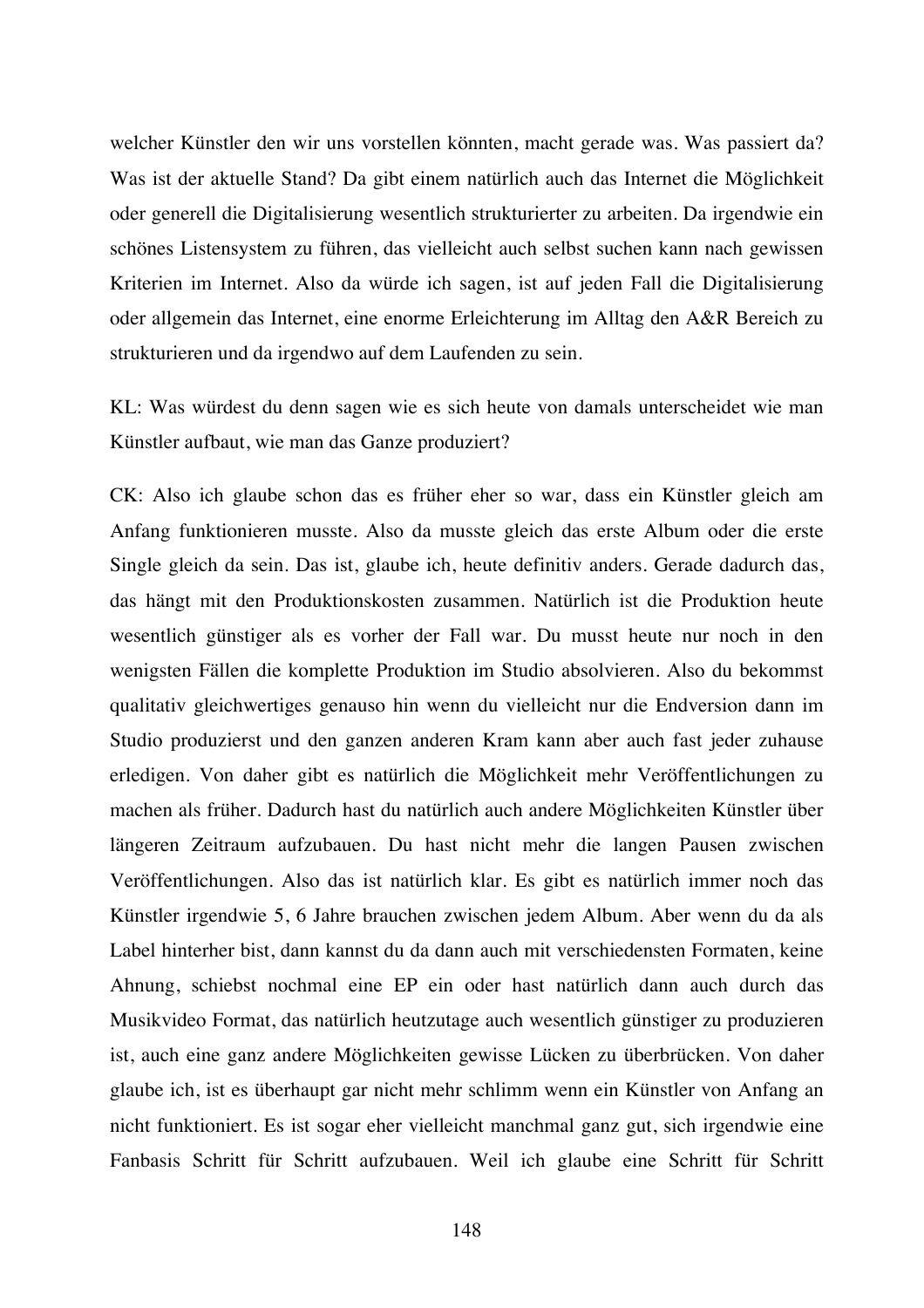aufgebaute Basis, eine ist die wesentlich länger hält. Also ich glaube dadurch das Leute, …, also natürlich auch wenn du auf die andere Seite guckst, Leute haben natürlich unfassbar viele Möglichkeiten Musik zu hören und den steht unfassbar viel Material offen. Und das heißt natürlich auch, dass, glaub ich, viele Leute wesentlich kürzer bei einem Künstler hängen bleiben als früher. Also während du früher, keine Ahnung, deine 10-15 Alben im Jahr hattest, die du total cool fandest und die hast du halt im Jahr gehört, weiß ich nicht, ist es heute wahrscheinlich fast das 10-fache oder wenn nicht sogar mehr. Und dadurch musst du halt als Künstler und dahinter als Label noch viel behutsamer aufbauen, die Leute viel enger an dich binden. Und da ist natürlich auch wiederum das Internet das einfachste Mittel dazu. Und aber eben der Live Bereich, der, glaube ich, wirklich enorme Wichtigkeit für das Label hat.

KL: Weil du gerade meintest, Konsumenten haben mittlerweile extrem viele Wege um Musik zu konsumieren. Mit welchen digitalen Distributions-Channeln arbeitet ihr denn?

CK: Also wir haben einen digitalen Vertriebspartner aus Hamburg, Believe Digital, das ist ein relativ großer Anbieter, der auch teilweise sehr große Sachen betreut. Also dadurch können wir wirklich alle digitalen Vertriebskanäle beliefern. Die Alben sind dann auch im Normalfall auch überall verfügbar. Also wir machen das relativ selten, dass wir dann nur, weiß nicht manchmal kommt das dann vor, dass man nur im Streaming Bereich veröffentlicht oder nur im Dowlodad Bereich. Also meistens ist es aber überall verfügbar bei Spotify, Itunes und allen was es da so gibt bis hin zu den kleinen Anbietern.

KL: Bezüglich des Künstlermanagements direkt. Also wir haben vorhin kurz gesprochen, teilweise müsst ihr Künstler auch aufbauen. Inwieweit ist denn künstlerische Integrität da ein Thema?

CK: Also das ist bei uns ein großes Thema, dadurch das es ja unser Ziel ist die Leute relativ nahe an das Publikum ranzubringen, würde das glaube ich relativ schnell auffallen, wenn da irgendwie Lücken da sind. Deswegen ist es bei uns auch schon so dass es wichtig ist. Also wenn auch irgendwie guckt mit welchen Künstlern wir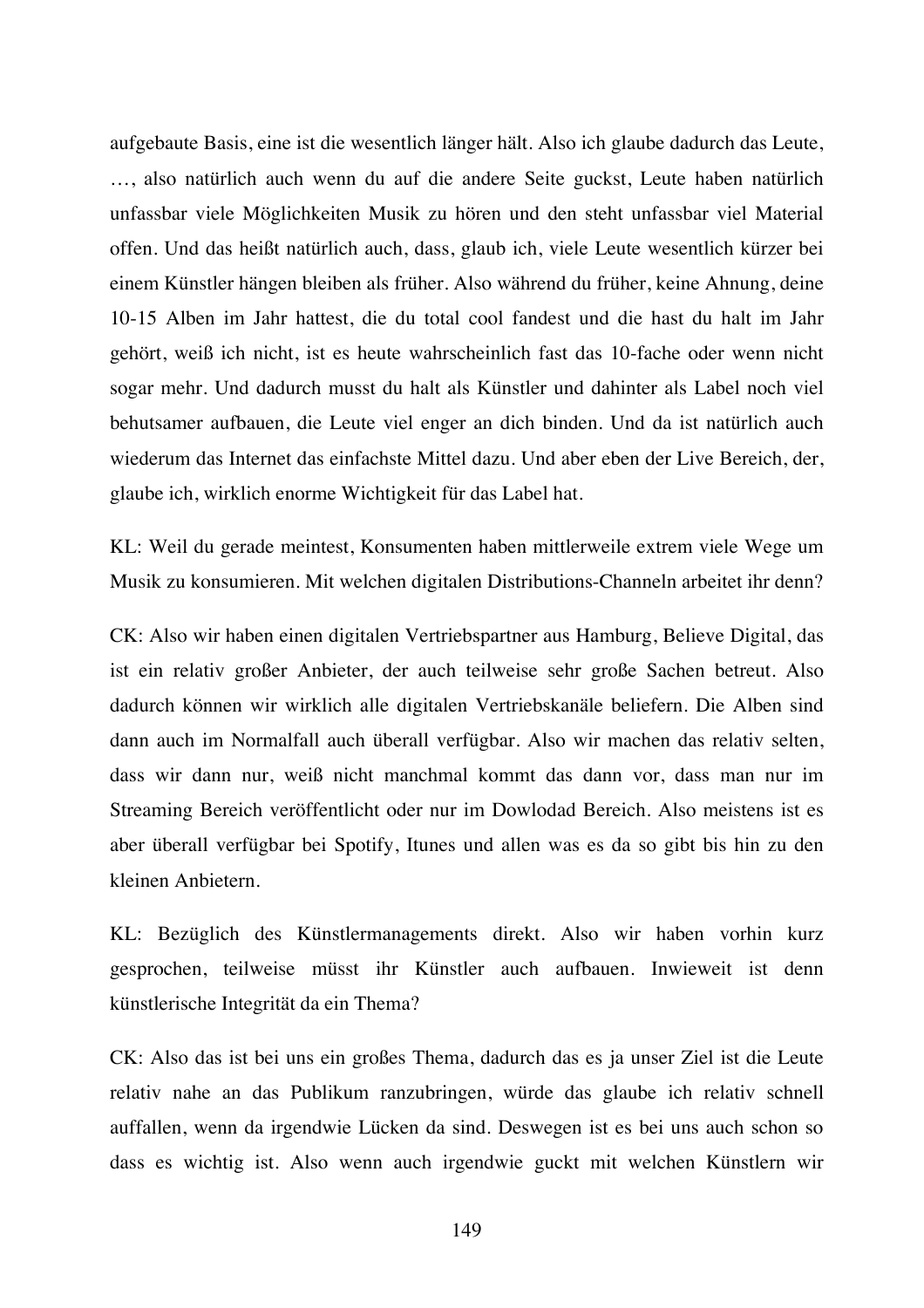arbeiten, dann ist das schon auch, …, ist ja auch immer so dass du auch andere Künstler überzeugst mit dem Argument, mit wem man sonst so arbeitet und wie man arbeitet. Da spielt das immer eine große Rolle. Es ist auch so, dass wir den Künstlern schon auch relativ viel, also was heißt viel, relativ viel, wir lassen ihm sehr großen künstlerischen Freiraum und den müssen die Künstler auch selber füllen. Das heißt, die Grundvoraussetzung muss eigentlich diese Integrität schon sein, weil da eben nicht wir das Konzept vorlegen und sagen "So und so sollst du klingen. So und so sollst du wirken", sondern das kommt von den Künstlern selber. Deswegen ist das auf jeden Fall eine Grundbedingung.

## KL: Was sind denn hauptsächlich die Verträge die ihr mit den Künstlern habt?

CK: Wir versuchen allgemein, das auch ein bisschen aufzubrechen, was natürlich auch nochmal schwierig ist. Wir arbeiten schon noch größtenteils mit Bandübernahmeverträgen, versuchen aber auch so ein bisschen, …, es ist jedes mal ein großer Kampf für alle Seiten sich da durch die endlos langen Verträge mit 5000 Klauseln, die eh keine Relevanz für unsere Arbeit haben und die auch kein Mensch versteht, zu kämpfen. Und wir arbeiten auch schon daran so ein bisschen das Ganze irgendwie zu vereinfachen. Also ich finde der Vertragsbereich oder der Rechtsbereich in der neuen Musikindustrie auch so ein bisschen hängengeblieben ist noch in der alten Zeit. Ich glaube, da ist es schon auch notwendig da irgendwie neue Wege zu finden. Also den Weg haben wir bisher auch noch nicht gefunden, aber wir versuchen das Ganze irgendwie stark zu vereinfachen, flexibler zu gestalten. Wir arbeiten aber auf jeden Fall auch schon so, dadurch dass wir langfristiger arbeiten wollen, dass wir auch eigentlich immer mit mehreren Optionen arbeiten, wenn wir Bandübernahmeverträge machen. Vereinzelt machen wir aber auch Künstlerverträge. Dann ist es bei uns so, dass relativ viel, ...,dass teilweise die Verträge auch verknüpft sind mit dem Verlagsbereich, weil wir da in beiden Bereichen arbeiten.

KL: Was würdest du denn jetzt zusammenfassend als euren Service für den Künstler sehen? Inwieweit seit ihr wichtig für den Künstler um erfolgreich zu werden?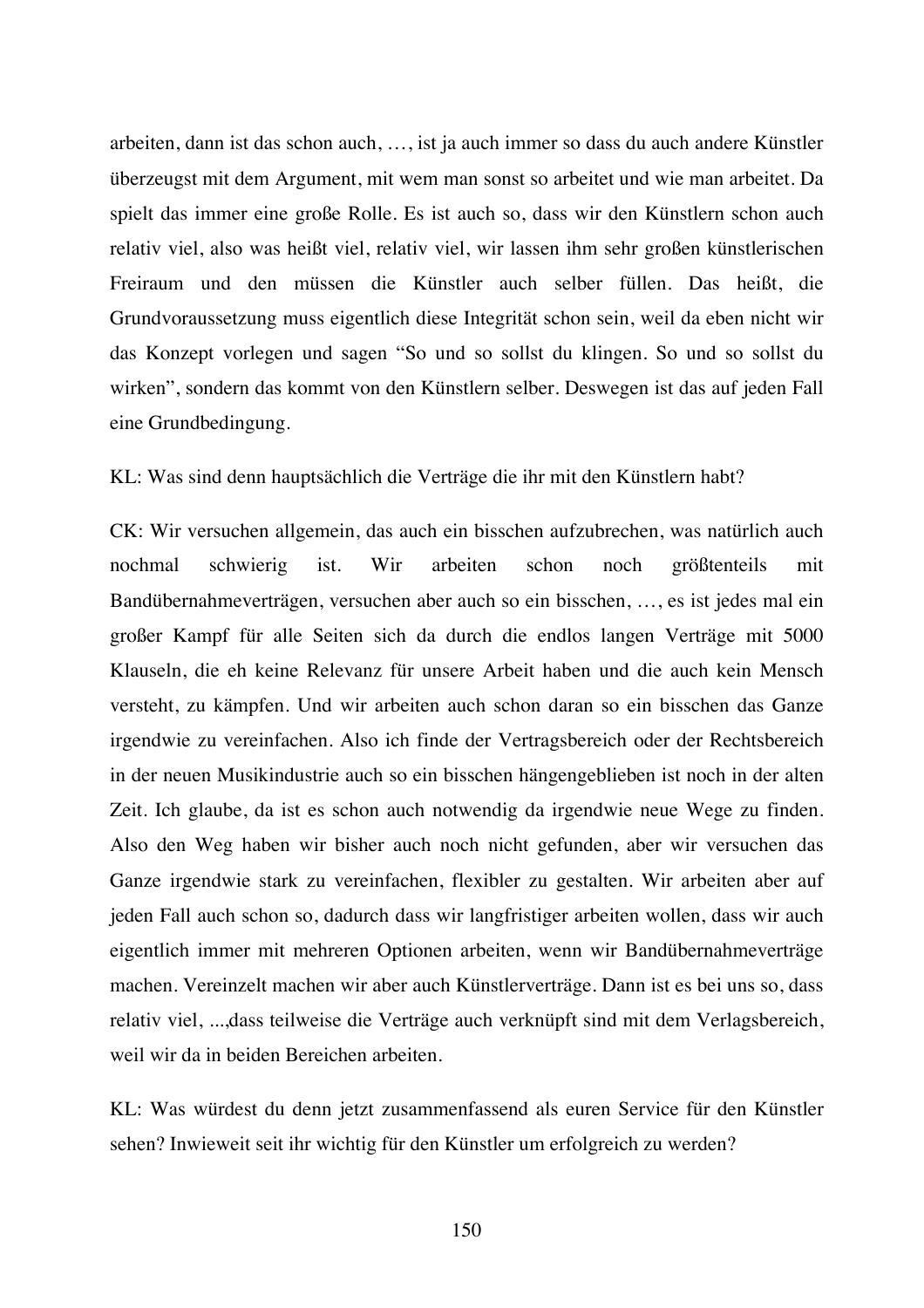CK: Also ich glaube der grundlegendste Service ist einfach, dass wir ganz individuell für jeden Künstler einen eigenen Plan entwerfen, wie der Weg aussehen kann. Und der Weg geht meistens über einen relativ langen Zeitraum, über mehrere Veröffentlichungen. Das ist oft was Künstler selbst in dem Maße nicht leisten können, weil sie natürlich nicht die Außenperspektive auf ihr Produkt haben. Das ist, denke ich, der größte Service. Und eben dabei versuchen, alle Faktoren im Blick zu haben. Und das gilt dann eben auch für den Prozess. Also wirklich immer wieder zu gucken, an welchen Stellen gibt es Optimierungsbedarf? Wo läuft es? Da irgendwie zu evaluieren, da regelmäßig durch den Kontakt mit dem Künstler irgendwie, also ja beispielsweise, zu gucken, "Okay, wie ist die Social Media Präsenz?" Dann ist es auch so dass wir enorm viel da unterstützen. Also am Anfang machen wir quasi immer so eine Art Schulung mit den Künstlern und arbeiten dann auch mit Posting Plänen, die wir dann zur Veröffentlichung auch erstellen für die Künstler um ihnen da, weil das ist bei den meisten von den Künstlern so ist, dass das eher nerviger Faktor ist bei den Künstlern mit denen wir arbeiten, und versuchen ihnen da die Arbeit so ein bisschen abzunehmen. Dann natürlich der ganze Vertriebskanal ist natürlich auch da. Dann machen wir, zumindest in Deutschland, größtenteils auch die Promo selbst. Was uns den Vorteil gibt, dass wir da auch wesentlich enger mit den Künstlern arbeiten können. Die wesentlich besser informiert sind, was gerade so passiert. Genau, also ich könnte jetzt glaube ich noch 10 Minuten so weiter reden.

KL: Okay, super. Dann würde ich abschließend noch um eine Einschätzung, deiner Meinung nach, bitten, du hast ja schon angesprochen wie sich A&R verändert hat, aber wo es noch damit hingeht?

CK: Also ich glaube, dass alle verschiedenen Bereiche der Musikindustrie immer weiter miteinander verschmelzen werden und dass, das immer extremer wird. Also Stichwort auch so etwas wie 360 Grad Verträge und so. Was wir jetzt nicht machen, aber trotzdem. Und ich glaube, dass das für den A&R Bereich eine ziemlich große Herausforderung ist, weil ich schon auch oft das Gefühl habe, dass viele A&Rs die ich beispielsweise kenne, die ein paar mehr Semester als wir auf dem Buckel haben und